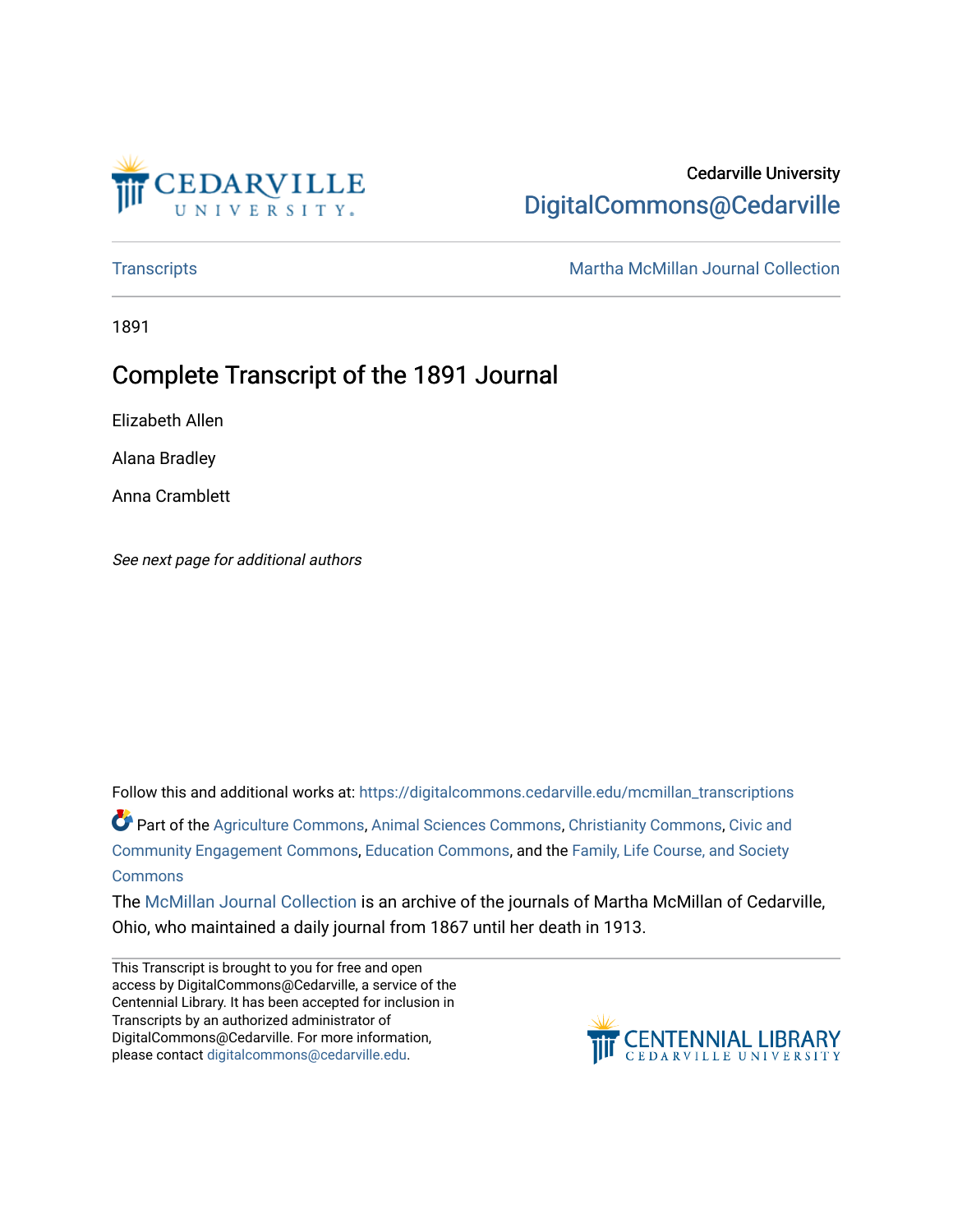# **Transcribers**

Elizabeth Allen, Alana Bradley, Anna Cramblett, Grace Elizabeth Kohler, Meghan Largent, Amy L. Plank, Sarah L. Swanson, and Gerrit Van Dyne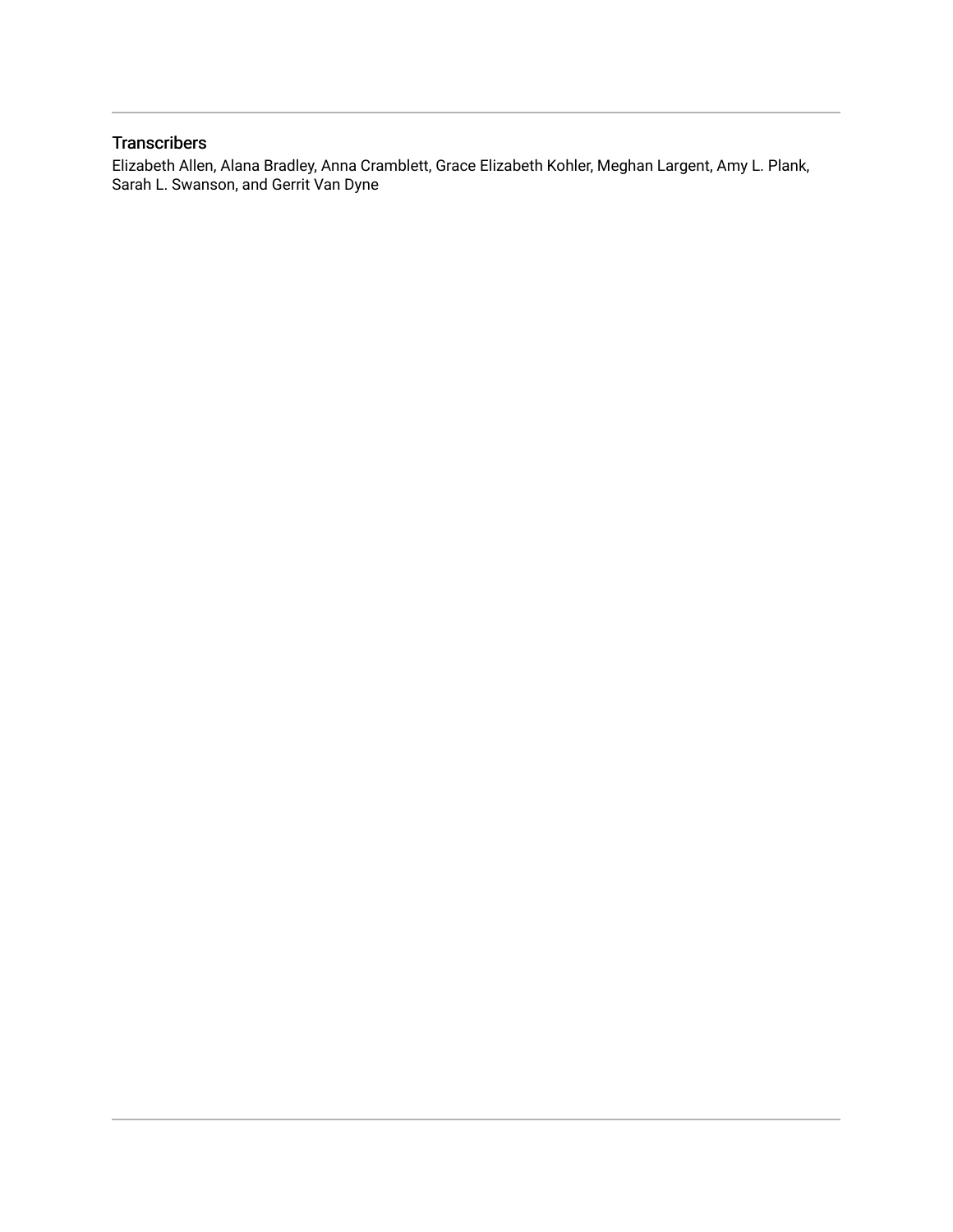#### January 1891

New Years day. — 1891. "Thursday" "Ah! well for us that we do not know what the future holds of glory or woe; Ah well that we, creatures of the dust, Should place in our Maker perfect trust: Will not He, our gracious Father and Friend, Watch over us all unto life's end? The day and night are alike to Him Why should our faith in God grow dim?"

"O New Year, teach us faith; The road of life is hard; When our feet bleed and scouring winds us scathe Point then to Him whose visage was more marred Than any man's; who saith, "Make straight paths for your feet," And to the oppressed, "Come ye to me, and I will give you rest" $-$ 

It has rained nearly all day. Harlan is around home spending his vacation he came home from the "Commercial College in Springfield Christmas Eve— Willie W Master here he has been with us since last fall. Isaac Harlain feeding for us—he came alone the first of November— Uncle joe still with us—Mr McKenzie with us. He has been attending the Princeton Seminary this winter and came here to spend his holidays—Mr Mc around home all A.M. Homer and Clayton at Houstons in Charleston for corn—Mr Mc felt so uneasy about them that he went to meet them he met them at Selma and brought Clayton home, out of the rain—Homer did not get here until near dark. Willie W Master at C— this morning. This Eve he went with Fannie and Mr McKenzie and Harlan to grandmother Murdocks and took tea there—and attended a "Y" entertainment at the Opera house to night Lizzie Murdock came home with them. Willie stayed in town to make some visits—Uncle joe Caldwell and Homer at the "Y" entertainment too. Della Scott and I have both been very busy all day. Della came back to us the twenty fourth of November. Clara spending the week at town. Mr Mc and Clayton and Jason & baby Paul and I around the lamp we had a letter from Fred he is still working on the "Monmouth Daily Review" Two New Years days have passed since he has been home—

2 Jan Friday. A cloudy day Harlan took Mr McKenzie to the train this morning and brought Lizzie Murdock back with him Mr Jas Torrence of Monmouth who has been attending the medical College in Cincinnati and Lide Torrence and Miss Emma Torrence from Clifton here to day—for dinner. Lizzie Murdock went to Grace Tamphills for tea with some of the Kyle cousins—will be back here to to night again— Homer and Harlan at C— a very few minutes this Eve. Homer &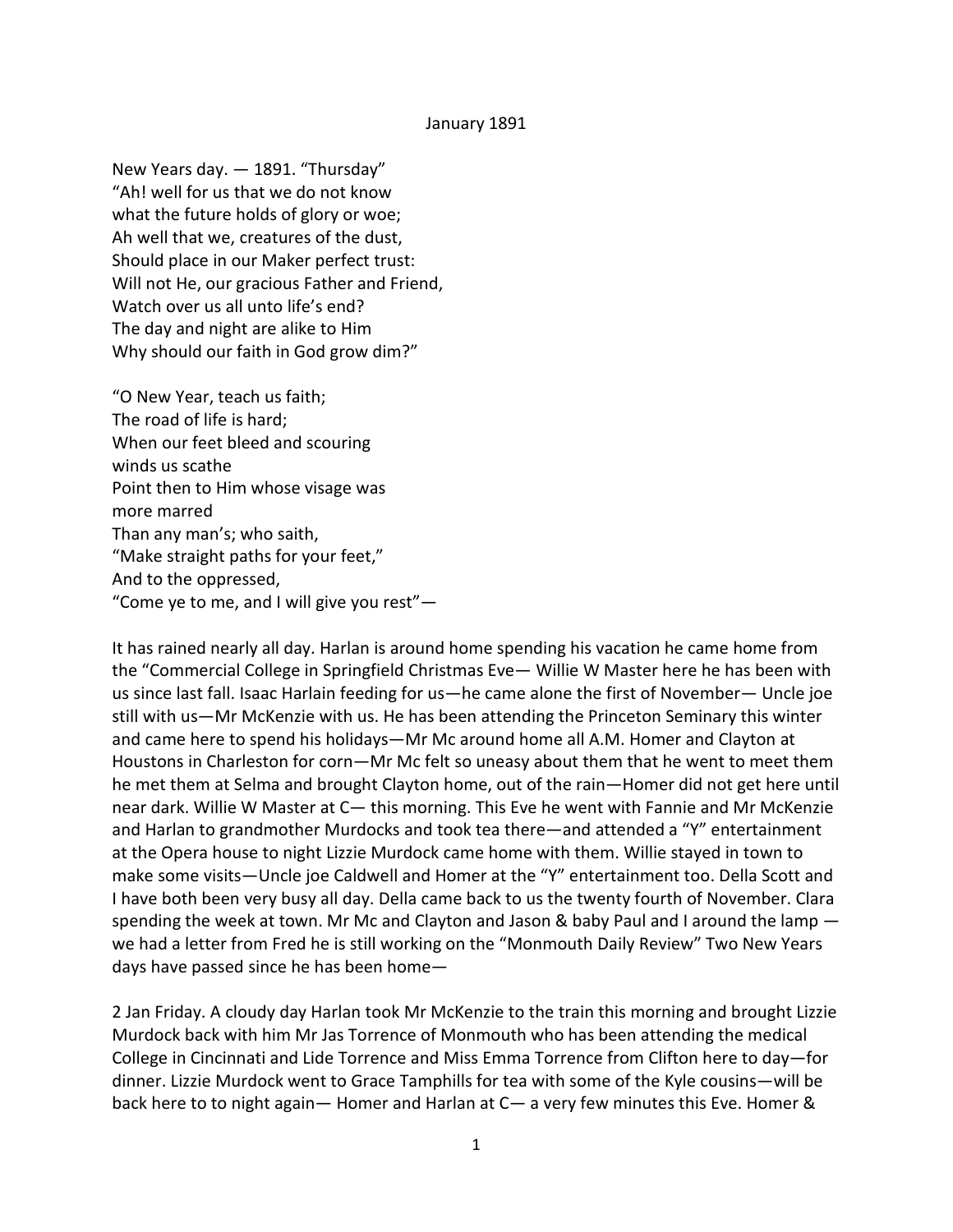Clayton and jason around home all day. Uncle joe here. Mr Mc here too. Della and I have been busy today, Clara still absent.

3 Jan Sat. Very gloomy. Homer at Charleston for corn. Mr Mc at C. Fannie and Harlan at Willie Torrences. Lizzie went away this morning— to grandmothers. Mr Mc at home this P.M. around the fire. Mrs Wallace Barber and Mr Jas Williams daughter called. Fannie stayed with Lizzie at grandmother Murdocks and Clara came home— she has been in C. Since Wenday [sic] Eve. Harlan went back to town with Uncle joe. Uncle Silas came home from Bloomington Ind this Eve—

4 Jan. Sabbath Gloomy. Harlan Homer Clayton and Jason at Sabbath School. Mr Mc and I at church. Clara & Della kept Paul. Mr Mortons text "Entreat me not to leave thee, or to return from following after thee, and thy people shall be my people, and thy God my God." If we would be happy here and be able to reach heaven after awhile. We must choose the Christians God for our God. We must also choose the Christians pathway and his society and home and his death. Upon starting out upon a New Year each one must say I will take Ruth's God and my God and my father's and mothers God to be my God. For there are trials to be born and difficulties to be met and to where shall we look but to this God. For help and protection. What a comfort and a blessing to posess a Christian home. Angels guards it—It is under the protecting care of the King of the universe—

Willie came back with the folks from church— Fannie went back to grandmothers with Lizzie after preaching. And came home with Harlan & Della & Clara from the Young folks meeting— Homer and Willie W Master and Clayton & Jason had their Bible reading this Eve.

5 Jan Monday. A nice day. Our School opened this morning after their vacation. Clara Clayton and Jason there— Isaac feeding. Mr Mc took Harlan back to Springfield to day to the Business College to day— We all miss him when he is gone. Homer at  $C-$  this A.M. This P.M he and Willie at town for coal. They took the clothes to Mrs P— Uncle joe came out this Eve— Mrs Haglin here and swept. Della away. Fannie Della Mc called to see Idah Creswell this afternoon— She goes back to Delaware College in a few days. Fannie came home past town.

6 Jan Tues A gloomy day. Mr Mc at C— Baby Paul and I went him [sic] and spent the day with grandmother Murdock and Aunt Mary. Mr Mc came in and took dinner— Aunt Matt helping them with a quilt & she & Aunt Jane took dinner there too. Aunt Belle and I called to see Sam Galbreath this afternoon. It is three months since he took sick and is only able yet to sit up part of the day. Mr Mc came up home this afternoon and drove back for us this eve. When we came home we found Mr Robt Tindal here— he had been at Harry Lotts sale today. This was the day of London sale Mr Mc missed both of them. Homer took Fannie to town to be ready to go with Aunt Bell to Springfield tomorrow

7 Jan Wed. Homer Willie and Isaac and Mr Mc taking the hogs to Selma—thirty six of them-at three fifty— Clara Clayton & Jason at Selma again to day. Clara kept Paul this P.M. and Uncle Joe and I at the congregational prayer meeting. I called at Mr Madden Ervins. Homer & Willie at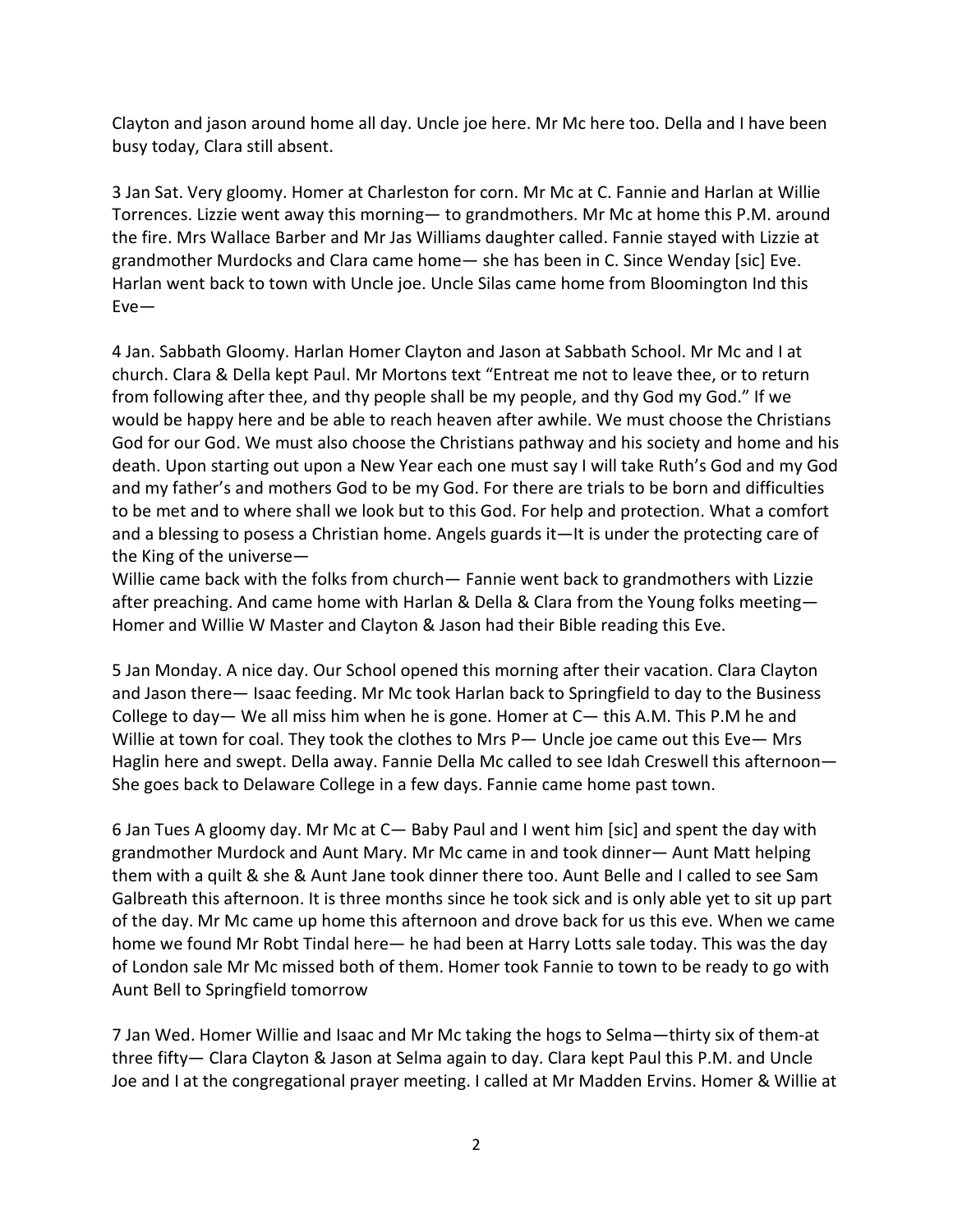the Prayer meeting at the hall. Fannie came home with them. While in Springfield to day she called at the College to see Harlan.

8 Jan. Thurs. Gloomy to day. Near noon Homer took Fannie to C— to meet with Mrs Greens painting class. Mr Mc at town this P.M— and called at Grays. Fannie came home with him. This Eve he and I attended the prayer meeting at the hall. We stopped at Aunt janes—met Tillie McCullen and Mrs Green there Clara Clayton and Jason at school. Homer and Willie around home— Fannie and Homer at Selma at Ballins to meet Mrs Roadamer. Clara & Uncle joe kept Paul.

9 Jan Tues. [sic] Mild. Uncle joe & Homer & Willie hauling wool and hay Isaac off duty this P.M. Mr Mc went to Wades Fannie went with him to C— And stopped off at her painting class. The snow fell in torrence [torrents] this P.M. Mr Mc took dinner at Mr Wades. When he came to C— he and Aunt Matt called to see Aunt Nancy she and Uncle Dans, Jane are both sick. Willie & Homer at the hall at the prayer meeting to night—

10 Jan. Sat. Quite a winter day Uncle joe and Mr Mc and Isaac Homer and Willie Clayton & Jason all around. This afternoon Clara went to town with her father to visit Fannie and the painting class. Mr Mc called to see Aunt Nancy she had a very bad night of it. Fannie came home with her father— & Clara stayed for the prayer meeting Willie took Uncle joe home and brought Clara home.

11 Jan. Sabb. Damp. It rained last night. Fannie Willie and Clara and Jason at Sabbath School. Mr Mc and I at church Homer Clayton & Della at home with Paul. Mr Morton's text "By whom shall Jacob arise for he is small" or the church arise. It can arise by the power of faith and prayer and Christian liberality He dwelt especially on the want of liberality in own church— and exhorted them to excel in this gift also or grace also

12 Jan Monday. Snow. Mr Mc at Clifton at the Mayors office on a trial of Synard [?]. He went by town and Fannie went with him to be ready for her painting lesson. Mr Mc back to Aunt Janes to dinner. Aunt Matt at Aunt Nancys— They sent for her last night at midnight. Willie at C. this A.M— he took dinner at Aunt Nancys. Uncle joe came home with him. Mr Mc home this P.M. It is snowing very hard. Clayton and Jason & Clara at School. Homer drove up to Elders in the sleigh this Eve. Willie at home. Fannie staying in town. Jack S. here this afternoon.

13 Jan Tues. A gloomy day. Homer and Willie made another start to school. Clara Clayton & Jason there too. Isaac and Uncle joe at the feeding. Della at her work. Mr Mc and Paul and I at C. in the sleigh. We called at Aunt Nancys. There is a wonderful change since I saw her last— I think she is soon going to leave us. Some of their friends from Xenia there. Mr Mc and I took dinner with Mrs Green, the painting teacher and Fannie at Aunt Janes. Mrs G— leaves this eve for her home in the city. Uncle Silas visiting at grandmothers to day. Aunt Matt at Torrences. Mrs Shears moved out of the house by the creek to day. Homer and Willie at Proff Whites revival meeting to night at the U. P. Church.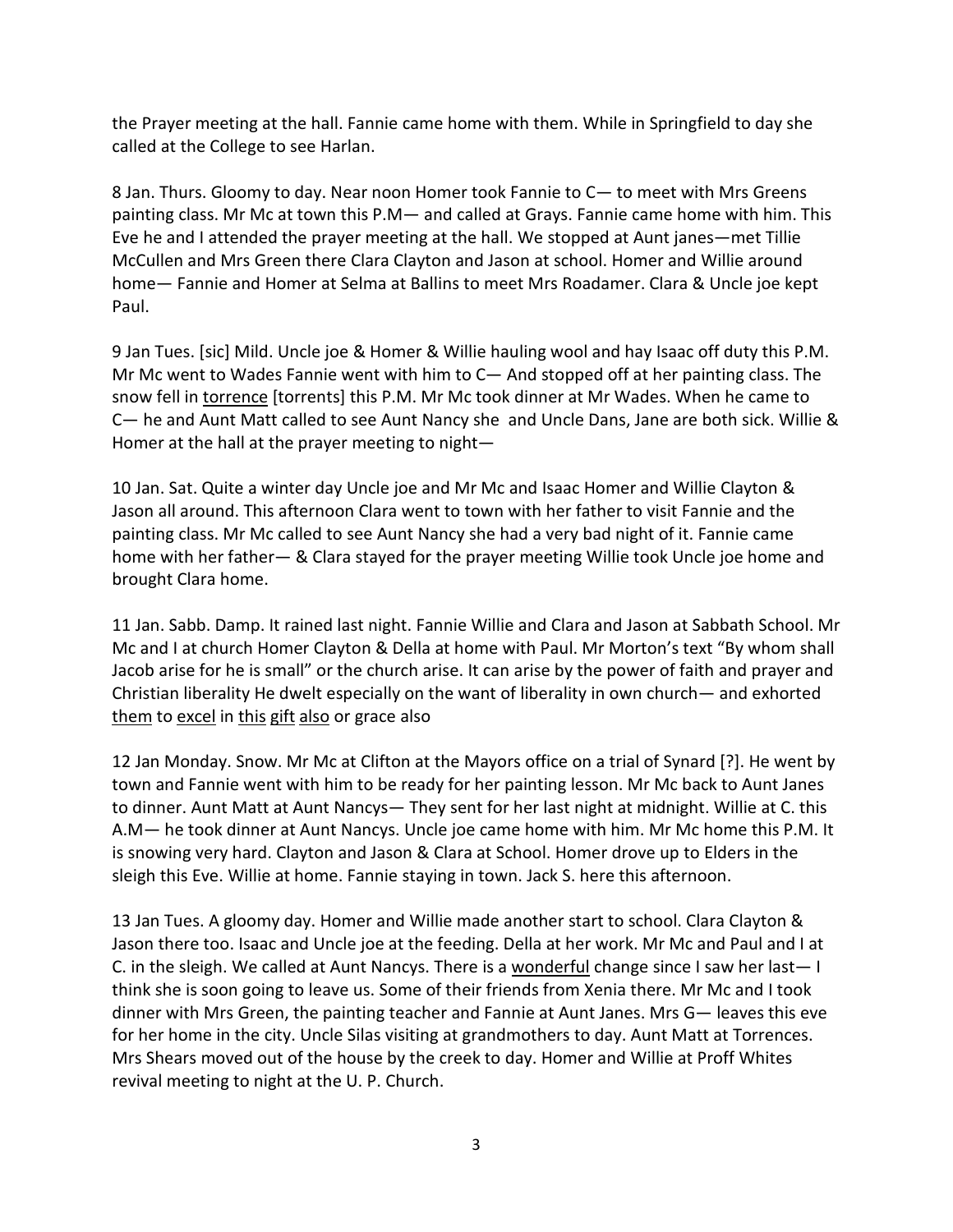14 Jan Wed. Mr Mc at C in the sleigh— He was at Aunt Nancys most of the day. They thought for awhile she was dying Mr Mc came home about four— He and Willie went back again this eve. Aunt Nancy died this eve at half past six O clock She was very happy. She would notice her friends when they came around would speak to them but would say I want to go to my long home— I want to go to Jesus. Willie at Proff Whites meeting to night. Homer at Mr Jimmasons this A. M. Willie Clara Clayton and Jason at school. Homer there this afternoon. Uncle Joe and Isaac around. Uncle joe called at Charlie Helms. Della busy. Snow going off fast Homer and some of the Selma ones out taking a sled ride to night.

15 Jan. Thurs. A cold day. Homer Willie Clara Clayton and Jason at school. Uncle joe at C— this A.M. Mr George Haglen with us to dinner. Mr Mc around home. Della busy. This Eve Mr Mc and Uncle Joe and I at Uncle David Torrences. Uncle joe stayed with them to night— They had Aunt Nancy dressed and in her coffin this eve— She looked like a "daughter of the King" wrapped in her robe. In her long last sleep. So calm— So peaceful — "At Rest."

This is our marriage anniversary. Twenty four years of married life is past. So we looked upon the saintly remains of this sister her work all done. I felt a pressure "forward and upward" calling for a more earnest exemplary higher devoted and consecrated life. That we may be thus animated through all the years that are to come is the desire of the one who writes these lines.

[Transcriber note: the following written in the left margin: Lawn Stretcher called this eve.]

16 Jan Friday. A lovely winter day. Cold— a little snow on the ground. Aunt Nancys funeral at ten O clock. Fannie is at town all these days— At aunt Nancys most of the time. Homer Clara Clayton Jason Willie and I at the funeral. Mr Mc. at Clifton but back in good time. Rev Mr Morton. Sprawl and Warnell conducted the exercises— Mr Mortons text "My grace shall be sufficient for you". Father Clara and Aunt Matt followed her remains to their last resting place in the Xenia Cemetery. All the rest of us came home. Fannie and Jennie Bralten staid [sic] and prepared the supper for them— Clara and Mr Mc stopped there for supper— Mrs Haglin and Della kept Paul for us. Issac at his feeding.

17 Jan Sat. Gloomy. Uncle Joe at C— This A.M. Isaac & Homer & Willie around at the feeding. Mr Latt took coalt out of pasture this morning. This morning. Homer at C. with wood this P.M. Mr Mc there too. Clara taking care of Paul. Clayton and Jason have Grover **[?]** harnessed up all day & driving him around. Fannie came home with her father this eve. She has been in town all week. This Eve Willie took Uncle Joe home.

18 jan Sabb. A bright day. Homer not well— He and Fannie and Della at home with Paul. Willie Clara Clayton and Jason at Sabbath school Mr Mc & I at church Mr Mortons text "Now brethren I commend you to God and to the word of his grace which is able to build you up and to give you an inheritance among all them that are sanctified." We need mental, moral and spiritual development— and readiness for a home in heaven. And it is only through the Savior that we can ever attain to this home. This afternoon we had the cate**chisms—** Willie & Homer and Mr Mc and I at Proff Whites revival meeting. Clara went to Aunt Janes to day— and came home with us from the meeting to night. Fannie & Della kept Paul— and Clayton & Jason.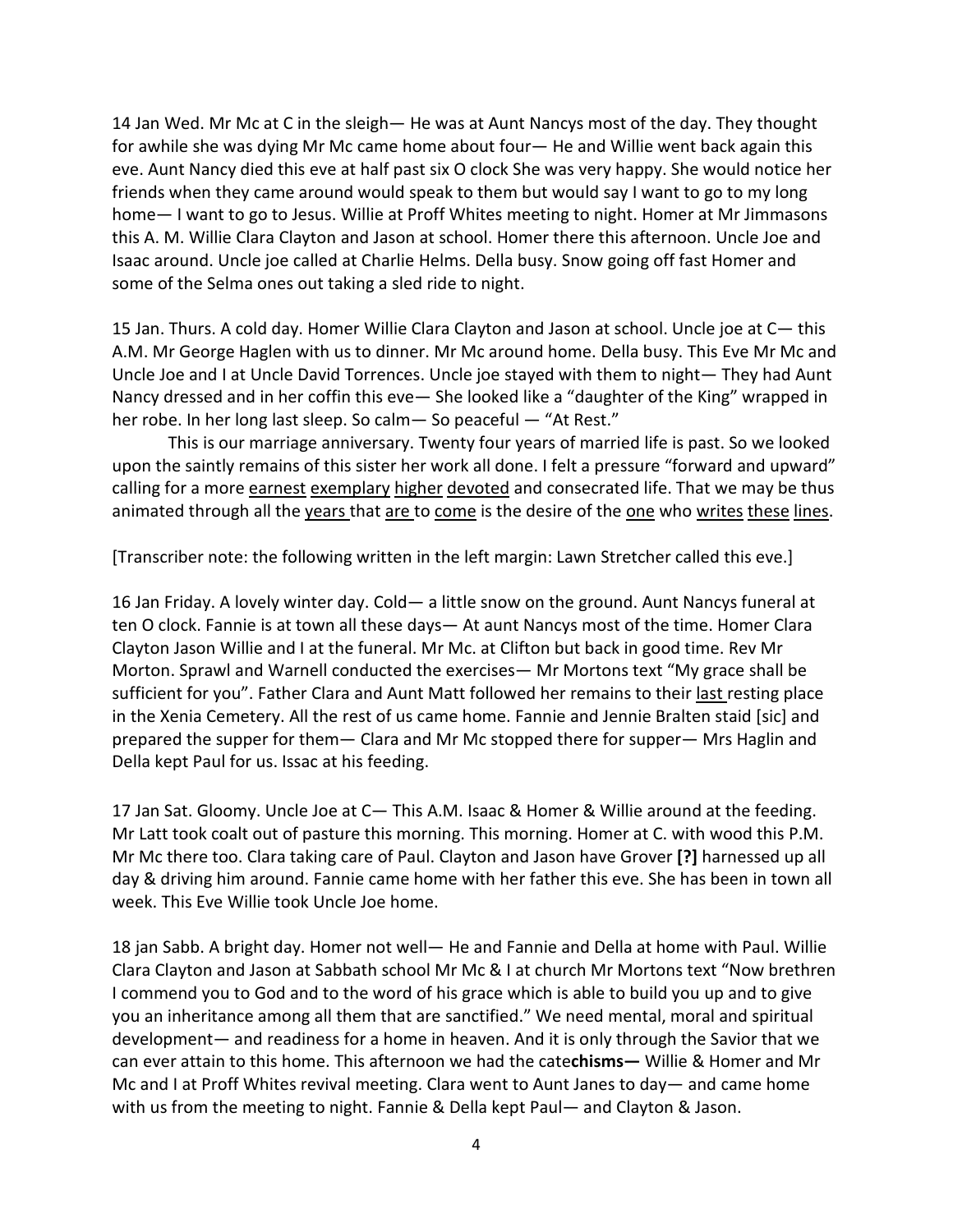19 Jan Monday. Pleasant. Homer Willie Clayton Jason and Clara at school. Fannie and Paul and I around the fire. Mr Mc walked to Mr Thomas etc. home at three o clock. Mr. Jefferie here to dinner and waited until he came. Mr Mc and I at Proff Whites revival meeting. Jack S. here while we were away.

20 Jan Tuesday. Bright sunshine. Homer Willie Clara Clayton & Jason at school. Near noon Paul and I at grandmother Murdocks. there for dinner & stayed until this Eve. Uncle Joe came out with John Witchel **[?].** Mr Mc at Clifton and took supper at Bakers. This Eve Homer Fannie and Willie at Proff Whites revival meeting.

21 Jan. Wed. Pleasant. All of the children at school. Uncle Joe & Isaac busy. Della at her work. Fannie and Paul and I busy . Mr Mc around home— This P.M. I took my Bible and called at Haglins he is very sick. This Eve Mr Mc Uncle Joe and Fannie and I at Proff Whites revival meeting. Raining a little to night.

22 Jan Thurs. Pleasant Mr Mc at town— at Uncle Sams part of the time. took dinner with the Sisters. All of the children at school. Mr Mc home for tea. This Eve he and Della and I at Proff Whites meeting. Uncle Dans Jane died this Eve at half past six O clock. She is sixty seven years old.

23 Jan Friday Pleasant but gloomy. This A.M. I took my Bible with me and called at Haglins stopped at Mitchels as I came home. Men here looking at the cattle. Jack S. called here to dinner. This P.M. Mr Mc at C. Fannie went with him & remained. This Eve Mr Mc took Jack to Proff Whites revival meeting. Uncle Joe & Willie and Clara at the meeting too. Homer at Springfield today and brought Harlan home. They came by way of C. got a lunch at Aunt Janes and took in Prof Whites revival meeting. Fannie there and came home with them.

24 Jan. Sat. Quite a bright day Della Clayton and Jason kept Paul while Mr Mc Fannie and Uncle Joe and Harlan and Homer Clara and Willie and I attended Aunt Janes, Uncle Dans, funeral. The friends met at the house. The services were held in our church. It was filled to overflowing. All the ministers of the town were in the pulpit Mr Morton spoke from the words—"The Lord is my shepherd I will not want" Mr Mc was one of the Pall bears to day and at Aunt Nancys funeral too. It is the first time I have been in the cemetery since the day Florence was buried. Fannie stayed with Lizzie at Grandmothers to night. Uncle Joe did not come back. All the rest of us came home.

25 Jan Sabb. A beautiful day. Isaac Clara & Della at home with Paul. Homer Harlan Willie Clayton and Jason at Sabbath School. Mr Mc and I at church. Mr Morton's text "Behold, I set before thee an open door, and no man can shut it: for thou hast a little strength, and hast kept my word, and hast not denied my name." This afternoon Clayton read to Jason their questions were heard. This Eve Harlan & Willie Homer and Jack S and Mr Mc and I at the revival meeting. Proff White the leader. Fannie at the meeting and came home with us. Clara & Della kept Paul.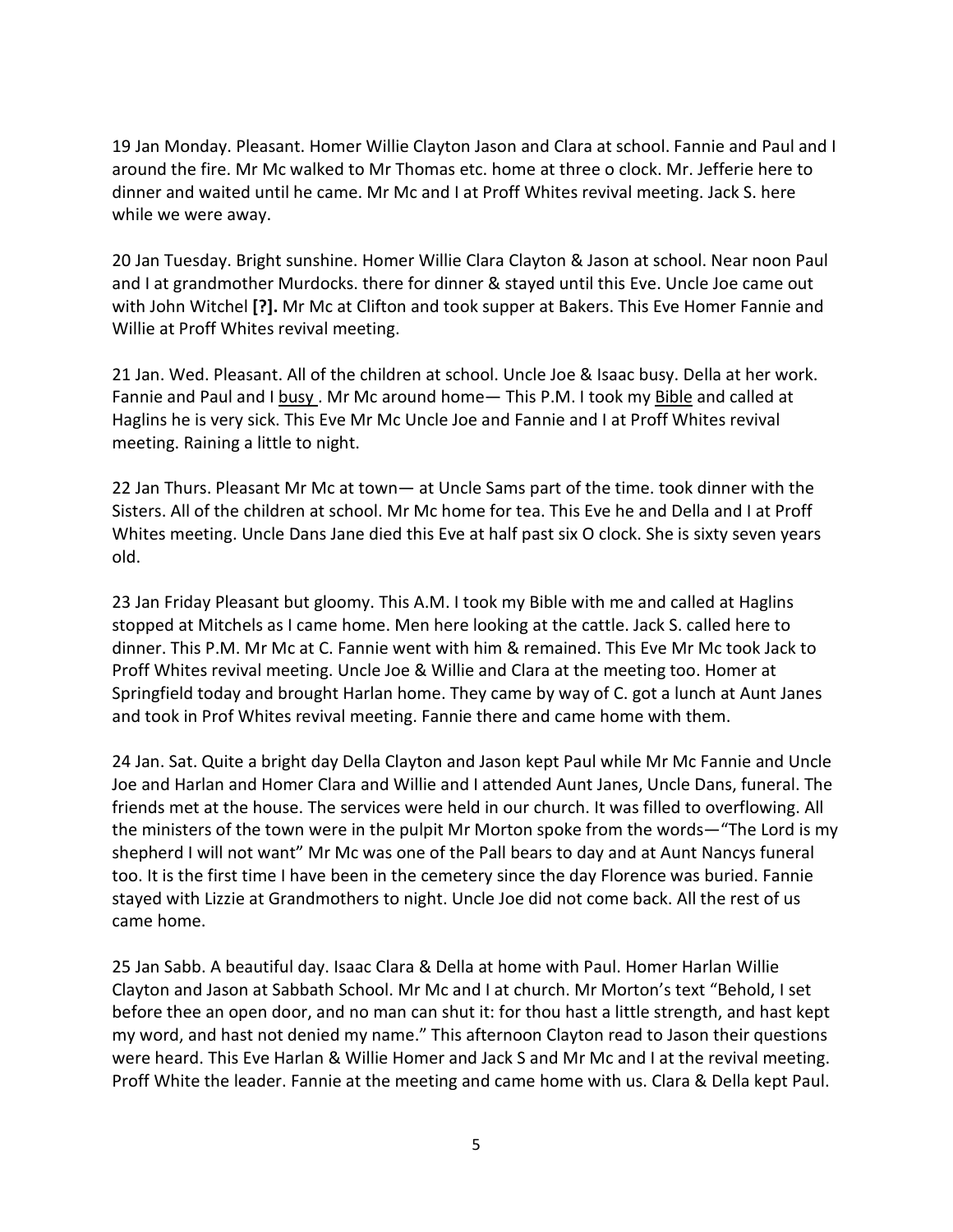26 January. Monday. Mr Mc took Harlan to Selma to the train this morning. He went back to Springfield to the college. While he was away Mr Watson called Homer Willie Clara Clayton and Jason at the college. Mr Mc at home this P.M. Mr Latt called. Isaac feeding. This P.M. I took the clothes to Mrs P. I made but a brief stay in C. I met **Joore Orr [?]**. Mr **Lawn Stretcher** called this Eve. I gave him a book to read "The Way to **Jesus**" This Eve Della and Clara kept Paul. And Mr Mc and Fannie & Willie and Homer and I attended Blea Lockwoods lecture "Is marriage a Failure." She spoke in the Opera House. Jack S. At the revival meeting. One thing I know whether marriage is a failure or not the lecture was a failure and the evening has been a grand failure and I am sick at heart. This is my Birthday. Can it be possible that I am as old as what I am—forty seven.

27 Jan Tuesday. Mild day. Nooks called for the cattle this morning. Homer Clayton Jason Clara & Willie at school. Mr Mc around all A.M. John Whitehel called. His family are invited to Sam Tomalsons and Carrrie Alexanders wedding this eve. Fannie at her work. Mr Alex Townsly called to day. This P.M. Mr Mc at town. home in time for tea. This Eve he took Della and Clara to Proff Whites revival meeting. Willie & Homer went with Jack. Lawn Stretcher called and took Fannie. Isaac here with me and my three youngest sons. This is the last evening of meeting. Damp.

28 Jan Wed. Very gloomy. The road deep with mud. All of the children at School. Uncle Joe and Isaac busy. We were expecting Uncle Silas's to day. Della and Fannie prepared dinner but they did not come. Mr Mc called at Henry Kyles. All at home this Eve.

29 Dec **(sic)** Thurs. very gloomy. Uncle Joe took Fannie to Uncle David Torrence to spend the day. He was home at noon. He and Willie put the meat up today. Aunt Mary & Aunt Bell here this P.M. Mr Mc at C— and brought Fannie out. This Eve all at home. All of our children at school.

30 jan Friday gloomy Willie and our four children at school. Uncle Silas & Mollie & their daughter Jennie here & took dinner. Fannie and Della busy. This Eve all at home.

31 jan. Sat Rain to day. Heavy rain this eve— Jack S. here and looked over accts Homer and Willie at Uncle Brightans to dinner. Homer took Uncle Joe home this Eve. Fannie & Della busy.

# February 1891

1 Feb Sabb. Bright sunshine. Fannie Homer Willie Clara & Clayton at Sabbath School. Mr Mc at church. Jason not very well—he and Della and Paul and I at home. Mr Morton preached. This Eve Della Fannie Willie at the young folks meeting We read our chapters & had our catechism.

2 Feb Monday. Most a lovely day. Mr Mc at C. he took the clothes to Mrs P— Homer in town too. They met Rice there & Riley Carry. Father and Homer took dinner at Aunt Janes. Uncle Joe came out this Eve. Fannie at her sewing, and writing this Eve. Willie Clara and Clayton at school. Jason Sick.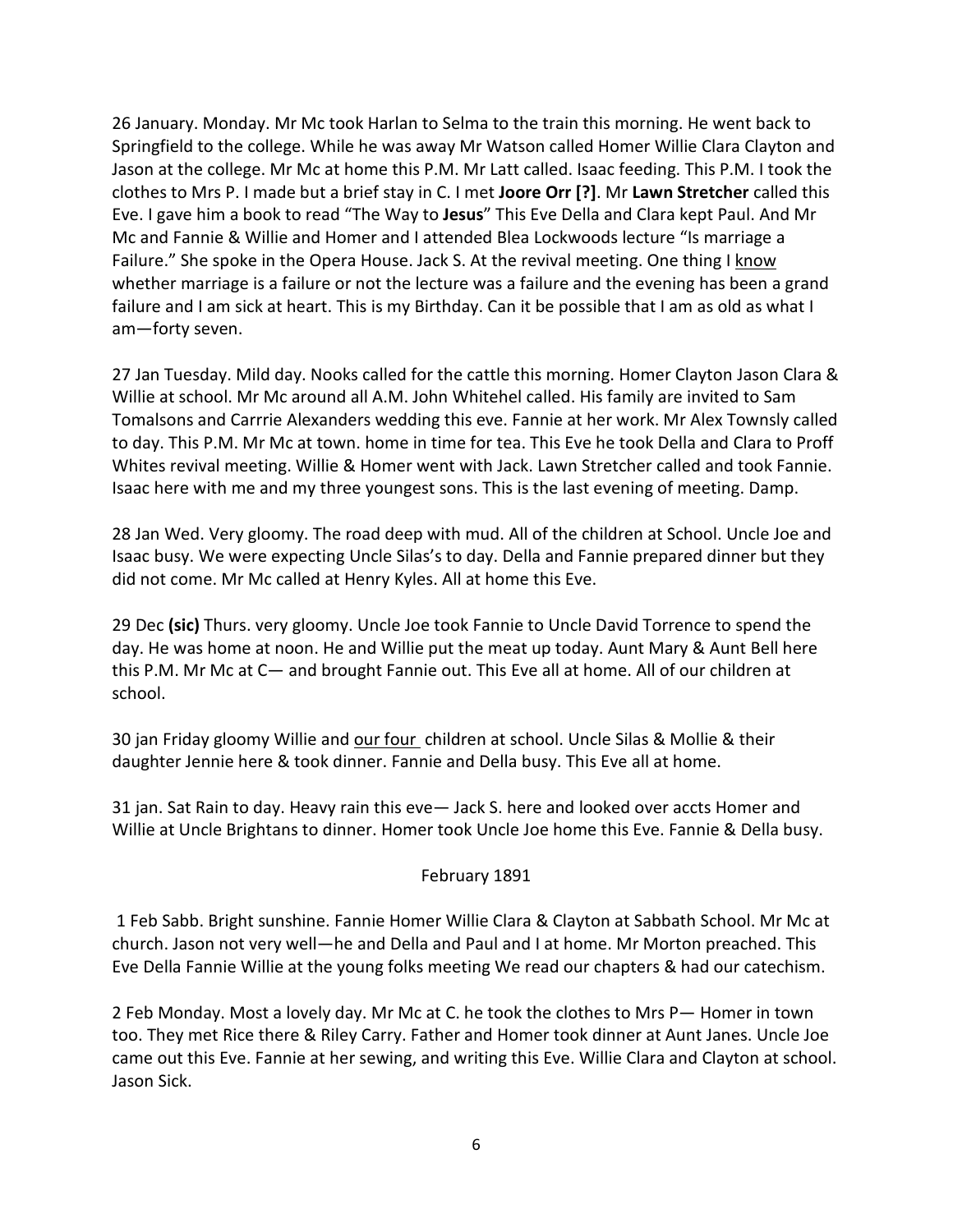3 Feb. Rain this morning—but turned cold. This morning at day light Aunt Bell and Frank came up for Fannie to teach for Lizzie. Her folks are sick—and she left at five this morning for Bloomington Ind. Fannie was away in short notice. Homer at C. on an errand this A.M. At nine O clock Mr Mc and I left for Springfield. Aunt Matt went with Dan Dallas. reached there at daylight. We met Fannie Sloan and her husband and Mrs Hoyt there. we were there for dinner & tea. Harlan at his school. We had but little time with him. We left him at Mrs. S. when we came away. Uncle Joe and Della and Clara with Paul. Jason at home. Willie Homer & Clayton at school. Mrs Stuarts sister Agnes died on the twenty sixth of January.

4 Feb Wed. Cold. Uncle Joe and I at the congregational prayer meeting. Mr Mc at Ella Dean Vyles funeral and did not get to the prayer meeting until we were there. Subject "Cast thy nett (sic) upon the right side of the ship." After the meeting Uncle Joe came home and I stayed at Grandmother Murdocks while Mr Mc drove out to Kyles school for Fannie. We stayed at grandmothers for tea. Homer Willie and Clara & Clayton at school. Della and Jason kept Paul. Homer & Willie at Selma at the revival meeting this eve.

5 Feb Thurs. Pleasant morn Willie Clara & Clayton & Jason at school. Uncle Joe at mill. Mr Mc called at Jack S. but he and Mrs. Jack were at Springfield. He also called at Thomas'. Mr Lawn S. called this eve all at home.

6 Feb. Friday Almost like spring Mr Mc called to see Mr Shepherd. Mr Mc rode with John Witehal to Xenia. All of the children at school. Uncle Joe at C— this eve and brought Fannie home she has been away all week teaching Lizzie school. Homer went with Lawn Stretcher to Tufts revival meeting at C.

7 Feb Sat. Rain the live long day. but not very cold. Fannie Della Clara and Uncle Joe and our three boys & Willie & Isaac all at home with Paul. Mr Mc and I at Xenia This is the day of the Farmers Institute met in the Opera House but we did not attend it. We spent most of the day at Fred Smiths store. He is cleaning out. Mr Mc took dinner at Hanna's dining hall. I stopped with Maggie and Lillie Mcwhick—and took dinner there. I called to see Jennie Smith. We met Mr Huntington & Polleck this eve. Isaac took Uncle Joe home. Homer attending the revival meeting at Selma.

8 Feb. Sabb Gloomy. Fannie not well with cold. Neither is Jason [transcriber note: crossed out Clayton wrote Jason above] well. Both at home with Della and Paul. Homer & Willie Clara and Clayton & Homer at Sabbath school. Mr Mc and I at church Mr Mortons text "verily, verily , I say unto you He that believeth on me, the works that I do shall he do also; and greater works than these shall he do; because I go unto my father". This Eve Fannie Della Willie and Homer at the Young folks meeting Clara went to Aunt Janes to day & came home with the boys. Fannie went to grandmothers. This is Fannies birth day. It passed off very quietly—yet it was by no means forgotten by some of us at least.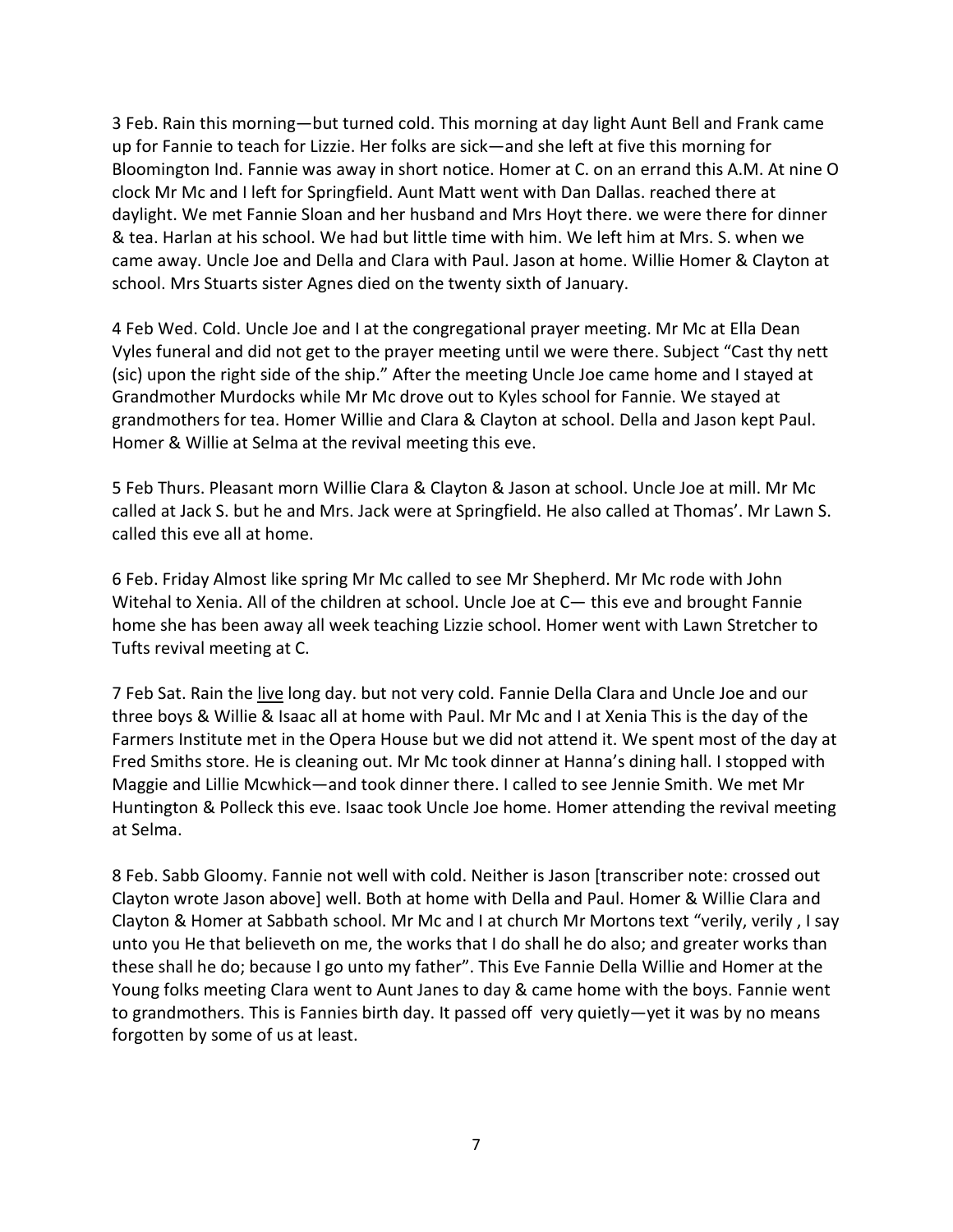9 Feb. Monday. Homer & Clara at school. Willie has concluded not to go away more.Clayton and Jason both sick. Willie at C. with the clothes. Uncle Joe came out. John Witehal called. Homer & Willie at the revival meeting at Selma.

10 Feb Tues. Pleasant. Jack S. called Homer at school. Clara Clayton & Jason not well. Uncle Joe & Isaac & Willie around. Mr Mc and Paul and I at Dave and Nannie Williamsons [illegible] wedding. All of their Uncles and Aunts there. Mr & Mrs Morton also. We had a very pleasant day. We took them a tin wash bowl and pitcher for a present. We stopped at grandmother until Harlan brought Fannie in from the school.

11 Feb Wed. Most a lovely day Clara & Homer at school. Clara at home this P. M. as she is not feeling well. Isaac feeding Uncle Joe Willie M Master Jack S. and Mr West building fence. Mr Mc away most of the day. took dinner at the sisters came home past Clifton. Homer at the revival meeting at the Quaker church at Selma. Clayton & Jason still sick.

12 Feb Thurs. A bright day Clara Clayton & Jason & Paul at home with Uncle Joe & Isaac & Della. Homer & Willie & Mr Mc and I at church. This was our fast day. and was kept a holy day by some of us. Mr Mortons text "Humble your selves therefore under the mighty hand of God that he may exalt you in due time." The subject "the way Gods favor may be obtained—and our happiness & honor. We must humble our selves. The starting point on the way of promotion is humility we should humble our selves on account of our hearts—our conduct—and our lives. We ought to be ashamed of our selves the way we treat God and one another. We ought to blush when we think of how little we have made of life and of the great privileges God has bestowed upon us. We ought to be humble because of the actual state of our own church. How often we have forgotten that the souls salvation of our own family and that of our neighbors is in a very great sense in our keeping. And God will hold us responsible. Last of all we should be ashamed on account of the sad condition of our country. Willie at C. this evening Homer at Selma at the revival meeting

13 Feb Friday most a lovely day. Edd Linson and his father in law here. Uncle Dan called. Aunt Jane came out with him and spent the day. Mr W Jacks— here helping Uncle Joe & Willie M Master with the fence around the low meadow. All here for dinner & supper. Homer at C. at [illegible] and out at Uncle Silas school for Fannie. This was her last day teaching. Lizzie M will be back tomorrow. Willie took Aunt Jane home this Eve. Homer at the Selma revival to night. Fannie help to nurse Clayton and Jason.

14 Feb. Sat. Beautiful day. Homer at C. this A.M. Willie M Master & Uncle Joe and Isaac around. Mrs Linson and Edd called. Della Fannie and Clara and I very busy. Mr Mc and Fannie at the four O clock train to meet Bay Carry. Mr White came alone and stopped at Mr Mortons. Bay could not come as Mary McMillan was dying. Mr Mc said she had told all of the friends goodbye and was triumphantly passing away. This eve the Selma revival at the old Quaker church. Willie at C.

15 Feb. Sabb. Bright this A.M. Rain this P.M. & Eve. Clara Della & Isaac at home with the baby— Paul. Clayton & Jason not well Fannie Homer and Willie M Master at Sabbath School. Mr Mc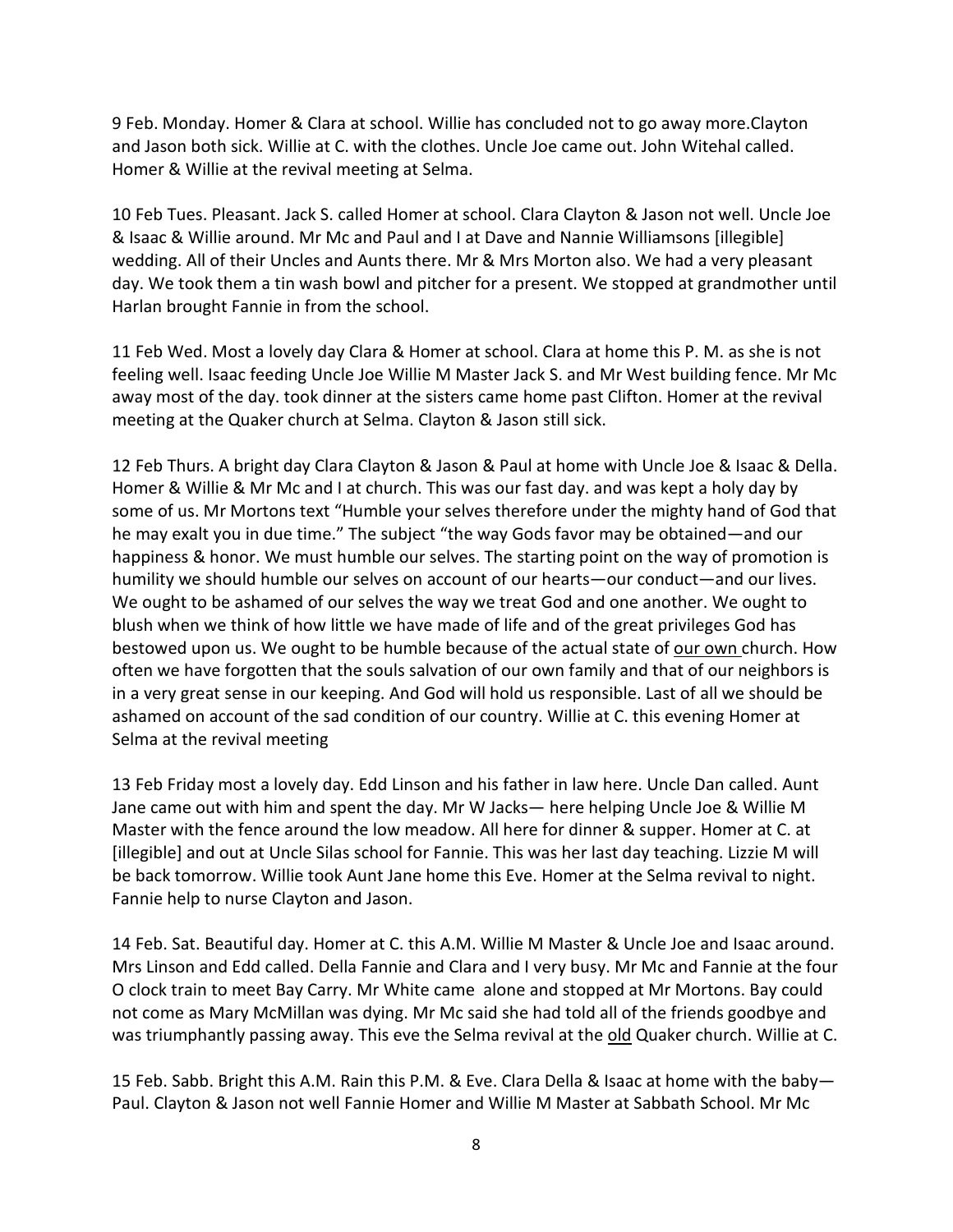and I at church. Mr W. P. White preached. Text "Sir we would see Jesus" We would see him in his person. the son of God. and the son of man. We would see him in his works. the perfect law keeper. We would see him in his suffering and humiliation. What are some of the advantages in looking to Jesus—we will have his presence. We will receive strength and courage for the battle of life. And oh how much we need this. We also receive an assurance of salvation. In looking to this blessed Jesus we find a balm for every trial & sorrow. & finally we receive support in death. Mr W. At Mr Mortons. Fannie there until the young folks meeting. Willie and Homer at the meeting. Mr W. & Fannie came home with them. Clayton and Jason still sick. We had refreshments for Mr W.

16 Tues [sic] Monday. Rain last night and to day. Homer at school alone. Clara & Jason better. Clayton far from well. Fannie took Mr White to the morning train. Willie and Isaac around. Uncle Joe not well. did not come and—to day Fannie home at noon. Willie took her to the four O clock train to go to Xenia to [illegible] & to be ready to attend Mary Mcs funeral tomorrow. This eve. Homer & Willie at the Literary society at the Stormont School house. Mr Stretcher called called this Eve.

17 Feb Tues warm. Homer & Clara at School Isaac at C. for coal. Mr Mc there and brought grandmother Murdock out—here and a card from Mr Carrey saying Fannie would not be home until tomorrow. She received a card from Mr. Cary saying Fannie would not be home until tomorrow. Mr Mc took them home this eve and called to see Sam G. He took him a chicken. Aunt Jane came back with him and is here to night. Homer at the Selma revival. Willie at home.

18 Feb Wed. Cloudy. Mr Mc at C. home in time for dinner. Aunt Jane with us to day. Homer and Clara at school. Willie around Isaac at the work. Mr. Mc took Aunt Jane home and brought Fannie from the four O clock train. Uncle Joe came out. Willie & Homer at the revival meeting at the old Quaker church this eve.

19 Feb. Thurs. Cloudy. Homer at C— and brought Aunt Mary out. Clayton still in bed. Isaac busy. Uncle Joe & Willie here. Clara at school Homer here this P.M. This eve Willie & Clara took Aunt Mary home. Mr Mc at home all day.

20 February. Friday. Heavy rain last night & to day. I have been sick all day. Clayton still in bed. No school—Mr Stretcher sick. Fannie and Della at the work. This PM. Willie at C. This Eve Homer & Edd Wildman & company attended the Demorest contest at Charleston. Fannie and Willie M Morton at home. Carsons at a party. Constant rain all evening. Mr Mc at home all day.

21 Feb Sat. Damp. Isaac feeding. Uncle Joe Willie M Master & Homer around. Clayton sat up to day. Mr Mc at home this Eve Fannie & Homer at Selma. Fannie stopped with Mrs Roademer. Homer at the Quaker church. Willie Della and Clara took Uncle Joe home.

22 Feb. Sabb Quite a nice day. Fannie Willie Clara and Fannie at Sabbath School. Mr Mc at church. I stayed at home with Clayton Jason and Paul. Della and Isaac around. Mr Morton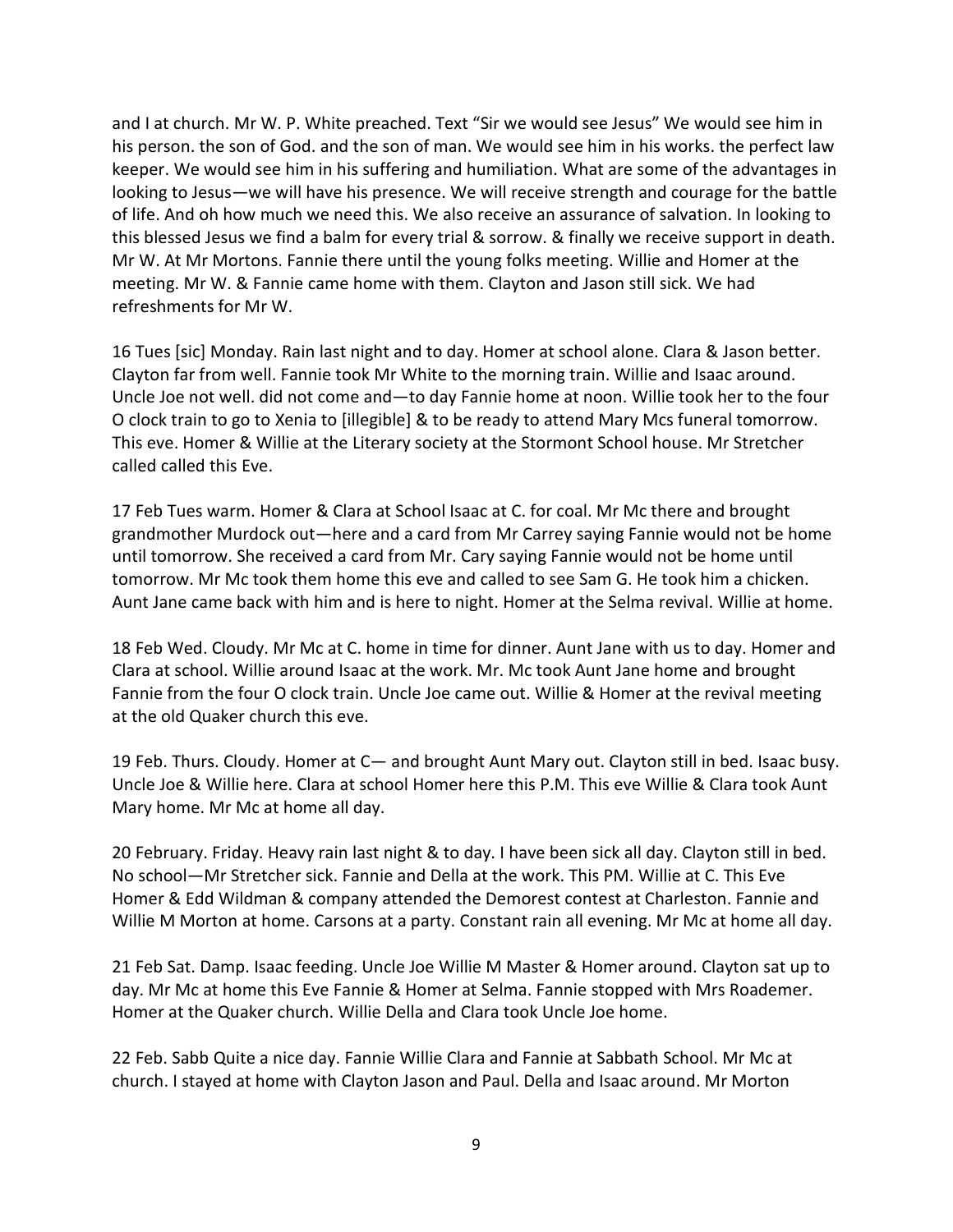preached as usual this Eve Fannie Willie Della and Clara at the Young Folds meeting. Mr Mc and Homer at the revival meeting at Selma. Isaac here—with Clayton Jason and Paul and me.

23 Feb. Monday. Gloomy but mild. Fannie teaching in our school for Mr Lawn Stretcher for a few days. After an early dinner Mr Mc and Homer at Carrey S at the sheep. Clara at school until noon. At home with the baby Paul and Clayton and Jason this P.M. Mrs Haglin here this P.M. Willie Mc here and spent an hour. I took Frank and the Jaggar and went to Selma this afternoon. I called to see Mrs John Wildman. I expected to have gone to see Mr Robert Tindal but broke the singletree and felt it the best to come back home but fortunately I met Mr Tindal as I came home. When I came to the crossing I did not notice that the express was near and crossed over. When it came sweeping past & Frank took fright and ran with all his might. Finally I was thrown out and the Jaggar was broken all to pieces. Today I came to a crisis where nothing but omnipotent and present help could save from death. That help was given never can I forget this day. but through all the coming years whether long or short I will remember this days experience. That God is indeed a present help. A mighty deliverer. Just three months ago this very evening Mr Mc had a similar experience. We felt that he was the same as dead—yet alive again. What lesson is God trying to teach us by these terrible experiences? Homer & Willie M Master at Selma to night.

24 Feb Tues. Fannie at her teaching for Mr Lawn S. Mr Mc at wife Jones & up the pike. Uncle Silas here to dinner. Mr Mc here at a later hour to dinner. Uncle Joe Isaac and Willie feeding. Homer and Clara at school. Clayton & Jason convalescent. John Witehal called. Homer at Selma at the revival.

25" Feb. Wed. Heavy rain this morning. Bright sunshine this P.M. Mr Mc at Springfield to see Mr Carson. Homer called to see Lawn S. & Jack. They are all sick. This A.M. he went to Selma. Clara there to day. Uncle Joe around. Aunt Bell and Blanch and Fern called. This Fannie's last day teaching. Mr Lawn S. will take his place in the morning Willie at C. this P.M. Homer at Selma at the revival.

26 Feb. Thurs. Cloudy. Willie Mc called and was here to dinner. Uncle Joe & Willie and Isaac around. Homer and Clara at school. Willie went to spend a few days stay around town. Mr Mc at C. this P.M. Fannie went with to Aunt Bells to help prepare for their company. Mr Mc called to see Mrs Halley. Willie at Mr Mortons at a party. Homer invited but went to Selma to revival.

27 Feb. Friday. A nice winter day. Clara at school until noon. Homer there do day. Uncle Joe & Isaac around. Mr Mc at Xenia. Paul and I went with him & stayed at Grandmothers we did not go until after an early dinner. Aunt Mary & Grandmother at Aunt Bells to night they are having quite a company there Mr Mc came near dark. Frank cam home with us. Clayton & Jason at home. [Illegible] & and a horse buyer called.

28 Feb Sat. Snowed last night & to day. Stormy. Homer took the surrie and called around for Aunt Bell and Fannie and took them to Springfield. Mr Mc Isaac & Uncle Joe looking after stock.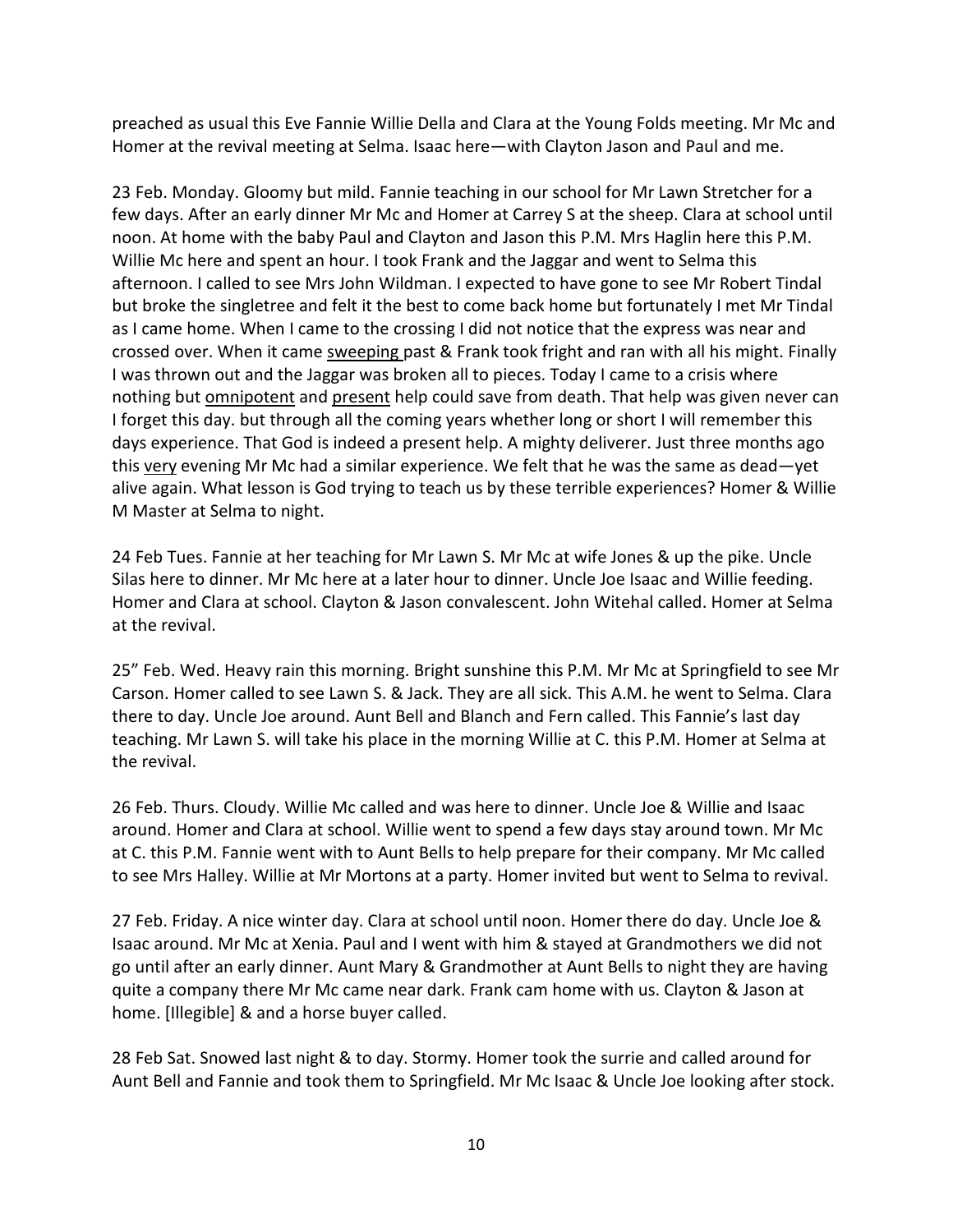Clara & Della busy. I put the parlor & hall in order— & the up stairs. Homer & Fannie home this Eve.

## March 1891

1" March Sabb. Cold looks like mid-winter. Fannie and Homer at Sabbath School. Clara kept Paul. Clayton & Jason and Isaac & Della at home. Mr Mc and I at church. Mr Mortons text – "Come now, and let us reason together, saith the Lord; though your sins be as scarlet, they shall be white as snow, though they red like crimson, they shall be as wool". This Eve all at home. Homer at Selma at the closing of the exercises of the revival at the Quaker church.

2" March Monday. Snow last night and to day. Mr McCarty here this morning and contracted for the sheep at Imans – Iman passed and agreed to let Mr Mc take them away. In the afternoon M Carty met Mr Mc the Iman pasture and took the sheep to his farm. Homer at Selma and brought Miss Eva Roadermer – She and Fannie in the front room up stairs at the Sewing. This Eve Willie came home with Mr Mc & Homer–

3" March. Tues. A deep snow on the ground. Cloudy. Mr Mc at Littletons sale near Clifton. Aunt Bell & Fern and grandmother and Aunt Mary here to day helping with the sewing. This eve Fannie & Willie at C—on an errand—Fannie rode up with her father This Eve all at home.

4" March Wed. Sunshine – Snow still on the ground – Willie at C- for the clothes- this P.M. he went back to the mill. Isaac and Uncle Joe around home. Homer at School most of the day. Late this P.M—he went to Selma in the sleigh – Fannie and Willie McMaster at Will Blairs to spend the evening with some of the cousins. Homer invited but went to Selma to the organization of the young folks meeting instead –

5" March Thursday. Gloomy. Clara Clayton and Jason at school. Mr Mc and Homer at the hore [sic] sale at Springfield- they took up two horses but did not sell. Nooks rode down with Mr Mc. Uncle Joe at C. this P.M. Fannie and Miss R- at the sewing – all day. I have been helping Della.

6 March Friday gloomy. Clara Clayton and Jasn at school. Homer there til noon this PM. he went on an errand to Selma. Willie at C. Uncle Joe and Isaac around. Mr V-[?] called this morning Mr Mc at Xenia to day. Lizzie Murdock came home with him this eve – Miss Roadermer here to day and with us to night.

7" March. Sat. Homer took Miss Roadermer home this morning. Fannie & Lizzie up stairs in sewing room all day. Mr Mc and Mr Peters sowing clover seed on the snow. Clayton & Jason busy about their ducks. Frank Stretcher working with them at their pen. This P.M Homer at C-This Eve Willie took Uncle Joe home & his trunk to Aunt Janes. Lizzie M- with us. It is raining.

8 March Sabb. Snow going off. Lizzie went with Homer Clara and Willie to Sabbath school. Clayton Jason and Paul at home with Della & Fannie, Clayton began reading the Life of Paul & Jason the Peep[?] of Day [Transcriber Note: "Peep" feels like a good fit for this word, as there is a "religious instruction" booklet for children titled "The Peep of Day" published between 1800- 1899]. Mr Mc & I at church. Mr Mortons text "I am the light of the world". Willie bid us good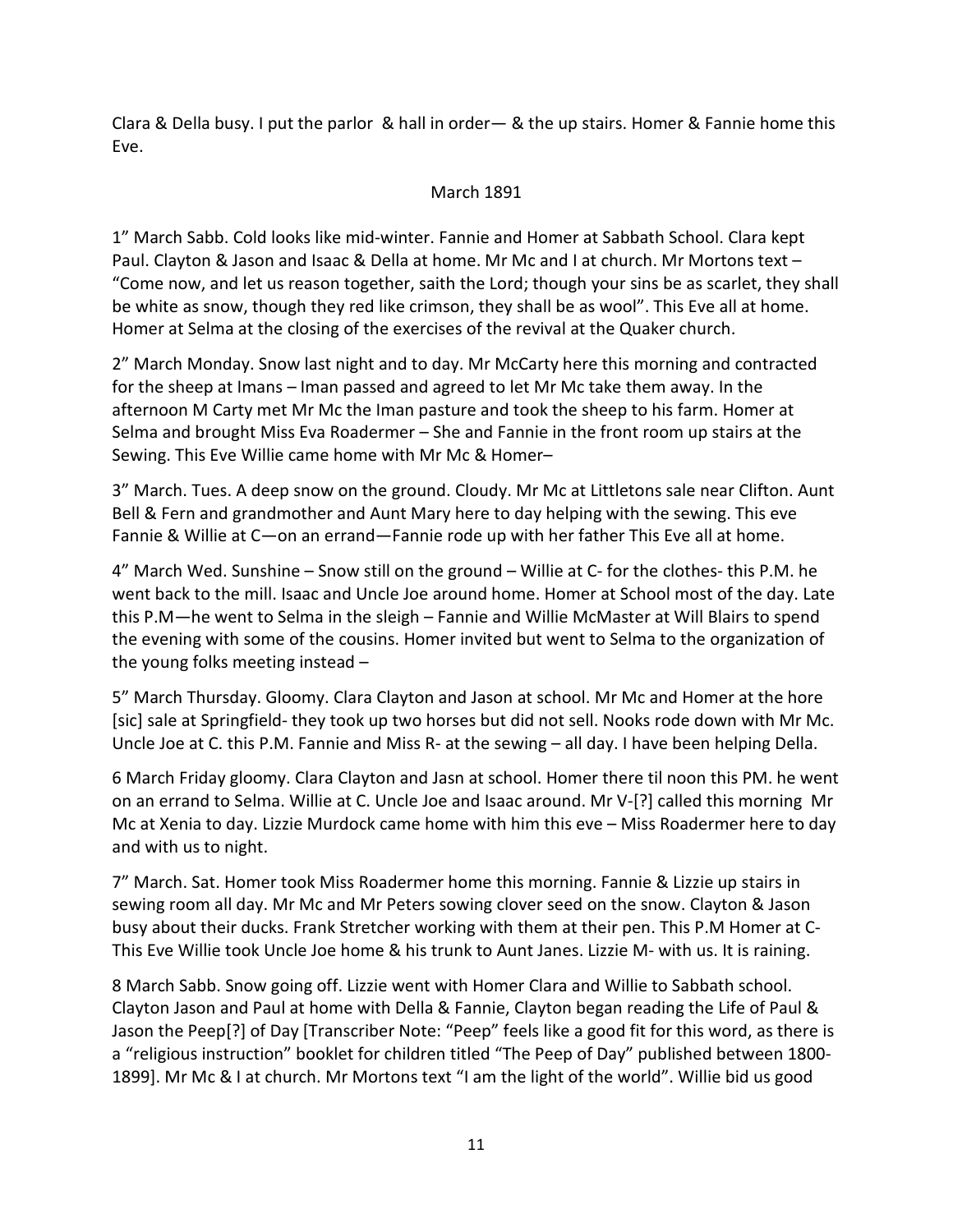bye this Eve and went to the young folks meeting with Fannie Della and Homer. Clara Clayton & Jason had read the chapters – had the questions Old Mrs Ebenezer Archer buried to day.

9" March Monday Quite a dreary day. Homer went after Miss Roadermer at an early hour this morning. He has been busy all day. Willie Macmaster began work at Orrs this morning Clara Clayton and Jason at school. Mr Carry & Mr Voer called. Fannie & Miss Roadermer put in a full day at the sewing After tea Homer took her home – and spent the evening at Yarnells Homer was at C- this P.M – Uncle Joe sick and did not come. Della & I busy. Mr Mc at home.

10 March Tues A beautiful day. Mr Warner called. Mr Bazel called he moved into the late Eli Wright property yesterday. Jack S- called. Homer Clara Clayton and Jason at school. Fannie at her sewing. This P.M. she called to see Sam Galbreath She and Lizzie drove out to see Homer[?] Carson. Fleet- Milburn Sturmont died last night – Mr Cal Sturmonts son, All[?] had two of his figures [sic] off in the mill to day. All at home. I am not feeling well.

11 March Wed. Pleasant. Mr Ben Andrew called – bought a Jersey – Homer helped to drive her down – Mr Mc up around Charleston—when he came into C- he met Mr Huntington and went with him to tea. Clara Clayton and Jason at school. Fannie sewing. Della and I ironed. Homer at Selma at the young folks meeting in Selma this Eve. All the rest at home This is Claras birthday.

12 March Thurs. Gloomy. Jack S- here Homer at C- at the mill. Clara Clayton & Jason at School yesterday and to day. Isaac feeding. Della put the house in order — I attended to the kitchen. Homer at the office this eve- a few minutes.

13 March Friday. Cold. A deep snow on the ground. Homer at C. Clara Clayton and Jason at school. Mollie Robbison came home with Clara to dinner. Homer visited the Selma school this P.M. Isaac feeding. Mr Mc at home. Fannie at C- this P.M. Frank Reid brought Lizzie out this eve- She is with us to night

14 March Sat. A deep snow on the ground. Homer at the eight O clock train and brought Mr Wm McMichel and Mr Hutchison and Mary Orr out to spend the day. They were here for dinner and supper – we also expected Mr Duglass and Evans Rev Mr White from the Seminary and Bay Carry – but some had engagements and some were sick – We also expected to have had Harlan home as this was his birthday Mrs Stuart was to have come with him – but the roads were too bad for them to come Homer took our company to the six O clock train this Eve. Mr Mc at home all day. Lizzie M- here & with us to night. We had a nice time. Mr. Andrew Creswells wife buried to day.

15 March Sabb. A deep snow on the ground—and very cold. Lizzie went with Fannie Clara Homer and Clayton to Sabbath school. Mr Mc at church. I stayed with Jason and Paul. Isaac and Della here. Mr Mortons text "As for me, I will behold thy face in righteousness: I will be satisfied when I awake with thy righteousness." Fannie went home with Lizzie to grandmother Murdocks Fannie at the young folks meeting and came home with Homer from the U.P. church. This Eve Bibe reading & catechism.

16 March Monday Moderated. Mr Mc at Xenia. Homer at C- at mill and at Shepherds this eve. Fannie at her work- Clara Clayton and Jason at school. Isaac feeding- Mr Mc home after dark.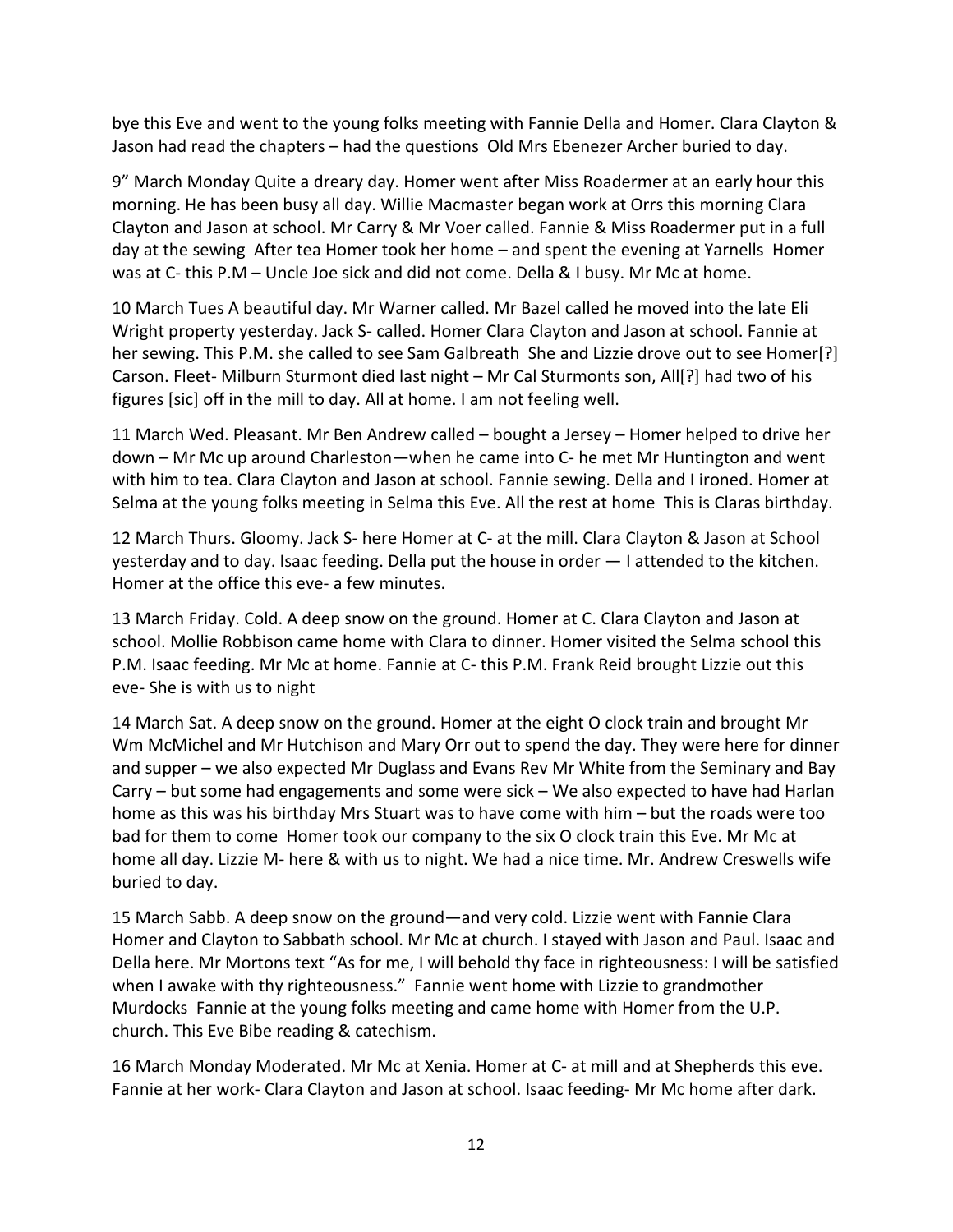Miss Anna Charters buried to day. John Hivling is dead. Eli Smalls little girl brought to C- to day – she died Saturday.

17 March Tues. The Snow going off. Mr Mc at C- this A.M. Home at noon. Homer helping Jack Smove to day near the Y. Springs Fannie sewing. Clara Clayton and Jason at school. Fannie at Cthis P.M. and called at Mr Mortons- Uncle Joe came out. Homer back after dark.

18 March Wed. Quite a bright day Clayton took me and Paul to grandmother Murdocks I called to see Sam Galbreath & Aunt Roseanna. After School Clara came for us. She and Clayton & Jason were at School. Mr Mc Uncle Joe Homer & Isaac cleaning[?] wheat. Fannie & Della busy. Homer at Selma at the young folks meeting to night.

19 March Thurs. Rained last night and to day Uncle Joe at the sale of the late James Dunlap Mr Peters here with Mr Mc & Uncle Joe Cleaning[?] wheat- Mr Carry here and bought horse-Fannie sewing Della and I busy. Paul has a cold. Clara Clayton and Jason at School. This Eve Fannie & Homer at Proff White lecture at the Opera house Subject "I have forgotten".

20 March Friday Rain. John Mitchel called. Mr Mc at the School and up at Townslys this morning. Homer at C- Uncle Joe and Isaac around Fannie at her sewing – she has cold Clara Clayton and Jason at School. Della busy. This Eve all at home. This is Claytons birthday.

21" March. Saturday. Much colder. Rain. Mr Mc & co – in the pig dept- all A M. After an early dinner he went to Carrys – the dogs have been among the Sheep. All the rest of us at home. Fannie Sewing. This Eve Homer took Uncle Joe home.

22 March Sabb. Gloomy. Fannie nearly sick with the cold- She and Della at home with Paul. Isaac here. Homer Clara Clayton and Jason at Sabbath School. Mr Mc and I at church- Mr Mortons text "Commit thy ways unto the Lord; trust also in him, and he Shall bring it to pass" we are invited to bring our every care trial joy and sorrow – bussness [sic] – husbands and wives and children and commit them to his keeping. Clayton & Jason & all the rest at their books Eve Bible reading—all at home.

23 March Monday. Cleared off Mr Fred Smith with us for dinner Mr Henry Kyle & Jack S called. Willie Mc also. Fannie rode to town with him – and came back with Homer when he took the clothes down—Uncle Joe came out this Eve. Mr Mc at Selma this P.M Clara Clayton and Jason at School Laura Robbison came home with Clara to dinner.

24 March Tues. Clouds cleared away. Mr Mc and Fannie and Homer at Springfield. The District W.C.T.U. Convention in S- to day & tomorrow Aunt Mary & Bell and Matt all there. Having the Demorest Contest to night LuLu Morton Daisy Grey Homer & Willie Mcmaster & Ida Woolford and Fannie took tea at Mrs Stuarts—Mr Mc will wait with Homer for the meeting to night. Uncle David Torrence here on a little visit and stayed for dinner. Uncle Dan here this P.M. Clara Clayton & Jason at School Clara came home and went to town with Uncle Dan to stay with Aunt Jane until Aunt Matt comes home. Mr Lawn Stretcher called. Isaac & Uncle Joe around. We feel rather lonely this Eve.

25 March- Wed. Blowing. Mr Mc and Homer came home after midnight – Fannie stayed all night at Mrs Stuarts. Homer got a suit over coat & all – Mr Mc around the fire with cold—all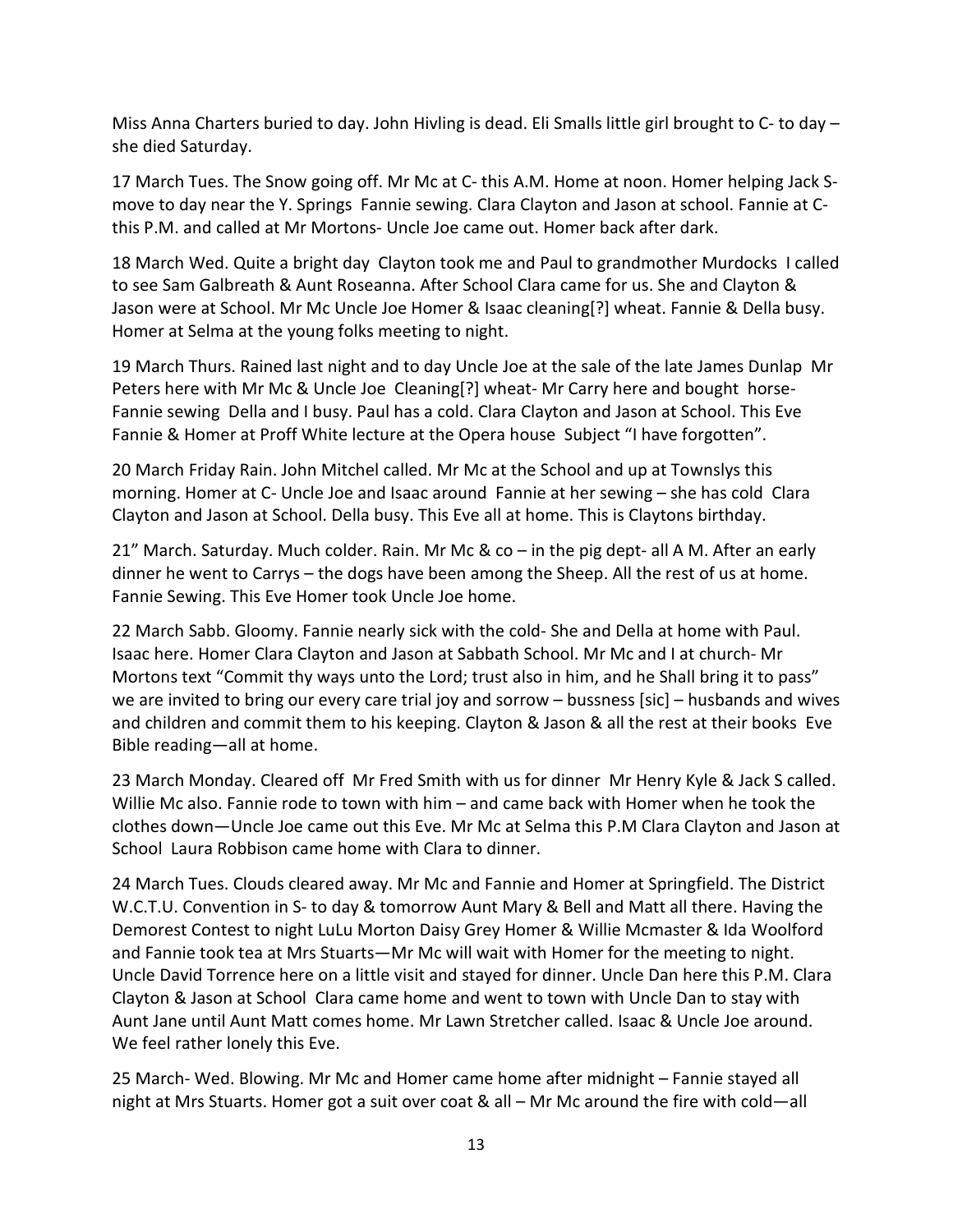day. Homer took Isaac to the train this morning. He & Uncle Joe at the work. Clayton & Jason at School. Della ironing. Paul very fretful. Homer at C- again this PM. on an errand. John Mitchel called This Eve Homer at Selma at the young folks meeting.

26 March Thurs. Blustery—Much colder. Rain all afternoon- dark and stormy to night. Clayton went to C- for Fannie and Clara- Fannie came home with Mr Mortons form S—Jason at School. Clayton and Clara there this afternoon. Della washed Harlans Springfield clothes I attended to the other work—Mr Mc in bed all day with a bad cold. Homer at town this afternoon. He and Jessie Townsly in company with Kitchen and Yarnel attended the Demorest Contest at Charleston to night Uncle Joe around all day. Isaac returned from his Wilmington trip to day.

27" March. Friday. Most a disagreeable day. Rain from morning until night. Mr Mc in bed all day. This was our fast-day previous to our communion – Homer and Clara Clayton and Jason and I at church—Sermon by Rev Mr Blair of Princeton—Text "He brought me, Me also out of a horrible pit, out of the miry clay, and set my feet upon a walk and established my goings." The question which concerns most of us is what is our standing in the sight of God. Have been lifted out of this horrible pit—and do our feet rest upon this rock: I tried to keep this day. I heard Claytons & Jasons questions and Psalms. Fannie kept Paul for us—This Eve all at home.

28" March. Sat. It began to clear off—Rather pleasant. Homer at Springfield—Fannie went with him as far as town & spent most of the day with Blanch Collins & Effie Barber- at grandmother Murdocks- Lizzie was having them there to dinner this AM- at 11 O clock. Clara Della and Clayton and Jason at Bruce Shears funeral. Mr Brock called- I attended to work and kept Paul-At two O clock Mr Mc Clara and Clayton & I [illegible] at church [in margins: Mr Blair preached. Text], "Therefore if any man be in Christ, he is a new creature; old things are passed away; behold all things have become new." If we are really new creatures we stand in a new relation to God and to men and to both heaven and hell. If I am in Christ I am to love him- If I am in Christ I am to honor serve and obey him. Homer and Harlan did not get home from S- until four this eve. Harlan has been keeping a position for the last week for a boy at the hotels[?] and could not get away until after dinner. Uncle Joe went to town this morning and was at church this afternoon – Fannie still in C- all the rest of us at home. Clara at home with Paul. Willie Huntington called.

29 March Sabb. "Easter Sunday"- Most a lovely day—Communion at our church. Harlan Homer Clara Clayton and Jason at the church at the ten O clock prayer meeting—Mr Mc and I at church Rev Mr Blairs text "It is Christ that died, yea rather, that is risen again, who is ever at the right hand of God, who also maketh intercession for us." As we look up at Calvarys Cross—We see terrible justice we see this justice satisfied- And on the very top written in letters of gold we see divine love. "It is Christ that is risen" As we stand by we see an open grave and a risen redeemer.

There were several that came into the church—among whom were Uncle Joe Caldwell John Ross- [mark] After preaching Clara went to grandmothers and Fannie came home with us. We expected Laura Robbison to come and stay with Della—but she failed to – and when we came home near four O clock Della and Paul had been here all day by themselves. and O what a lonely day they have had. Isaac went away this morning and did not get back until after we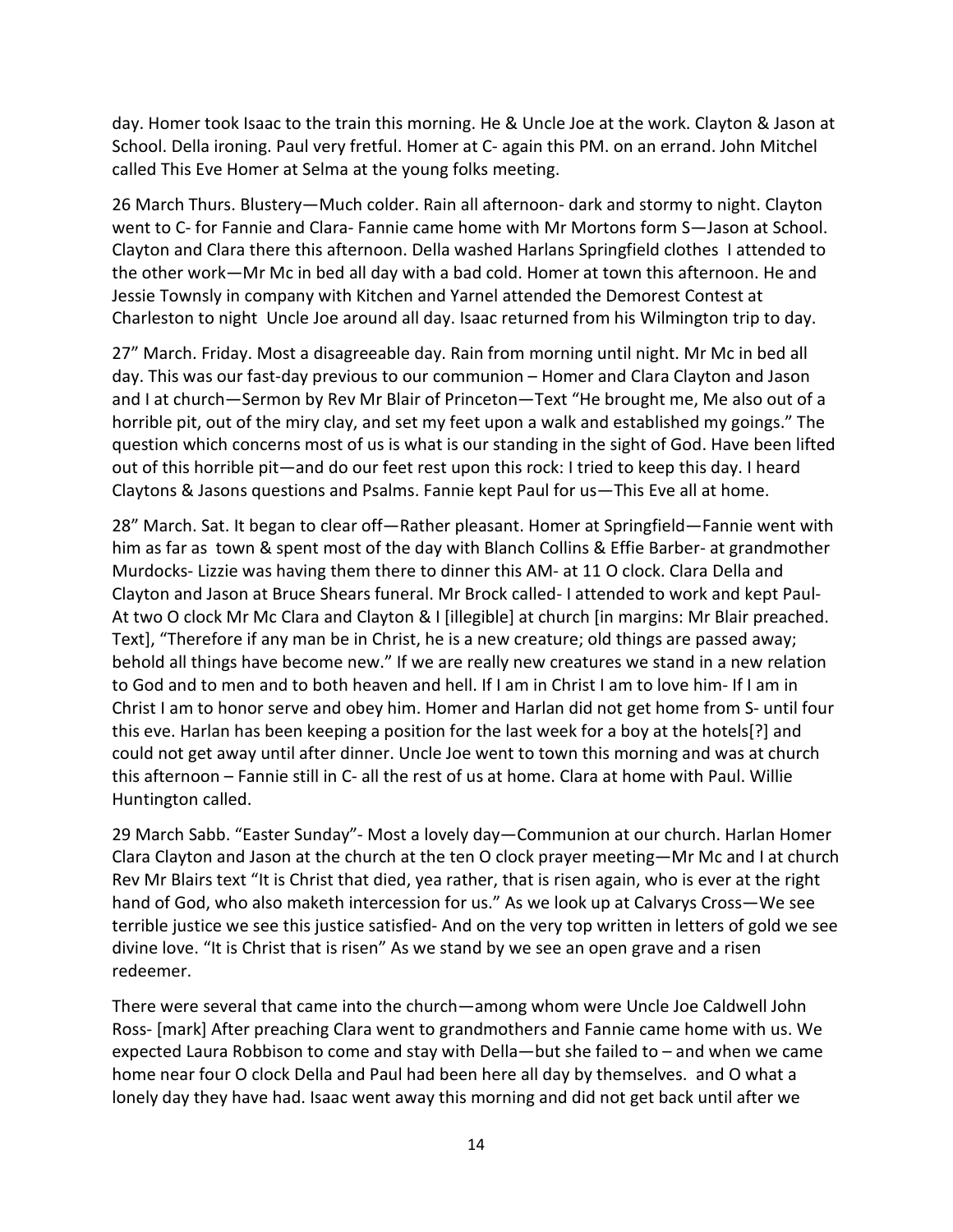came home. This Eve Mr Mc Harlan and Fannie at church – Rev Blair preached- Homer & Clayton and Jason and I had our Bible reading and catechism.

30 March Monday. Rain – Mr Mc & Harlan and I at church. Had sermon by Rev Mr Blair text "Ye are complete in him" Our redemption, justification, holiness peace comfort services, triumphs, spiritual advancements- our happiness in death resurrection and eternal glory is complete in the Lord Jesus Christ. There is a great work done for Christ and the most effectual way is for every man to build up in front of his own house. Do the work that is to be done in his own heart- in his own home. What a power words mighty spoken and duties discharged in the fear of God- All this can be blessed. As we go down from these "Communion Services—well may we ask ourselves who is able to meet these Christian obligations. Not one unless he is standing on the sweet[?] – Ever leaning on Jesus and receiving help from him. The Devil is on the alert- It is in the little things we are the most apt to be overcome—when we are off our guard. It is the little [foxes]—the little sins we should set to watch.

After preaching Mr Mc and Harlan and I took dinner with Uncle Silas's at grandmother Murdocks. Mr Mc not feeling well Aunt Matt took Harlan back to this[?] College in Springfield—She came home alone- Uncle Joe brought the buggy up home. It rained almost constantly all afternoon and evening. Clara Clayton and Jason at School. Fannie kept Paul. Della & Isaac busy. This Eve Homer took the clothes to Mrs P-

31 March Tues. Gloomy. Fannie at her Sewing. Clara Clayton & Jason at School Mr Mc Homer Uncle Joe and Isaac around. Mr H [space] and boy came from Springfield and took dinner—Mr H- took Della back with him to train and sell. This P.M. Aunt Bell and Fern and Aunt Mary here. Homer over at Cellars to see Jack S- he was over[?] from his Y. Spring home.

# April 1891

1" April Wed. Bright and pleasant. Uncle Joe at C- Nettie Little came out with him for the ride— Clara Clayton and Jason at School. This P. M—Clara went with me to the Congregational prayer meeting—Nettie here to dinner—and rode down home with us. Mr Mc at Selma this A.M. did not get home in time for the meeting—Fannie and Della kept Paul. This Eve Homer at Selma at the Young folks meeting. Fannie rec'd a letter from Ella Rodgers—she has been at Oxford at school- can not come she starts for home in Monmouth to day. While in town to day Aunt Bell and I called to see Sam Galbreath—his [sic] growing weaker. Mr Mc sowing seed this P.M.

2" April Thurs. Heavy rain last night & rain to day. The U.P.s are having a Womans Missionary meeting in C- to day. Quite a large affair. Homer took Fannie down this morning – Bay Carry there Mr Mc and Homer left near noon for [illegible] Sons Horse Sale. Uncle Joe at C- this P.M. Clara Clayton and Jason at School. Della ironed- I put the house in order- up stairs and around. This Eve Uncle Joe went down & brought Fannie and Bay out after the evening meeting

3" April Friday. Rain most of the day. Homer at Spensers Bazels & Wylie Jones- & at town for coal. Mr Mc at Amos Creswells & Mr Jimmesons and Spensers. Fannie & Bay C- around the fire This afternoon Uncle Joe took them to C- Bay went back to X- on the six O clock train- Fannie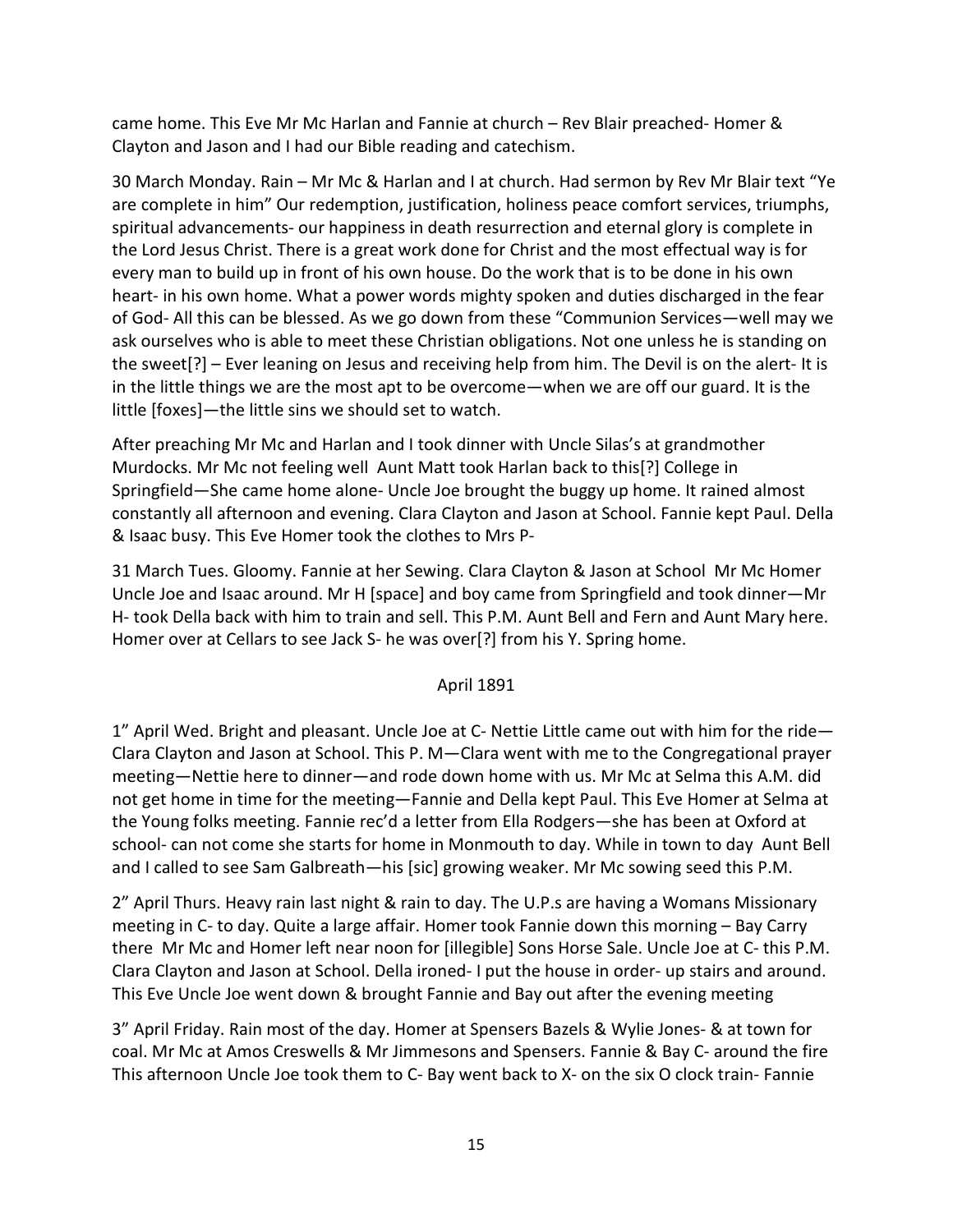went to Uncle Silas's—Lizzie M- is to be there to night too. Isaac was at Xenia. All of us at home-Clara Clayton & Jason at School. Mr Cap Small is dead His funeral at our church to day.

4" April. Sat. Gloomy & cold. Isaac at Spencers for hay. Mr Mc and Homer around all day. Clayton took Uncle Joe home this P.M- and expected to bring Fannie but Uncle Silas reported that she and Lizzie were to remain with them until tomorrow. Della at work—all the rest of us busy. Clara taking care of Paul. Jason around. Florence would have been five years old today.

5 April. Sabb. Gloomy- A little snow. Homer Clara Clayton and Jason at Sabbath School. Mr Mc at Church. Mr Mortons text "They shall see the King in his beauty and behold the land that is afar off." Della and baby Paul and I at home. Fannie at church and came home with them. This Eve Homer & Della and Clara at Young folks meeting and at the A.M.E. Church and U.P church-Fannie not well and retired early. Clayton and Jason read the 2nd chap of Matthew and recited questions & Psalms. Clayton got one of his silver dollars changed and gave fifty cents to his Sabbath School teacher to send to our missionary Rev Geo[?] Scott.

6" April Monday. Gloomy A deep snow on the ground this morning but disappeared in a few hours. Bazel here helping Mr Mc and Homer sow seed—here to dinner. This afternoon Isaac and all the above ones at the election. Clara Clayton & Jason at School. This Eve Homer went to town hear about the election Uncle Joe assessor— & supervisor [mark]. Fannie not well Della and I busy.

7" April. Tues. Most a lovely day. Homer took Mr Mc to Selma he went on the eight O clock train to London. Clayton brought Aunt Jane & Matt out They were here to dinner & Clara took them home after ten this Eve – Uncle Joe came back with her—Homer went after his father this Eve—He took hay to Selma this afternoon – Della busy. Uncle Dan called this P.M. This Eve all at home – Mr Mc took dinner at Mr Phiphers[?] to day. He met Rev Ramsy & Lesly on train as he came down.

8 April Wed. Bright and pleasant Mr Mc and Uncle Joe & Homer sowing seed Uncle Joe stopped off this P.M. to help Isaac husk—Della and I ironed this A.M. This afternoon I left Paul with Della & Fannie and called at Mrs Kate Fords & and stopped until after ten with Grandmother and Aunt Mary. Clara Clayton and Jason at School- Mr Lawn Stretcher here. Homer & Fannie at Selma Fannie at Mrs Roadermers [Transcriber note: "Clara" scratched only half out and "Homer" written in above] at the young folks meeting at the Quaker church. Mr Frank Tarbox called.

9 April. Thurs. Raining all A.M. Uncle Joe Isaac and Mr Mc and Homer around all day. They were working in the pig dept part of the time. Clara Clayton and Jason at School. This Eve Fannie and Jason at town – Fannie took tea at grandmothers. Jason at Aunt Janes. Uncle Joe called at Cavenders[?].

10 April Friday. Sunshine this afternoon—It is getting much warmer. Clara Clayton and Jason at School. Clara at home with Paul this P.M. Fannie busy sewing. This P.M – She called to see Miss Roadermer at Marion Wildmens. Homer at Harrisons mill. Della washed somethings Miss Thompson & Mollie Robbison called. Wylie Jones here helping this P.M with the hogs. I have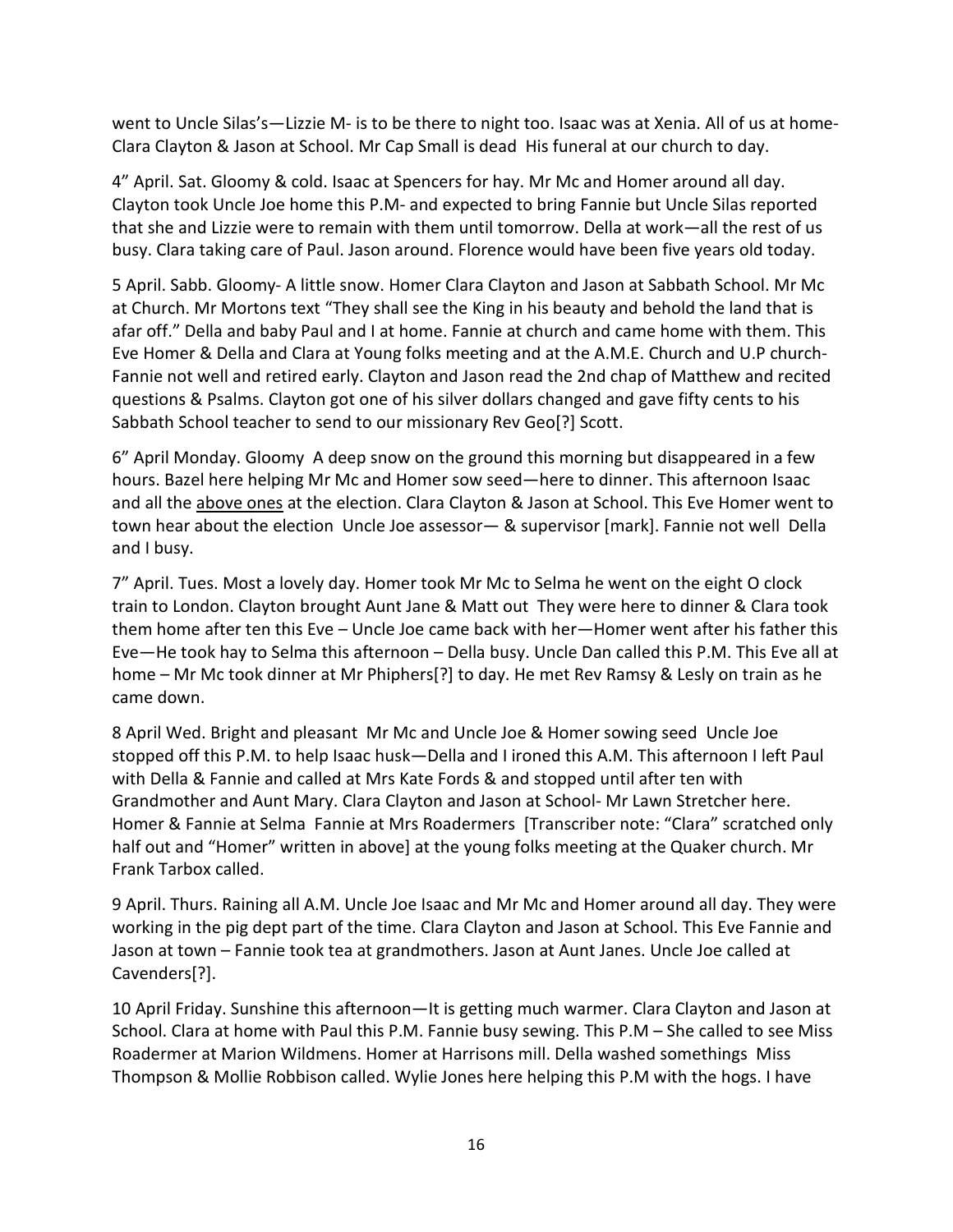been cleaning out the presses up stairs. A party at Mr John Barbers to night—Homer did not go. Uncle Joe at town this eve.

11 April Sat. Gloomy. A shower cast last night—Isaac off duty most all day. Homer and Uncle Joe busy. Mr Mc and Fannie left this A.M for Xenia. Della and Clara and I busy. This P.M— Homer sampling wheat at Calverts in Selma. This Eve he took Uncle Joe home and took goods to Mrs P—[mark] This was Pauls birthday. He is one year old and weighs 25 lbs. I can not express on this page all my hopes for my baby son to day. Mr Mc home near dark- Fannie will visit with Bay C- until Monday.

12 April. Sabbath. A beautiful day. Clara & Paul & Della and Isaac at home. Homer Clayton and Jason at Sabbath School. Mr Mc and I at church. Mr Mortons text "Thy dead men shall live, together with my dead body shall they arise. Awake and sing, ye that dwell in the dust: for thy dew is as the dew of herbs, and the earth shall cast out the dead." Subject- The resurrection. This P. M- The catechism heard. This Eve Della and Clara and Homer at the young folks meeting-Clayton and Jason read the 4" chap of Matthew. Uncle Joe came home with them. Frank Tarbox called.

13 April. Monday. Most a lovely day. Mr Mc "pressed" all day long—one thing and then another –and could not attend to half that was needing to be done. Homer at Shepherds this A.M. and at Selma and "Paddys crossing"[?] this afternoon—Mr Mc at C- this P.M. & home in time for the school meeting- Mr Mcs time expired[?]- Charlie Barber elected by one vote. George Smith called and rode down with Mr Mc to C- this Eve Mr Mc out at Mr Voces [?] before he came back. Lawn S- called. Homer took the [illegible, possibly "Jacks coal to"] over to Mr Wilsons S this Eve—Isaac went over with him. Homer not well this Eve—Fannie came home with Uncle Joe from Xenia—I cleaned the sitting room press to day. & Mr Huntington here to dinner.

14 April Tues. Rain this morning. Della Scott began cleaning house this morning began in the front room up stairs & will take up carpets and clean as she goes. Mollie Robbison came to assist with the cleaning and work in general. Fannie busy at the sewing—Mr Mc at town this P.M. Uncle Joe around. Isaac and Homer at Selma with wheat—Clara Clayton and Jason at School.

15" April. Wed Quite A nice day. This was the day of the "Cavender trial." Mr Mc Uncle Joe Isaac and Homer all at the Springs[?]. I stayed at grandmother Murdocks. Mr Mc and I there to dinner. Homer took dinner with Willie McMaster at Aunt Janes. A compromise effected with Cavender – trial layed aside – I met Hanna Carson at Aunt Janes and Mr M. I called to see Mr Mortons this P.M. Della and Mollie at the cleaning up stairs. Fannie at her work. Clara at home with Paul. A colored man here at work—for the first. This Eve we will retire early.

16" April Thurs. Bright & pleasant. Fannie left at an early hour in the surrie and Aunt Bell went with her to Springfield. She did not get back until dark—Blanch came home with her. We had fifteen men here to dinner including our home force. The oats were thrashed to day. Della and Mollie and I all busy. Clara at School. Clayton & Jason at home. We had Shepherd's machine. They finished at four O clock. Della and Mollie ironed. Clayton at town this morning. Jack Sremained for supper.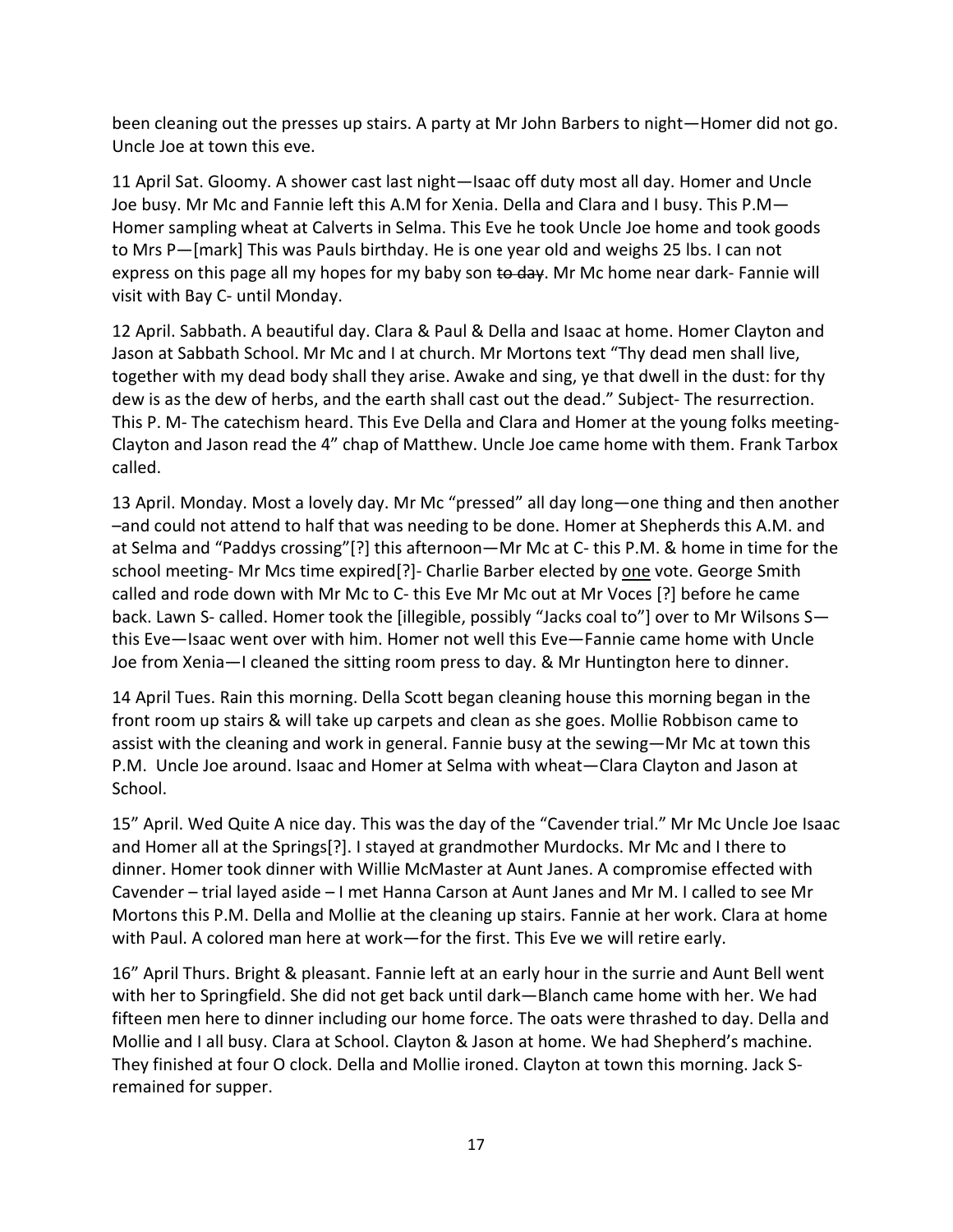17 April Friday. Della and Mollie began at the boys room in continuance- "house cleaning—"I" in the kitchen. Clara Clayton & Jason at School. Fannie took Blanch home—this morning—took Nettie Little a riding— home near noon. This afternoon Mr Mc and I at the church at Mr Wm Coopers funeral. Services conducted by Mr Morton and Wasnock[?] I called at grandmothers. Lizzie M- came home with us. Clara helped Fannie with the work—and helped take care of Paul. Uncle Joe left near noon at his assessor buisness [sic]. Had Prince and his own buggy. This Eve Mr Mc and Paul and I at Robbisons but missed[?] seeing him. Bright day and beautiful to night. Mr Hollingworth called. Colored man not here.

18" April. Sat. A beautiful day. Isaac and Homer plowing—Col man absent. Uncle Joe out at his assessor buisness [sic]. Mr Harbison and Aunt Jeanette here—Mr Mc and Mr H- at Selma until dinner. The went home early. Mr & Mrs Jack [illegible] drove up this P.M. Mrs Lewd[?] Townsly buried this afternoon [Transcriber note: This is Margaret Jones Townsley (1851-1891)]. Mr Mc & Clayton over at Jack Stretchers & Edd Linsons. Homer took Uncle Joe & Lizzie Murdock home. Lizzie has been here all day helping make a "Fruit cake." This Eve Jason and I called at Robbisons. Mr Mc not home until late—Clayton came with Homer from C. "fish"

19 April. Sabb. A lovely day. Homer Jason & Paul and Isaac at home. Fannie Clara and Clayton at Sabbath School. Mr Mc and I at church. Mr Mortons text "For they all saw him, and were troubled. And immediately he talked with them, and saith unto them, Be of good cheer: It is I; be not afraid." Subject of the text The Christians experience in the voyage of life. The experience of most of us is like that of the disciples when crossing the Sea of Galilee but the question for us to decide is not wheather [sic] we will meet storms and hardships but to decide what is duty—to know what the Lord would have us to do. When the Lord calls us to do a certain work it is not safe for us to refuse or object. While the disciples experienced trouble and difficulty—Yet they had much to comfort them. Jesus drew near after their long watching and waiting and made himself known in the darkness of the night—and delivered them out of their troubles—So he does with his children to day. Willie Mc came home with us. Clara at Aunt Janes and came from the new hall with father Fannie Homer and Uncle Joe to night Dr McAlister, old side, spoke on the Sabbath question. Della at Robbisons to day and with them at C- to night at the A.M.E church. Clayton and Jason here with Paul & me. They read the fifth chap of Matthew—and recited their questions.

20 April. Monday. Most a lovely day. Isaac & colman plowing. Clara at C- and brought Aunt Mary and Dan Hally out—Dan H- papered the parlor to day. Mr Mc took him back to C- this P.M. Aunt Bell & grandmother & Fern & Hellen Sprowl called & Aunt Mary went home with them Della and Mollie Robbison cleaned the bed room. Clayton and Jason at School. Clara there until noon. Homer at Carrys—He is having an experience with his sheep—Homer came home past Selma—Homer at our sheep this A.M. Uncle Joe out assessing to day. Mr T.Spenser called.

21 April Tues. Bright & warm Isaac and colman plowing next[?] the railroad Della & Mollie cleaned the parlor and hall. Clara at home with Paul. Uncle Joe out at assessing to day. Homer at the sheep. Mr Cash Kyle of X- called—Mr Mc met him at C- This P.M—Mr Armstrong of Xcalled. Clayton and Jason at School. Mr Mc home near dark. He took tea at the sisters. Uncle Joe here this Eve. We have had quite a nice shower- this Eve. Homer at Mr Mortons at a "Christian Endeavor Social to night.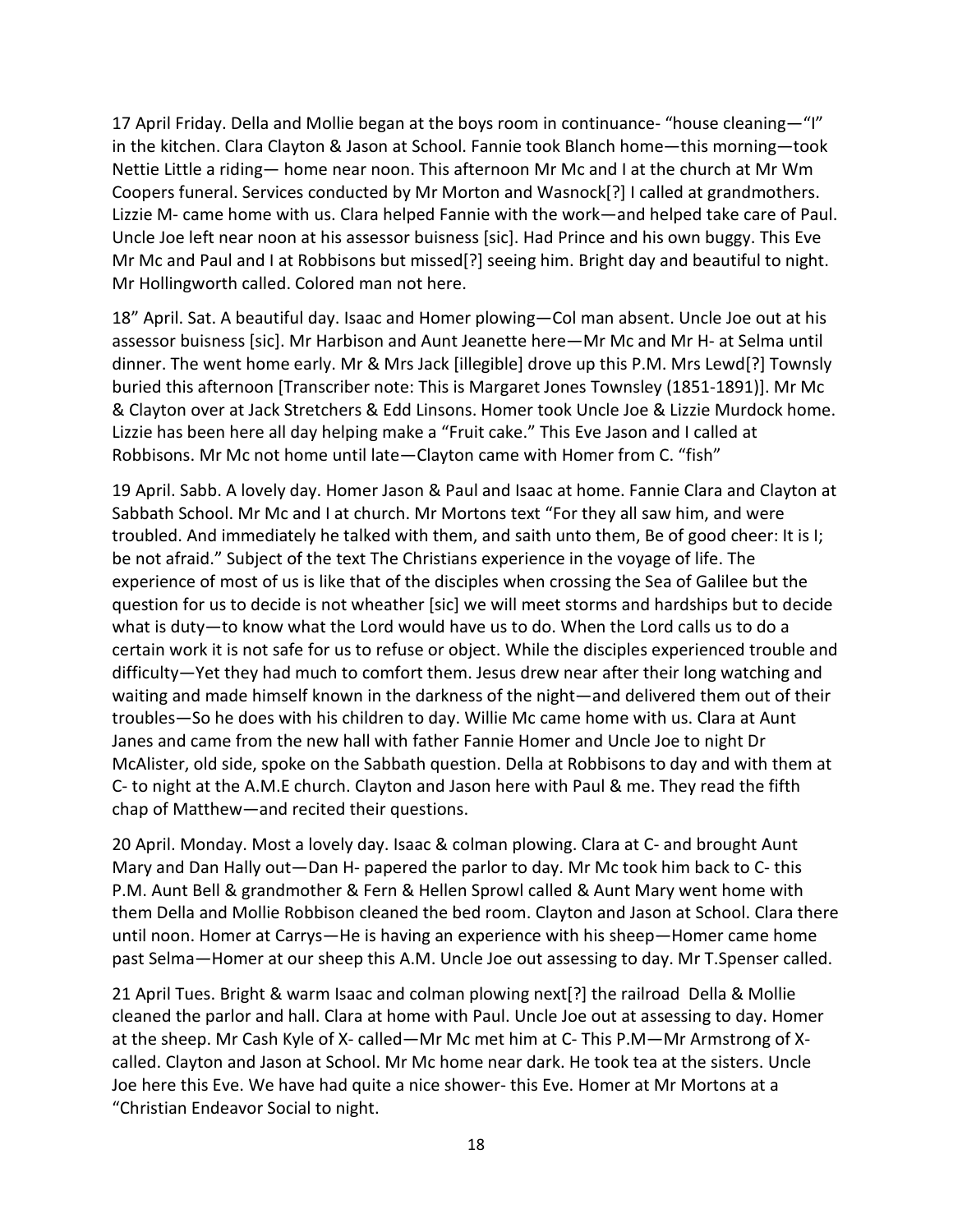22 April Wed. Cloudy this morning. At an early hour Fannie at Selma for Miss Eva Roadermer back for breakfast—Breakfast at half past five. Colman here with Isaac plowing Mr Mc at Springfield alone. Uncle Joe out assessing Homer at C- on an errand. Mollie & Della busy. Della attended to the kitchen—I am feeling almost nervous these days, there is so much to be done. Homer at grandmothers to dinner Aunt Bell came out with him, It rained this Eve. This Eve Uncle Joe took Aunt Bell home. Mr Mc did not get back until late. Della cleaned her room[?] this P.M.

23" April Thurs. Pleasant Della and Mollie cleaned the sitting room and spent two or three hours cleaning off the dining room celing [sic]—Wm Thomas here of Selma whitewashing for us. Isaac and col man plowing. Homer at Jack S- at McCartey going over the sheep. Fannie and Miss Roadermer at the sewing. Mr Mc at C- this afternoon—home in a short time and Aunt Jane came with him & went back when Mr Mc went to the sheep the second time. Uncle Joe at the assessing to day—Clayton and Jason at School Clara at home helping with the work—Mr Lawn Stretcher called.

24 April Friday. Cool last night and to day. Breakfast between five & six. Isaac & col man plowing. Homer at the sheep [mark] Clayton began whitewashing fences yesterday Eve and is at it to day. Clara at home. Jason at School. Uncle Joe at his assessing. Della and Mollie finished the sitting room & dining room [mark]. Fannie & Miss Roadermer at the sewing. Mr Mc and Aunt Matt at Xenia—Mr Mc home a little after five and went back to the Opera house with Fannie and Homer to hear Miss Chen the "Elocutionist". Della and Clayton at Charlie Helms for Turkey eggs. It is quite chilly. Homer at C- this P.M.

25 April. Sat. Bright but chilly. Isaac and col man plowing all day. Uncle Joe at his assessing. Homer looking after things. We are about through cleaning house. Clayton and Jason whitewashed a good deal to day. Della and Mollie ironed. Miss Roadermer sewing all day. This Eve Clara and Clayton took Uncle Joe home. Mr Mc and Fannie went by way of Cedarville to Springfield—and Aunt Bell and Lizzie M- went with them—they did not get home until after dark. Homer took Miss Roadermer to Selma this Eve.

26 April Sabbath Pleasant Fannie Homer Clara and Clayton at Sabbath School—Mr Mc and I at church. Paul & Jason at home with Della and Mollie. Mr Mortons "Wherewithall shall a young man cleanse his ways? by taking heed thereunto according to thy word" The subject is the Salvation of our young men and young women. The only safe place in all this world for any young man or woman is in Christ—Out of Christ there is not anything but blackness and darkness forever. This afternoon I have not been well—in the evening Mr Mc and Clara and I at the M.E. church. Annabel Murdock came home with Clara and went back with us to church— Rev Tufts text "Remember the Sabbath day to keep it holy." Fannie & Homer at home with Clayton & Jason & Paul.

27" April Monday. Most a lovely day. Fannie at Selma for Miss Roadermer early this morning. Uncle Joe worked out last night and is at his assessing buisness[sic] to day. Isaac & col a[?] man plowing. Mr Mc and Homer around home. Clayton and Jason at School. Clara at home with Paul. Della and Mollie here. This Eve Homer and Fannie and Miss Roadermer at C- Uncle Joe here. Mr Pigg around this morning.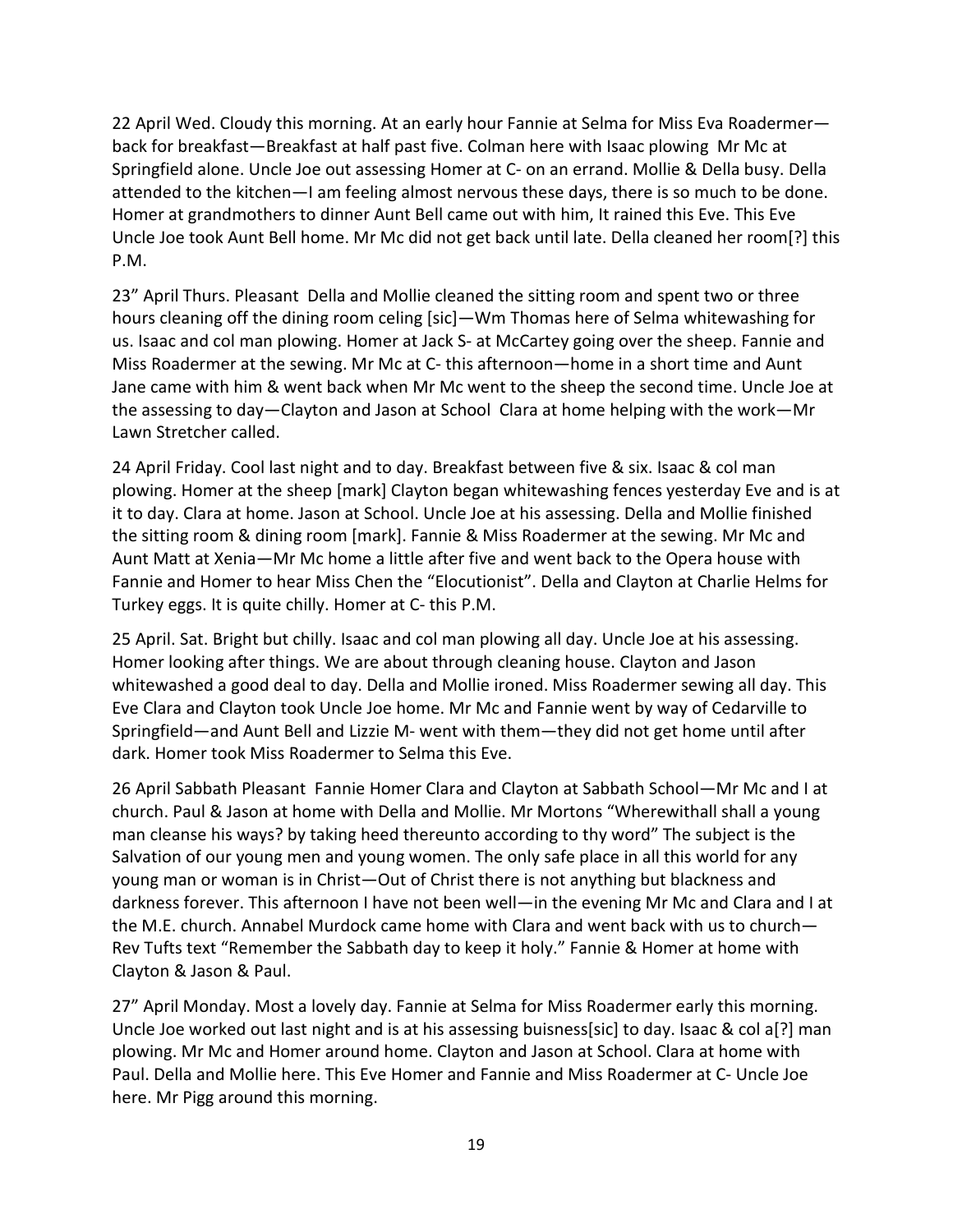28 April Tuesday. A Beautiful day. Miss Roadermer and Fannie sewing—Clayton and Jason whitewashing Isaac & col man plowing. Homer in the sheep pen all day. Mr Mc at C- most of the day, called to see Sam G—took dinner at the sisters. Clayton & Jason at School Della washing Fannies wardrobe—Mollie & Clara busy. Aunt Bell and Fern here to dinner. Fannie went down home with her and came back with Uncle Joe—Uncle Joe out on his assessing buisness[sic]—took dinner at Uncle Silas's. Homer went alone to a party at Jessie Townslys to night. Mr Charles Hanna[?] died at his new home in Philadelphia Friday—and will be buried at his old home at Monmouth tomorrow. He was married on New Years day.

29 April Wed. Most a beautiful day. Uncle Joe away all day at his assessing—home again this Eve. Clayton at C- this A.M. and home cleaning yard this P.M. Jason at School Della and I ironed all day. Mollie and Clara attended to the cooking— & Paul. Miss Roadermer and Fannie sewing. Mr Mc around home all day. R MClellan here on a cattle tread[?] Mr Lawn Stretcher called. Willie Belmers[?] mother died yesterday. Homer at Selma this P.M-- & bought coal home. Wm Thomas from Selma here whitewashing. Isaac & col man plowing—

30 April Thurs. Pleasant Uncle Joe out to day at his assessing. Fannie and Miss Roadermer busy up stairs at their sewing. Della Clara & Mollie ironed all day. I put[?] in most of the day painting the seats[?] & Isaac and col man plowing. This P.M. Homer took the plow and col man white washed the barn and cribs &. We payed him off this Eve. Mrs Stretcher called. This P.M. Aunt Bell & Fern and Frank and grandmother called—Mr Mc at C- this afternoon & at James Creswells—Eve wind—& clouds. Mr Mc home at dark. Clayton and Jason at School until recess when Frank & Fern called.

#### May 1891

1 May, Friday. Mr Mc at Springfield he went prepared to bring the buggy from old Drifcol Stand. Harlan bid good bye to Mrs Stuarts [?] and to the "Commercial College" and came home to night. Mrs. Stuart came with them. Uncle Joe away all day at his canvassing and back again this Eve. Homer and Isaac plowing. Clayton and Jason at School. Hoger mans team here for oats. Mollie Della and Clara put in a full day in the yard-- The Yard and front rooms all in nice order this Eve. Fannie and Miss Roadarmer all busy sewing. Mr. Chas Cronse called.

2 May. Sat Cool. Isaac off duty to day. Homer finished plowing the field next the railroad at noon. Fannie and Miss Roadarmer at the Sewing all day. Mrs Stuart with us. Clayton at C- this morning He and Jason at School. This is the last day of Mr. Dawn Stretchers School. Clara Della and Mollie there this afternoon. Mrs S. and Paul and I out walking this Eve. Mr Mc and Harlan around home all day. This afternoon they were at Charleston to see Laura Houston and Joe home again a little after dark. After Supper Fannie & Clara and Paul took Miss Roadarmer to her home in Selma. Della & Mollie took a walk to Thomas's this eve. Homer took Uncle Joe home. Mrs. S- with us to night.

3" May Sabb- gloomy part of the time- bright the rest of the day. Fannie Harlan Homer and Jason at Sabbath School. Mr Mc and I at church. Clayton and Paul at home with Mollie Della Isaac and Clara. Mr Mortons taught [?] "Quench not the Spirit." Mrs. Stuart went with Mr Mc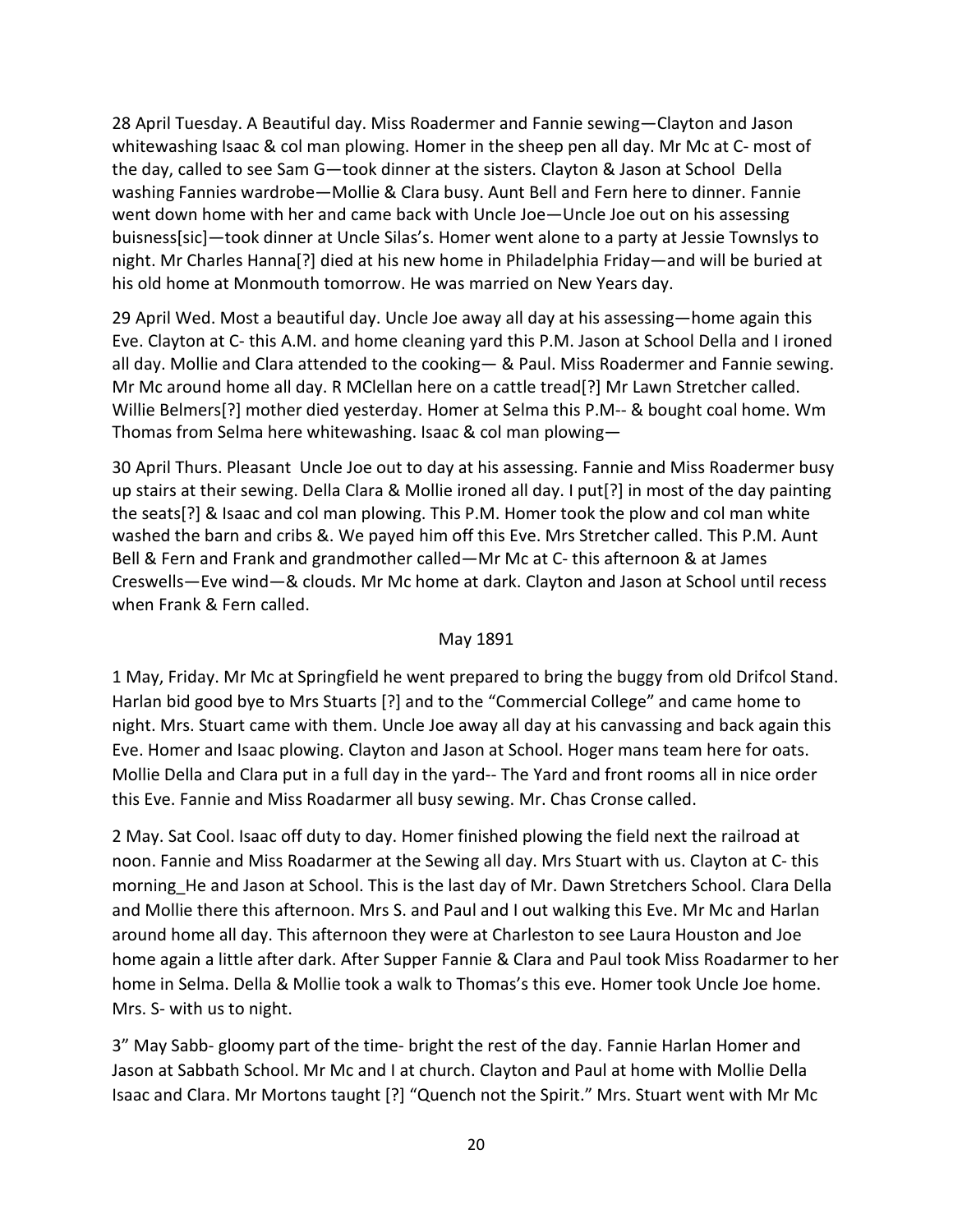and I to church today and is with us this P.M. & to night. Fannie Harlan Homer Clara Clayton Jason and the baby Paul all here Fred still absent at Monmouth Lizzie Murdock came home with us from church and went back to the Young folks meeting with Fannie Clara Harlan & Homer

4 May Monday. Cool. All out at an early hour. Near noon Fannie and Homer took Mrs Stuart to Springfield. They took tea with her this Eve they were detained in S- and did not get home until late Uncle Joe out all day at his assessing did not get home until late too He was at Jacks to day- one of his horses sick--Mr Mc around home all day\_ John Mitchell and J. Harvey McMillan here this morning. Mr. J.R.Hill here to dinner to dinner [sic] to day for the first this season. Harlan took Homers place at the plow. Fred plowing. Joseph Norwalkowski came this morning\_and began work. Aunt Bell and Fern here to day to dinner\_Blanch called for them this Eve. Harlan at Selma for Miss Roadarmer this morning. The Sewing progressing. Two of the little lambs killed last night.

5 May Tuesday. Cool. Mr Pigg here at an early hour. he and Mr Mc at the London Sale to day. Fannie and Mrs Roadarmer moved their sewing to the Sitting room to the fire. Harlan & Isaac plowing. Joe and Clayton whitewashing. Homer at C- and brought Aunt Jane home with him. Aunt Bell and Erwin at Cincinnati to attend R.Y. Reids Anniversary this Eve, Della washed yesterday from morning until night next she and Jane in for a siege of ironing have been ironing all day. This P.M. Fannie took Aunt Jane home. Mr Mc home near dark. Uncle Joe out at his work assessing here as usual this Eve.

6 May Wed. Pleasant. Uncle Joe & Fannie at town Uncle Joe came home in time for dinner Fannie remained at grandmothers She sent out the invitations for their wedding next week. This P.M. Mr Mc and J at the congregational prayer meeting Subject "Love one to another", After the meeting Mr Mc around town- he and Fannie and J took supper with grandmother Murdock and Aunt Mary. Lizzie & Jamie Bell and the sewing woman there called to see Mr Mortons and Sam G- & Mr Mc remained for the Crein [?] auction of trunks \_ After Fannie and J came home Harlan and Homer at town for dinner. Harlan and Isaac plowing to day. Homer at C- - with wood for Aunt Jane.

7 May Thurs. A beautiful day Mr Ralf McClellen here looking at cattle. Mr Mc and Harlan and Fannie at Springfield Fannie about bringing her shopping to a close She and Harlan took tea at Mrs Stuarts this Evening. Homer plowing all day. Isaac plowed until noon. This afternoon he dug the grave in the old Baptist Cemetery for Mrs Jones little child. It died last night\_I called there this afternoon. Della Mollie and Clara at town\_ Aunt Mollie Ira and Jennie called and spent awhile looking through Fannie's wardrobe This Eve I called at Mrs Jones and dressed their little one and put it in the coffin for them And read a chapter with them The folks did not get home until after dark. [2 words illegible] C- & Clayton & Jason whitewashing Clayton helped Homer in the field this P.M.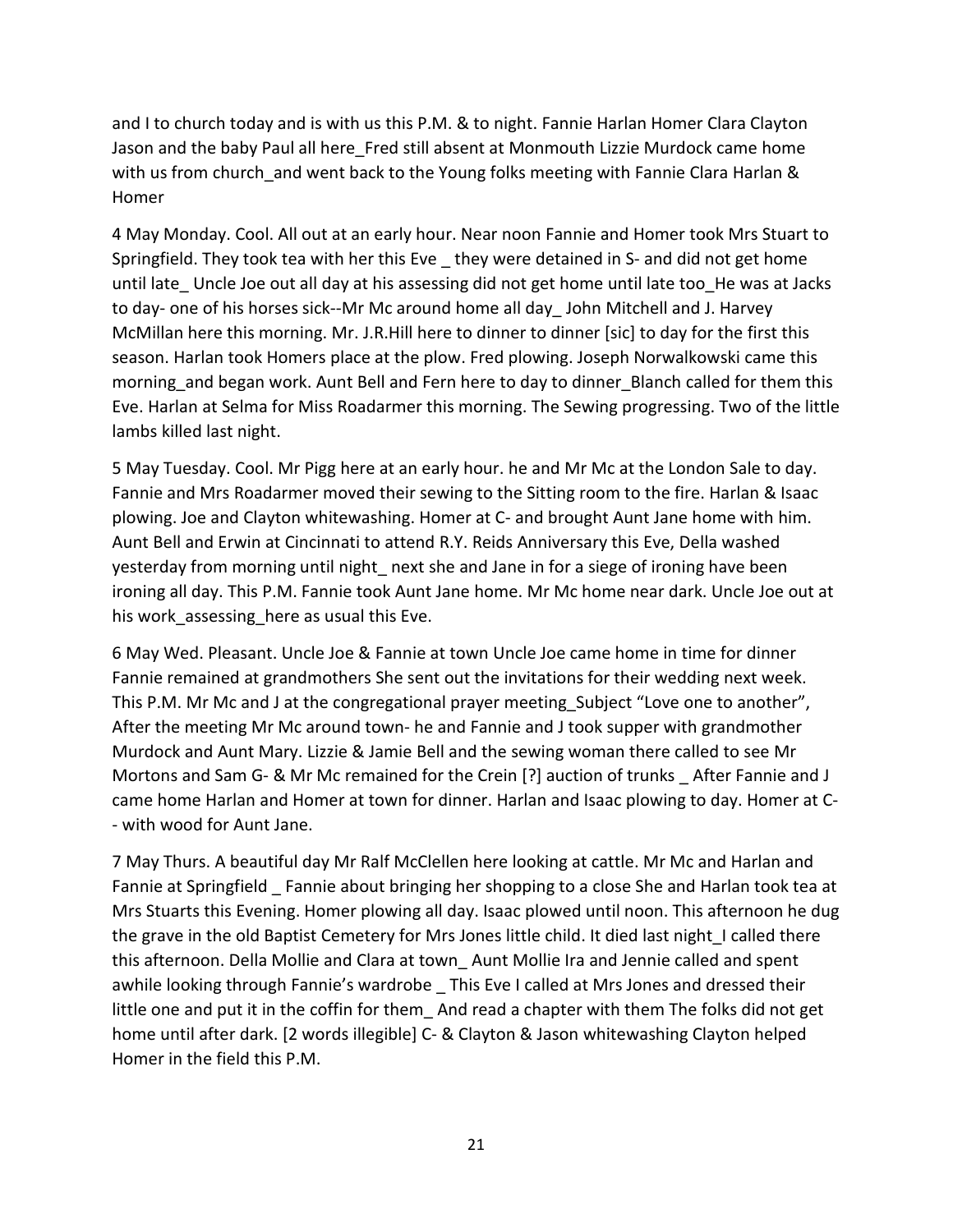8 May Friday. Mostly beautiful day. Uncle Joe at Springfield. Isaac off duty until noon- he attended jones child funeral this P.M. Mr Mc at C- home in time for dinner. Harlan and Homer busy all day plowing [?]. This afternoon Mr Mc at Mr John S parrs [?] in jamestown [?] did not get home until near dark. Aunt Jeanette and Nellie Lcalled and remained with us for tea Mr Mc brought a telegram from Fred asking to meet him in Springfield tomorrow. Miss Roadarmer bid us good bye this Eve and Clayton & Fannie took her home. Harlan and Homer at the Operahouse to hear the "little whistler" Della and Mollie and everyone busy.

9 May Sat. Quite a nice day. A lovely day. After so long a time Mr Mc left for Springfield did not reach there until noon-- Fred came in on the eight o clock train and had to wait\_ Mr Mc would have been there but the horse he expected to have driven had got out of the pasture and this kept him busy. He and Fred reached here about five\_ It has been nearly two years since he left us and their is a general rejoicing to see him home once more. Lizzie Murdock came home with the boys last night and is here to day and with us to night. Aunt Bell called this morning and she left Mary Bell and Annabel with us to day. Uncle Joe out on his assessing. Little Joe & Clayton and Jason at the work whitewashing Harlan and Homer at the plowing [scribbles] Isaac came last November and left this morning. Lizzie Sewing all day for Fannie. Della put the upstairs all in order. Mollie at the work in the kitchen. I have been busy- all have been busy to day. Mr Mc at C- at the Auction at the late Cal Crains "Saddler Shops". Uncle Joe and Ira Bell and Mary B- went with him. Fred and Harlan at grandmothers and Aunt Janes to see them.

10 May Sabb. Quite a lovely day. Fannie Fred Homer & Clara at Sabbath School. Mr Mc and I at church. Lizzie and Harlan Clayton Jason Paul and our new boy, joe, and Della and Mollie all at home. Mr Mortons text "Good and upright is the Lord; therefore shall he teach sinners in the way". All at home too to day- all here none missing but Florence. At dinner we all sat down together- How seldomly we have been this privileged in the last three or four years- And today as we looked over the flock father mother children all the happiness was tinged with sadness at the thought of the separation this week will bring to our home. Separation; how little we can pretend the depth of the meaning of this word until we learn it by actual experience \_ This Eve Fannie Harlan Homer Clara Lizzie Murdock at the young folks meeting Mollie and Della went with them and stopped at their church. Clayton and Jason recited their question and read the eighth chap of Matthew. Uncle Joe came back with them.

11 May Monday. A bright day but cool. Clayton at C- and brought Aunt Bell and Fern and Aunt Bell making calls and Fannie assisting. Mr Shepherd and Mr J. R. Still here to dinner Uncle Joe out assessing and back to dinner- all of our own family here too\_ quite a crowd altogether this P.M. Clayton and Fern took the clothes to Mrs P [?] Mc and George Smith shearing sheep and here to supper. Della and Fred took Aunt Bell and Fern home. They called to see Sam Galbreath and family and Aunt Roseanna and Zerpah. Fred to call-- & Fannie to tell them good bye\_

12 May Tuesday. Bright sunshine to day but cool. Frost last night - Uncle Joe out all day at his assessing home this Eve again. Mr McMillan & George Smith here all day at the shearing & with us to dinner and supper. Aunt Bell brought Aunt Malt with her this morning resumed her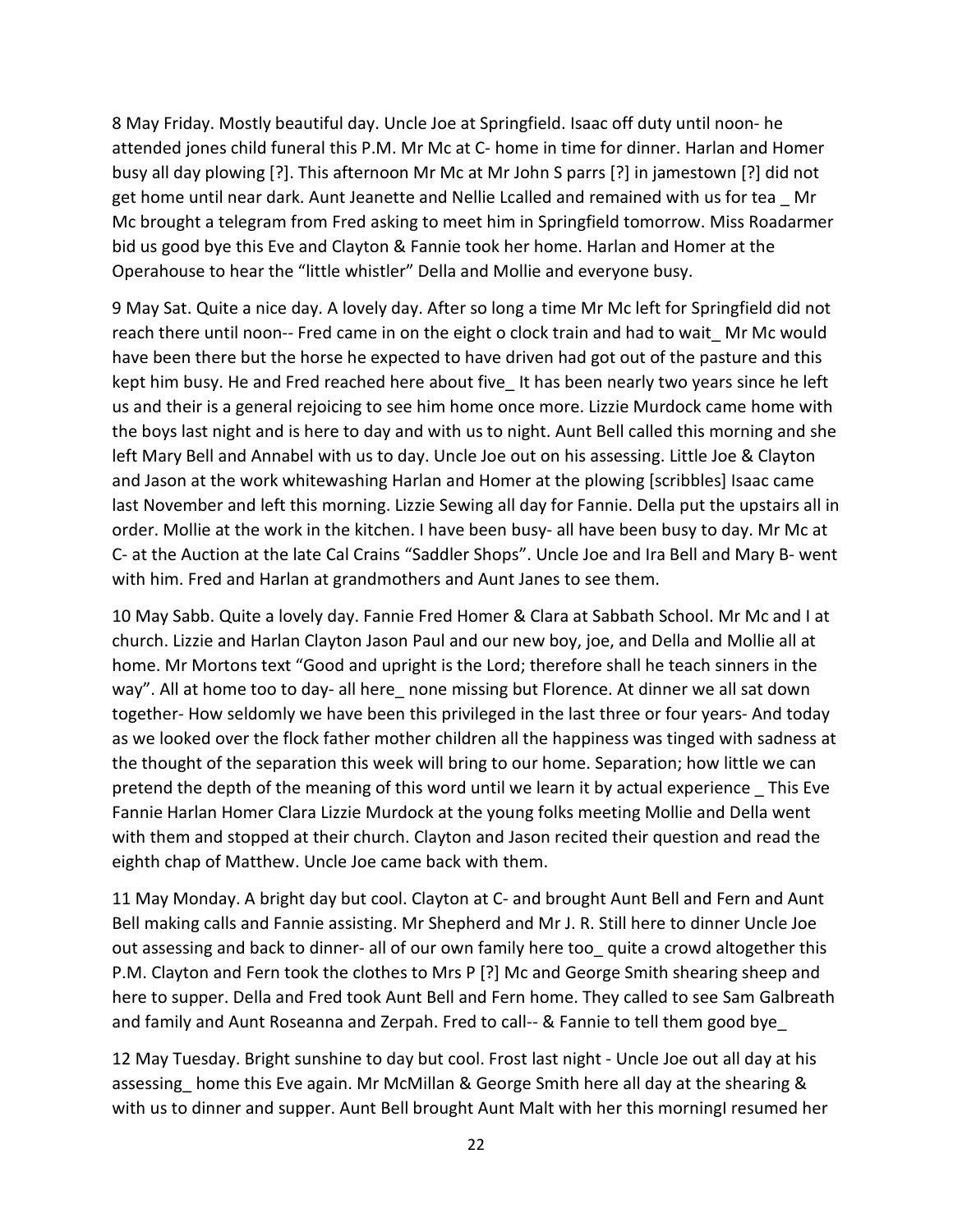calls [?] but finally consented to go back to town and finish there. Fred went with her and was home at noon. This afternoon Clara and Clayton took Aunt Malt home [smudged] - We have all been busy to day \_ Mr Mc and Fred at Jacks this afternoon and came home by Aunt Jeanette's and over there for tea- Mr McKenzie here this eve he and his father arrived in Xenia to day from N.J. this afternoon Mr Mc K- will stop at Aunt Bells and to night and go back to Xenia in the morning.

13 May Wed. Most a beautiful day. At an early hour Mr Mc Mr M and Fred left for Springfield. Mr P.H. McKenzie brought Aunt Bell out and made a short call. Lulu Morton brought Aunt Mary and Aunt Malt out\_Aunt Mollie here too\_all day. Uncle Joe at home helping until noon. George Smith and Will Mc here most of the day shearing -were with us to dinner. This afternoon Clara and Aunt Malt went to town with Uncle Joe\_Aunt Bell went back with Fannie to town\_Fannie called to tell Aunt Mary Little good bye - and to meet Boy Carry at the four o clock train. They were both here for tea\_ Cara Blain brought Lizzie Murdock up this P.M. -and to see Fannies wardrobe and preparationsDella Mc was here to call this P.M. This Eve Mr P.H. McKenzie came\_ Uncle Erwin and Aunt Bell & Fern brought Dr McKenzie out to call\_ He and his son came to C- on the four o clock train and will stop at Erwin's. This is the first time Fannie met the Dr. Near dark about five o clock Uncle Joe brought Aunt Mary Eliger out to call to see Fannie she got off that four o clock train too Near dark Mr Mc and Fred came bringing Maggie Stuart with them. Harlan at Selma at Miss Roadarmers for flowers\_ And also to bring Miss Eva R-here to. E ready for the wedding in the morning- but she could not come. Homer at Cfor a load of chairs and furniture It has been a Throughfare here all day and until late to night before our weary eyes will rest. Mr McKenzie here until afternoon. Boy Carry Maggie Stuart & Lizzie Murdock here with Fannie and Clara to night\_

14 May Thursday. Fannies Wedding Day! Mostly a beautiful morning. Early in the morning we had a little fire. Quite a number of invitations were sent to different parts of the state and to others states who could not be with us Those who were here were Dr McKenzie of Salem N.J. Dr & Mrs Morton & Lulu. Rev. & Mrs Murdock and sister from Monmouth. Mr & Mrs John S Williamson, Mr P Mc Michel & J. Hamra [?] of Monmouth. Uncle Dan and Imma Uncle Dave Torensce and Lida Willim Master Mr John Collins and daughters, Blanch & Ella. Mr Osen Bradforte and wife\_Mr Harbison and Aunt Jeanette - Uncle Erwin and Aunt Belle and all their children Uncle Silas & Aunt Mollie and Walter\_ Aunt Rachel and Della Aunt Jane and Aunt Malt & Aunt Mary Eliza Grandmother Murdock & Aunt Mary & Man Caldwell\_Boy Carrey & Maggie Stuart & Nellie Little- Uncle Joe and Father Fred Harlan Homer Clara Clayton Jason and Paul & Della and Mollie and Jim Hill & our new boy Joe and my self with all the above friends gathered around the front door in the lawn around 8;30 (sic)Fannie and Rev. T.N. MKenzie took this place on the front step where the (sic) stood while the ceremony was performed. Rev. Mr. Morton officiated assisted by Dr. McKenzie and Rev. Mr. Wasmoelf. Immediately after congratulations breakfast was served-and after a hurried good bye Fred, Clara Boy Carrey and Lizzie Murdock drove them to Cedarville to 10;30 train for New York city-where they will spend a week or two at Salem N.Y. Aunt Belle and Uncle Erwin and others accompanied them to the train\_Boy Carrey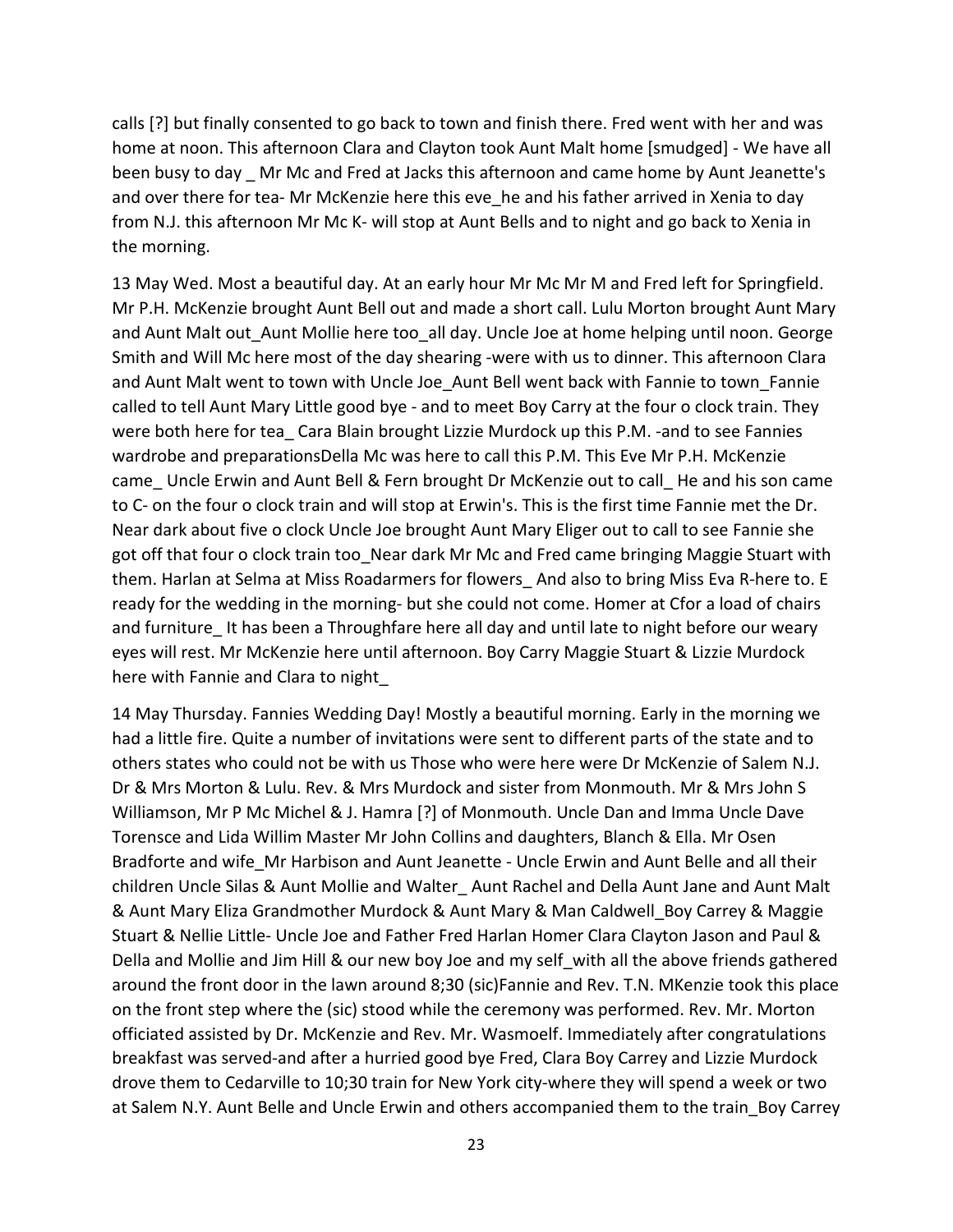went to Xenia at 11Oclock. Aunt Belle and Lizzie came back and had their breakfast As the train passed by the whole crowd that remained went out and waved their handkerchiefs. Uncle Bigham and Aunt Jeanette and Aunt Jane and Aunt Mary [?] and Maggie Stuart and MrMc & Uncle Joe and Mr Shepherd & Nellie Little (Note in the margin: Fannie and Mr MKenzie were invited to the wedding of Edith Collins and Rev. S. Cleveland this Eve.) and all of our own children here to dinner\_This PM Harlan took Maggie S\_ home \_and Fred took Aunt Jane & (Nellie Little) Mary E- & Lizzie Mto C\_ All were gone and we were left alone -And we felt alone. We felt like it was after a funeral. Fannie got several very handsome presents. Dr McKenzie gave them a check of one hundred dollars a piece. Fred stayed for tea at Aunt Janes and did not get home until dark. All very lonely and sad to night. Clara and Clayton especially so.

15 May Friday. A lovely day. Harlan Homer and Jim Shepherd at the planting-Clayton and Clara went with Uncle Joe to C- and attended the close of the School. Clara stopped with Blanch & Mary and Clayton at grandmother Murdock Uncle Joe took McKenzies & Fannies announcement cards to the office. There were about three hundred of them Mr Mc around home all day Fred here. Aunt Mary & Aunt Belle here this afternoon Aunt Bell put up thirteen bo[?] cake for friends-at Monmouth & here and there. Della & Mollie ironed. Clayton came home with Uncle Joe Clara staying with Blanch to night. I counted the little chickens they number one hundred twenty five. Sam Murdock came to C- this evehe is a delegate to Young Falls Convention in Y- next week. Fred & Harlan drove out a little while this Eve.

16" May. Sat. Fine all day. Della sewing for Fannie's [?] Mollie busy, Aunt Jane and Aunt Mary E-came stopping in and spent the day with us. After dinner Mr Mc and Fred at Xenia\_ Before he went away Mr Mc and Aunt Mary went over all the presents- After an early tea Jason and I took our good Aunts home-and Clara came back with us. I left Paul with Della. Mr Mc and Fred returned after dark. Uncle Joe away all day and home this eve-Harland took Uncle Joe down home. No preaching at our church tomorrow. Mr and Mrs Morton left C- with Fannie and Mr McKenzie Thursday morning and went with them as far as Columbus. He assists Mr Crawford with communion at Denansburg N.Y. tomorrow.

17 May. Sabb. Bright Sun (scribble mark) Heavy frost last nightthat and the garden [illegible] Mr Mc and Clara Homer and Jason and Fred and I attended church at the old Sides [?]\_ Rev Sprawls taught And Christ is all and in all. He is all and in all in life in death and throughout eternity. Harlan Clayton and Paul at home with Della & Mollie-Joe O- went to our Sabbath School and to lunch. This P.M-I heard Claytons and Jasons questions\_and this eve they & little Joe read the ninth chapter of Matthew Della & Mollie & Laura R\_walked to the M.E. church. Fred & Harlan & Homer and Clara at the Youngfolks meeting and at the M.E. Church Rev Lifts preached.

18 May. Monday. Bright-but cool-and very dry. Jas Shepherd here planting. He finished field next the rail road. Harlan & Homer and Joe O\_ at work too. We had a letter from Fannie Friday eve. It was written Thursday Eve\_ They were at the "Seventh [2 words]" Pittsburgh. I have written to them every morning since they went away "Sabbath excepted" Della plucked the geese and ducks and filled Fannies pillows this P.M. Mollie at the other work. I am so tired it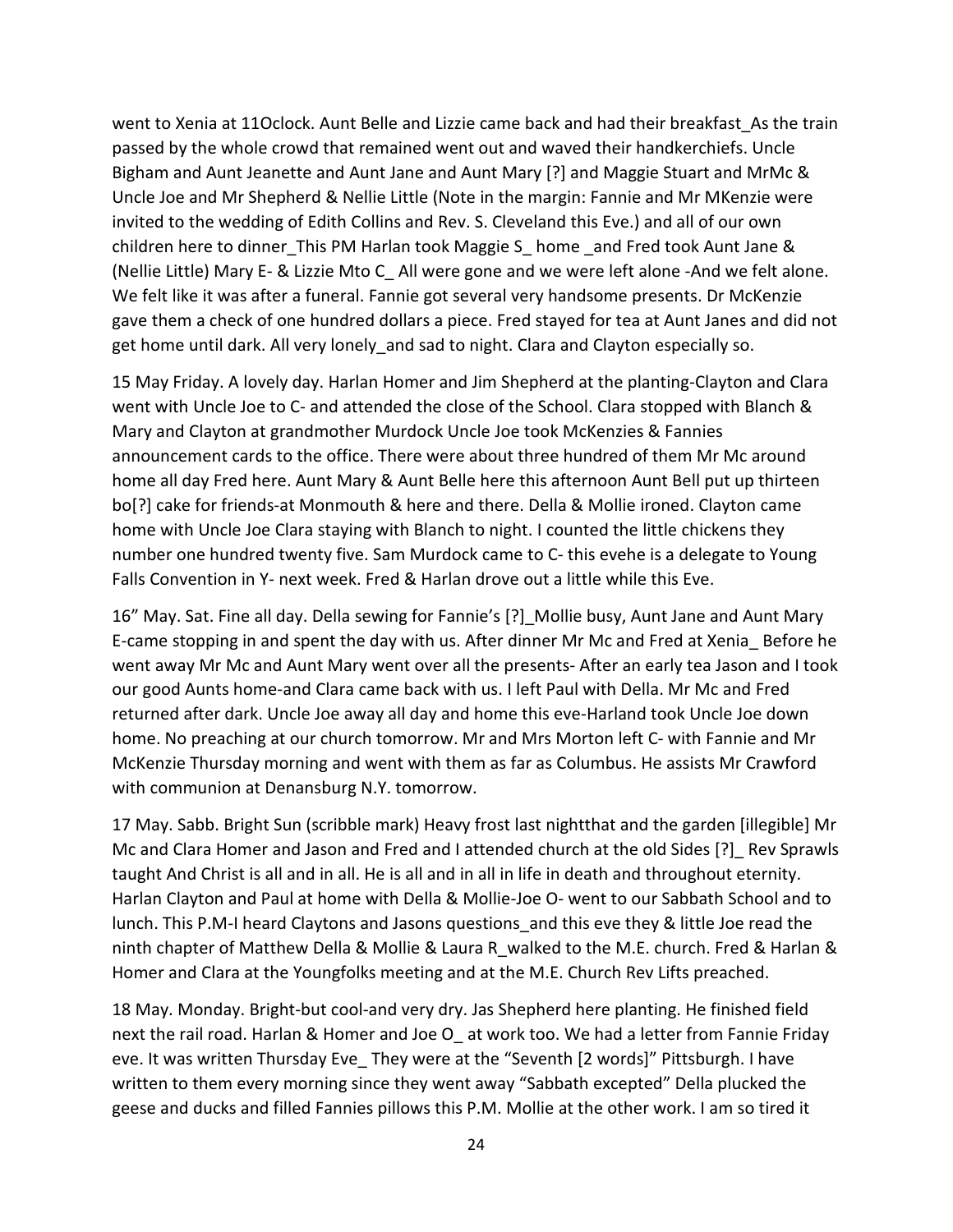seems like I will never get rested. Mrs Edd Vanhorn Sr. died last week. Near noon Mr Mc left for Xenia he met Mr John Spark there. He took supper with the sisters when he came to C This after noon Uncle Silas brought Sam Murdock out they were here for tea Sam with us to night. Fred at C\_took the clothes to Mrs. Preve [2 words] Sister Mary E\_here this eve or tomorrow [?] She need J dispatch that Mrs. Dr. Moony is dead-And she went home some time this afternoon. We read a letter from Fannie they are at the Zedway House\_Broadway N.Y. Homer at Selma this Eve. Uncle Joe came this Eve.

19 May. Tuesday. Cool. Fred took Sam Murdock to C\_and brought Aunt Jane and Aunt Bell out. They with Uncle Joe packed Fannies things-Uncle Dan came into dinner\_Mr Mc around home all day. Harlan and Homer at the plowing. This P.M-our men washing Sheep\_At four Fred took Aunt Jane & Aunt Bell home\_Clara went down with him for the ride and took Supper at grandmothers. Lizzie and Sam Murdock went down on the five Oclock train to the Opening meeting of the Young folks convention at Xenia. This Eve Cal M- called for Fred and they went to Selma to spend the evening. This is Freds birthday. He is "twenty one" a man now\_And I feel that he is a man And very thankful to feel that I am right in my opinion.

20" May Wed. This P.M. It began raining and rained now and then all day. It is the first rain we have had since the 22" of April and the ground was parched and dry. After an early dinner Homer drove out with Fannies goods to ship them from Springfield to their new home in Pine Brush N.Y. Mr Mc and Fred drove up after him in the buggy. Uncle Joe was faithful to the last in getting them off. Jack S came at noon he and Harlan began plowing in Uncle Dans field. Della & Mollie & Clara & all of us busy. I have felt very lonely all day. I realized more fully than ever that Fannie has indeed gone. Uncle Joe at C this P.M-and brought the washing out. Stopped off the pike and took Harlans team and began plowing. Harland came home and fitted up the third team and went to work. Another storm this Eve Jack S-and our new men all here to night Our boy Joe O did not accomplish much to day. Mr Mc & Fred returned a little after dark

21"May. Thurs. A little damp Jack S- and our new man and Harlan at Dans field at the plowing. Mr Mc at C this morning. Homer & Clayton & Jason & Joe O at the sheep washing. Uncle Joe went to town to be gone a few days this evening. Fred took the pony & buggy and went to Xenia to the Youngfolks Convention. This is the evening that our good friend Bay Carsy and Rev. W. P. White are to be married. We read a letter from Fannie they are still in N.Y. city but expect to go to Salem Friday Eve. Mr Mc was home to dinner and all of the boys. This P.M\_Will Mc here shearing sheep. Mr Mc at Aunt Jeanettes this P.M\_he also took Nelllie L out a riding. This P.M\_Mr Mc at C\_again he met John Spark there. Jack S-and Homer called at Wilson Stretchers to night.

22 May Friday. Cloudy. Fred stayed for the convention last night & Lizzie M- came home with him too\_Aunt Malt and I took Della to Springfield to day. Della expects to visit about two weeks. [?] came and stopped at house during the Storm\_had wind rain and hail. Mr Mc and Fred at X- this afternoon met Mr Moffatt & wife of Monmouth. Fred stopped off at C for the Commencement\_And came home with Harlan and Homer who were there\_[?] Minister [?] the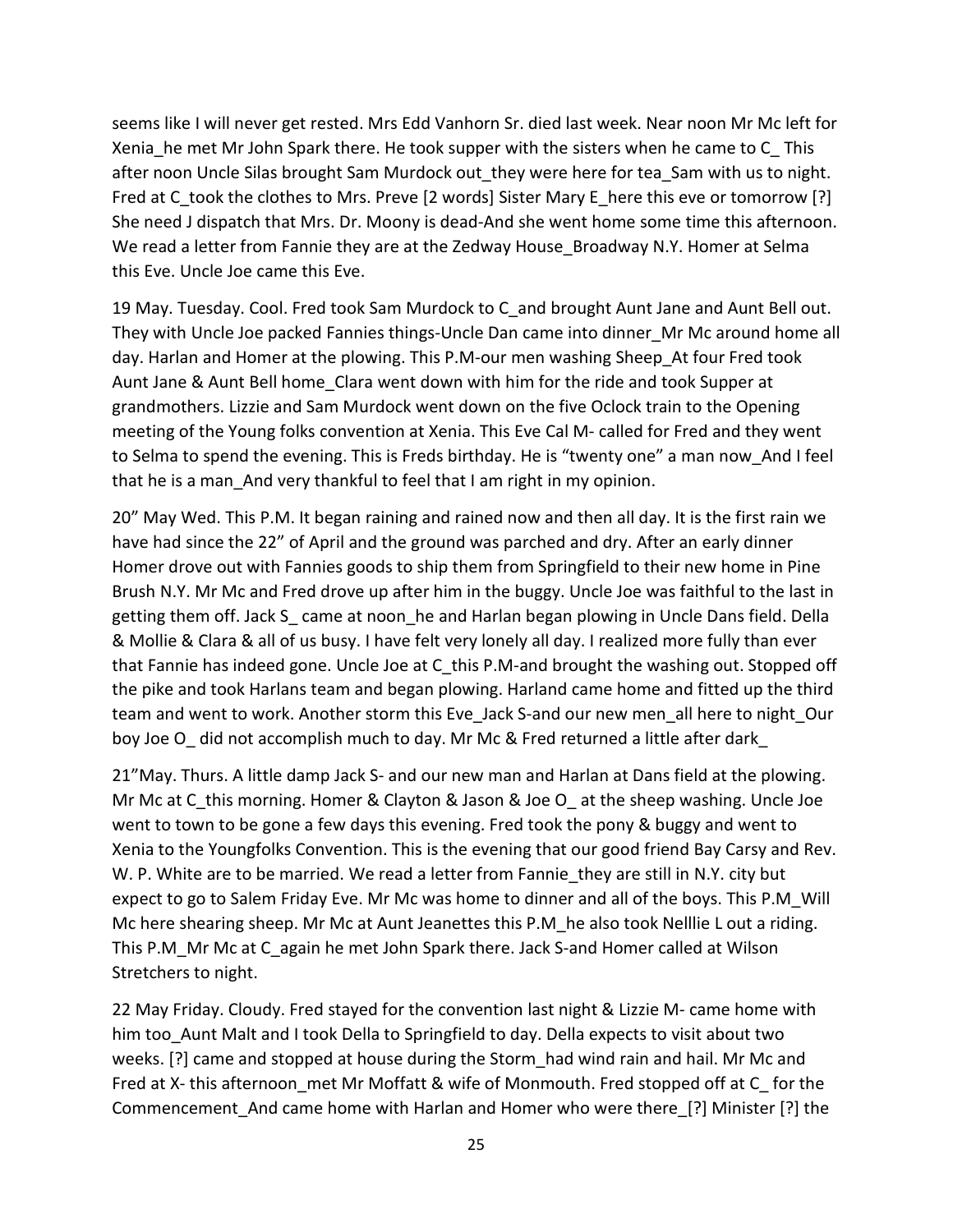graduates. Mollie and Clara kept home and took care of Paul. rain here, rain this Eve. Jack S- & Harlan & Homer putting in field at Dans. On yesterday Eve Clara & Della took Will Mc home.

23 May Saturday Damp after the rain Jack S. and Albert C & Harlan & Homer all working in Uncle Dans field. Clara and Jason at C\_ on an errand this P.M. This P.M. Fred took Aunt Jane with him to Uncle Bighams. Mr Mc (scribble) home. Jack S- went home after supper Della and Clara busy. Our boy Joe O\_ cleaned the meat house & cellar. This Eve Harlan at C\_and came home with Fred.

24 May Sabb A pleasant day. Mr J.T. Morton still absent. Harlan & Clayton at our Sabbath School and at the M.E. church. Mr Mc Fred Clara Jason Paul and Mollie & Albert C- and Jack home. Our boy Joe O at Sabbath School & church. This Eve Fred Harlan Clara & Mollie at the Youngfolks meeting. Clara & Mollie at Aunt Janes while Fred Harlan were at the M.E. church. Rev. Tufts text\_"Lesson of love"

25-May Monday. Gloomy & cool. Yesterday a hog eat 20 of claytons ducks\_only 26 little ones left. Harlan & Albert at the Mitchell field. Homer around\_Fred at Uncle Bighams\_Mr Mc & Will Mc at Springfield. Fred home at noon Mr J.R. Hill and Mr John Mitchell of London here to dinner with our own crowd. I made a Shirt for Harlan to day. Mollie flying at the work She & Clara swept up stairs this P.M. The meal on time Joe O- at the garden & whitewashing. Fred dressed and went to Cthis P.M he took the clothes to Mrs P. this P.M. Mr Mitchell with us this afternoon and this eve\_Fred took tea at grandmothers\_and called to see Mrs Bell & Mr. We read a letter from Mr MKenzie\_he and Fannie reached Salem Friday eve\_expect to start for there [sic] home at Pine Brush N.Y. on Wednesday Eve. Finished Uncle Dans field

26"May. Tuesday. Cool. Mr Mitchel left us this morning. I left Clara and Mollie in charge of affairs and Paul and I went to town with Uncle Dan as he passed down He spent the day at grandmothers. Homer came after one in the evening. Lizzie Murdocks School closed to day. Quite a number at her school. She and Annabel will be around for two weeks yet. Mrs Dallas and Mary Ramsy called at grandmothers to day & so did Uncle Joe & Uncle Silas Mr Mortons have not got back from [?]. This Eve I called to see Sam Galbreath & Aunt Roseanna. Nellie Little is staying there now they moved Aunt Mary to ours Monday Mr Mc M & Fred at Charleston this afternoon. Fred & Harlan drove out this eve.

27" May. Wed. Mr Mc left at an early hour this morning & met Mr Sich & Mr Elroy in C- and went to Springfield they were Summons there on the Synard Case Mr Mc did not get home until after dark. Harlan at the Harbison mill to day. Will Huntington here for dinner. Homer at Charleston this afternoon. Fred around home all day. I have been busy sewing. Mollie and Clara at the work. Clara has been faithful these days. Clayton and Jason around home. Albert & our boy Joe here on chores.

May 28" Thursday. Rain today. Mr Mc and Mr McElsey at Springfield to day again. Harlan at Bazels until this afternoon. Albert & our boy Joe and Clayton & Jason around. Homer around collection until noon. This afternoon at home among the Sheep\_This afternoon Fred at CMollie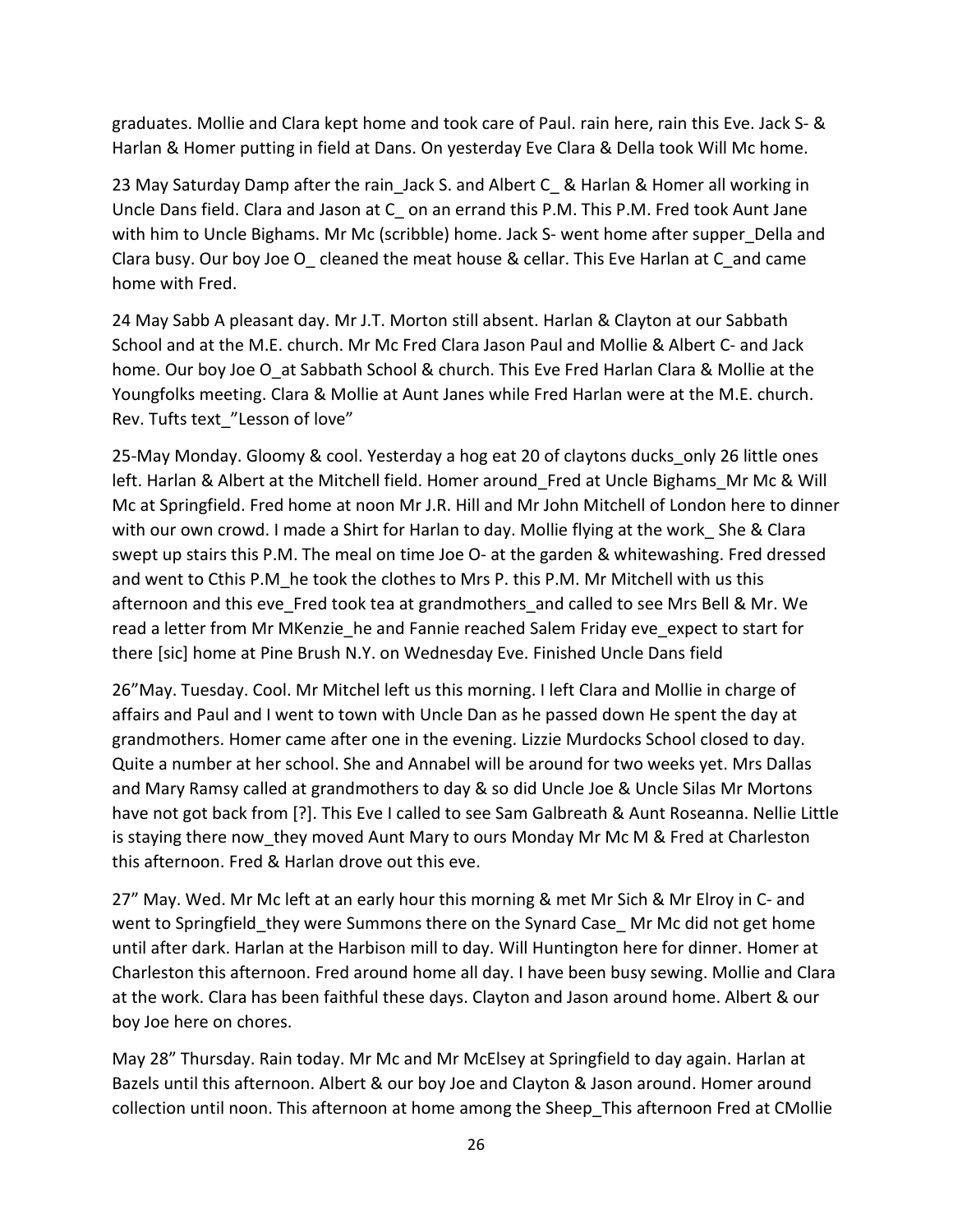busy Clara helping with the work they ironed to day. I have been sewing. Mr Mc home before dark.

29 May Friday. Still damp. Fred and Uncle Joe at Springfield. Uncle Joe has taken Mr Mcs [?] Sail off his hands. Mr Mc around home all day Homer at Creswells to shear but was too late. Harlan at Bazells this P.M. Albert plowing for a "truck patch." Little Joe whitewashing. This after noon Clara Clayton and Jason at C- on an errand. Clara came from town with Uncle Joe and Fred. Paul busy all day. Mr Pigg came in with Mr Mc to Supper\_

30 May Sat. Bright Sunshine after the rain. Harlan and Albert in the truck patch- Mr Mc and Homer working with sheep all day. Fred went to Uncle Silas's took dinner there Uncle Joe went back to C- with him this morning. Earl Caldwell came to C- today and came home with Fred. After tea he & Fred and Harlan at town at the Operahouse at [?]. This P.M. Mollie and Clayton and Jason & Paul at Wylie JoneS\_

31" May. Sabb. Quite a nice day. Fred Harlan Clara and Jason at Sabbath School. Clayton and Homer kept Paul. Albert around Mollie went home will not be back until tomorrow. Our boy Joe absent to day. Mr Mc and I at church. Rev Sam L Ramsey preached. Behold I stand at the door knock: if any man hear my voice, and open the door, I will come into him, and he with me. Is Christ our intimate friend does he often come to our houses and tarry with us or do we close the door against him by our ignorance or carelessness or unbelief . Jesus stands and knocks and waits for us to open the door\_How does he knock\_He knocks by his word\_by the gospel and by his providence. Fred stayed at cousin Will McS to the Young folks meeting. Harlan & Clara there. J took this afternoon for Clayton and Jasons questions and Psalms\_they do their own reading.

#### June 1891

1"June Monday. Two men boarding with us who are putting up new poles for the telegraph in front of our place on acct of the tress. Harlan & Albert finished the plowing in J R Hill patch at noon. Father and Fred took dinner at Aunt Janes\_and started to Springfield but had to come back on account of the rain It first poured down for two hours. J R Hill here with our two boarders to dinner Mollie back at P.M. Met Mr Martin Barber Our telegraph men with us to night. Clara began sewing on the one dime to day. She is making kitchen aprons.

2' June Tuesday. Had a little Shower to day. Homer at C- early to tell the sheep shearers not to come. Mr Mc and Fred at the London Sale-took dinner at Mr John Mitchels and tea at Mr Phifhers. Mrs P at her daughters in Fayette Co. They did not get home until after night. I have had a busy bustling day Those tow telegraph men with us for breakfast and dinner and a third with us for Supper. Clara at C and brought Lizzie MCalloun & her two sons and Lizzie Blair out to dinner. They were invited to Mr Morntons to tea Fannie and Clayton took them home this P.M. Homer at Charleston this afternoon. Harlan with these telegraph men to day. Joe our boy on the fences. Albert around. Mollie very tired so is some of the rest of the folks. This Eve\_after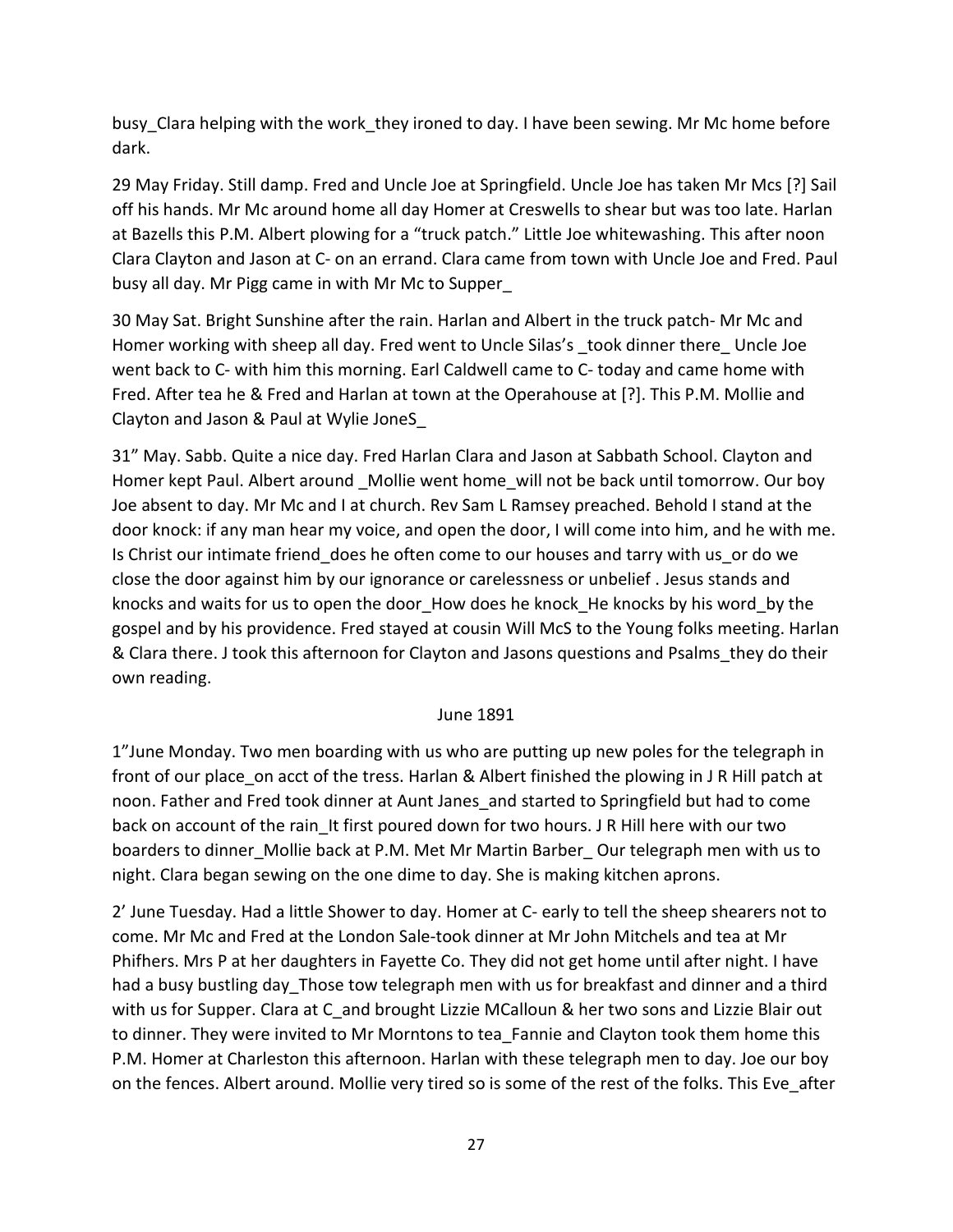dark John Kyle brought Lizzie and Annabel Murdock here They will be with us until tomorrow eve. They took tea at their Uncle Henesys this Eve\_

3"June Wed. After an early dinner Mr Mc and Fred left for Springfield to look among the papers. Our Telegraph men away last night but with us to dinner and supper and with us to night George Smith and Willie McMillan here Lizzie and Annabel and all of our own crowd here to dinner and supper. Father and Fred were home before Lizzie and Annabel left us. Harlan took them over to their Uncle Rolls. We had a nice day with the girls and they seemed slow to go away. We missed Fannie to day more than usual. Lizzie wrote to her to day. This was the day of the Congregational Prayer meeting but none of us there. Rained a little

4"June. Thurs. Another busy day. George and Willie Mc here at the Shearing. Harlan up the road with the Telegraph men at their work. Homer shearing Albert & Joe re-planting. Mollie busy. Fred at C- this P.M. & there with Prince at the shop this P.M. again. Mr Mc around home all day. Harlan drove in with the men this eve all here for supper. They settled up their bills and passed on\_payed us 9.25\_for there accomodations\_Harlan 6.00 for his service\_Our sheep shearing ended\_all of our men gone\_A little of the burden lifted

5"June. Friday Pleasant Albert & Joe replanting & letting out plants. Harlan with the Telegraph men until morn- Mr Mc around home all day. Fred & Uncle Joe at Springfield among the paper men Uncle Joe and Fred home in time for supper This afternoon Paul and I at town but all of the folks gone to Bowersville to a W.C.T.U. Convention sent Jane there alone\_and grandmother was out at Uncle Silas's. I called to see Anna Morton and Mr Morton and at Sam G's and was home in time for tea. Mr David Shroud's little boy was drowned in the creek at Cedarville this afternoon Mollie and Clara finished the ironing and attended to the workers.

6"June. Sat. Gloomy all day\_rain this morning. Clayton at C- at the office\_Mr J. C. McMillan came up on the morning train and came out with him. He has come to spend a week with us. Fred and Harlan Homer Clayton and Jason all at home\_Mr Mc around home all day. Clara & Mollie and [sic] busy. This afternoon Aunt Bell and the three girls came & stayed awhile Frank came out with Clayton this morning. This This Eve Fred & Harlan at town. Mr J. C. around the fire.

7"June Sabb. Rain this morning Fred Harlan Homer and Clayton at Sabbath School. Clara & Jason at home with Paul. Our boy Joe and Albert & Mollie around home. Mr J. C. Mc at the Sabbath School. Mr Mc and I at church. Mr Mortons text "For what is a man advantaged if he gain the whole world, and lose himSelf or be cast away" The subject of the text is profit and loss. We should not purchase the world at such as cost because it costs too much, and is perishable and our interest in the world will soon be gone and the world can not Satisfy us and because the world is dangerous and because one can not take the world with us when we come to leave it. After preaching went to Aunt MarysWalter there. This Eve Fred & Harlan came home with them. Mr J. C. Mc with us. All around the fire. The children read the 9" chap of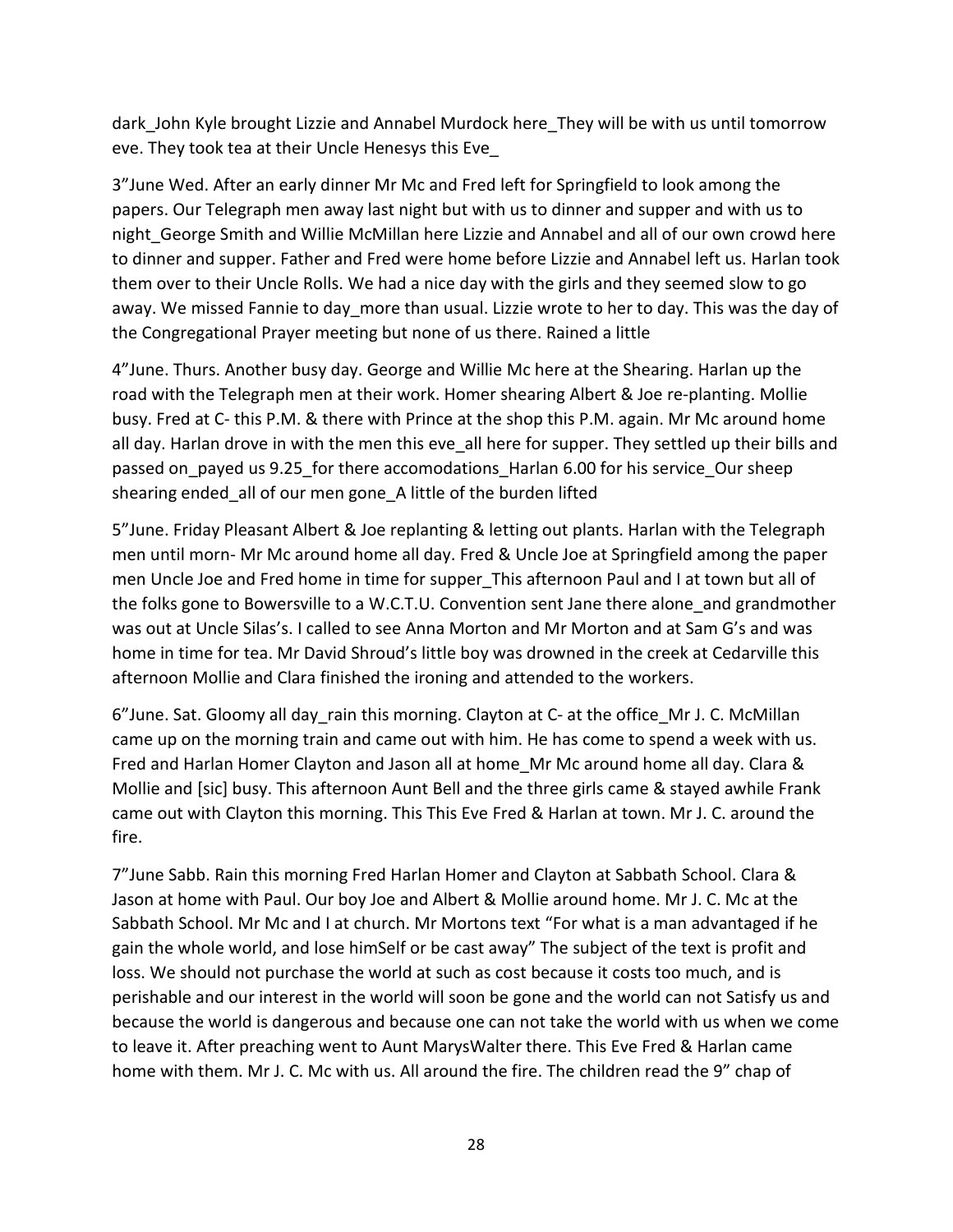Matthew. Their catechism heard this P.M. I have been feeling very sad all day as this Freds last Sabbath at home The longer he stays the harder to see him go away.

8"June. Monday. Pleasant. Fred at C-to get rats [?] and to tell the folks good bye Clayton & Jason went to town with him. Harlan at Uncle Joes to help him make out his books\_ After dinner Freds trunk packed and all and after a hurried good by Mr Mc drove out with him to Springfield he left from there on the 6:30 train for Monmouth\_Mr Mc stayed with him until he got started\_Same every one all felt more sad than usual to have Fred go away. The C[?] lived life seems to me more real & earnest Homer taking care of Sheep this P.M. Albert & our boy Joe replanting\_Mr Hill here to dinner. This Even Mr J. C. and Clara drove out to C- Mollie busy as usual.

9"June Tuesday Quite a nice day. Mr J. C- and Paul and I at town\_we took dinner at grandmother Murdocks Samuel A. Galbreath died this morning at 6:30. He has been in bed for eight months and literally wasted away. He was 54 years old. I called there-and we came home early this P.M. After a hurried good bye Lizzie Murdock and Annabel left on the 11 Oclock train for their home at Bloom-ington Ind. They went by way of Muncie and Yorktown\_will visit there a week. Mr Mc Kyle died very unexpectedly last night. Mr Mc and Mr J.C-went down to call at Galbreaths this Eve\_Harlan & Homer Albert and "boy Joe" at the replanting. Mollie and Clara busy all day.

10 June Wed. A nice day. After a long time Mr Mc and I got started to Springfield to the Prohibition Convention. I left Mollie and Clara in care of Paul and the house. Clayton and Jason assistants Albert & Harlan and boy Joe at the farming Homer Shearing at Forbeses We met Aunt Bell and Mary & Mr Mortons at the Convention. They stayed for the night meeting but we came home to Paul\_& the rest of them. We had a nice meeting\_There must have been fifteen hundred people there. Clayton took Mr J. C- to town this morning and went after him again this Eve. He visited at Dellas and was home again for supper\_Harlan at Uncle Joes again. Della took her trunk away. Mollie alone left to serve us. This is the year that a governor is to be elected.

11 June. Thurs.Warm\_A beautiful day. Mr Mc and Mr J.C. Mc and Clara and I at Samuel Galbreaths funeral. It was a private funeral. Mr Mc and Willie Torrence and others among the pall bearers Willie rode with us to the Cemetery Mr Morton Rev Wasnock conducted the exercises. Mr J.C. Spending the day at H.H. Mcmillans. Mollie and Clayton and Jason watched the boys and took care of Paul. Harlan Albert & boy Joe at the corn plowing & replanting . This Eve Mr Mc at C- he and Mr J. C. McMillan out Calstormants\_the later spent the hour with Aunt Marion Reid. Homer Shearing at Forbes's and home again to night.

12" June. Friday. A warm day. Our men all employed as the men yesterday Homer over in vicinity of Clifton shearing. Mr Mc in the yard all P.M. Mr J. C. MrM- took the Conveyance to Cuntil he comes back. Clara picking berries [?] to can\_She and Mollie busy. I have not been feeling like doing much to day. This Eve Mollie and Clara and Clayton took Paul and drove over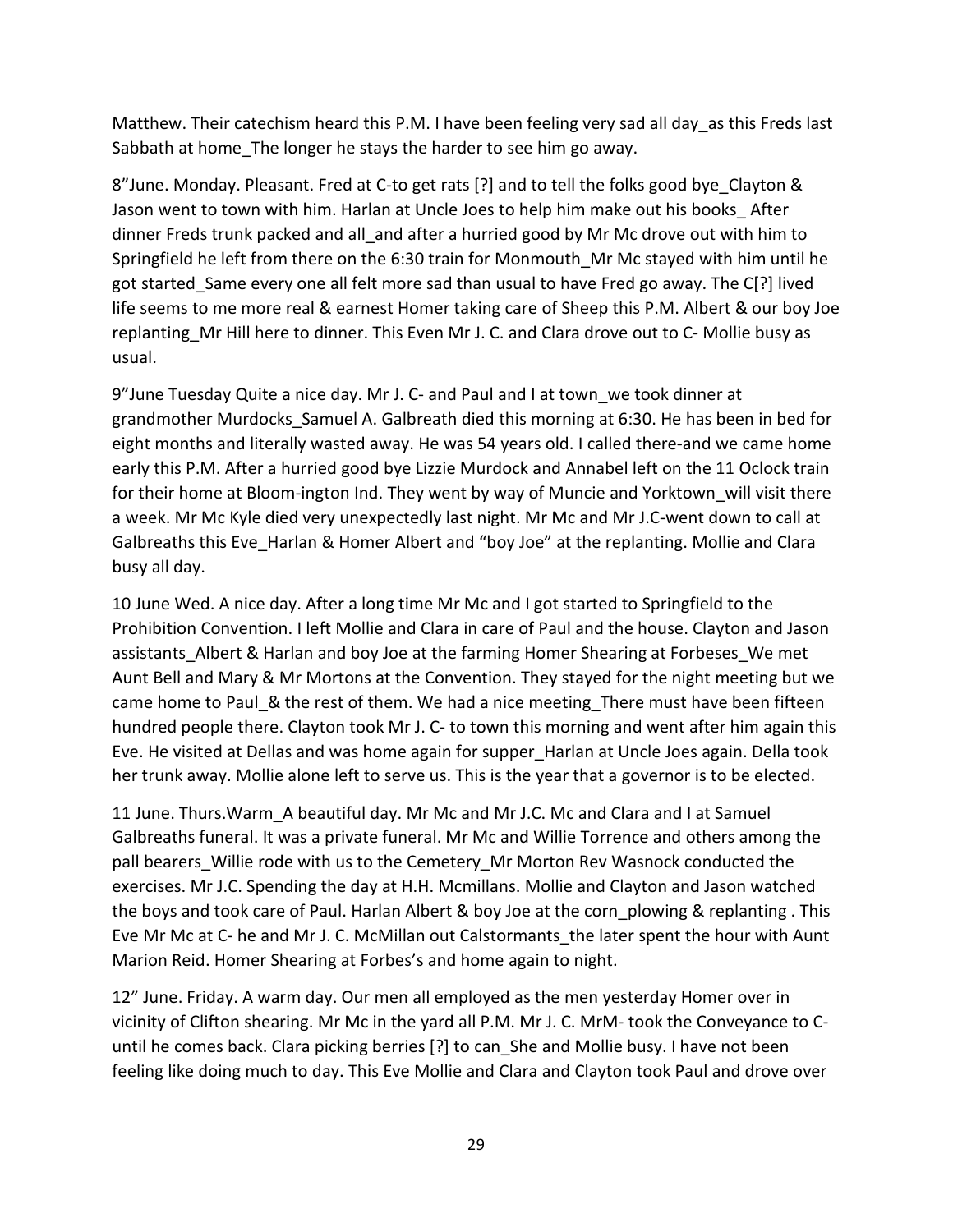to Janes's. Mr J C returned near dark He took dinner at Mrs Conleys and tea at the Stuarts. Homer came back in time for Supper.

13"June Sat. Albert & Harlan plowing. Boy joe replanting Homer at McCarty's shearing. Mr J.C. McMillan bid us good bye and Clara & Jason took Paul with them and took him to the train THey remained at Grandmother Murdocks for dinner- This afternoon Mr Mc out with the men\_ Albert & Harlan plowing. Our boy Joe replanting. Homer at McCarties with Will Mc Shearing Did not get home until dark. Harlan at C- Mr Mc and Paul and I at Roadarmers\_Mr Mc called at Calverts also. It is quite a beautiful evening.

14"June Sabb. Very warm Homer at home with Paul. Albert & Joe around the yard. Mollie here. Harland Clara Clayton and Jason at Sabbath School. Mr Mc and I at church. Mr Mortons text "But the God of all grace, who hath called us into his eternal glory by Christ Jesus, after that ye have suffered a while, make you perfect Stablish, Strengthen, and Settle us." Subtext of the text. The Christians prayer in affliction. No great or lasting good ever comes to an individual family church or state without first enduring or going through affliction. The great good and change comes after we have suffered a while. Those who do most for God & humanity are those who have suffered awhile\_at no time do we need to pray so fervently as in the hour of affliction We need Strength to do the work and bear the burdens of the hour. God Strengthens us as the Oak strengthens the vine. You will note that all the great blessings of life that Gods children receive bear date after ye suffered awhile The last blessing mentioned in the text is "to settle us" to be settled is to feel at home it is to be satisfied with God dealings with us. To rest in Him. After preaching Clara went to Aunt Janes. Clayton & Jason & Paul took Mollie part of the way to her Sabbath School at two Oclock. This Eve Harlan & Homer at the Young folks meeting. Clara & Mollie came back with them\_This afternoon I went over the Sabbath School lesson with Clayton and Jason & heard their questions [scribble] By the lamp after the folks came home they read the 10" cap of Matthew.

15"June Monday\_Warm\_All up at an early hour\_"All at work." Harlan & Albert plowing. Joe around until noon. At noon J.R. Hill called and took him to work for his daughter \_J.R. here for dinner as usual. Uncle Dan & Willie here this P.M. Homer at Harbison's mill with wheat. Dave Mc called. Della & Nora Barber left for Washington [?] \_ to visit Colin & friends. Mollie & Della and I done the weekly sweeping to day. This Eve Clara and Jason took the clothes to Mrs P & called in C. We read a letter from both Fannie and Fred this eve\_They are [3 words]. Mr Mc around home all day. Had a swarm of bees.

16"June. Tuesday. Very warm\_ Clara & Paul at [?] for Grandmother Murdock and Aunt Jane. They were here all day after tea this Eve Clara and Mollie took them home & Uncle Joe came back with them. He has not been here very much for [two words]. Mr Mc around home all day. Homer and Clayton at Hartisons mill this P.M. and Homer was at Selma this P.M. Mr Pigg called & Harlan and Albert plowing This Eve Harlan & Homer at C- a few [illegible].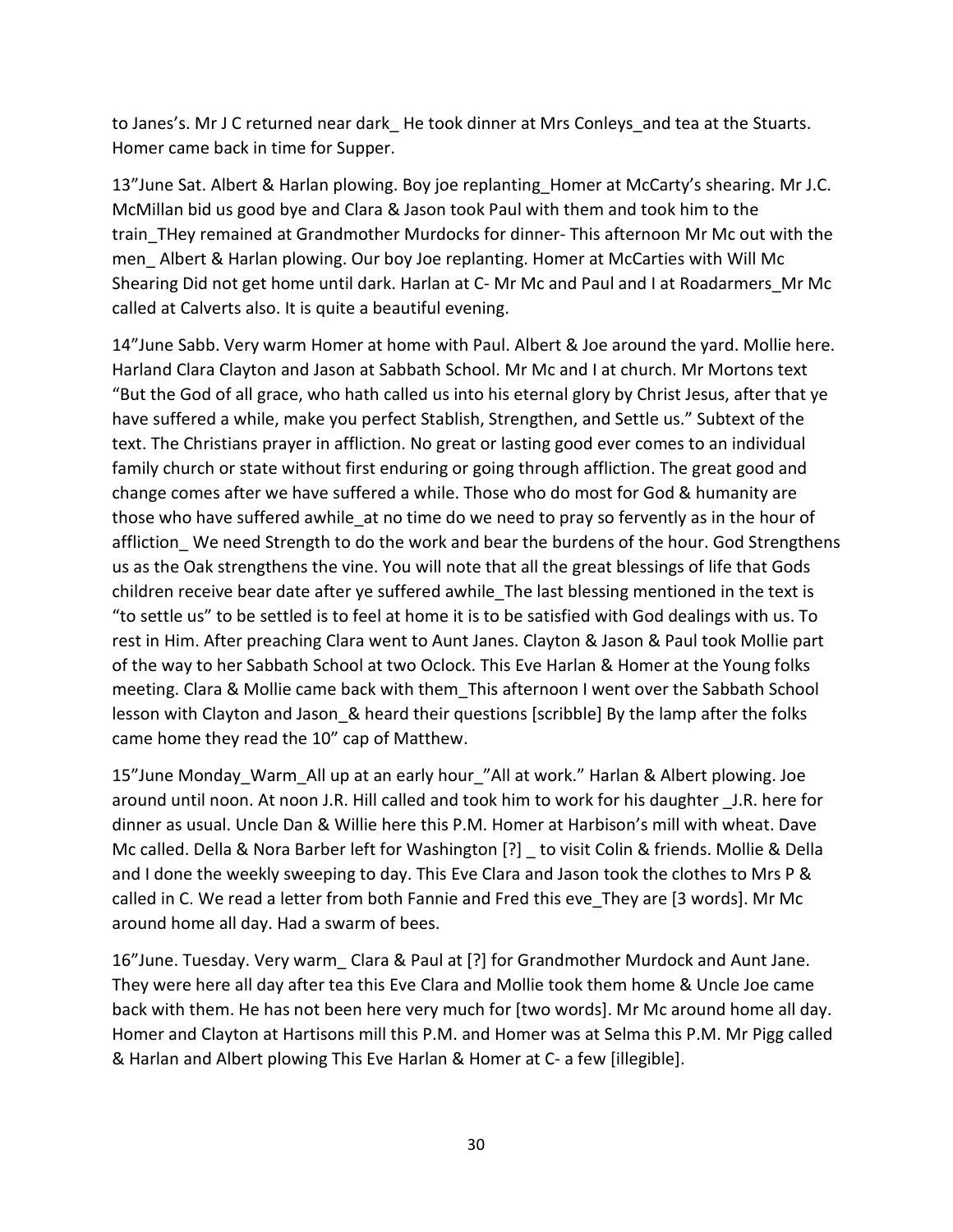17"June Wed. Very warm a light shower last night\_Mr Baker here with wool. Mr Mc in the bill business all P.M. Uncle Joe around. Clayton & Jason churning picking cherries feeding chickens. It has been cloudy most of the day. This Eve Clara took Paul and went with his father to the meadow This Even Harlan & Homer at Wilberforce A great many there from Cedarville & County around. All the rest of us at home.

18 June Thurs. Warm. Mr Wade here with wool. Near noon Mr Mc and Clara got started to Springfield. Uncle Joe went by way of C- and took Will Mc with him Harlan plowing. Homer & Clayton working on sheep\_Jason taking care of Paul & watching the bees. Albert working in the garden [scribble] I have had charge of things my self\_Mollie at Wilberforce Commencement to day I fixed a basket for her & company. Things have seemed rather quiet here to day. This Eve Harlan & Homer at Mr Morrys at a Lawn [space] - None of the folks got home until late\_Clara spent her time with Sadie Stuart took tea there Clara got a [?] while hot to day her fathers selections.

19 June Friday. Not so warm They are having heavy rains at Springfield this week The rain detained the folks there last night\_and when they started home found it extended only three miles out of the city. Homer at Baker to day for dinner he was there with the Sheep. Harlan & Albert plowing. This afternoon Uncle Joe at C- Mr Mc there too. Clayton & Jason putting in most of the day trying to wash the buggy. This Eve Homer and Clara finished it\_ and then polished up the Surnie [?]. Harlan went by way of Mr Mortons to a party at John Barbers.

20"June Saturday. A heavy shower last night\_Near noon it came on heavy rain\_and rained in the evening again. Mr Mc and Uncle Joe and I at Selma at a Basket meeting at the Quaker church\_Miss E Spencer from Wilmington conducted the meeting not many there or many baskets hoever we continued with them and remained for the afternoon meeting. The leading thoughts this afternoon "Tie your self to one man'?"Hide your heart in the word of God" Keep your eyes on the Uttermost parts of the earth. Again let your lifes motto be to give life and to save life." Homer at the meeting this afternoon This Eve Uncle Joe and I came home and Mr Mc and Homer went to Charles-ton Came home in the rain. It rained too hard for Uncle Joe to go home this Eve\_Mollie Clara got along well with the housekeeping took good care of Paul. I enjoyed the meeting and felt that it was good to be there. Clayton at C. this morning.

21"June Sabbath. Gloomy most of the day. Harlan Homer Clara and Jason at Sabbath School. Clayton at home with Mollie & Paul. Albert around home Mr Mc and I at church Mr Mortons preached a grand Sermon\_but not having a pencil did not get any of his fine points down\_Uncle Joe came home with us and he and Homer went to Selma to the Quakers church to hear Mrs Frame. Harlan Clara and Mollie at the Youngfolks meeting. He had our Bible reading and catichizing [sic] this P.M.

22"June Monday. Clouds and Sunshine Uncle Joe at C- a little while\_Near noon Mr Mc left for Charleston\_Homer there too. Albert & Harlan busy. CLayton & Jason around\_Mollie & Clara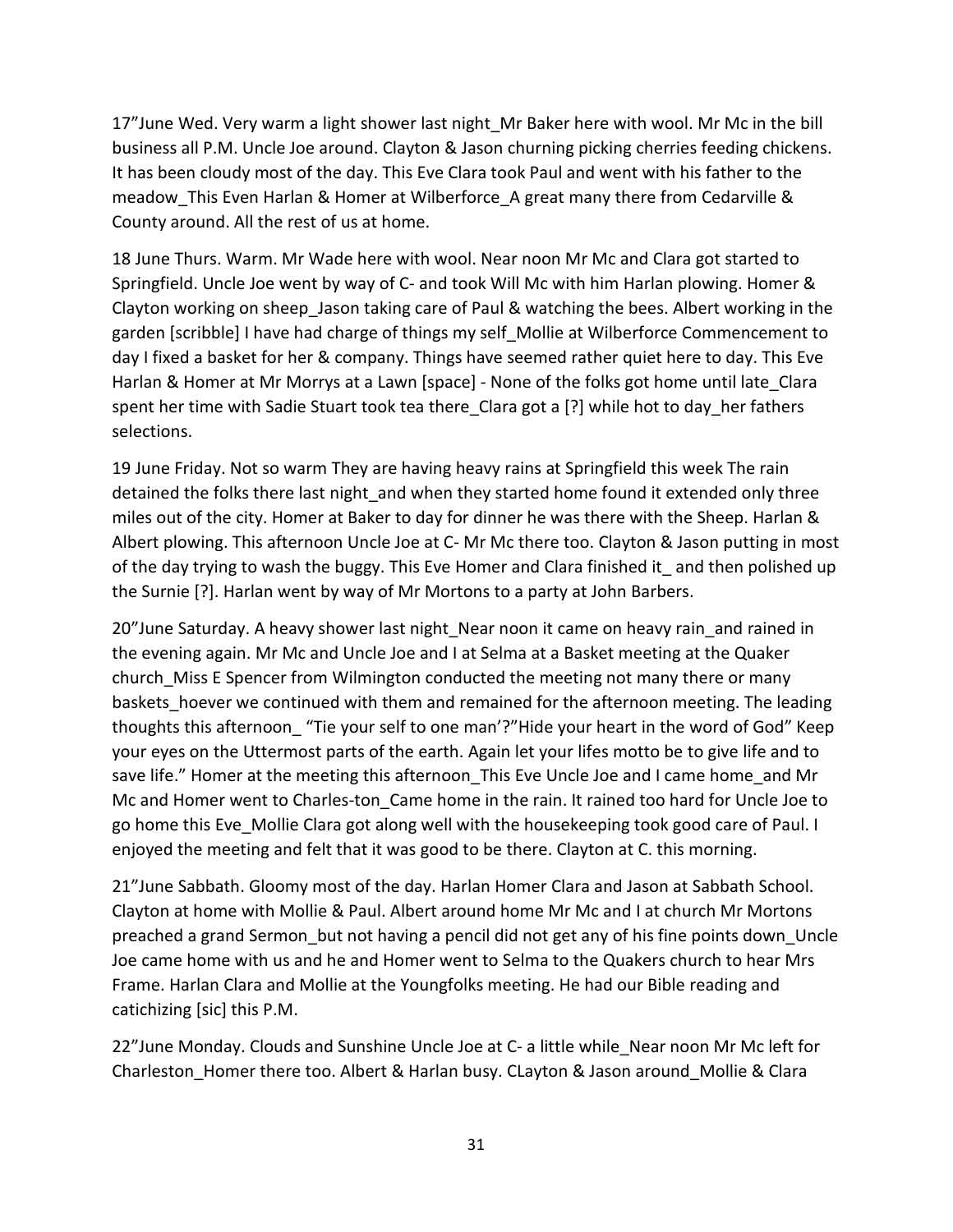busy. This Eve Albert & Clayton took the clothes to C- Harlan called at Selma this eve. J R Hill with us to day to dinner. Mr Wilson Stritcher called. Uncle Dan here awhile.

23" June Tues. Quite a beautiful day. Homer and Clayton at Charleston all day. Mr Mc at Springfield left here at nine home before dark. Albert and Harlan busy. Clara and Jason watching the bees. At noon I drove up in the Surnie and brought Miss Roadarmer down She finished my back lawn and this eve after tea went back to Selma with Harlan when he went up for Lorrie Lott to go to [?] Smiths party. He read a letter from Fannie and Fred this eve. Fred is not very well these days. Uncle Joe at C-at the shop this P.M. Blanch stopped off here with some of their men and went back with him again this Eve.

24"June Wed. Warm. The bee man here and took off 150 lbs of honey and returned bees to hives. After an early dinner Mr Mc left for Xenia. Albert Harlan Homer at work. Clara Clayton and Jason watching the bees watching Paul and picking currants [scribble] This after noon Aunt Jeanette and Nettie Little called and remained with us for tea. Mrs. Wasmock and her daughter Ruthie called. This Eve Homer and I at Selma\_Miss Roadarmer fitted my duster. When we got home all had retired. This is a lovely night.

25'June. Thurs. A lovely day. All up at an early hour Business progressing. Uncle Joe at Springfield to day\_to see there [?] men\_Mr Hugh Huntington here\_[?] after dinner Mr Fred Smith called he remained here and chatted awhile with the home folks and Mr Mc and Homer took Daisy & Welsh Coalt to Charleston\_She went on the P.M. freight to Ky. Mr H- allowed us three hundred dollars for them. Like Paul let us thank God and take courage\_How easily God can raise up buiers [sic] and send them from the South and from the North country and help us through every straight Albert & Harlan plowing Mollie and Clara took Paul with them over to Jones & called at Kyles. To see Clara. Clayton & Jason talking care of things around the yard. MrCarty here this P.M.

26"June. Friday. Warm. Mr Mc and all the boys\_Uncle Joe and Albert around. Will Mc here in the afternoon and began cutting clover this afternoon. I made a shirt for Harlan this P.M. and this afternoon I left Mollie and Clara with Paul and the work and called at [2 words illegible] and spent awhile with Aunt Marry Little. She is clear down arms Inever Saw her so frustrated I took tea with Aunt Mary & grandmother Murdock\_This Eve Uncle Joe and albert at C- for fish. All the rest at home.

27"June Sat. Warm. George Smith and Will Mc here helping with the harvest Clover Mr Mc at Selma this P.M. took dinner with Calverts. Uncle Joe Harlan Homer Clayton Jason & Albert all on duty. At noon old Midnight kicked Homer he is off duty this P.M. All the rest busy. This Eve Jack S two sons here for tea. Harlan took Uncle Joe home.

28"June Sabb. pleasant. Homer and Jason at house with Paul. Albert & Mollie here. Harlan Clara and Clayton at Sabbath School Mr Mc and I at church. Mr Mortons text "Now, therefore ar we all here present before God to hear all things that are commended." One remark what we need as parents to enable us to our duty as father and mothers and to train our children for God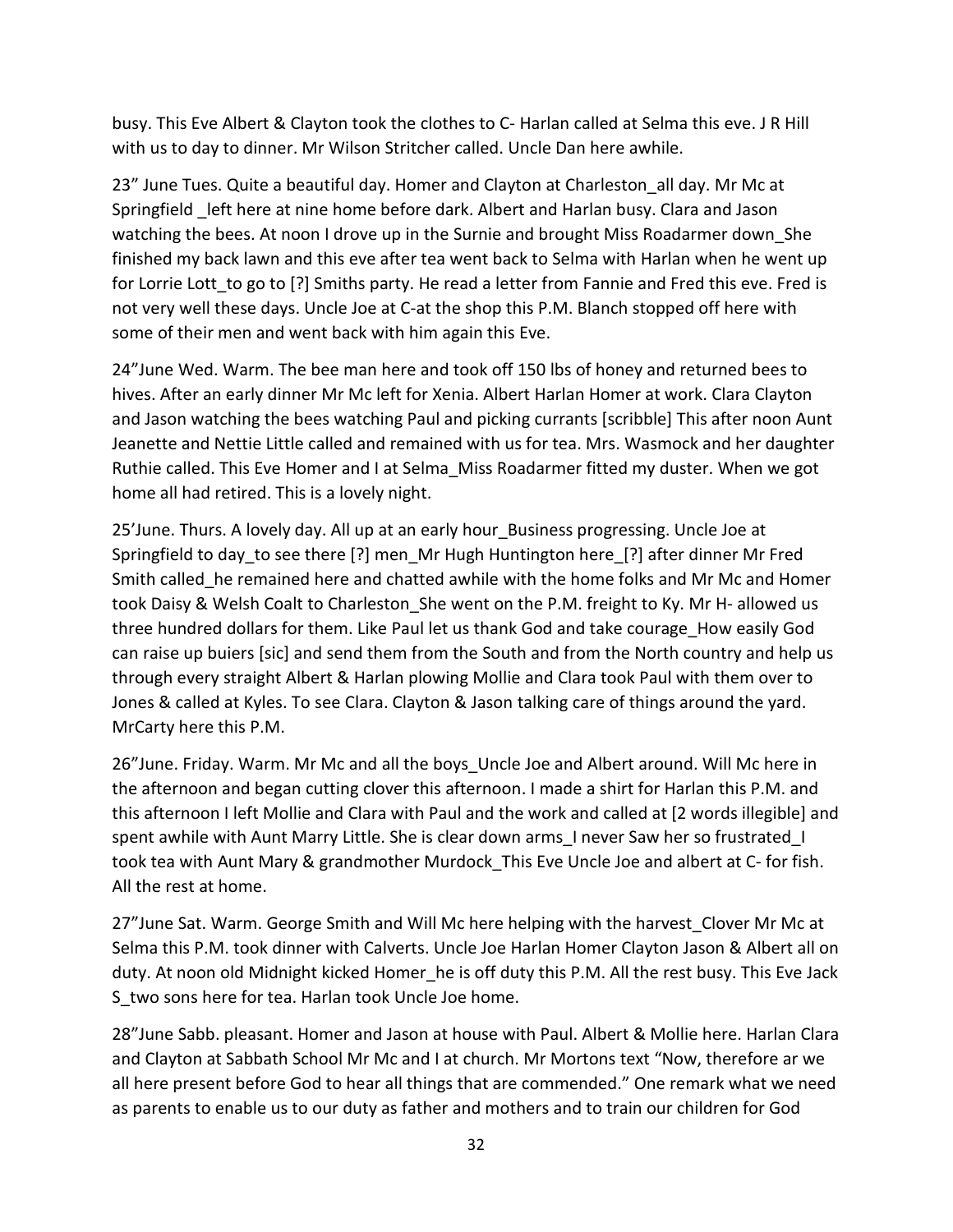eternity is the baptism of the Holy Spirit. We need to tarry in our closets until we are renewed and filled with the Spirit and love and earnestness of the master himself. This Eve spent with Clayton and Jason. At six oclock Harlan Clara and Mollie at the Youngfolks meeting. Uncle Joe came home with them.

29 June Monday. George S- and Will Mc Uncle Joe & Albert and our own boys began cutting wheat this morning began raining as we were at dinner And for awhile it did not rain but it poured. Business suspended this after-noon\_This Eve Homer took the clothes to Mrs P. Mr Payton called. All of us resting this P.M.

30 June. Tues. The last day of June. Clayton and baby Paul were both sick last night. Our man George S- & Will Mc and Mr Mc all of yesterday have gone to the wheat it is a little damp. Homer has gone to Hoglers for wool he took dinner at Moses Hoglers & did not get home until give P.M. This Eve Clayton and Jason & Paul took a drive\_at a later hour Clayton at C- at the office\_At a later hour still Harlan took Will Mc and George Smith to C- Homer at Selma at Calverts. To day W.R. Smith a painter and carpenter that was here in 1889 stopped with us to day for dinner and spent most of the afternoon with us.

## July 1891

1" July. Wed. A lovely Summer day. Mr Mc Harlan Homer George S & Will Mc all in the Whey field – Harlan seaming the Binder Uncle Joe & Albert plowing potatoes &c. Mollie and Clara and I very busy. Clayton & Jason helping what they can – At two Oclock I went to the Congregational prayer meeting = Subject "If thou hast run with the footman, and they have wearied thee, then how can thou contend with horses? And if in the land of peace where in thou trustest they have wearied thee, then how wilt thou do in the Swelling of Jordan"? Ethel Galbrath came home with me this P.M. I might note in connection with the prayer meeting the leading thought  $-$  if we can not bear the lesser troubles & annoyances & trials of life with Calmness & patience how can we expect to bear the great sorrows How can we or what will we do in the Swellings of Jordan? The best preparation for heaven is to learn patience – submission to Gods will. This Eve Mollie & Clara went with the supper to the field – George & Will walked down home. Homer at Selma again this Eve to make arrangements for the Yarnell Party

2" June. [sic] Thurs. Quite a nice day. Mr Mc Harlan Will Mc George S Uncle Joe all at the wheat in the lower field. Homer & Albert plowing. This Eve Clara Ethel Clayton Jason and Paul took the supper to the field – and had their own supper there also. I have been more than usually tried to day. In the Bible reading for to day I was led to lean on this text "The Lord recompense thy work, and a full reward be given thee of the Lord God of Israel, under whose wings thou art come to trust." This Eve Harlan and Homer and Kitchen & Lott[?] were at the Yarnel Party. Willie & George walked home.

3" June [sic] Friday. Heavy rain last night – a little damp this morning. All the men of yester day here to day – Mr Mc at Selma this P.M. About noon they finished in the lower field and moved over by the rail road – Men did not come in until late for supper. Clara and Ethel at C– this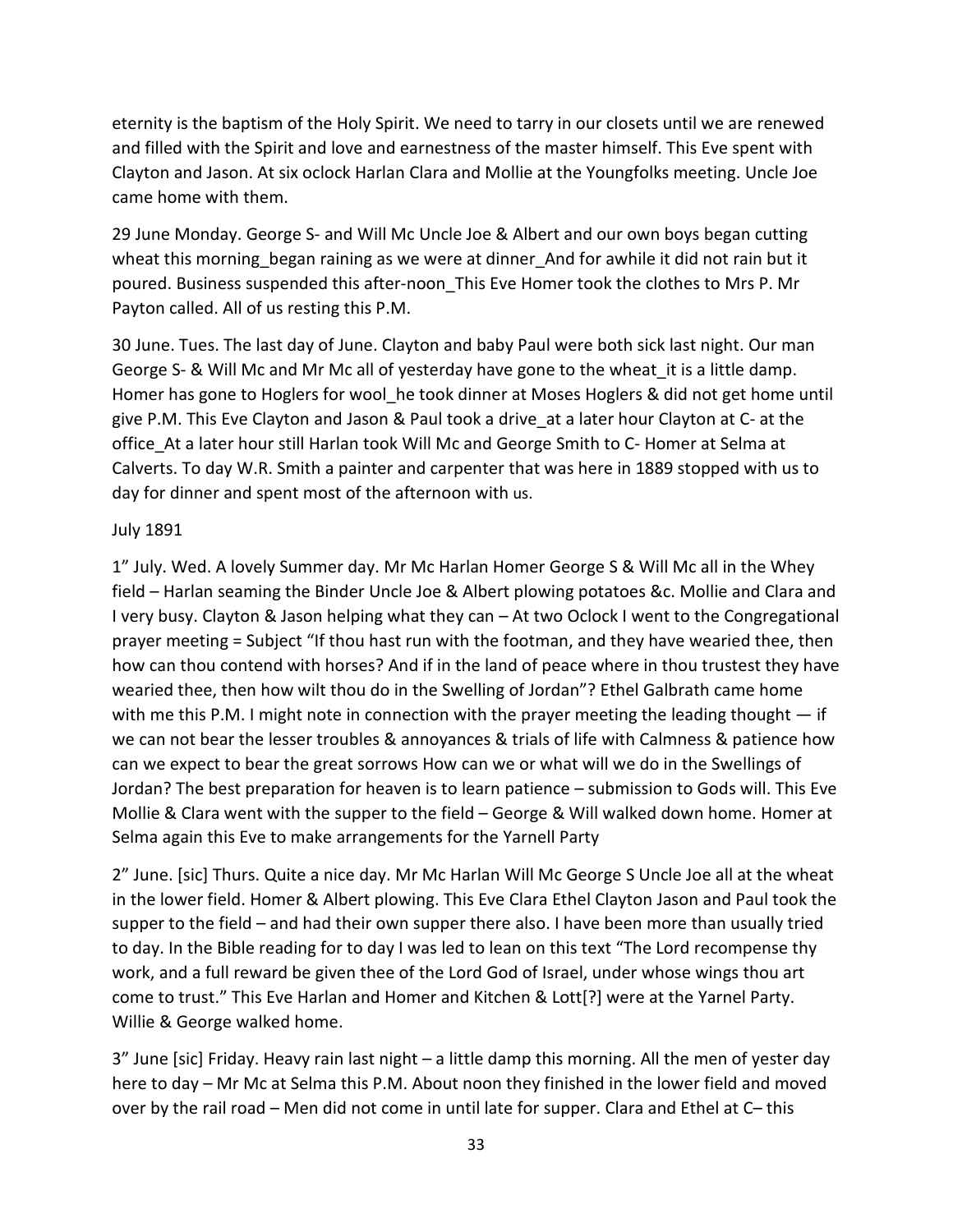morning  $-$  and there this evening again  $-$  This Eve all at home. We had a long letter from Fannie to day. She seems to be enjoying life –

4" July. Sat. They call this the Glorious fourth — but we have not had time to dwell on its glory. All the men of yester day here at the wheat cutting – did not get much done this A.M as the machine is out of repair – Mr Mc and all the men into dinner. Ethel still with us. She and Clara and Paul out riding – they took Mollie over to her home to call. This Eve Clayton and Jason took Uncle Joe and George S – and Will Mc home. Ethel with us to night– I wrote to Fannie to day and to Fred also.

5" July. Sabb. A nice day. Harlan Homer Clara Ethel and Jason at Sabbath School. Mollie went with them to her church. Mr Mc at church Clayton and Paul at home with me Albert around. Mr Morton preached as usual. I always feel like I miss everything by not being at church - but Some one had to stay with baby Paul. This P.M. - I heard Clayton and Jasons lessons. This Eve Harlan and Clara at the young folks meeting. After night when they had come back we had Bible reading Albert read with us. [Transcriber note: the following written in the bottom left margin: Aunt Matt has taken Homer class/Clara[?] to day]

6" July. Monday Quite a nice day. Mr Mc at C– this A.M. The men plowing this forenoon J. R. Hill with us to day as usual. They did not get ready to run the Binder until after dinner. Uncle Joe came up with Mr Mc this P. M. Mollie and Clara and I busy . Clayton and Jason helping too. Clara and Jason took the clothes to Mrs P– After they came home Blanch and Frank came up horse back – and Clara went A riding with them After supper Mr Mc over at Corries and Wm Stuarts.

7" July. Tuesday. Mr Mc Uncle Joe Will Mc George S & Harlan in the field of wheat by railroad. Homer with the sheep – Albert plowing – At noon a very heavy rain which stopped business for the rest of the day. Mr Mc and Homer invoiced the[?] wool. Almost constant rain all P.M. And very heavy rain this Eve – All at home.

8" July. Wednesday. Cool after the rain. Mr Mc and I at J. R. Orrs to see Aunt Mary Little – She is very weak. We saw Lizzie McColem She goes back to her home in Nashville this week — I called at Aunt Janes and grandmothers and a short call at Mr Mortons – I met Aunt Bell at grandmothers. Mary Bell came home with us. with us to dinner. Mollie and Clara had done the sweeping up Stairs & down – the house all in nice order. Uncle Joe Albert & Harlan in the wheat running the Binder &c Mr Mc at Charleston late this P.M. Uncle Dan here and spent awhile. Homer at Harbisons mill. Clara & Mary Bell and Clayton & Jason & Paul out a riding this Eve The men into supper at five - An Arab stopping with us to night – He is far from his own native home.

9" July Thurs. A nice day. The men finished the wheat and moved to the Rye field after noon. George S– here all day. Will Mc came at noon – Mr Mc around home all day. Mr Morris here this morning and brought the wool. Mary Bell here with Clara and this Eve she went with Mollie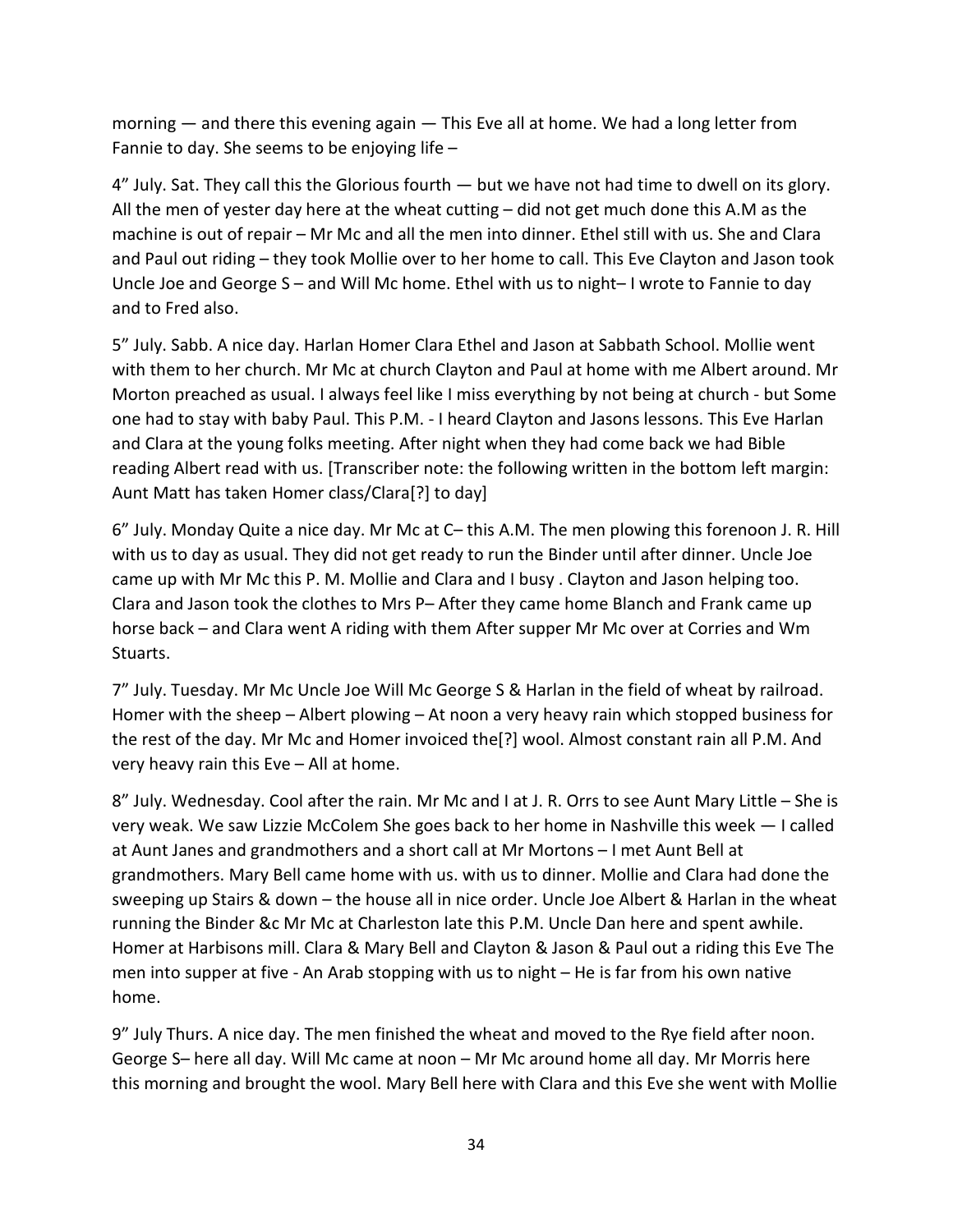Clara Clayton Jason and Paul to the field with supper to the men Mr Mc and I had tea at home. Albert plowing. This Eve Mary Bell went home with Will Mc to town.

10" July Friday A little cool - but warm in the Sun. Uncle Joe Harlan Homer Will Mc and George S– at the Rye cutting. Jason and I at town a few minutes. I got Uncle Joe a beautiful Bible this morning. Near noon Mr Mc left for Xenia – Mollie and Clara and all of us busy. This P. M – Uncle Joe and Clayton at C— Mr Mc home in good time – Uncle Dan and Annie at Wilmington to day. Mr Morris here this morning.

11 July Sat. It is getting warmer. George S– and Will Mc here – Harlan & and Uncle Joe at the Rye – Homer around – Albert plowing in field at Uncle Dans – Homer at Selma this A.M. Ray Sterret called. This after noon Mr Mc left for Springfield – was home in good time. This Eve Homer on an errand at Orrs. Harlan took Mollie to C- Uncle Joe went with Will & George-

12" July Sabbath. Warmer than yesterday. Harlan Homer Clayton and Jason at Sabbath School Mr Mc and I at church. Mr Mortons text "There is a river, the streams whereof shall make glad the city of God, the holy place of the tabernacles of the Most High" Subject = The Christians unfailing source of supplies – The River – The Streams and the Blessings. The live[sic] of God is the foundation stone of the temple of mercy. What do we get from this river we get faith and courage to meet the trials and responsibilitys[sic] of life – If our burdens are too heavy for us to bear roll them off on God- ask him to lead thee to that rock that is higher than you. In the hour of temptation call on God and he will not disappoint you. Some of the Streams that flows from this river – Christ & the Bible The Holy Spirit are streams [?] that flow– that make glad the city of God. Where do we find these blessings? We find them in the church. Lastly where do these streams lead ?- they lead to the Ocean of Bliss. Mollie and Clara kept Paul. This eve we began our evening services with the children upstairs on the poarch [sic]. I enclosed the outside railing with Canvass to keep Paul from falling over - We have a safe lively place for meeting now -Harlan not well – Homer and Clara & Clayton and Jason present. None of the children went to the young folks meeting — for a change. Mollie went this P.M. to her church.

13 July Monday A nice day. Will Mc & Uncle Joe came up with Uncle Dan. Albert went to the harvest field this morning – he and Uncle Joe and Harlan there. Harlan not feeling very well but trying to work. George S– off duty. Homer at Shepherds at the machine – John Mitchel around – their buggy was stolen Saturday night. Mollie and Clara and I very busy. Clayton and Jason doing choers[sic] and taking care of Paul. Mr J. R. Hill here to dinner. Mr Mc at Selma this AMand at C– at Ervins office this P.M. This eve Albert took Will Mc home.

14" July Tues. A beautiful day. Mr Mc and Homer at Charlston this A.M. – home for a one O clock dinner. Harlan and Albert plowing. Uncle Joe around. This afternoon Homer and Albert at Mitchels at the machine. Mr Mc and Jason and baby Paul at Jimmensons to see the hogs. Blanch & Mary called and Clara & Clayton went with them in past the School house around the back road to C– They brought a letter from Fred – we had one from Fannie last night.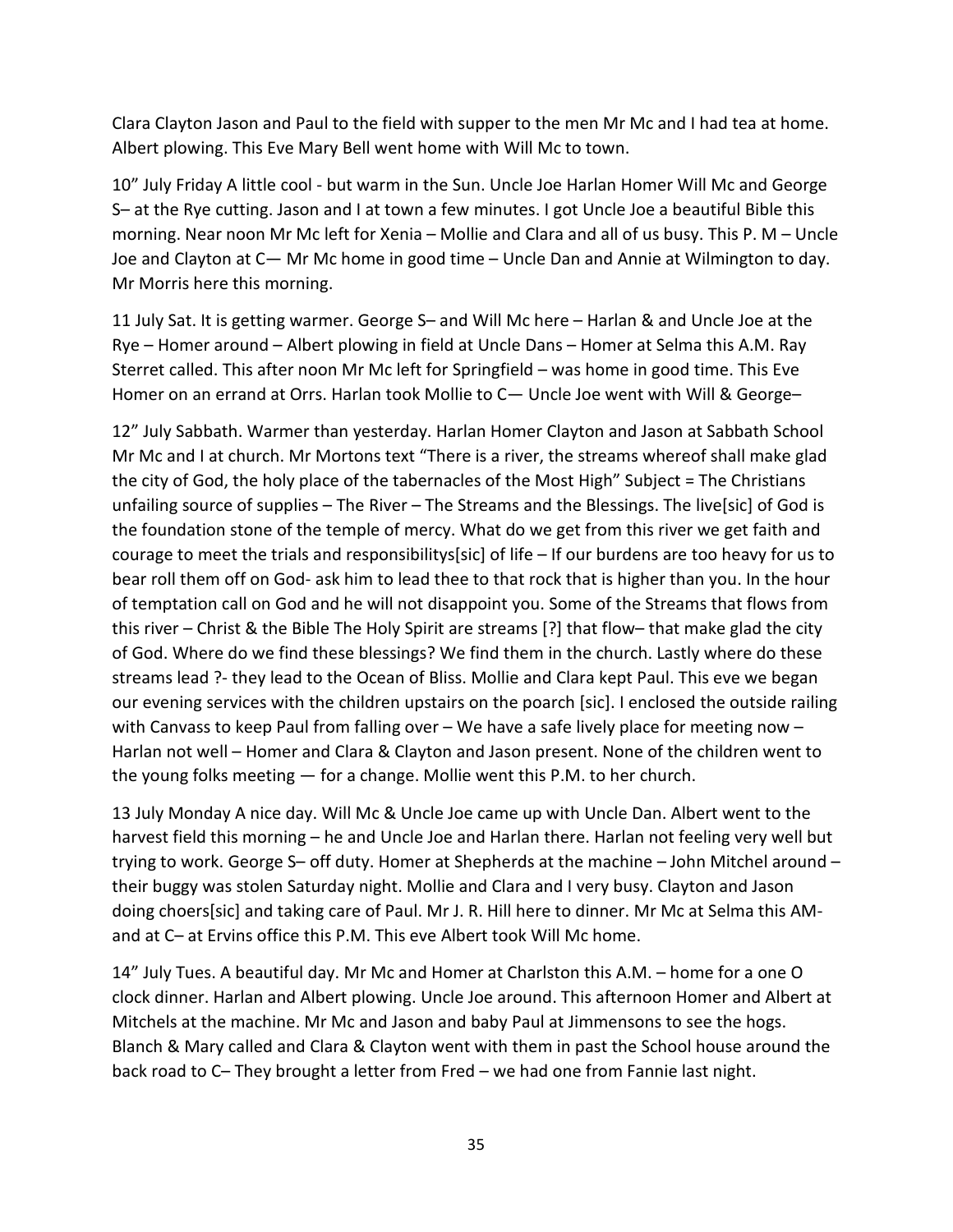15" July Wed Yesterday we thought the rain was here & to day also. Homer at Mitchels with Albert at the machine until noon and at Barbers this P.M. Uncle Joe and Clayton plowing this A.M. Clara Jason and baby Paul at C– Calra took dinner at grandmother Murdocks with Jennie Ewing of Bloomington and Blanch & Mary Bell – Jason stopped with Frank at Uncle Ervins – and Paul stayed with Aunt Jane. This after noon Harlan & Homer and Albert at Mitchels and Barbers all day at the thrashing. Uncle Joe around home. Mr Mc around home all day. Clayton done his first plowing to day. [line scratched out] Dr Winter was found dead in his bed this morning. It can be truly said of him "Thou fool; this night shall thy soul be required of thee. Uncle Joe & Clayton at C– getting shoeing done this P.M. Mollie & Clara and I finished the ironing. Mr Mc put the yard in order – for a Change

16" July Thursday. Quite a nice day. Mr Morris here and sacked the wool. Will Mc at the plowing Albert & Uncle Joe helping with the wool. Harlan running[?] the mower. Homer at Barbers to day. Mr Morris here to dinner. We expected our Coz Dan McMillan but he could not come. This afternoon men in the hay. At six Oclock Mr Mc left for Charleston – reached home at 11 P.M. Homer took Will Mc home. Clayton has plowed all day. Albert plowing this P.M.

17" July Friday. Quite a beautiful day. Homer at Barbers to day again. Paul and I at C– We called to see Aunt Rachel as we passed down – also at Orrs to see Aunt Mary L– & at Aunt Roseannas. We took dinner with grandmother Murdock and Aunt Mary. Mr Morton called to see me there. Aunt Bell sick. Dr Winters funeral this P.M. Mr Mc around home all day. Clayton at the shop this P.M. Morton Bromegam came home with him & is with us to night. Uncle Joe and Will Mc & Albert in the hay field all day. Harlan took the wool to Xenia and took dinner with Dan McMillan at the Hon Mr [blank space] Allens. He did not get home until near dark. Mr Mc took Will Mc home this eve. An old soldier stopping with us to night and was here to supper.

18" July. Sat– Began raining this morning – and near noon rained more – Buissness[sic] in the harvest suspended. Near noon Mr Mc left for X– our old soldier went with him Uncle Joe & Albert put up the Bell. As soon as possible [?] this P.M. Harlan & Homer went to plowing  $-$ Mollie & Clara at C– Clayton & Jason entertaining Morton B– Paul is quite a climber - He got on the top of the stand with very little help & came down by him self — This Eve Beautiful Will Mc around– here for tea Harlan took him & Uncle Joe and Morton home. Will Mcmaster came home with him to make a little visit. Mr Mc home near dark — Uncle Silas went to X– with him to day.

19 July Sabb - A lovely day. Albert around home. Mollie and Clayton took care of Baby Paul to day. Harlan Homer Clara and Jason & Will Mcmaster at Sabbath School. Mr Mc and I at church – Mr Mortons text "But none of these things move me neither count I my life dear unto myself, so that I might finish my course with joy, and the ministry which I have received of the Lord Jesus, to testify the gospel of the grace of God." Subject of text Is Christian heroism. Paul would not allow any difficulties to hinder him in his work. In the work and war ware[?] of life we meet with discouragements – and we are often so depressed that in order to go forward we need the courage and heroism of Paul. We have a work to do for our selves for our family for our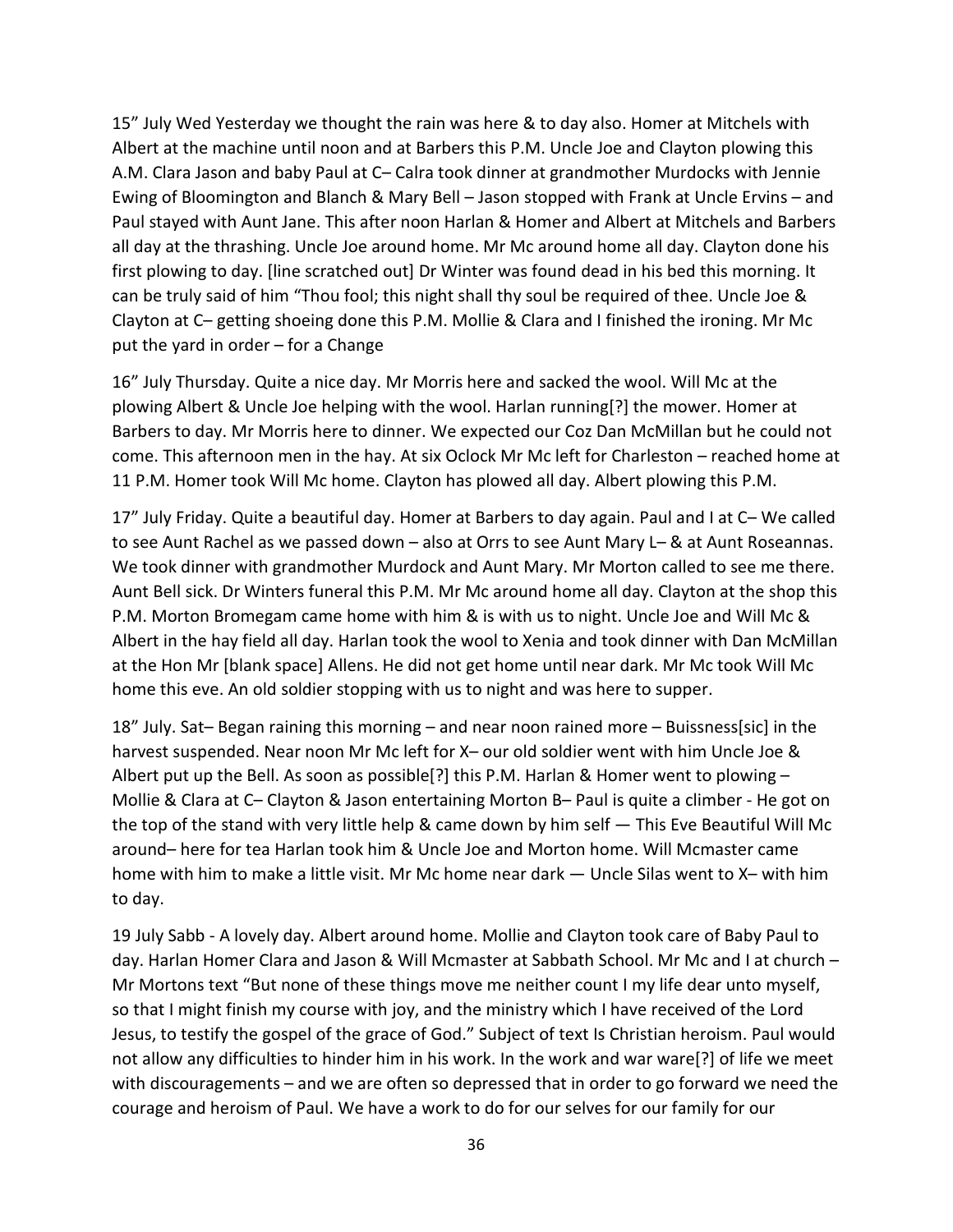neighbors and if we expect to finish our course with joy we must work while it is to day – for the night will soon be here – Willie McMaster came back with the boys and went to the hall with Mr Mc Harlan Homer and Clara to hear Rev Dudleys gospel temperance sermon. I staid[sic] with Paul – and heard Clayton and Jasons lessons. Catechism Psalms and read "Felicitas And Her Seven Sons" to them. By lamp light Bible reading. Rev Dudley preached a grand Sermon to a large Audience. Mollie went to her church this P.M. Clayton took her part of the way to town.

20" July. Monday. Homer at Charlie Barbers until noon - Will Mc[?] Uncle Joe Albert Harlan Clayton Jason and Morton Bromegam in the hay field hauling into the barn. Clayton at C– brought Morton out. Mollie came at an early hour this morning She and Clara and I very busy. Mr J. R. Hill here to dinner I sent the Cook & note Book to Amanda E. Ramsey with him – Mr Mc around home all day. George Smith here this afternoon in the hay field. Harlan at C– this Eve.

21" July. Tues. Most a beautiful day Mr Mc at C– to where Sheperd was thrashing this A.M. Homer going over the sheep. Harlan Uncle Joe & Will Mc & Albert in the hay field. Mr Mc home at noon. Mr Fred Smith here to dinner and until after tea this eve. He set an organ in for his accommodation. This P.M. Miss Blanch Collins and her sister Mc Bradfutes called. Blanch & Echo[?] Williamson expect to start on a trip East next week – they expect to visit at Fannies– Homer at C– for the clothes and to the office

22" July. Wed. Quite a nice day but very warm. Uncle Joe Will Mc Albert Clayton Jason Morton B– & Harlan and Homer in the hay field. Mr Mc at Selma this A M - & this P.M around home superintending – They finished the hay to day – This Eve I went down to Aunt Mary Ls - Mr Mc came later and came home with me – Aunt Mary L is getting near the end of her journey. John Bromegam came this eve but she did not notice him - Mr Mc & Will Mc rode down with Harlan as he went to the party at Mr Georges – Lulu M– his company Clara and Mollie kept Paul for us. I called to see grandmother Murdock a few minutes—

23" July Thurs Rain this A.M. - which stopped the wheat thrashing in the Country[?] around. Homer away all day Among the sheep – took dinner at Bakers – and at MCartys this P.M– Uncle Joe at C– this after noon Riley Little came home with him – here to supper & he and Morton went down home with Mr Mc Aunt Mary L– gradually sinking away. Harlan & Albert plowing. Norths men here repairing pump[?]. Homer did not get home until late–

24" July Friday Quite a nice day. Mr Mc and Homer Clayton and Will Mc at McCartys and brought the sheep away. They did not get home until near dark Mr Mc came a little earlier. This morning I left Paul with Clara and Mollie and went to see Aunt Mary Little– but when I got there she was dead– she died this morning at seven Oclock– All of her children with her but Jimmie[?] She is 69 years old. She was born in South Carolina in October 1822 and moved to Ohio when nine years of age with her parents– She was married to Mr John Bromegean 1843– he lived only a short time – In 1847 she was married to Mr Robert Little – He died Oct 9" 1872 = "How wonderful is death" "It is not death to die, to leave the weary road, And midst the blessed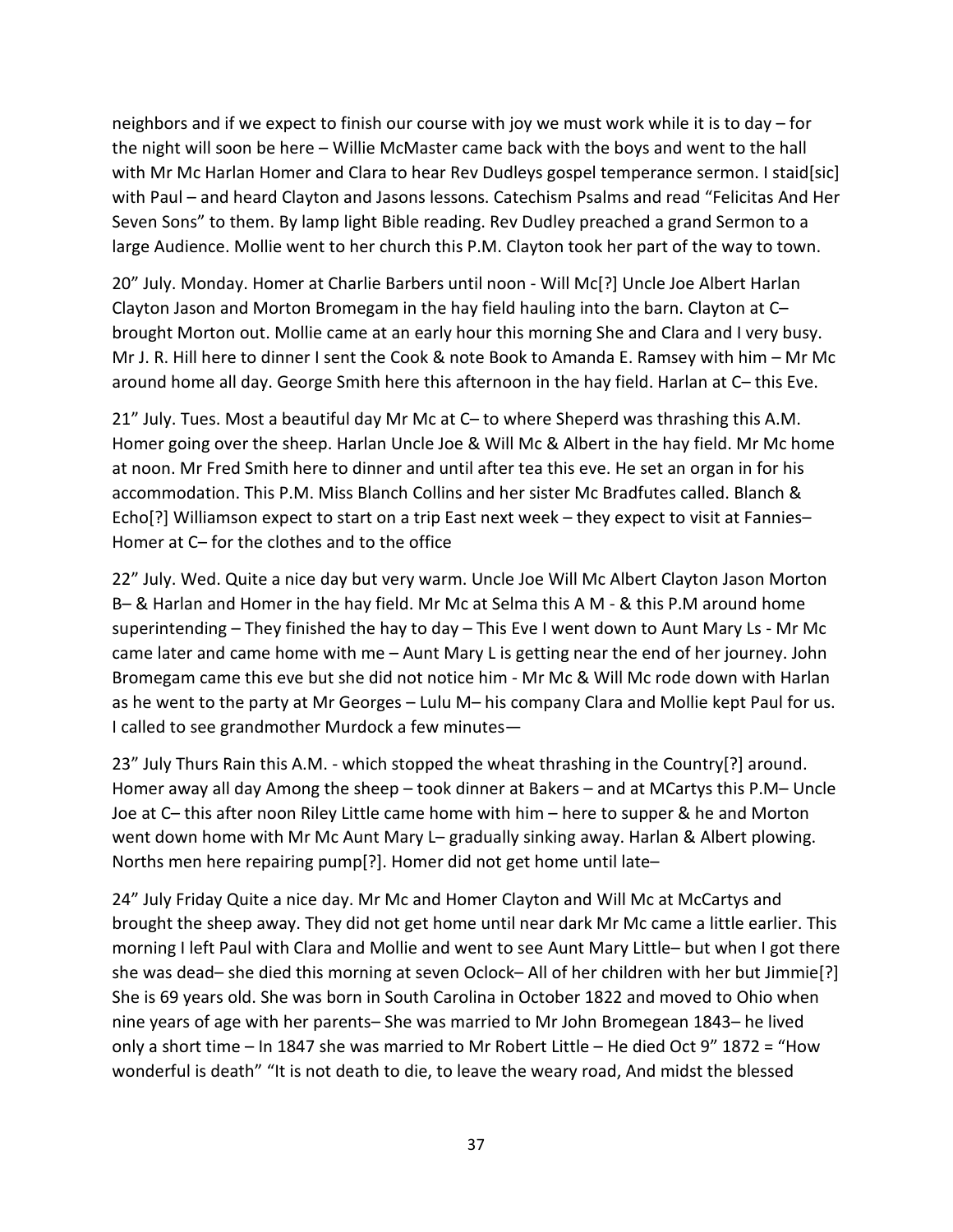throng on high, to be at home with God." I called a few minutes to see grandmother Murdock and Aunt Jane – I reached home at noon– Mr Mc took Will Mc home — to night.

25" July Sat. Quite a lovely day. Homer at C– and brought Aunt Mary Murdock and Pearl Robison out to help us with dinner – After twelve Shepherd and his men drove in with their machine from Townslys "Henrys" [?]. S[?] here to dinner – and about twenty five to supper. Mollie & Pearl and I took the supper to the woods – near the lower wheat field and entertained them there Aunt Bell and the children drove up and took Aunt Mary home. Harlan took Will Mc Uncle Joe and Pearl Robison home. I always feel sad to have so much going on Saturday night – It always seems to me that Saturday Eve ought to be ushered in with peace and rest and quiet and dire thought and preperation[sic] for the Sabbath – We should work and plan through all the proceeding six days to have it so,

26 July Sabbath Most a lovely day. Harlan Homer Clara Clayton Jason all at Sabbath School. Mr Mc at church. Mollie rode to town with him to her church. Paul and I here alone - Albert around somewhere. I had dinner ready when they came home. This Eve at four Oclock Mr Mc and Harlan Homer and Jason and I at the Township house or Opera house to hear Rev J M Morton's gospel Temperance Sermon – The theme of his discourse was the man who had his dwelling among the tombs who was so exceeding ferce[sic] that he could neither be tamed or bound with chains who came to Jesus and was healed. Clara & Clayton kept Paul for us at grandmother Murdocks. After preaching we called at J. R. Orrs Aunt Mary was dressed and in her Coffin — Calm and peaceful — "At Rest" when we came home we were all so thoroughly tired that we retired early.

27" July Monday. Another nice day. Mollie came back this morning bringing Annie Thompson with her. Clayton at C– and brought Aunt Mary Murdock out to superintend the dinner – A man from off the pike here to breakfast – At nine Oclock Mr Mc and Clara and Paul and I at J. R. Orrs at Aunt Mary Little's funeral the services conducted by Revs Morton & Sprowl. Mr Mortons text The first two verses of 23 Psalm - The exercises very impressive – quite a good many at the funeral. Jim L– still absent. Will Mcs wife rode with us to the Cemetery – They are begining to improve the grounds there. Uncle Joe came with us from C– They were at the table when we came Shepherd & his men. J. R. Hill with us as usual. Counting the entire crowd from the oldest to the youngest there were over thirty here to dinner and almost A Similar Crowd for supper – Aunt Mary & Mollie & Annie R- and Clara went with the supper with Uncle Joes & Claytons Jasons assistance to the field – After supper Clayton took Aunt Mary home – Just as the time when I felt too tired to render farther service Mr Flanagan from West Jefferson was announced – He is with us to night Mr Jas Wilburn drove him out from the train – Then next "four of the Shepherds" wanted accomodations for the night. This was not granted. Homer & Albert took the clothes to Mrs P— thus ended a very busy busy day wearisome day.

28" July Thursday. "Every individual who has work to do in this word, and does it, needs a vacation," A rest – This rest was given us this morning when we awakened it was raining – buisness was necessarily suspended for the day – although we had the pleasure of entertaining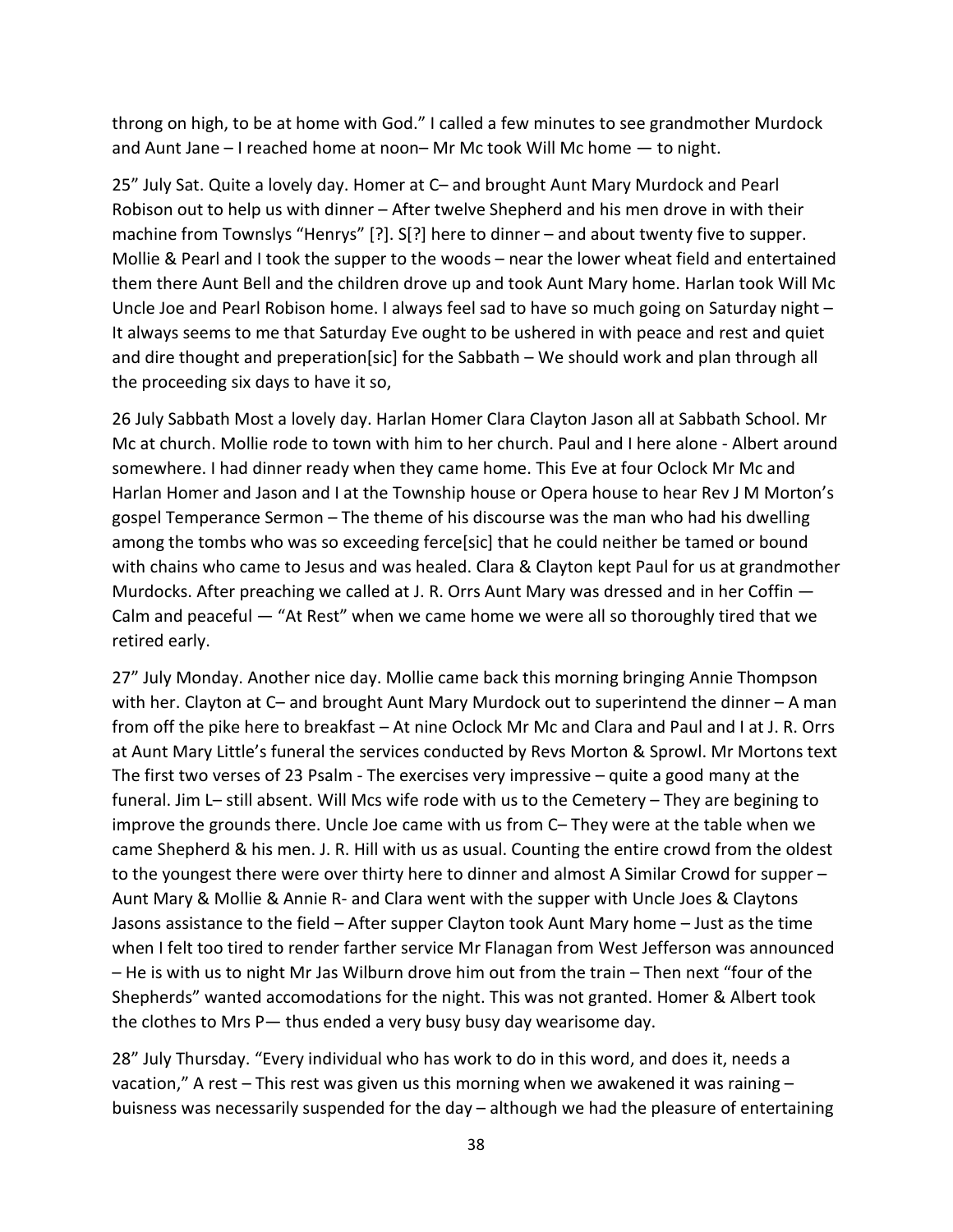"four of the Shepherds" at breakfast — Mr Flanagan with us also - He and Mr Mc at C– and around. Uncle Joe at C– at Mr Hugh Boyles funeral. Homer took a load of wheat to Selma – This after noon He and Harlan & Albert and Clayton and Jason around. Mollie and Annie L– here Mr Mc home before dark – he and Mr Flanagan at Uncle Silas - Robt Williamsons and Moses Haglers below X- They took dinner in Xenia - Mr Mc brought him to C- in time for the six Oclock train. Homer at Selma this eve to see Calvert and the picnic comtt.

29" July Wed. A beautiful day after the rain – Shepherd here and all his men – they are threshing on the fields back of the red barn & Clayton at C– and brought Aunt Jane Aunt Matt Morton & Alice Bromegan out - They were between thirty & forty here to dinner by actual count including Paul. Uncle Dan called this eve and took Aunt Jane and Alice Bromegan home – The field was finished by the barn at five – Had our great Crowd into supper - and they moved the machine to Rye field – and began work there – Clara took Aunt Matt down Morton went with them and came back with Clara and is with us to night – Walter here at work with us to night. Homer took a load of wheat to Selma this eve–

30" July Thurs. Rained lost night too damp to thrash to day. At noon it looked as though we might go on with the work Clayton went to town took Morton home and Aunt Mary came out with him – at a later hour Aunt Matt came out with Uncle Dan to help us – After supper Uncle Joe took Aunt Matt and Will Mc home– Will has been loafing around - here to dinner and also to supper. Blanch and Mary called and took Aunt Mary back home. Riley came out them and is here to night. he went into Selma and stayed an hour or so with Mr Mc around there – Clayton & Homer both there with wheat and returned about the same time and was here to supper together. Mollie and Annie at town will not be back until morning. I have been so pressed this after noon with care that I can scarcely keep up courage any longer Clara doing all she can to help along– but still we are weary.

31 July. Friday. Quite a beautiful day. Clayton at C– and brought out grandmother Murdock and Mary. Mollie and Annie returned this morning. We had all our men back between thirty and forty dined with us including all of our own. They finished thrashing the rye near five – and including our own men we had nineteen men here to supper. After supper Mr Mc at Selma. Riley Little with us all day and went back to C– this eve – he is to preach for us Sabbath. Jason and Paul and I took Grandmother and Aunt Mary home. Clara went with us to attend Miss Galoways rehearsal of music at the Sterrets<sup>[2]</sup> this eve  $-$  She will stay with Blanch to night. Uncle Joe read a letter from Earl Caldwell – His mother is in a very critical condition. Harlan & Homer around the lamp

#### August 1891

1" Aug. Sat. A bright day. Will Mc and Harlan Homer Uncle Joe and Mr Mc all around they began cutting grass[?] on the Barber farm this morning. Charlie Stuart rode down on his wheel from Springfield and around with Clayton and Jason most of the time – All of the above mentioned were here to dinner – Albert absent last night & to day. Mr Mc and the men all into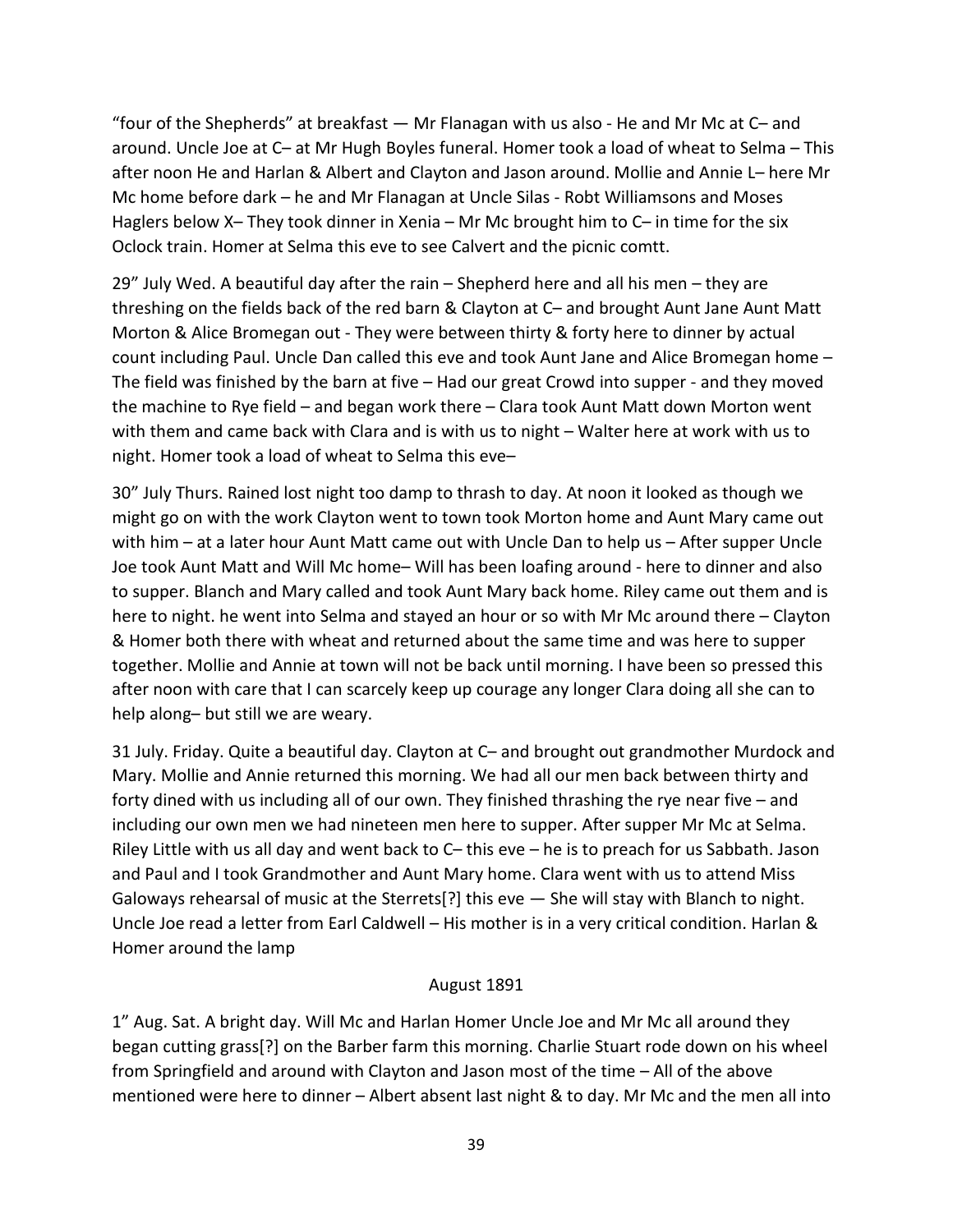supper at five – This Eve Mr Mc at Jimmasons[?] & at town – Harlan took Uncle Joe Willie & Mollie & Annie L– home. Clara came back with him. Homer took me up to see Miss Roadermore I took Paul with me and left Charlie Stuart with Clayton & Jason.

2" Aug Sabb. Quite a beautiful day. Harlan Homer Clara Clayton and Jason at Sabbath School. Charlie Stuart stayed at grandmothers Mr Mc and Paul and I at church – Riley Little preached his text "Nay in all these things, we are more than conquerers" He did grand. There was quite a good many out to hear him. This after noon and evening all of us at home – we had our exercises up stairs on the poorch[sic] – all recited the Catechism and took part in Bible reading.

3. Aug. Monday. Cloudy part of the time. Mr Mc met the Commisions[?] at Xenia. Mr Brown[?] & Charlie Barber there also. Morton and Alice Bromegam rode down with Mr Mc Uncle Joe came up this A.M. J. R. Hill here to dinner. This P.M Uncle Joe and Harlan & Homer around. Mollie came back this morning. Clayton at C– at the shop – Charlie Galbereath came home with him to make a visit – Charlie Stuart went home this after noon. Mr Mc home before dark. He brought us some nice berries from Coopers. Clayton & Charlie took Mollie to town – Jason to go but stayed at home. When we were speaking about Riley Ls preaching Jason said "Uncle Joe replied ought to want to live long enough to get to hear me preach – He said if you would put me in a church two son[?] as long as I could speak loud enough for them all to hear me."

4 Aug Tues. A nice day. Mr Mc around home all day. Uncle Joe and Will Mc & Harlan and Homer in the Barber hay [?]. Clayton & Jason & Charlie Gallreath trying to have a nice time. Mollie & Clara and I busy. Paul playing around. This Eve Clara went to C– horse back – Blanch & Mary E. & Jennie M. came with her part of the way home for a little ride

5 Aug. Wed. Another nice day. Clayton at C– on an errand – Willie McMaster came out to Visit. This P.M. All the men of yester day in the hay. They finished the Barber hay this Eve. Mr Mc at Charlston this P.M. Willie McMaster rode with me to prayer meeting this after noon I called at grandmother – Willie came back with me – home in time for supper Mr Mc home at a late hour. Charlie Galbreath having quite time with the boys to day. Uncle Joe took him and Will Mc home this evening [mark/scribble]

6" Aug Thurs. Very warm to day. I left Paul with Clara Uncle Joe and Mollie – Willie McMaster here – Homer working with sheep this A.M. Clayton & Jason around. Harlan busy. Mr Mc and I at Springfield. I spent most of the day at Mrs Stuarts Maggie away on a visit. I was there for dinner and tea – Mr Mc only there for tea – Mr Mc at the old Driscol[?] stand having Johnston [?] & fields repair buggy – The Convention in S– to day– There were eleven hundred delegates there. We did not get home until after dark awhile It is very pleasant to night. Harlan Homer & Willie Mcmaster at Selma to night Uncle Joe at C– Mollie went with him & remained there to night. Clara & Uncle Joe keeping house Clayton Jason & Paul were all asleep. We read a little letter from Fannie [?]

7" Aug. Friday. Another bright warm day. Uncle Joe & Willie Mc and Harlan & Homer working in the gravel pit. Willie McMaster our guest. This after noon Homer at Harbisons mill. Willie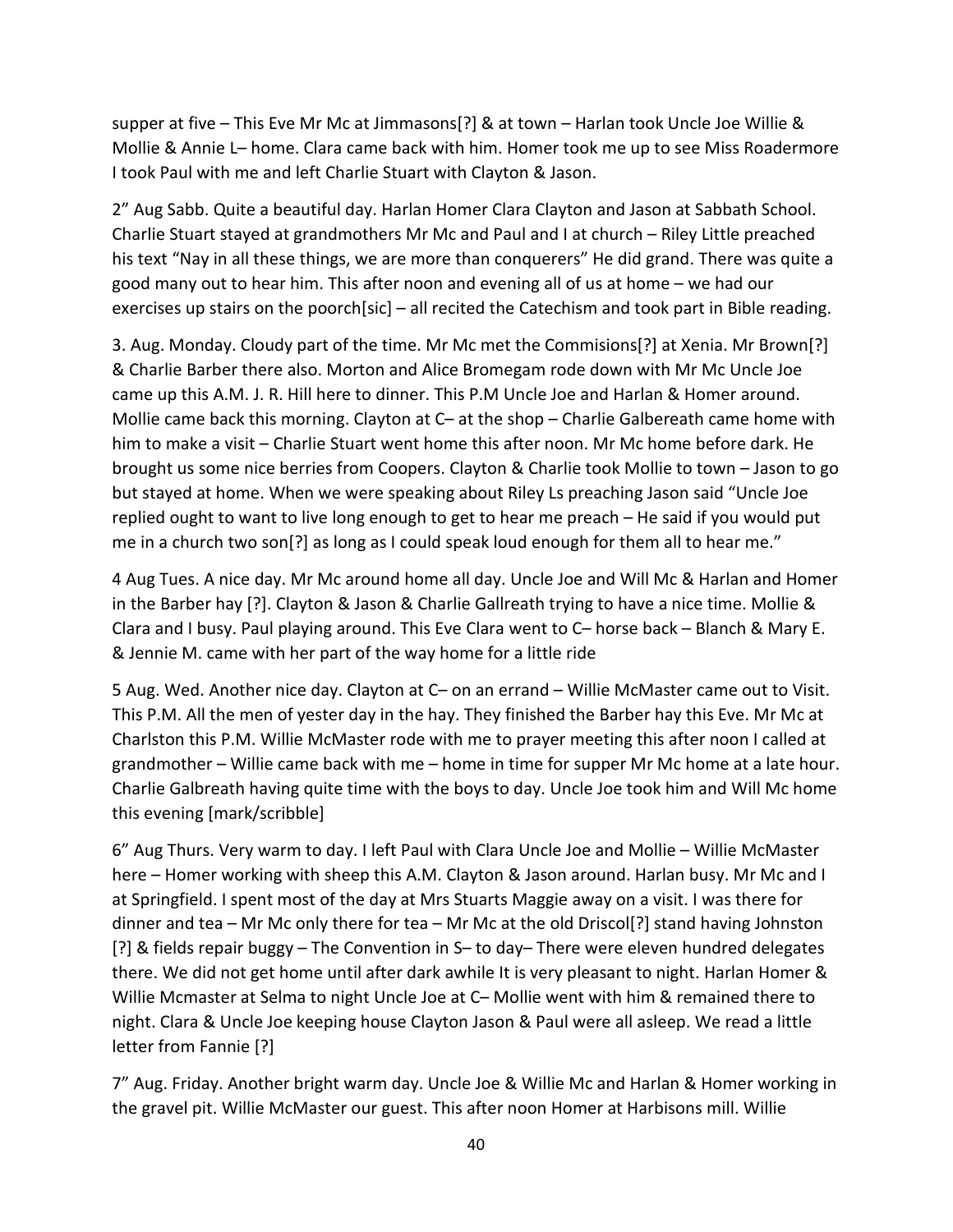Mcmaster went back to C– Aunt Mary and Bell out at Uncle Silas's They are having Riley Ls[?] there this Eve– Wilson & Co here talking off honey this morning Mr Mc around home all day in the shade. This Eve Harlan took Willie Mc home. Blanch and Mary here and went a horse back riding with Clara.

8 Aug. Sat. Quite dry & warm. Uncle Joe & Harlan plowing[?] the gravel pit – Homer and Will Mc in sheep pen all day. Clayton & Jason took Paul a riding and around all day. Wilson & Co here talking off honey Mollie and Clara and I busy to day. This Eve Harlan took Uncle Joe & Will Mc home. Homer took Clara and Paul and I up to see Mis Roadermer We had a lovely ride – Homer called at Calverts also[?]

9 Aug. Sabb. Very warm indeed. Mr Mc on the sick list with tooth ache. Homer cut his knee yesterday & not feeling well. Mollie and Clayton taking care of Paul. Harlan Clara and Jason at Sabbath School I rode down with them and went down and brought Aunt Jane to church. Mr Mortons text "Wherefore come out from out from among them, and be ye separate, Saith the Lord, and touch not the unclean thing; and I will receive you. And will be a father unto you, and ye Shall be my sons and daughters, saith the Lord Almighty. Our children all at home this eve – we had Catechism Bible reading & Psalms [illegible mark]. Clayton and Jason read to me. Just as church closed there was an alarm of fire – but it proved to be a false alarm.

10 Aug. Monday. Very warm indeed. After so long a time Clayton went to C– and brought Uncle Joe out. Willie Mc here - he & Homer working on sheep. John Mitchel called. This after noon Harlan & Uncle Joe at the gravel pit. Harlan called to see Mrs Kyle this A.M. Mr Mc around to day. Mr J. R. Hill here to dinner. This P.M. Homer at C– at the shop – in the eve went on an errand for Uncle Silas to Jack Stretchers – Harlan took Will Mc home.

11 Aug Thursday. Quite warm & dry. Clayton at C– and brought Aunt Jane out she helped him with the "duck picking"[?] – Clayton & Jason both helped. Uncle Joe and Harlan at the gravel pit – Will Mc there too I think. This after noon - he is getting apples ready for market – Near noon Homer at Uncle Silas'S helping with the thrashing. He was at C– at the shop this A.M. There is a big picnic at the Neff[?] grounds at the Y. Springs - to day Aunt Bell and her crowd there – we were all invited but declined – Maggie M[?] and her sister Lilla and husband at Mitchels to day – they called here this Eve. It came up very threatening for a little while almost little a storm – we had a light shower. Aunt Jane with us to night. Harlan took Will Mc home. Homer came back from Uncle Silas'S after dark.

12 Aug. Wed. Cloudy part of the time this morning – Harlan left on a little trip to Quincy[?] Ohio to visit Mr Lamb He will drive through — It is almost forty miles away. Homer went back to Uncle Silas s to be ready for the thrashing. Clayton drove out in the express[?] with his apples to go with Will Mc to Springfield. Mr Mc Clara and Jason went up to Springfield in the surrie[?] - Uncle Joe took Aunt Jane down home – and came back at noon. Mollie busy – None of our children are at home today but Paul. It is rather lonely. This Eve Uncle Joe & Mollie at town awhile Paul and I here alone – Clayton came back from Springfield while they were away Paul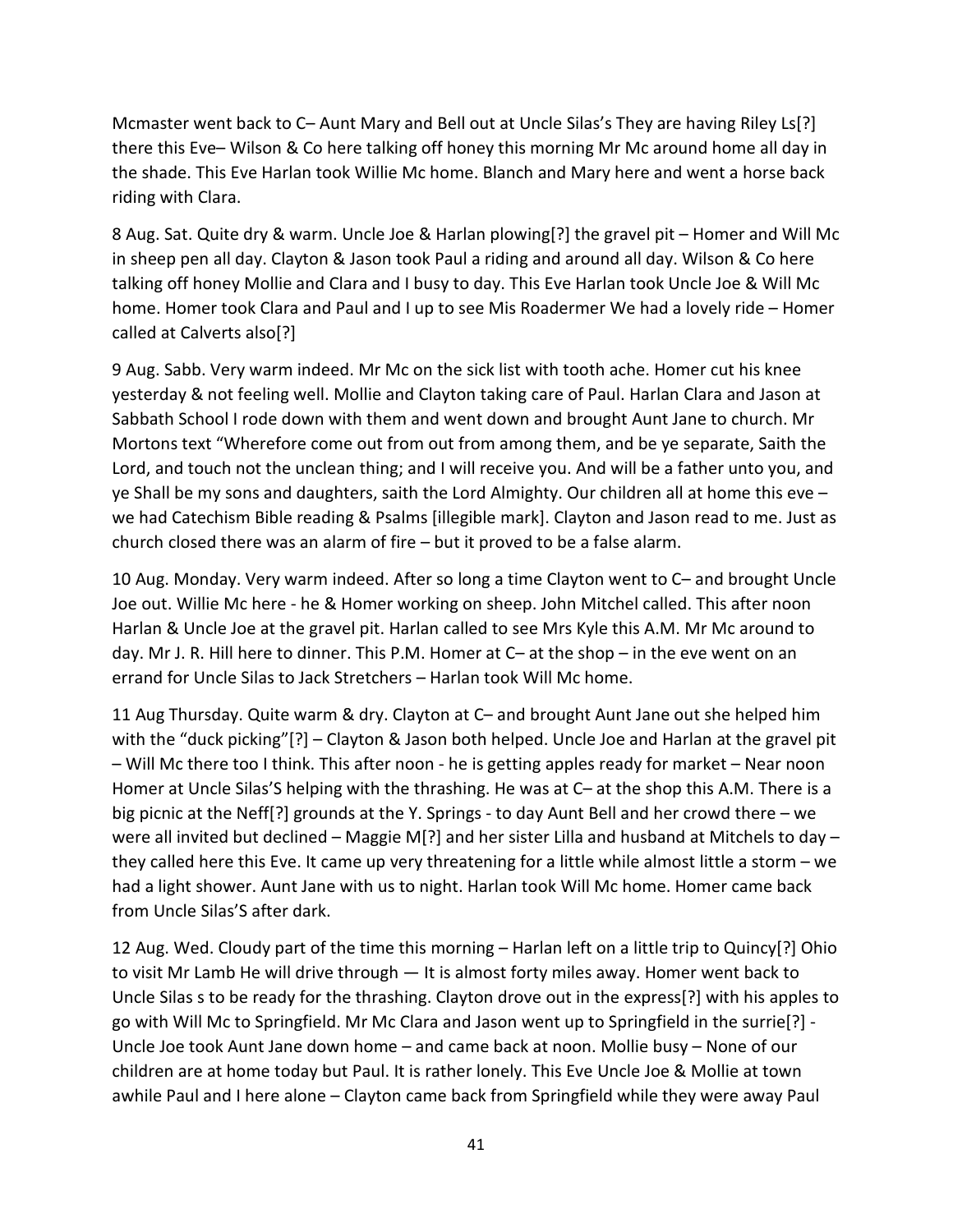and I were both delighted to see him as we were here by our selves  $-$  only[?]. Mr Mc and & co came back at a late hour - bringing Sadie S– with them I left the house illuminate[?] and concluded to retire – Homer came home – Mrs Chas Dean[?] Lydia Barber, died to day at noon. Mrs Jas Harbison[?] little baby last night - died.

13" Aug. Thurs. Warm & dusty. Mr Mc and Clara and Sadie S– at Mrs H-S babys funeral — home again in time to dinner — as the funeral was at nine. Will Mc getting up a load of apples for market with Claytons & Jasons assistance – Mr Mc at home the remainder of the day. Homer and Walter & Alvie O–[?] Willie Mcmaster at the Xenia fair - in company. Mollie went away this morning to go with the Selma & C– crowd to Dayton to a picnic. Uncle Joe around Will Mc with us to dinner. Clara and Sadie around this P.M – and evening.

14 August. Friday. Warm clouds and sunshine. It is three months this morning since Fannie'S wedding it seems more like three years. Clayton left at six Oclock to go with Will Mc to Springfield with apples. Mr Mc & Sadie S– and Clara and Jason at the Xenia fair. Homer went with Uncle Silas – Morton & Annie B– went with them from George Chartes[?] and Morton came home with them to night - Mr Mc called to see Maggie McWhisk[?] and sister and rode out from X– with Uncle Silas leaving Homer in his place in the Surrie[?]. I have had a long lonely day here alone with Paul most of the time – Uncle Joe at C– this P.M. Clayton home at Seven – the rest of the crowd at a later hour – all here to supper. Mollie Still absent.

15" August Saturday. Quite a beautiful day. I left Clara and Sadie with Paul – and Mr Mc and I attended Mr Wilson Stretchers funeral. Rev Tufts conducted the exercises – his body was layed[sic] away in the M. E. Cemmetery[sic] at Selma. Uncle Joe getting the stamps[?] taken[?] out of the gravel pit this A.M. This P.M. he went to Mr John Georges to a party. Will Mc and Morton B– around here to dinner This Eve Sadie and Clara took them home. Homer at Selma with a load of rye. This Eve Homer at C– and brought Will McMaster out

16" Aug. Sabbath. A nice day with the addition of a Shower early this morning – Harlan still away on his trip. Homer Clayton Clara and Sadie and Will Mcmaster at churchs Sabbath School. Mr Mc at church. Jason and Paul and I here alone. Mr Levi Warners[?] funeral passed here this P.M to the M. E. Cemmetery[sic] at Selma. All of us home until eve - when Homer Will McMaster and Sadie Stuart went to the Young Folks meeting and to the Young Folks meeting at the M.E. Church. Riley Little gave a little talk there this eve. Riley came back with the crowd– Willie McMaster also. Mr Flanagan put in his appearance to night also and is with us. Mr Morton preached to day as usual.

17 Aug. Monday. A little rainy[?] this morning Mr Mc took Mr Flanagan to the eight Oclock train to Selma at eight Oclock. Will Mcmaster went with Harlan to Selma with a load of wheat or rye. Harlan came back at noon from his trip to Quincy  $[?]$ . He seems to have had a grand time  $-$ Riley here – and Mr Mc and all gathered around in time to dinner – Mollie came back from her vacation this morning and is helping best she can. This Eve Mr Mc took Riley L to C– he leaves for Allegahney[sic] tomorrow Eve - I gave him two young chickens to take with him for a lunch.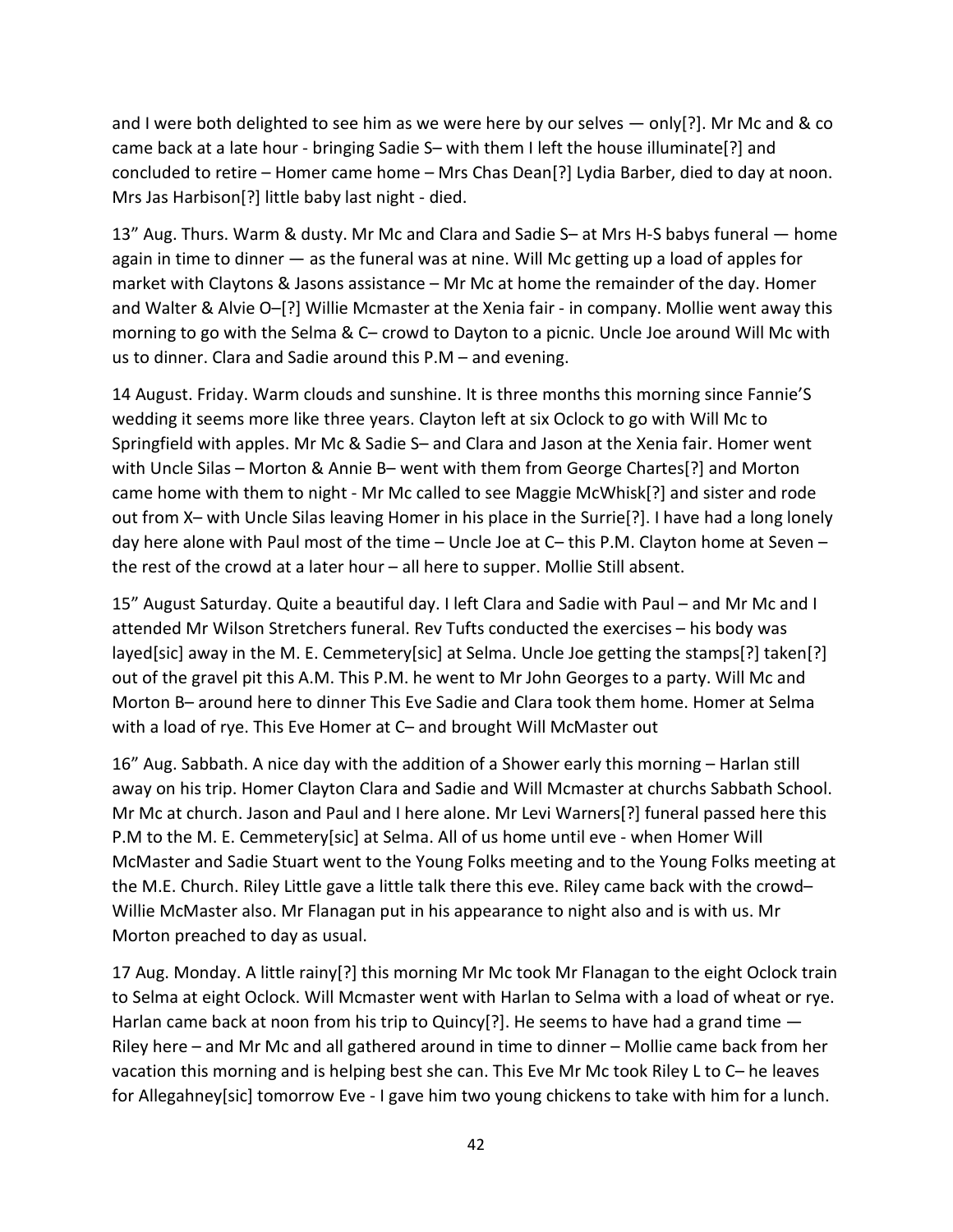This P.M. Frank Orr called. Harlan Homer Will McMaster and Clara and Sadie S– all invited to J. R. Orrs to tea. They were there with several others and afterwards called at Lulu Mortons Clayton at C the clothes. [Transcriber note: the following written in left margin: Clayton to the washing to Mrs P.] [Transcriber note: the following written in the top margin: Will Mc here to dinner also]

18 Aug Tues. Mr Mc Harlan and Homer around home. Uncle Joe came at noon — I changed the morning work with Mollie and had her do the sweeping, We expected to have gone this P.M. to the Bible Society but a heavy rain prevented us. This eve Clara and Sadie were invited to Lulu & Jennie Mortons to tea. This P.M - Paul and I took them down and remained at grandmothers for tea and until nearly dark to bring Sadie and Clara home. Aunt Bell having quite a company there to tea– It is very clear and pleasant to night – Riley Little called to tell me good bye - he left on the six Oclock train for Alleyghany[sic] – I felt sorry to see him go. Willie McMaster told me good bye – he goes home in the morning. Mr Mc and sons working on sheep. Willie Mc here getting apples ready for market — Harlan & Uncle Joe around. I expected to have brought out Mr J C. McMillan but he had gone out to Mrs Marion Reids.

19 Aug. Wed. Rain all morning After an early dinner – it cleared up nicely & Homer left for Mr Wades – and Mr Mc and I for Springfield. I attended to some little buisness – called to see Della Scott and Emma Conner Ramsoms place but she was not in. We took tea at Mrs Stuarts — Maggie just home from the trip to the East – Mr Mc called to see his suit at Ottains[?] – We had a delightful ride home. Harlan had just driven in with his sheep from Haglers[?] – he went there this morning - took dinner at Mr H. S. [?] Homer just came in from Wades – he had taken tea there. Uncle Joe around home — Jason here - Clayton at Springfield with Will Mc with apples. Sadie & Clara kept Paul for us. He was asleep when we came home. Mollie at her work to day.

20 Aug Thurs. Quite a pleasant day. Harlan hauling rails[?] Will Mc here helping Uncle Joe with a gate[?]. Clayton and Jason took Sadie and Clara to Aunt Bells to spend the day – Aunt Jane and Morton came back with them – here to dinner Will Mc with us – Mr Mc and Homer around after[?] the Flanagan[?] sons – both here to dinner. Aunt Jane & Morton drove down alone– & Sadie & Clara came back in their conveyance [?] — Mr J. C. took dinner at Uncle Bigham'S [?] and called here & had tea. He went back to Mrs Reids[?] again to night – Clara called at the express office and got a lovely plaid dress from New York – a present from her brother L. H. McKenzie – She also brought out a plaid Combination[?] from Aunt Janes that Aunt Jeannette[?] got her. Mr McKenzie addressed her Lucile[?] — that is part of her name I guess I will have to call her that instead of Clara.

21" Aug. Friday. A nice day. Clayton at the office and brought Frank Orr out - he is with us to day. Uncle Joe Harlan and Will Mc working on fence. Mr Mc and Homer on sheep. Sadie and Clara around. Mollie here. Paul around too. Uncle Joe not feeling well he went down with Uncle Dan this P. M. to stay until Monday. This Eve Harlan took Will Mc and Frank Orr home. Mr Mc took Sadie Clara Lucile with me to Selma - while there they attended the Quakers Conference at the Quaker Church Had a fine address on Christian Endevor[?] work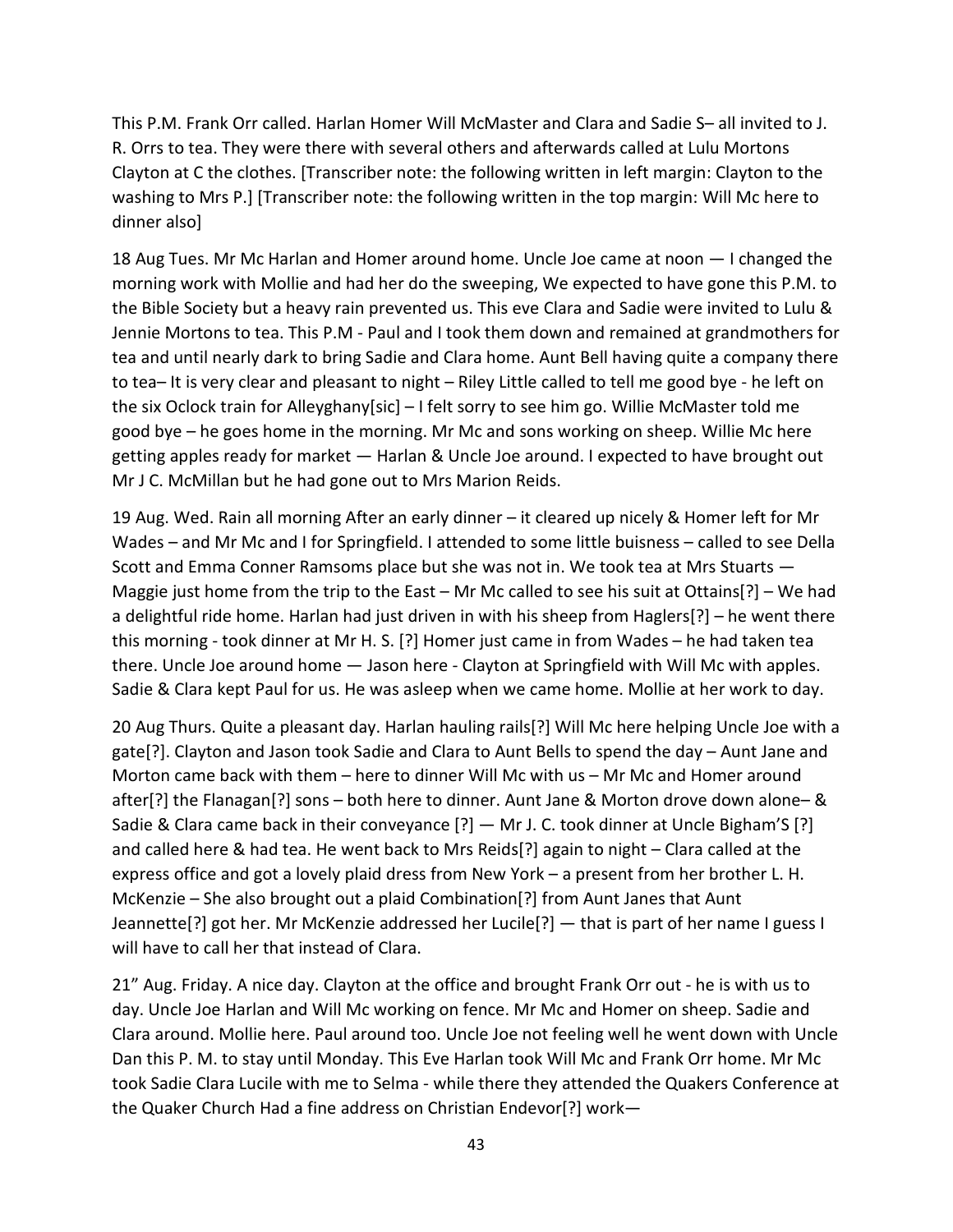22" Aug Sat. Rain this P.M. Mr J. M Flanagan here this A.M - he went back to the hotel at C– to dinner – Homer went down to see him — Will Mc working around with Harlan. Mr Mc and all the rest of us around home. We finished the ironing &c. This Eve Harlan took Will Mc home. Mollie here. Sadie & Clara around.

23" Aug. Sabb. Heavy rain this morning and all day, Clara and Mollie at home with Paul. Harlan, Homer Clayton and Jason and Sadie at Sabbath School. Mr Mc and I at church – Mr Mortons text "And his disciples say unto him, whence should we have so much bread in the wilderness to fill so great a multitude". The subject of the text is the worlds great problem – the question is earnestly asked how can sinners be reached and brought to the Saviour. The text teaches us how the soul wants of the world is to be supplied The way to increase our store is to use it. If we have but a little money a little knowledge a little grace - bring it to the master for his blessing and he will increase our store Come to Christ and he will help you. The only direction to bring all that you have yourself and — This is the Solution of the worlds problem — Bring what we have - distribute it – Let each one distribute what the Lord gives him to some one else. This after noon & Eve constant rain. All at home - The Lessons are heard.

24 Aug. Monday. Rain all of last night – Very damp this morning. Will Mc in with Mr Mc and our boys to dinner – This afternoon Aunt Bell & Blanch and Mary and Fern called – The Opening Prohibition speech of the Campaign at Xenia to day. Sadie & Clara around. Mollie and I busy. Uncle Silas here to tea Harlan took the clothes to Mrs P– & Will Mc home. Homer at Cellar Smith windmill. Clayton at the office at an early hour this morning.

25 Aug. Tuesday. A pleasant day. Will Mc and Harlan and Homer around. Flanagan & his taxes [?] man came in on the ten Oclock train – Homer met them and brought them out - They were here to dinner with all of our own crowd. This after noon Clara and Sadie went horse back to C– Homer took the taxes man to Charleston to the express – After supper Mr Mc took Flanagan to C– to the Seven Oclock train– Harlan helping Will get ready for Springfield market in the morning,

26 Aug Wed. Pleasant. Clayton left with his wagon at an early hour to meet Will Mc and go to Springfield. Harlan & Homer began plowing for wheat. Clara & Sadie at Selma for Miss Roadarmer[?] but she can not come until this eve - her mother is sick. Uncle Joe has not been well he has been away since Friday – he came back this A.M. – Clara at her book[?] Sadie around. This P.M– I took Paul with me in the Surrie called for Aunt Matt and drove to Harrisons[?] Uncle Bigham[?] and Aunt Jenette{?] went with us to Alexanders to see Mrs Hugh McMillan who was visiting there – We came back to  $C-$  took tea at grandmothers – they are having improvements made on their house. Sadie and Clara out horse back riding they were at town and came back with me. An agt[?]- who is introducing a new plow stopping with us to night here for supper Walter[?] called this P.M. This Eve Homer at Selma and brought Miss Roadermer down.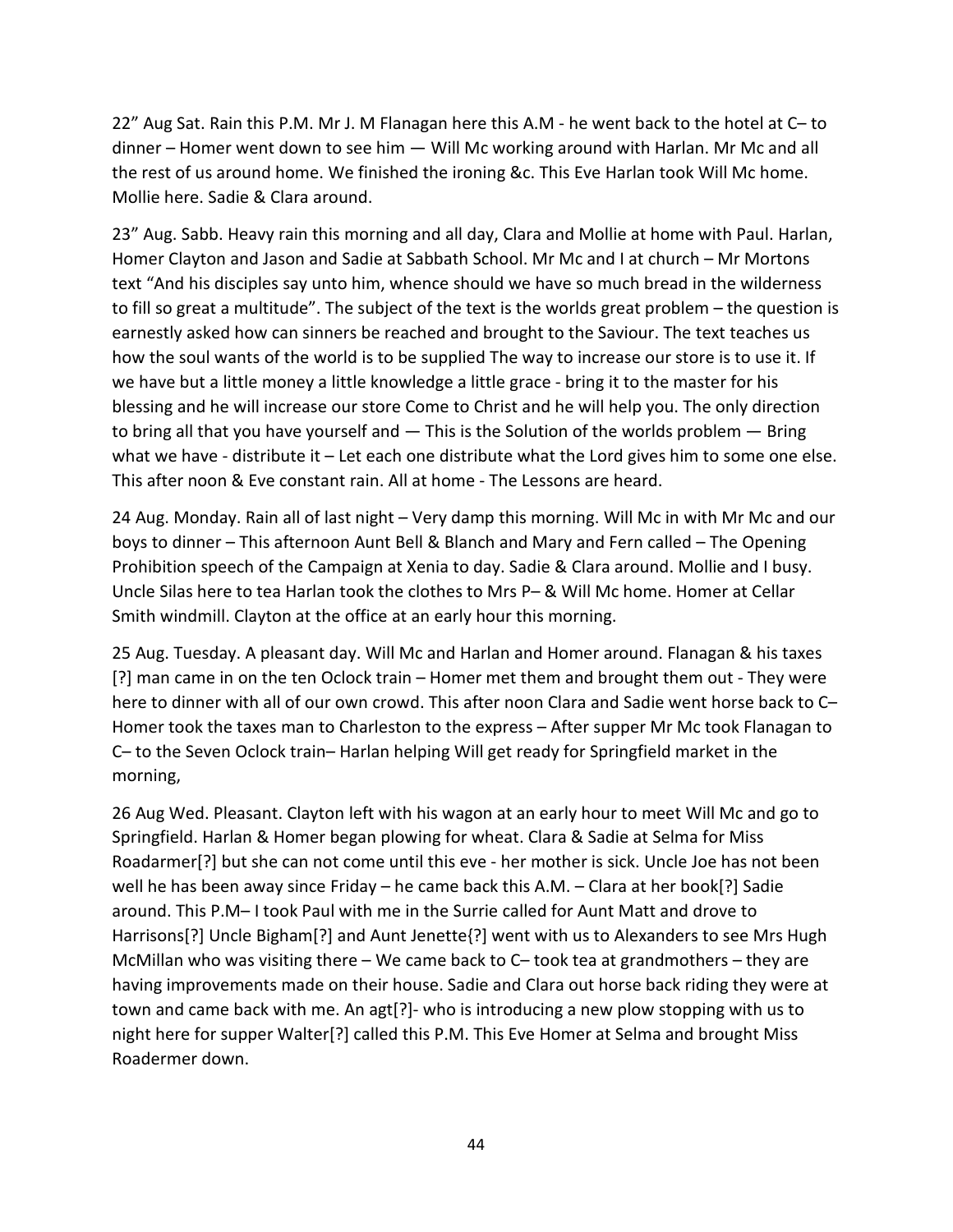27" Aug. Thurs. Cloudy all day. A shower this eve. Mr Mc and Clara took Sadie Stuart home to Springfield – She has been with us since the twentieth [illegible]. Mr R– began sowing in the front room up stairs on Claras dresses. Mollie busy she finished the ironing this Eve. Homer at C– this A.M. called at McBills[?]. Willie Mc came out with him – they were over at Jimmasons[?] to see the hogs – At two O clock Paul and I hurried off to the Women's missionary meeting at the church Uncle Joe took us in the Surrie[?] and after the meeting we called to see Mrs Conley[?] — She is still suffering with her broken arm – This was the day of the Free Will offering at our church we had a very interesting meetings Papers were prepared[?] by Mrs Dan Dallas[?]; Tillie McCallen[?] and Mrs Robt Cooper & \$100.00 dollars contributed– to be appropriated to the New Church building. This eve they rec'd[sic] word that Uncle Hughes little daughter Bulah [?] is dead. She died [blank space] at their home near Bloomington[?]. Mr Mc and Clara reached home after dark – it is damp and cool. Harlan plowing.

28" Aug. Friday. Gloomy part of day. Harlan plowing. Homer & Will Mc working on sheep. Miss R– at the sewing. Clara reviewing her studies. Uncle Joe Will Mc and Mr Mc & Miss R and all the rest here to dinner. All around this P.M– and here to supper. This Eve Harlan took Will Mc home. Homer out at Uncle Silas's a little while.

29 Aug. Sat. Gloomy part of the time – A little cool. We read a letter from Fred "where there is a will there is a way." Fred starts to Monmouth College Wednesday. He has been in Review daily for the past year. [illegible] only at Monmouth. The time for School comes only once in a life time – let that season pass and it is past forever. We also rec'd[sic] a letter from McKenzie – Fannie is resting at Salem. Harlan Homer and Will Mc at John Thomas's at the machine. Mr Mc Uncle Joe and Clayton and Jason at Cedarville this A.M.[?] shipping the Flanagan sheep. Miss R– at the sewing. Mollie and Clara and I busy. This after noon Mr Mc and I took Paul with us and took in the country beyond Selma for a girl[?] — but no girl was found. After we came home. Clayton and Mollie took Uncle Joe to C–

30" Aug Sabb. Gloomy and cool – Rained a little last night and to day. Harlan Homer Clara and Jason at the Sabbath School – Mollie went with them to her church. Mr Mc at Church – Mr Morton preached as usual. Clayton and Paul and I at home I have been in bed all P.M. This eve Mr Mc and Harlan and Homer at the Opera House to hear Tufts[?] gospel Temperence sermon — At a later hour Harlan & Homer went to hear Tufts[?] Farewell Sermon at Selma. The childrens lesson heard this eve. [Transcriber note: the following written in the left margin: J. R. Hill & "boy Joe" here to dinner.]

31 Aug. Monday. Bright Sunshine Harlan and Homer at Thomas's at the machine. Clayton at Selma & brought Miss Roadarmer down and at C– and brought Uncle Joe out – This P.M- Mr Mc over in the vicinity of Jacks[?] – took tea there. Uncle Joe and Clayton took the clothes down – Walter called this Eve. Mr West[?] with us to night – Clara at her books – Mollie here.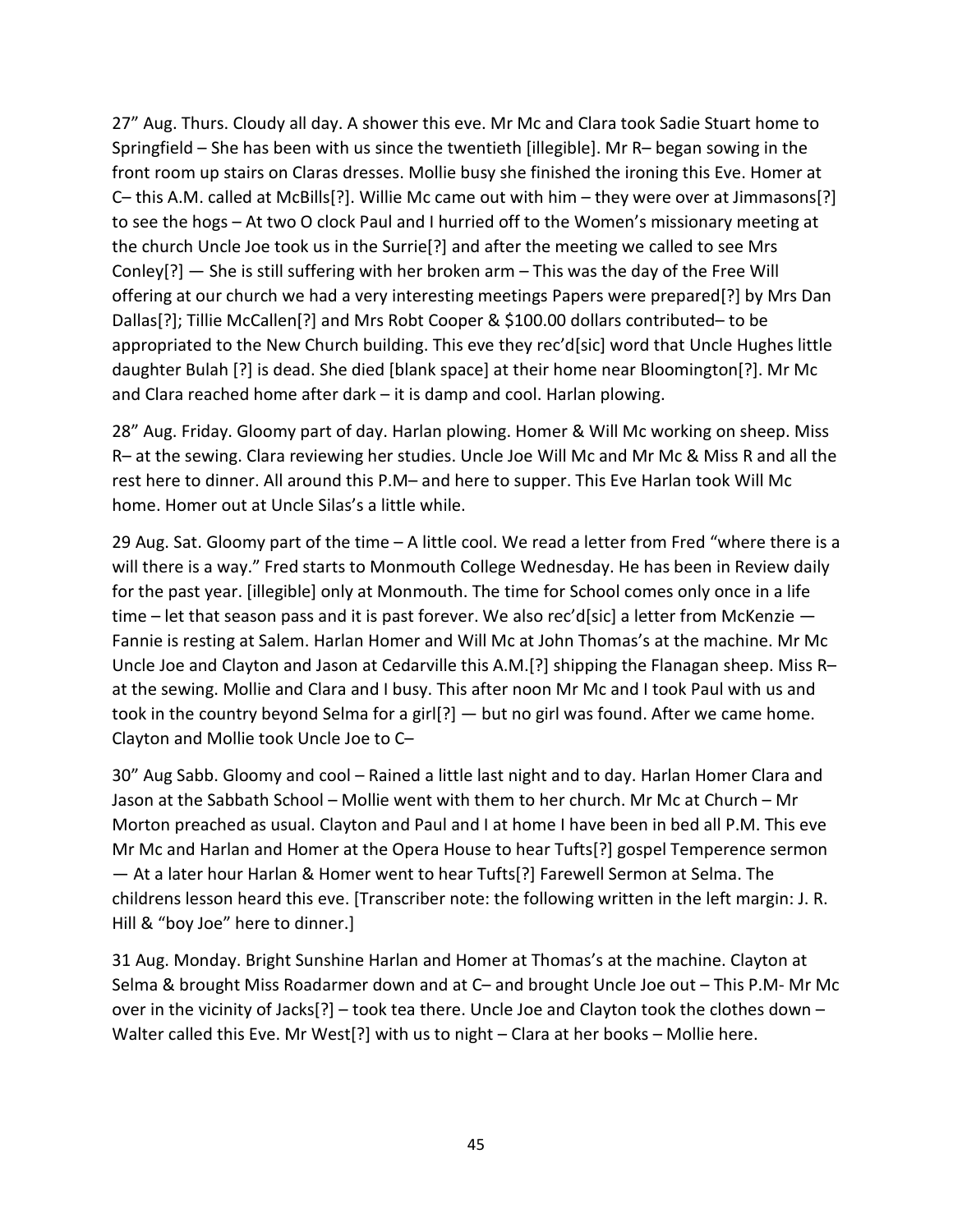#### September 1891

1" Sept Tues. A bright day. Everything very difussive Mollie wants to take a rest. Clayton at Cand brought Aunt Jane and Aunt Matt out. Miss R– fitting Aunt Matts dress. Harlan & Homer and Mr Mc at Thomas's and Kyles at the machine. I have been in bed most of the P.M. This eve Mr Mc took Homer to C– to fit him up to go with Walter to Bloomington Ind in the morning. Uncle Joe took the Aunts home this eve. Jason went with Clayton to C– this morning and stopped off with Frank Ervin for the day – and came back with Uncle Joe. At dark Homer told us all good bye and Harlan took him to Uncle Silas's — he and Walter will leave at five oclock from Xenia in the morning. Uncle Silas has employed him to help Walter through with eleven head of horses from Uncle Hughes at Bloomington Ind.

2" Sept. Wed. Quite a beautiful day. Harlan & Mr Mc at Kyles to day. Clayton at C– this P.M. This afternoon I went to prayer meeting alone. Clayton & Jason kept Paul for me. Mollie at the work. Miss Roadermer at the sewing. I called at grandmothers and around. Mr Mc at the Springfield fair to day. Clara with him and stopped at Superintendent Taylors headquarters and was examined –– She rec'd a card for the "B grade" –– They had supper "with us." Clayton & Mollie at Jones & [illegible] Uncle Joe & Jason at the office. Fred started in at Monmouth College to day.

3" Sept Thursday. Quite a beautiful day. Harlan and Mr Mc plowing. At an early hour Clayton & Jason left for Old Hugh McMillans place and brought Mrs [Blank space] to help us with the work –– Mollie here too Miss R– busy. Uncle Joe gathering in corn & Clayton at the office & at the black smith shop this P.M. Mr Mc and I at Springfield. Called to see Superintendent Taylor we met Prof Malory there. About three oclock we took a round about road home from S -- to look for a girl - we reached home before dark - it is cool and sprinkling rain. Clayton & Jason had taken Mrs [Blank space] home — The whole town was turning out to the Springfield fair. I called at Stuarts this S-- was at Belle Center. Miss R- at the sewing all day and this evening as usual.

4" Sept. Friday. A ran [rainy?] chilly gloomy day. Mr Mc plowing Uncle Joe and Harlan at the Springfield fair. Mr Mc around house all day. Miss R– still with us. Clayton at C– this A.M. and brought two letters from Fannie - they were still at Salem and will leave for their home at Pine Bush this Eve. Green Co. WC.T.U. Annual meeting held in C– yesterday. The town full of women but none of us there. They had a meeting last night at the hall. We are lonely these days without Homer.

5 Sept. Sat. Rained a little last night – but has been a little damp to day – and the clouds so heavy that it was almost dark part of the time. Mr Mc off duty – Harlan and Mr Mc around Uncle Joe here Will Mc came in with the folks to dinner. Miss R away all day long getting Clara filled up for School Monday. This is Mollies last day she came [Blank space] as an assistant girl – but since Fannies wedding she is all that we have had. I am not well – and no prospect for help makes the outlook very dull — This P.M. Aunt Jane and Lide Torrence called. I have been canning plums to day. This Eve, Clara and Clayton took Uncle Joe home and Harlan took Miss Roadermer. Mr Mc and Harlan at the Jimmason pasture — made some change in stock — The Cedarville Herald says "Fred McMillan of this place who has been connected with the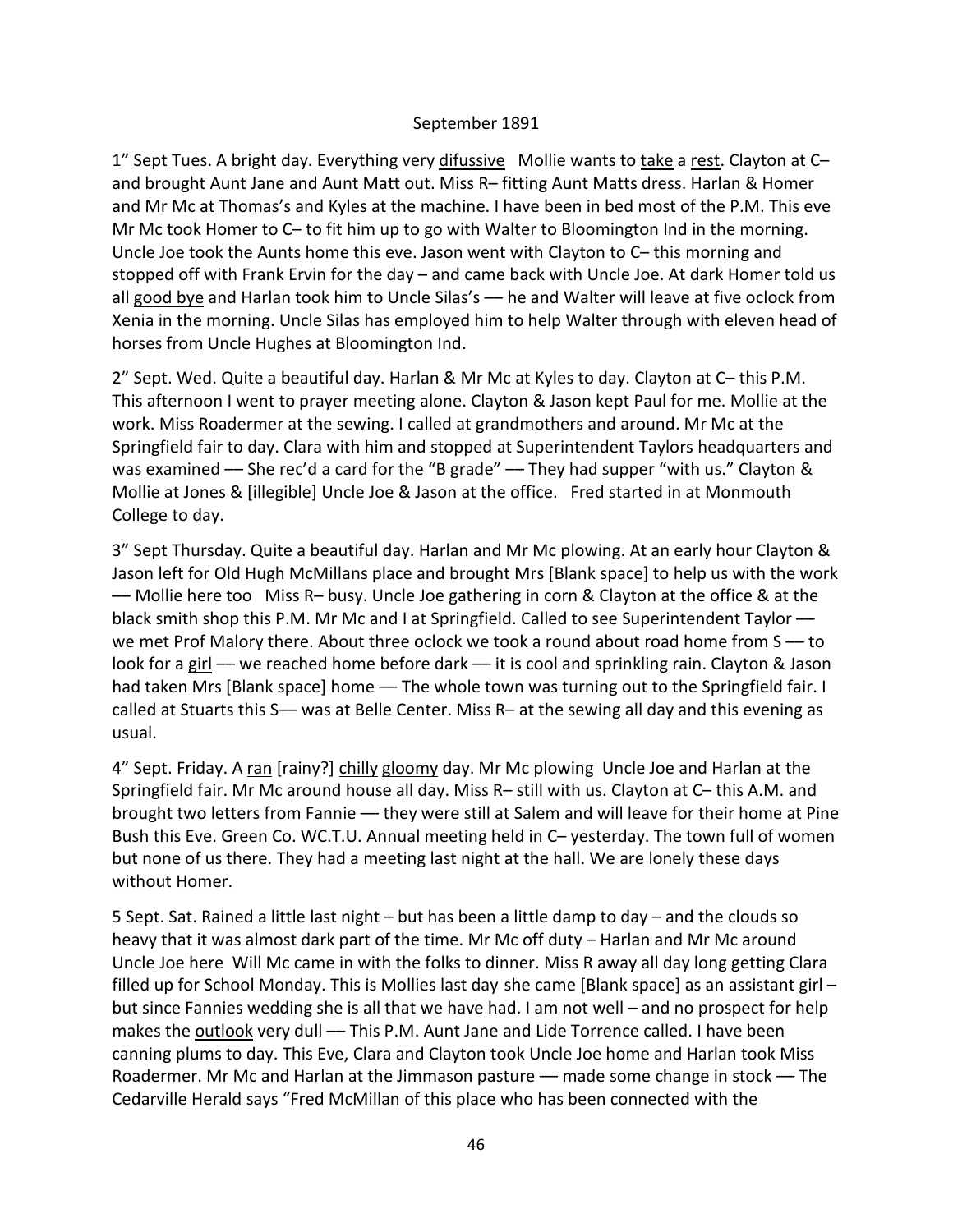Monmouth Dayly Review for the past year has returned to his studies in Monmouth College this year."

6" Sept Sabbath. A nice day –– but gloomy. Pearl Robison here until after dinner. Clayton at home helping Mollie take care of Paul. Harlan Clara and Jason at Sabbath School. Mr Mc and I at church. Mr Mortons text "For ye have need of patience, that after ye have done the will of God, ye might receive the promise" Patience is finally bearing evil things and [illegible] waiting for good things. We need patience under great provication -- In every condition of life both public, private and domestic. To be patient with impatient — and forgiving with the unforgiving is hard but it is what the Spirit of the blessed Jesus will enable us to  $d_0$  — Nothing does more to dishonor God and to drive our children to ruin as an impatient and unforgiving spirit. - The Spirit of patience is the Spirit that conquers strong men and grand women have been complete failures because they failed to exercise patience. Patience is within the reach of every one of us. The trials and wories [sic] of life are great educators. After dinner when things were in order Mollie told us goodbye — she will go to a new home in the morning. The afternoon spent with the children -- This eve Harlan attended the Young Folks meeting at the M.E. church at Selma -Miss Roadermer came home with him -- Almost cold this Eve.

7" Sept Monday. Quite a lovely day. After breakfast Miss Roadermer went with Blanch Ervins to spend the day with Aunt Bell – She will go up home on the evening train. After a very busy time and after an early dinner Mr Mc left with Clara for Springfield. She is to stop with Mrs Stuart and attend the High School -- I am left alone surely -- as far as girls are concerned. Mr Mc & Harlan plowing. Clayton and Jason taking care of Paul and trying to help me — Uncle Joe came up near dark –– Mr Mc home after dark. This was Labor Day –– Mr Mc out at the grounds this P.M – He met Ottlan & his friends there – Mrs Stuart still at Belle centre. Mr Irwin Stretcher called this P.M. Mr. Calvert also.

8" Sept. Tuesday. Quite a nice day. Clayton & Jason took the clothes to Mrs P – and drove out to Old Hugh McMillans place – & back to  $C$  — and brought Aunt Jane out — she has been faithful all day – and is with us to night – Mr Mc at  $C_{\text{}}$  this P.M. — home for an early supper and went to Selma –– we received a note from Flora M Whisk. Harlan Mr Mc & Uncle Joe busy. Clayton & Jason around home.

9" Sept. Wed. A lovely day. We received a letter from Homer – at last. He and Walter will start from Bloomington to day with the horses – they will not get home until the last of next week — It will be a lonely, tedious journey. Clayton at C– and brought Mrs Hickman out –– she and Aunt Jane and I walking with peaches. This eve Clayton took Aunt Jane home. Mrs H– will remain until Friday eve - Uncle Joe at the gravel pit. Harlan & Mr Mc at the work - Mr Mc at C - at the Bank –– and Grays etc. out at Uncle Bighams took dinner there –– he proceeded on & finally landed at Jacob's took tea with them — did not get home until after dark — Mrs H — here to night  $-$  we have had a busy busy day.

10" Sept – Thurs. Most a lovely day. Harlan & Mr Mc at Hannahberries at the threshing machine. Mrs H - making Crabb Jelly - Uncle Joe gathering in corn. Clayton & Jason and Paul around. Clayton took Mr Mc to Selma to the train this morning — he went to the London Fair. This eve Clayton and Jason went to the six oclock train for him. He met Mr Flanagan and his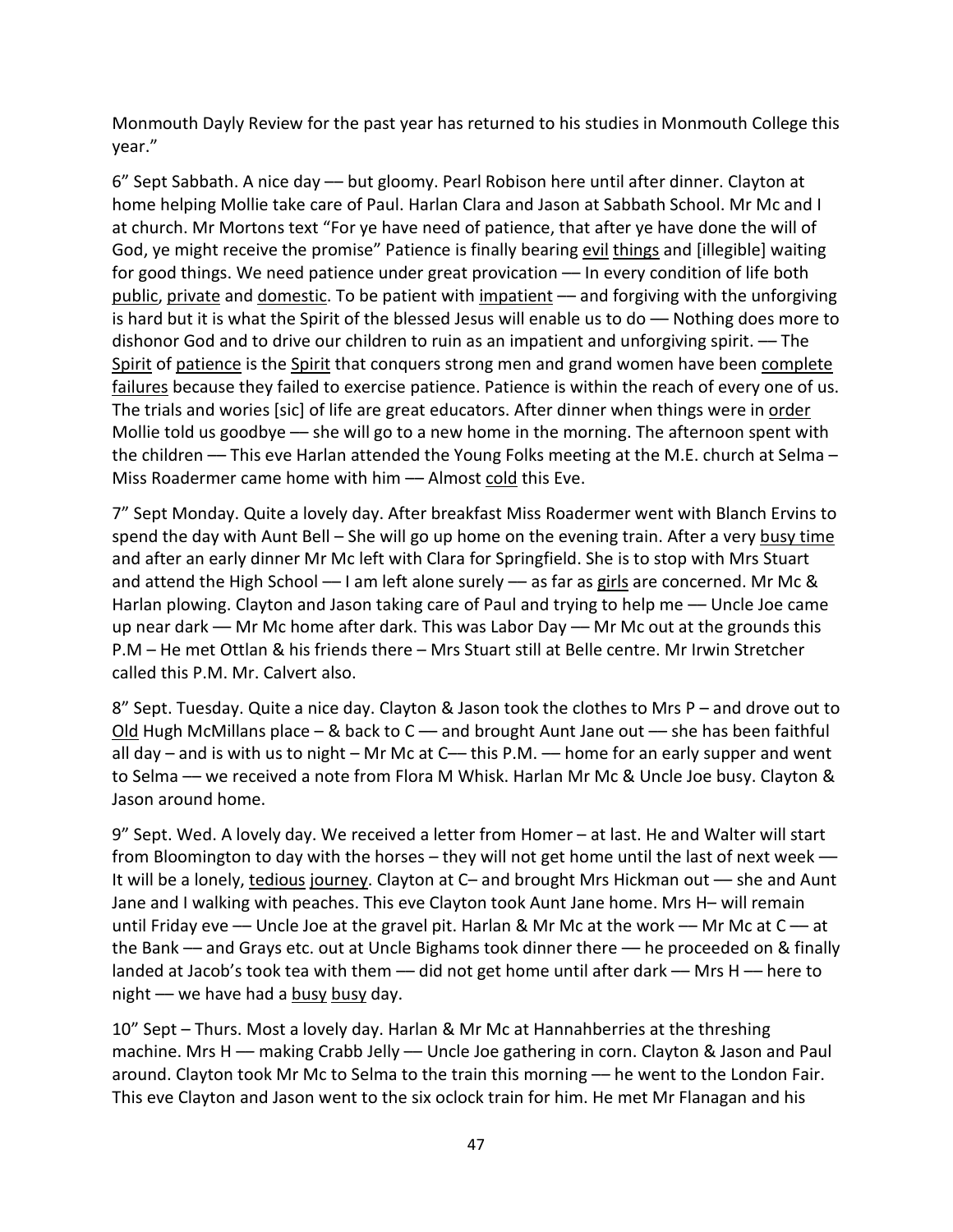family at the fair — & took dinner with them — he met Mr. Rhifer [?] and others. This Eve Uncle Joe at C— Harlan drove out this Eve. We finished fitting up our corn. Mrs Hickman with us to night.

11" Sept – Friday – A nice day. Mr Mc around with Uncle Joe here to dinner with Harlan & Mr Mc — Uncle Joe at C — brought a postal from Clara and a letter from Fannie. Mrs Hickman making grape jelly & ironing. This P.M. Mr Mc went to Cories took dinner there –– attended to some business and did not get to Springfield until five oclock - and then concluded to leave Clara and come home alone. Harlan took Mrs Hickman home.

12" Sept. Sat. A lovely day. Mr Mc at C— this A.M. Uncle Joe and Harlan on the roads. Mr West cleaning up the barn lofts. Clayton Jason and Paul around home. This afternoon Mr Mc and Mr John Rifer and Mr Tindal were appraising the land of the late Mr Wilson Stretchers. They were there for supper. Mrs Muller from Walnut Hills & a cap [?] of Robisons here helping today. I have been feeling so given out that she consented to remain with us until morning. Harlan took Uncle Joe home.

13" Sept. Sabb. Quite a beautiful day. Our woman of yesterday bid us goodbye this morning. All at church but Clayton & Paul and I. Harlan & Jason at Sabbath School. Mr Mc at church. Mr Morton preached as usual. I have been in bed nearly all day. Clayton & Jason helping with the work. This Eve catechisms and Bible reading. Homer & Walter are on their way between here & Bloomington with the horses how I wonder how they are keeping this day. I have been thinking about Homer all day –– then I have been wondering what is Fred doing.

14" Sept. Monday. A lovely day. Mrs Hickman came this morning. Clayton and Will Mc at Springfield. They called to see Clara. Uncle Joe came up this morning. Mr Mc began making the stone work on the cave. Harlan hauling on the roads. After dinner Mr Mc at Cories. Mr Harbison called. Mr Mc home for supper. Harlan around Selma to night.

15" Sept. Thursday. Dark this morning. Our School opened yesterday. Mr Lawn Stretcher teacher. Clayton and Jason started this morning. Uncle Joe & Harlan helping Mr Mc with remodeling the cave. This P.M. Harlan at the Smith place. Mr Mc at Mr Wirlks above Selma for girl –– but no girl came. Mrs Hickman helped out with peach butter –– and canning tomatoes. Mr Mc at C- this eve -- Mrs H- here to night.

16 Sept. Wednesday. Most a lovely day. Clayton took Mr Mc to Selma to the train to go to the state fair. Uncle Joe & Harlan at the roads — and helping Mr Mc at the cave. Ray Bromegan here — took dinner — after ten he and Harlen at Selma in service — Emma Y. Rhoder B. their company. Uncle Joe went to C— to bring Mr Mc out. The train came in at half past eight. Mrs H– and I made greene tomato pickles & sliced pickles to day. We have been very busy. Clayton and Jason at School. Mrs H– with us to night.

17" Sept. Thurs. Most a lovely day. Mr Mc took Harlan and Ray B– to the eleven oclock train – they go to Cincinnati to take in "The last Days of Pompeii." They will not be home until tomorrow eve. Will Mc gathering apples for market — here with Mr Mc & Uncle Joe to dinner. Homer still absent - very lovely here these days. Mr Mc at the cave - Clayton and Jason at School. Uncle Dan called this P.M. This afternoon Paul and I at C– Grandmother and Aunt Mary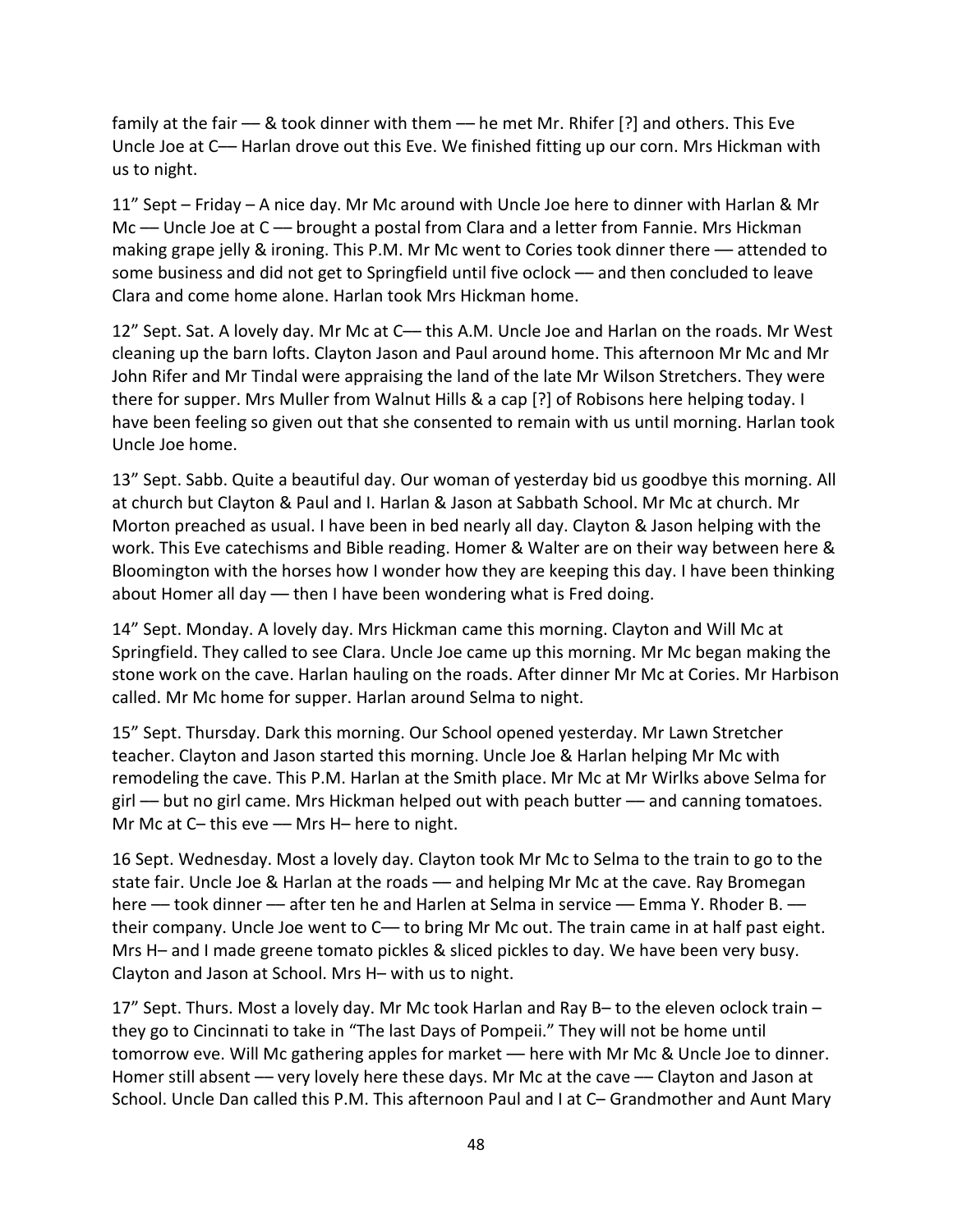drove around with me in search of a girl — Mrs Hickman taking care of things — [illegible]. Clayton took her home this Eve. Mr Mc around home all day. I took supper with grandmother and Aunt Mary.

18" Sept Friday. Clayton and Jason at School. Mr Mc & Uncle Joe at cave. Mr Mc at Springfield with apples. Mr Mc left near noon to bring Clara home from Springfield. I called to see Mrs Mitchell took Paul with me — Uncle Joe at C— this eve and met Harlan — he came at half past seven. Homer reached home this P.M. He and Walter from their trip to Indiana. He stopped Uncle Silas's for suppler –– & came out with Uncle Joe & Harlan –– It seems a long time since he went away. Mr Davenport called. Clara & him gather home in due time. Most a lovely night. Clear as day.

19 Sept. Sat. Quite beautiful day but warm — Uncle Joe & Mr Mc on the roads. Harlan & Homer busy. Mr Mc around home. Clayton at C— and brought Aunt Jane out & Mrs Thompson — Clayton having his [illegible] picked. Mrs  $P -$  taking charge of the work. Mr Mc here to dinner  $$ he is getting ready for market Monday. Aunt Belle and Fern and Blanch calling and Echo Mc here to tell us of their visit to Fannie & McKenzies Aunt Jane here — Mr Mc & company here to tea –– Clara with us helping to take care of Paul. Mr Mc took Uncle Joe home. Harlan took Mrs Thompson home and called at Aunt Roseannes while in C--

20" Sept. Sabb. Quite warm — Clara and Harlan at home with Paul. Homer Clayton and Jason at Sabbath School. Mr Mc and I at church. Mr Morton's text — "Arise O Lord plead thine own cause. Remember how the foolish reproaches thee daily." The subject is the Christians concern for the cause of God. What is the cause of God & Christianity? Morality and every careful calling is the cause of God. If our calling is honorable and right it is the cause of God and we can go to him with all assurance and ask him to plead and bless and advance his own cause — Their [sic] is no way we can honor God so much as by exercising patience and Christian resignation and strong faith under sore affliction. One way God pleads his own cause is by raising up witnesses to work for him. This Eve spent with the children. Ray Bromegan came home with the folks from church –– He and Harlan & Homer at the Epsworth [sic] League –– and hearing Tufts Address to the young. Clara Clayton and Jason and I read the twenty-first chapter of Matthew – – The three boys read the first three chaps of the Gospel of John.

21" Sept. Monday. Most a lovely day. All up at an early hour. Mrs Hickman called & stayed and worked for us today. Ray B– at C– and brought Grandmother Murdock and Aunt Mary out — Canning tomatoes & the order of the day. Clayton left at an early hour with Mr Mc to Springfield market. Uncle Joe left an early hour with Clara to Springfield –– to school. Mr Mc here until after dinner when he went out to Uncle Brighams to meet with Mr Alexander to appraise sheep [?]. Mr Mc there for tea. Ray took grandmother and Aunt Mary home. He and Harlan and Homer at Selma a few minutes and home. Uncle Joe and Clayton did not get home until dark. Mr West began cutting corn this morning, on yesterday morning — Flora M Whisk drove down to tell us she would come next week –– I told her as this was Sabbath to wait and call some of the evening this week and we would talk it over. On Saturday eve C.M. Wartons received a daughter into their family.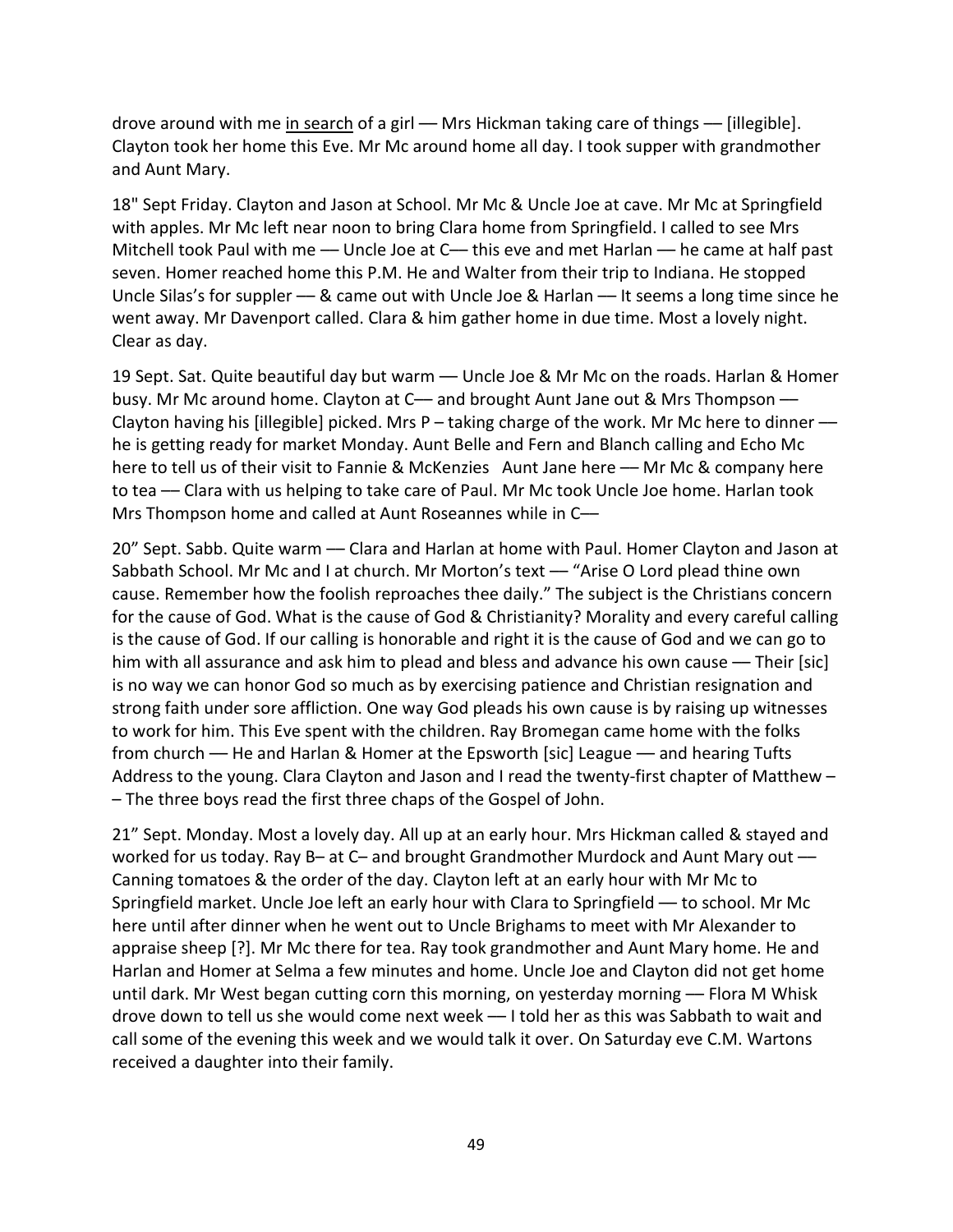22" Sept. Tuesday. Very warm — Mr Mc Ray B- Uncle Joe, Harlan, Homer and Mr Mc all around and here to dinner. Clayton & Jason at School they took their dinner with them. Lizzie Hickman came this morning and is helping me to day. This P.M. Ray B– and Harlan at Harrisons until [blank space] This Eve Harlan Home and Ray went in the Service to Selma –– they spent the evening.

23" Sept. Wed. Very warm. Ray B- at C- and brought Aunt Jane out. Mr Mc at the corn --Uncle Joe and Harlan Homer and Ray gathering beans and the buckwheat. Lizzie H– helping me –– she is around to day. Mr Mc around home –– Some of Cousin Sadie McMillan friends called to see Mr Mc about renting the house. This eve all at home. Uncle Joe took Aunt Jane home — Lizzie Hickman went home too. Clayton and Jason were in School to day.

24" Sept. Thurs. Very warm. Mr Mc at the corn. Uncle Joe Harlan Homer Ray B– & Mr Mc gathering the buckwheat etc. Clayton & Jason at School. I am here alone at the work to day. This P.M. Will Mc here getting ready for Springfield market tomorrow. He was with us to supper. This Eve all at home. Ray still with us.

25" Sept. Friday. Very warm & dry. Uncle Joe and Homer cleaning the buckwheat. Ray B– went with Will Mc to Springfield to day. Harlan at the clover etc. Mr Mc around. Uncle Bigham here to dinner. Mr Plack [?] of Springfield died this week - he was thrown out of his buggy Monday and was fatally wounded — The parties from Cousin Hughes here today again to take up house renting. Shepherds [illegible] at Kens this P.M. This Eve Harlan Homer and Ray in the Service at Selma to night again. I have been at the work alone to day.

26" Sept. Sat. Very warm –– At an early hour Clayton out at Cousin Hughes – for Annie Williams – She has been diligent in kindness [?]. All of the straw[illegible]s washed and refilled. Harlan & Homer boarding at John Thomas's helping with our clover & theirs. Clayton took Uncle Joe & Annie W– home this eve. Ray B– around today. Clayton took him to the evening train. Mr Mc at Selma and vicinity today –– this P.M. home after dark. Mrs Muller from Walnut Hills called today. Robison married this week. Mr Mc at the corn.

27" Sept. Sabb-- Very warm -- Harlan Homer Clayton and Jason at Sabbath School. Mr Mc at church. Rev Sam Crandy preached. Paul and I at home. This P.M. and evening all at home. Bible reading and catechism observed.

28" Sept. Monday. Very warm — Clayton at Jason at School. Harlan & Homer at John Thomas's at the clover thrashing. Will Mc at the corn. Mr Mc at Mr Owen [illegible] this morning to see girl came home past Selma. Paul and I here alone most of the day. Mr Mc at C– this P.M. and up for as Jacks — The boys did not get home until dark. Ray B— came up from Xenia on his weel – – he and Harlan and Homer at Independence School house at an entertainment –– Ray with us tonight.

29" Sept. Tuesday. A light shower last night — Clayton at C– this morning. Uncle Joe came out with him. Harlan & Homer drilling in wheat by the railroad. Mr Mc at the corn. Mr Mc here to day. He & Uncle Joe making cider for Springfield market –– Mr Mc at J.R. [illegible] Sale. Ray Bromegan here until after dinner. He goes back to X– to begin work in the morning. Homer purchased his weel. Clayton & Jason at School. Paul around home with me. This Eve Uncle Joe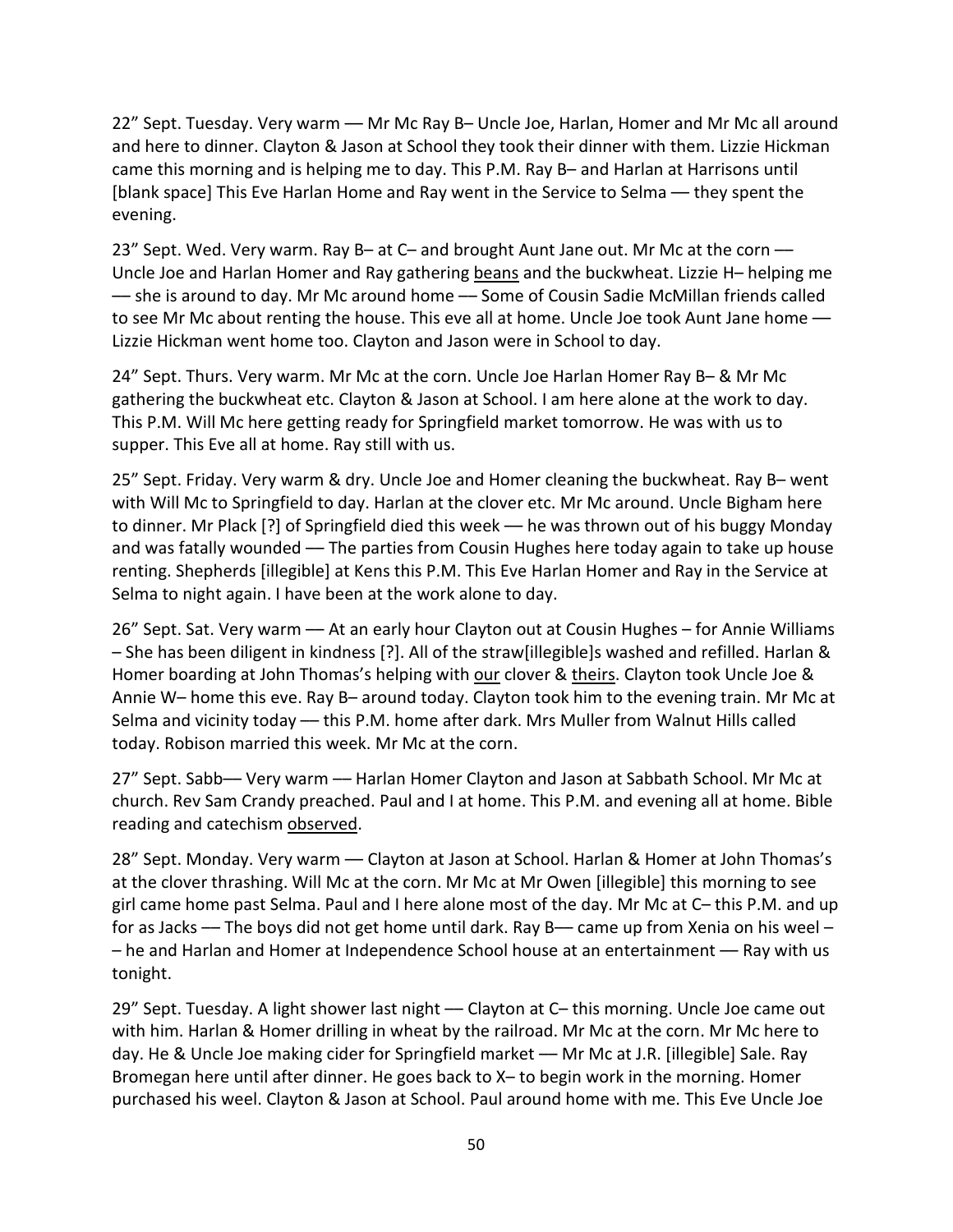took Clayton and Jason to the entertainment at the School house. We received a letter from McKenzie. Fannie will be home in two weeks after fourteenth of October. [Blank space] moved into our tennant house to day.

30 Sept – Wednesday. A little cool. Harlan and Homer at the wheat & [illegible] & Mr Mc at the corn. Uncle Joe gathering potatoes. Will Mc at Springfield with cider. Mr Mc and Clayton gathering up hogs. Jason at School. This P.M. Paul and I at grandmother Murdocks & Aunt Mary –– we took tea there & made a few calls. This eve all at home. Homer at C– this P.M.

### October 1891

1" Oct. Thurs. Warm & dry. Mr Mc & [Blank space] at the corn. Harlan & Homer at the wheat. Uncle Joe at the potatoes and helping Will Mc with cider etc. for Springfield market. Will here for dinner –– Mr Mc at Selma and home at noon. On yesterday Mrs Hugh M William and Mrs Williams called while I was away. This P.M. Mr Brock called and chatted awhile with Mr Mc. Uncle Joe at C— this P.M. This eve Harlan & Homer at Selma.

2 Oct. Friday. Warm. Mr Mc and [illegible] Harsman [?] at the corn cutting. Willie Mc at Springfield with cider etc. He saw Clara. She would like to have come home but we were too busy to have her this week. Clayton brought Mrs Annie Williams here to help me to day — This eve Uncle Joe and Clayton took her home. Mr Mc at Selma and [illegible] looking at sheep — Harlan & Homer at the wheat. Clayton & Jason at school. Paul taking care of him self. Walter called this evening.

Oct "3 –– Saturday Warm. Harlan at the wheat. Will Mc & Homer out in the orchard all A.M. Willie here to dinner this P.M. He and Homer at the cider press -- This P.M. Mary Harshman here cleaning up in the kitchen drift [?]. Uncle Joe around all P.M. This eve Clayton took him home. This eve Mr Mc and I at Selma — We took Paul — made a short call at Miss Eva Roadermers.

4" Oct Sabbath. Pleasant. Harlan Homer Clayton and Jason at Sabbath School. Mr Mc and Paul and I at church  $-$  Mr Mortons text  $-$  "But my God shall supply all our needs according to his riches in glory by Christ Jesus" We need supplies for every step of our journey. We have nothing of our own and must come to God for every thing we need in this world – and in that which is to come. This afternoon very heavy rain. It is almost dark part of the time. This eve we had our Bible reading & Psalms in the boys room. All at home that belongs here now.

5" Oct. Monday. A beautiful day after the rain. The schools all closed on acct of the "McKinley [?] rally" in Xenia. Clayton & Jason at home. Morton B – here today and went a netting [?] this P.M. – with them. Mr Mc at Selma on a sheep trade and brought Flora M Whisk with him at noon. Mary H – and her children here – Willie Mc here — all helping with the apple butter — Homer at C – this morning & took a load of apples for his good Aunts to prepare for the butter. This P.M. Willie at  $C$  – and brought apples out and our new man Gideon before stirring — and stirred until nearly 12 oclock. Aunt Jane came home with Willie and is with us to night –– Gideon and his wife and children with us too — Mr Mc and I at Jack S – and around and here at a later hour for tea. Harlan & Homer took Will Mc home.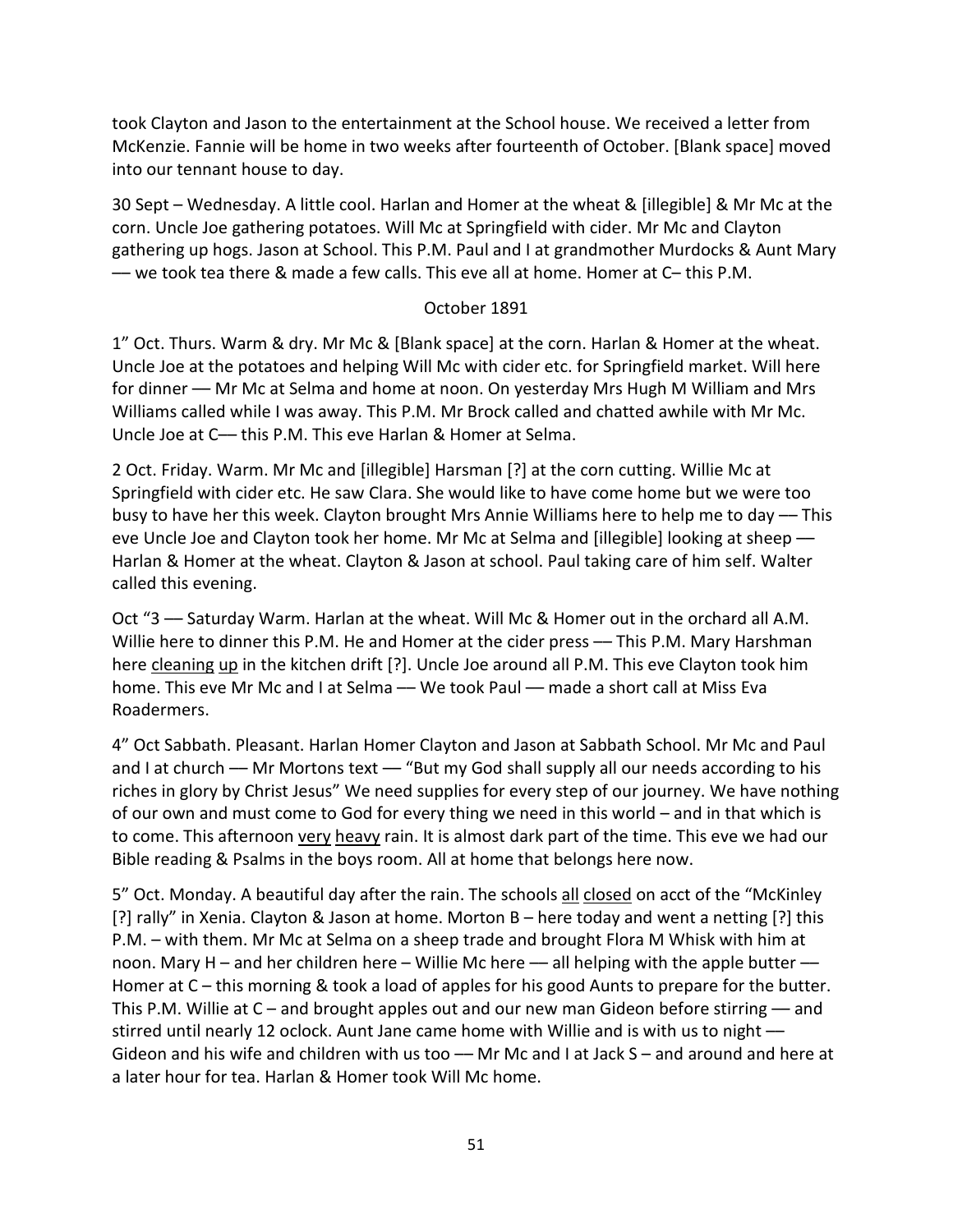6" Oct. Tues. Clayton at C– this morning and brought Uncle Joe out. E and Mrs Harsman and Aunt Jane and I at the butter making - we finished near dark. Mrs H & Gideon and the children here for dinner & supper –– Mr Mc and Jason at some Germans above Selma for a load of the long wooled sheep — did not get home until near dark. Uncle Joe and Clayton took Aunt Jane home –– Harlan and Homer at Selma spending the evening. Very dark and cloudy to night. Clayton at school this P.M.

7" Oct. Wed. Cloudy & chilly. On yesterday Will Mc working on the shares [?] in Mr John Barbers orchard. He and Harlan have taken a contract there. This P.M. – they were at the cider press –– Harlan and Uncle Joe busy. Mr Mc & Gideon at their contract in corn. This Eve Mr Mc and Flora M Whisk and I at the Opera house & heard a man from Kansas make a Peoples partys speech –– Will Mc with us to night. Uncle Joe and Harlan at the meeting to night.

8" Oct. Thursday. Will Mc and Homer at Springfield with cider etc. It was very cold last night almost frost –– On yesterday morning Clayton brought Annie Williams – she cleared up stairs all day — in the eve she drove home on her own cart [?] and came back this morning and has been busy clearing in parlor & hall etc. This eve Harlan took her home –– Uncle Joe went home to be ready for church tomorrow — Mr Mc & Jas A. Mc immortalized themselves by attending a political speech delivered by the Han [Blank space] at the Opera House on the Tariffs etc. Homer reached home after dark.

9" Oct. Friday. Preaching today preparatory to our communion Sabbath. Rev. McKinney of Cincinnati preached –– text "Jesus answered and said unto him what I do thou knowest not now; but thou shall know hereafter." It is better to wait and be patient than it is know — To wait & trust & love and be submissive is better than knowledge. Mr Mc and Harlan Homer and Jason and I at church –– Clayton at home with Flora and kept Paul. This P.M. – Harlan went to Springfield and brought Clara home. Homer at C– at the young folks meeting.

10" Oct. Sat. Quite a nice day. Mr Mc Harlan Homer & Clayton & Jason [?] busy all A.M. at the wheat sowing etc. Flora and Clara and I very busy. This afternoon at two oclock Jason and Mr Mc and Harlan and Homer and Clayton and I were at church — Rev S. Mackinsey preached his text –– "She hath done what she could. She done what she could because she honored Christ as the master. She shows us the value Christ sets upon uncalculating love – a heart service. We cannot hide our real motives from God. He looketh upon the heart. This Eve Harlan & Homer at the Opera house at a concert — they had better been there at a prayer meeting. Since the Sabbath is so near. Mr Brock called this A.M.

11 Oct. Sabb. Quite a beautiful day. Harlan Homer Clara and Jason at Sabbath School. Mr Mc and I at church. Flora H. & Clayton took care of Paul — and the home. Rev D.W. Kinney preached text. "I am the good shepherd etc." — "Other sheep I have that are not of this fold" Communion service in the afternoon. After preaching Clara at Aunt Janes –– This eve all but Jason and Paul and I went back to church –– Flora went. Clara and Uncle Joe came back. Clayton seemed to enjoy the meeting Rev MKinney preached.

12" Oct. Monday. Uncle Joe took Clara back to Springfield to School this morning. Mr Mc and Paul and I at church – at ten this A.M. — Rev MKinneys text — "Acquaint thy self with God." He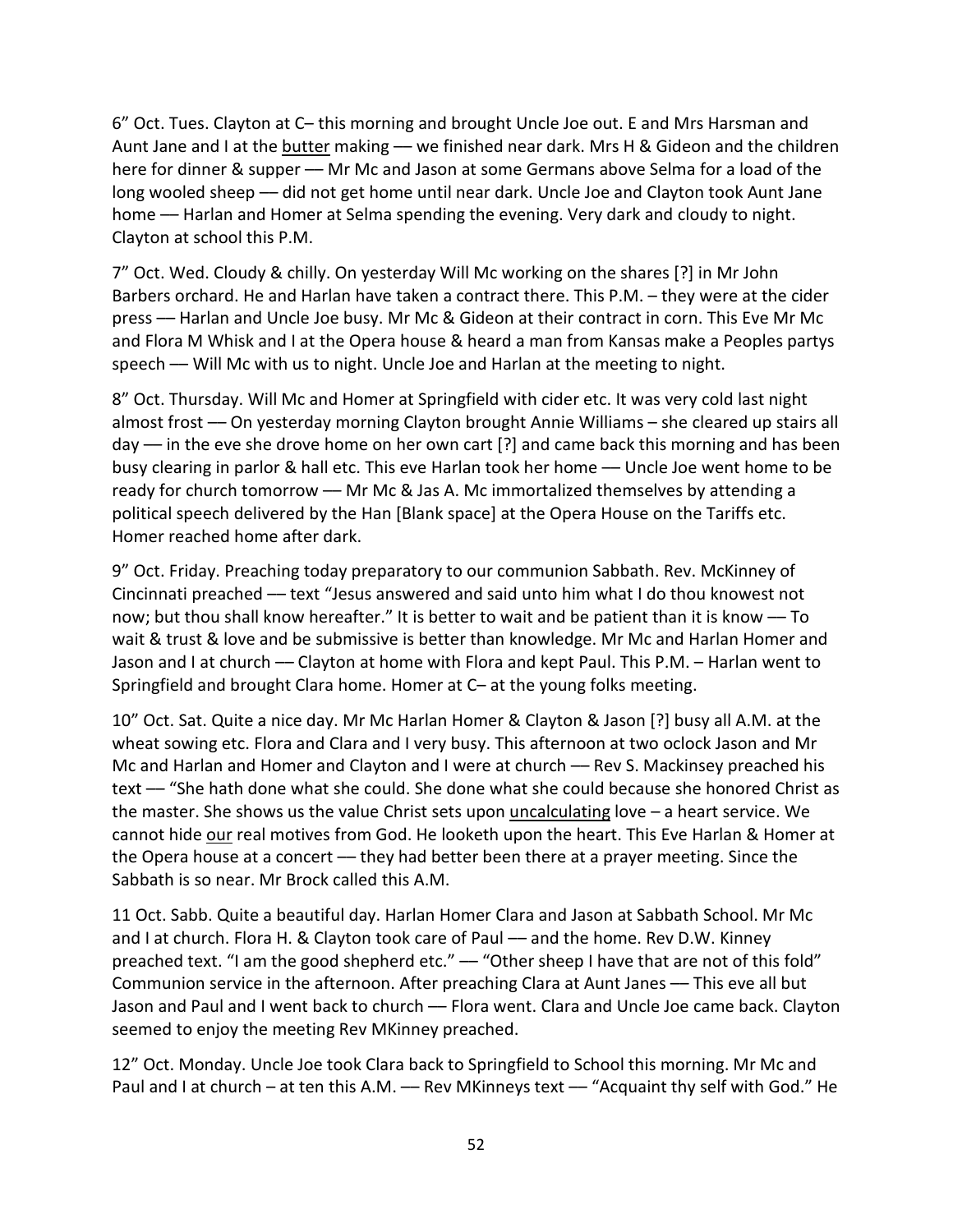had a fine sermon — After preaching we called down town a few minutes — Gideon H – here white washing Flora at the work. Harlan Homer Clayton and Jason finishing the wheat & gathering the potatoes –– Uncle Joe home near dark. J.R. Hill is a man from off the pike here to dinner.

13" Oct. Tuesday. Cool. Clayton went for Annie Williams — She and Flora cleaning the sitting room dining room and kitchen –– I attended to the other work. Will Mc and Gideon finishing the corn cutting to day. Uncle Joe around home. Mr Mc at C-- this A.M. - and around this afternoon. Clayton & Jason at School. Harlan at the potatoes etc Homer and Aunt Matt at Wilmington for Aunt Mary E- She came home with them. Mrs Annie W drove home on her own acct. Uncle Joe went as far as C- and attended the Republican meeting - he came home with Homer. Mary H– here swept the yard.

14" Oct. Wed. Cloudy this A.M. – rained a little. Clayton at C– for grandmother but the weather was not in keeping she did not come Aunt Bell and Aunt Mary at the W.C.T.U. State Convention at Toledo this week. Clayton called at Aunt Janes to see Aunt Mary E. –– She gave him & Jason two nice handkerchiefs. He and Jason at School. Harlan Homer & Will Mc picking apples. Uncle Joe has put all the stoves up for winter both upstairs & down Annie W– here to day she and Flora at the finishing up of our work. Will Mc at Springfield to day. Mr Mc there too –– he went up to meet Fannie. It is just five months this morning since she was married. Uncle Joe at C– this P.M. This Eve he took Annie W– home. A clear night. A little after dark Mr Mc and Clara came bringing Fannie with them - Some of the old time life & light has returned to our home — The old feeling which has been wanting so long has been returned. Clara has received a permit to be away from School until Monday. All at home but Fred - He is missing, so even it is in this world.

15– Oct. Thurs. Chilly but pleasant. Clayton at C– and brought out Grandmother Murdock Aunt Jane and Matt & Aunt Mary E— Mr Mc absent to day — He and John Thomas in the country beyond Springfield at a sale. Uncle Joe & Harlan & Homer picking apples. Clayton & Jason at School. Clayton only there this P.M. Our company with us until after supper — Clayton took them home this Eve –– Fannie and Clara with us around the fire. Mr Mc home early.

16 Oct. Friday. Clara took Paul and me to C– to spend the day with grandmother –– I spent a full day putting the house in order — Grandmother is looking for Aunt Mary and Bell this evening. Mr Mc at the Turnbulls girls sale to day. Came home past C- and called for Paul and me --Grandmother had him stay for tea. This is the night our Prohibition Candidate for Gov– Ashenhurst was expected in C— but failed to come. When we came home — Uncle Joe and the boys were ready to start to the meeting finally none went but Uncle Joe –– he took Will Mc home -- Will has been here with the crowd gathering apples. Gideon H- helping them also.

17 Oct. Sat. Quite a lovely day. Fannie and Clara went to Aunt Jeanettes with Aunt Mary E– to spend the day. Mr Fred Smith made a morning call — he took the organ away — he seemed glad to see Fannie. At a later hour Proff Malay of Springfield & son – and his pastors son called and took dinner and spent most of the P.M. Mr Mc at Barbers, John, home in time for dinner. Uncle Joe & Harlan and Will Mc picking apples. Clayton and Jason around. Blanch Ervin came home with Clayton from C– this A.M. – to see Fannie and Clara. Spent most of her time around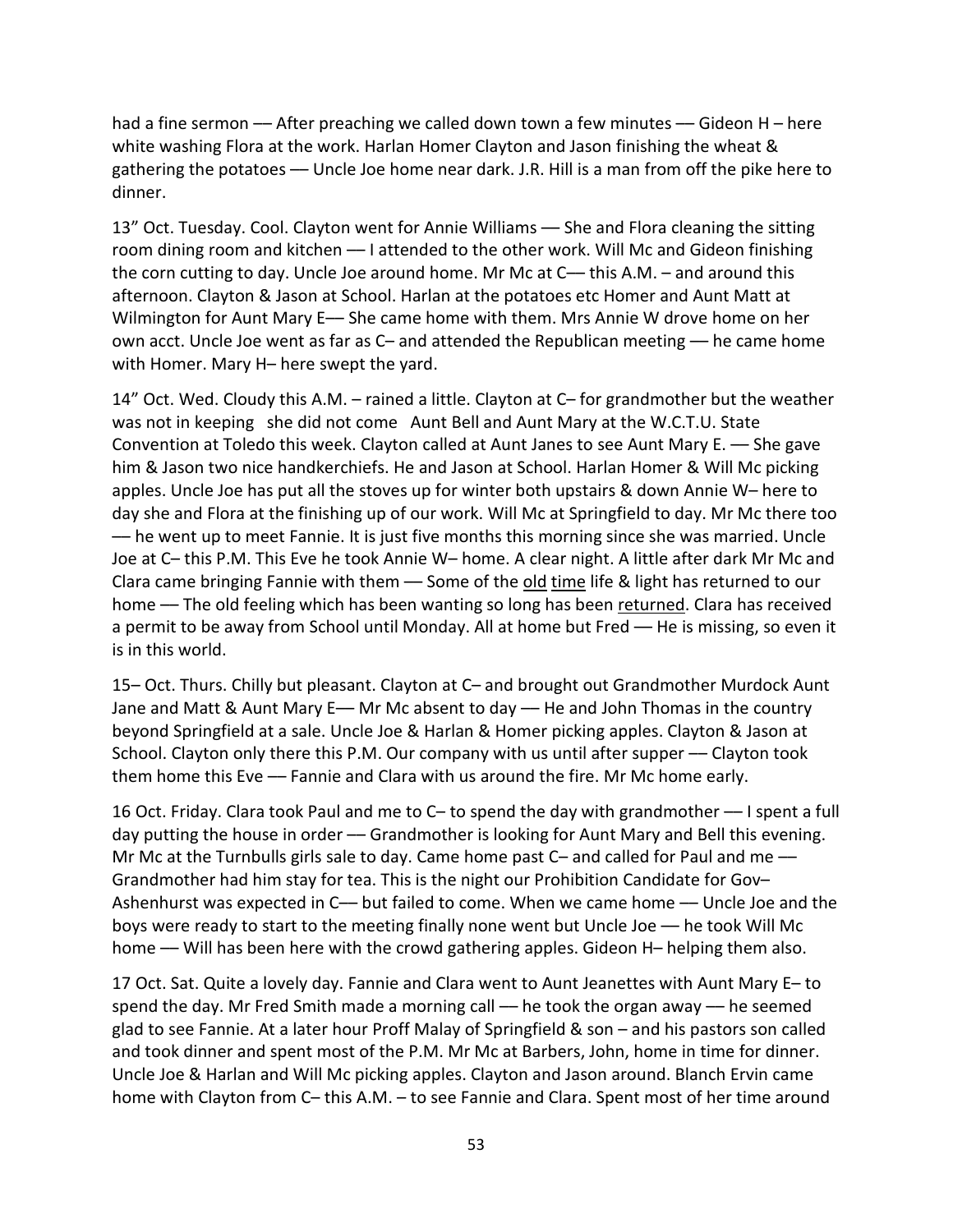with the boys playing. Flora busy. This Eve Harlan took Uncle Joe and Will Mc home –– Blanch started home with them but when she met Fannie and Clara she came back with them and is with us to night.

18 Oct. Sabb. Rain last night and damp this morning. Harlan Clayton [Transcriber note: Clayton crossed out] Fannie and Flora H– at Sabbath School. Blanch went down home then. Mr Mc and I at church. Homer Clara Clayton Jason at home with Paul as there was no way for them to ride to church. Mr Mortons text - "And believers were the more added to the Lord, multitudes of both men and women." This Eve Bible reading and catechism - rain this evening.

19 Oct. Monday. Raining to day. It has been so cloudy it was almost dark. Mr Mc took Clara back to Springfield to School. Clayton and Jason at School. Homer at C–– and brought Aunt Mary E- out. Uncle Joe came at the same time  $-$  The german who stopped with us Sat eve with us to day. Will Mc came in with Harlan & Homer to dinner. After tea this Eve Harlan and Fannie took Aunt Mary E– home — we had a pleasant day with her. Uncle Joe & co cleaned the barns etc. J.R. Hill dined with us

20" Oct. Tues. Still damp and gloomy. Harlan and Homer gathering pumpkins. Our german passed on this morning. Mr Mc and John Thomas near Clifton to a sale –– Uncle Joe at C– this A.M. Will Mc here to dinner when passing around — Fannie and I alone around the fire most of the day. Will Huntington here to dinner too. Flora busy. This Eve Harlan and Homer at Selma.

21" Oct Wed. Quite gloomy. Will Mc here last night. He and Harlan left at an early hour for Springfield market. Homer at Henry Kyles at the thrashing. Clayton and Jason at School. Uncle Joe gathering apples. Mr Mc at Cedarville this morning and brought Mrs Nannie Struthers Cooper out –– She lives in Monmouth. We expected her son but he was in Xenia. We had quite a nice day with her. Other days and times were revived. Mr Mc and Fannie took her home -Fannie called to see Nettie Lee - Harlan did not get home until after dark.

22" Oct. Thurs. Mr Mc near Clifton at a sale. Homer at Kyles at the thrashing this A.M. Uncle Joe took Fannie to C– to spend the day. This P.M. Rev Warnock called to see her. Uncle Joe & Will Mc and Harlan gathering apples. Clayton and Jason at School. Flora busy. Paul climbing around the room all day. This Eve Homer took Will Mc home and brought Fannie home –– She took dinner at Aunt Bells and tea at Grandmother Murdocks –– Aunt Janes and Aunt Mary E– at MCallans [?] spending the day.

23 Oct. Friday. Gloomy day. Mr Mc and Homer around all day looking after things. At an early hour Harlan and Will Mc left for Springfield with a load of apples etc. They returned this evening with twenty dollars — and when they were up on Wednesday they brought nineteen dollars back. Uncle Joe took Fannie to C- to visit at Rev Warnocks She met Mr McDills -Blanch E– and Mrs Edith Cleland [?]. She made a few calls in the eve –– & took tea at Aunt Bells. Uncle Joe at Springfield and brought Clara She stopped off at Aunt Bells and Fannie came home with Uncle Joe. Homer at a "surprise kid" party at Cal Starmants. Flora and I around to day & Clayton out at Turnbulls with Mr Mc and Homer this A.M. This P.M. he was at School. Jason there all day. Charlie Stuart came home with them.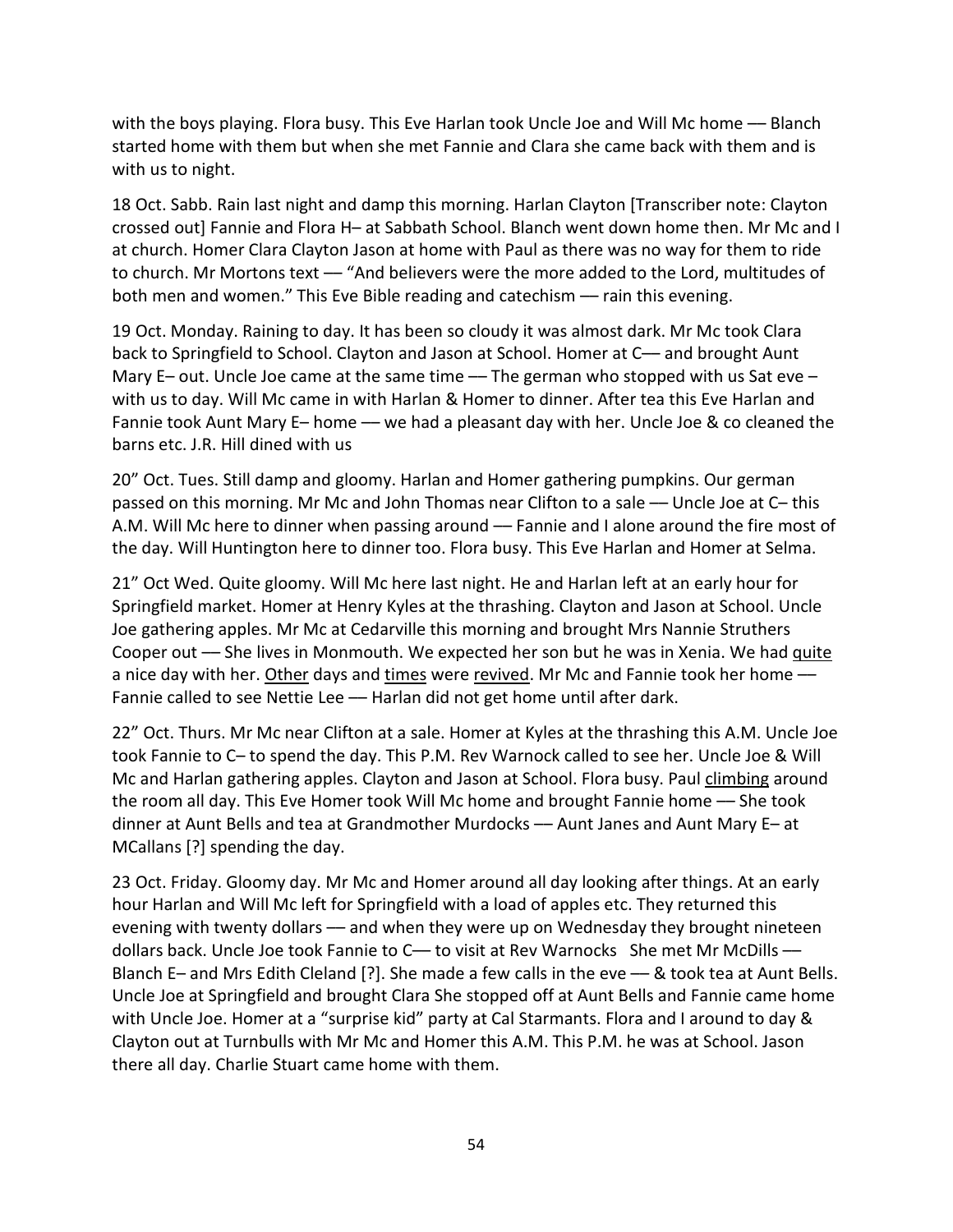24 Oct Sat. A nice day. Uncle Joe Harlan and Homer & Mr Mc and Will Mc all busy. Homer at Kyles this A.M. This morning Mrs Harsman was taken suddenly sick. Dr Stuart Jr was called. I was there until noon. This afternoon A Mrs Welsh from off the pike stopping with us. She by way of accommodation took my place and stayed with Mrs Harsmans until evening. Gideon H– here helping in the pig dept. Fannie called at Bells for Clara and took her with her and spent the day at Uncle Silas's. Charlie S- around here all day - Clayton took care of Paul for me this A.M. This Eve Harlan took Uncle Joe home and went out to Cousin Hugh McMillans to tell them of Mrs Hs sickness. Mrs Welsh with us with us to night. The command is to be careful toe entertain strangers. This has been a very beautiful day. We received a grand letter from Fred this eve.

October 25" Sabb. Quite a beautiful day. I was at Mrs Harsmans until midnight last night. I am scarcely able to be up to day. Fannie Clara Harlan Charlie Stuart and Homer at Sabbath School. Mr Mc at church. Flora at home Mrs Welsh still with us because it is the Sabbath. Clayton and Jason and Paul at home with me. Aunt Mary Eliza came home with the folks from church and stayed with us until this evening when Harlan Homer and Charlie Stuart went down to the McC Church when she went back to Aunt Janes. Fannie went at the same time and stayed with Nellie S– until they came back. I am not exactly satisfied with this days work –– the children have not had the attention they should have had. Clara Clayton & Jason read the twenty fourth chap of Acts this eve.

26" Oct. Monday. A nice day. At an early hour Mr Mc and Fannie left with Clara and Charlie Stuart for Springfield. Blanch brought Aunt Mary Murdock up and she went with them. They took dinner at Mrs Ss and came home by C— did not get home until after dark. Clayton went to C– this morning for Aunt Mary  $E$  – but she could not come  $-$  Uncle Joe came out with him. Will Mc here this afternoon helping Uncle Joe and Harlan pick apples. Clayton and Jason at School – – this afternoon Paul and I called to see Mrs Harsman –– we went to C– and stayed a little while at Grandmother Murdocks and Aunt Janes. Homer at Henry Kyles at the thrashing. Harlan and Home at C– to tell Aunt Mary E– good bye — they went with Uncle Joe to the Opera House to a political meeting ––

27" Oct. Tues. A gloomy day. Uncle Joe Will Mc & Harlan at the apples — Homer taking care of sheep Clayton & Jason at School –– Mr Mc and Fannie took Aunt Mary E. over to Wilmington and Paul and I went with them as far as Jamestown and spent the day with Maggie Pidgeon. They reached Wilmington a few minutes past twelve — they had a nice dinner with Aunt Mary E. at the restaurant –– they got back to Jamestown at six and stayed with Mrs P and took tea there — we did not reach home until after ten — we found a good fire and the lamp burning all had retired. Fannie was very tired. I enjoyed the day very much. Mrs Mary D. Ramsey called at Mrs Ps this P.M.

28" Oct. Wednesday. Gloomy. This A.M. Fannie rode down to C– with Mr Samuel Smith and spent the day with Nellie Little at J.R. Orrs. This Eve after Clayton and Jason came home from School they drove down for her. Jason got his hair cut. Harlan and Homer helping with the clover seed at Mr Bagels –– they were there for dinner –– Mr Mc around home this A.M. This P.M. he called at Mr Brocks. Our prohibition candidate for Gov The Man J.J. Ashenhurst spoke at the Opera house to night. Mr Mc and Uncle Joe and I went in the Lourie and Harlan also went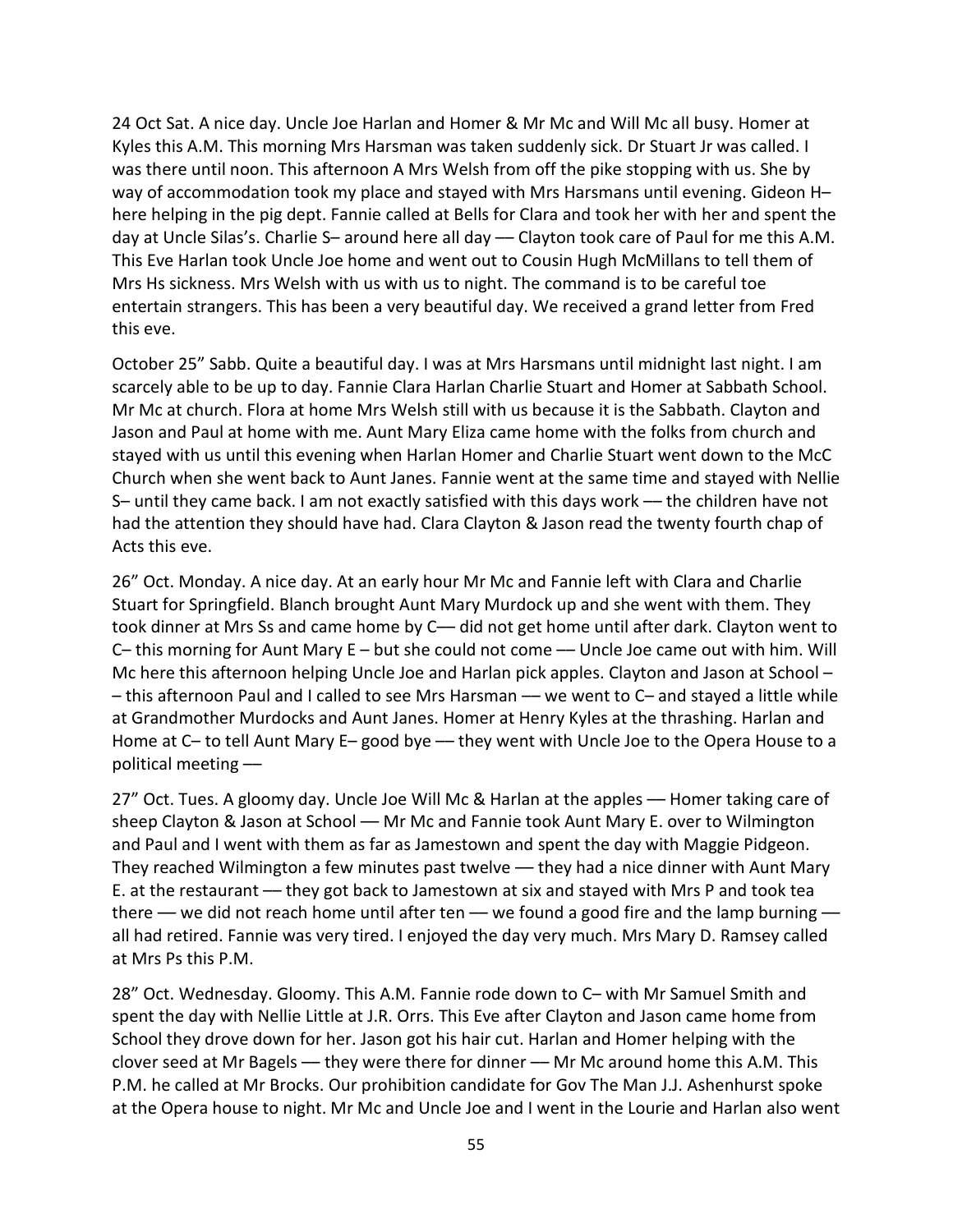with us. He had a good audience and gave us a grand speech — When we came home we found Paul asleep in bed with Fannie. Clayton and Jason in their room up stairs Will Mc here –

29" Oct. Thurs. Quite a nice day. I called at Harsmans this morning. Fannie took Mrs H– her dinner –– Uncle Silas called and took Mr Mc with him to Thomas sale near Charleston –– Silas stopped and had a lunch as he passed down. Harlan Uncle Joe and Will Mc at the apples. Homer at the sheep — This P.M. he was at C— This Eve he and Harlan at the young folks convention at the U.P. Church. Addresses from Rev Brichans [?] of Xenia and Rev Reid of Philadelphia. Fannie at home all day around the fire making a dress for Paul. We can count this our day we have had all to ourselves around the fire.

30 Oct. Friday. Quite a beautiful day. Clayton took Fannie to town this morning to attend the Young Folks Convention at the U.P. Church. She spent the day with Aunt Bell and they attended the meeting together. She took dinner there and directly after School Clayton went down for her –– Fannie went with some of the delegates to the train which detained her –– She and Clayton stopped at Bells for tea  $-$  When they started home they came near having a wreck  $-$ How many accidents and terrible disasters we are often saved yet how often we are disposed to take it as a matter of course instead of awakening us to the right spirit of gratitidue to that almighty one who cares even for the sparrows - And remembers the hair of our head. Clayton and Jason at School. Mr Mc and Sons and Uncle Joe busy. Will Huntington here to dinner — This P.M. and evening Mr MC and Harlan left for Springfield — Harlan and Homer going together and Mr Mc going to from C– with Uncle Silas. They were having Jas E. Campbell & co– at the City hall to night — Clayton came home with the boys from S- Mary Ervin here tonight - $-$  She came home with Fannie. Mr Wade called this Eve  $-$ 

31" Oct. Saturday. Quite a bright day but a little blustery. At an early hour Mr Mc and Homer and Clayton went with Mr Mc to Wades for the sheep -- The dogs have been among them. They were appraised to day. They did not get home until after this P.M. – to dinner. This A.M. Proff Waley called. Uncle Joe and Will Mc and Harlan at the apples –– all here to dinner. Flora Mather called. This morning Fannie called to see Mrs Sallie Mitchels. This P.M. she called and spent awhile at Aunt Rachels — She also called to see Nellie  $L - s$ he is growing down very rapidly. This Eve she went with Homer when he was taking Flora home to see Mrs Roadermer but she was not at home. Harlan took Uncle Joe home. Mary Ervin and Clara around to day.

#### November 1891

1" Nov. Sabb Quite a nice day. Mary Erwin with us last night. She went down to their church with Fannie Clara Harlan and Clayton. Rev Sprowl preached. Mr Morton at Cincinnati to day. Mr Mc Homer Jason and Paul and I at home – All at home this eve - They read the 25" chap[sic] of Acts. I called to see our sick tenant Mrs H -

2" Nov. Monday. Quite a dreary day. Homer at Wades and brought sheep home – Mr Mc at Xenia and at Moses Haglers - took dinner there – Came back to C- took supper at Aunt Janes and attended Rev Dudleys speech at the Opera house – He is a republican. Uncle Joe and Harlan there. Will Mc here to in the Orchard. Fannie took Clara back to Springfield to School - She expected Mrs Stuart back with her but she could not come - She took dinner there – Clayton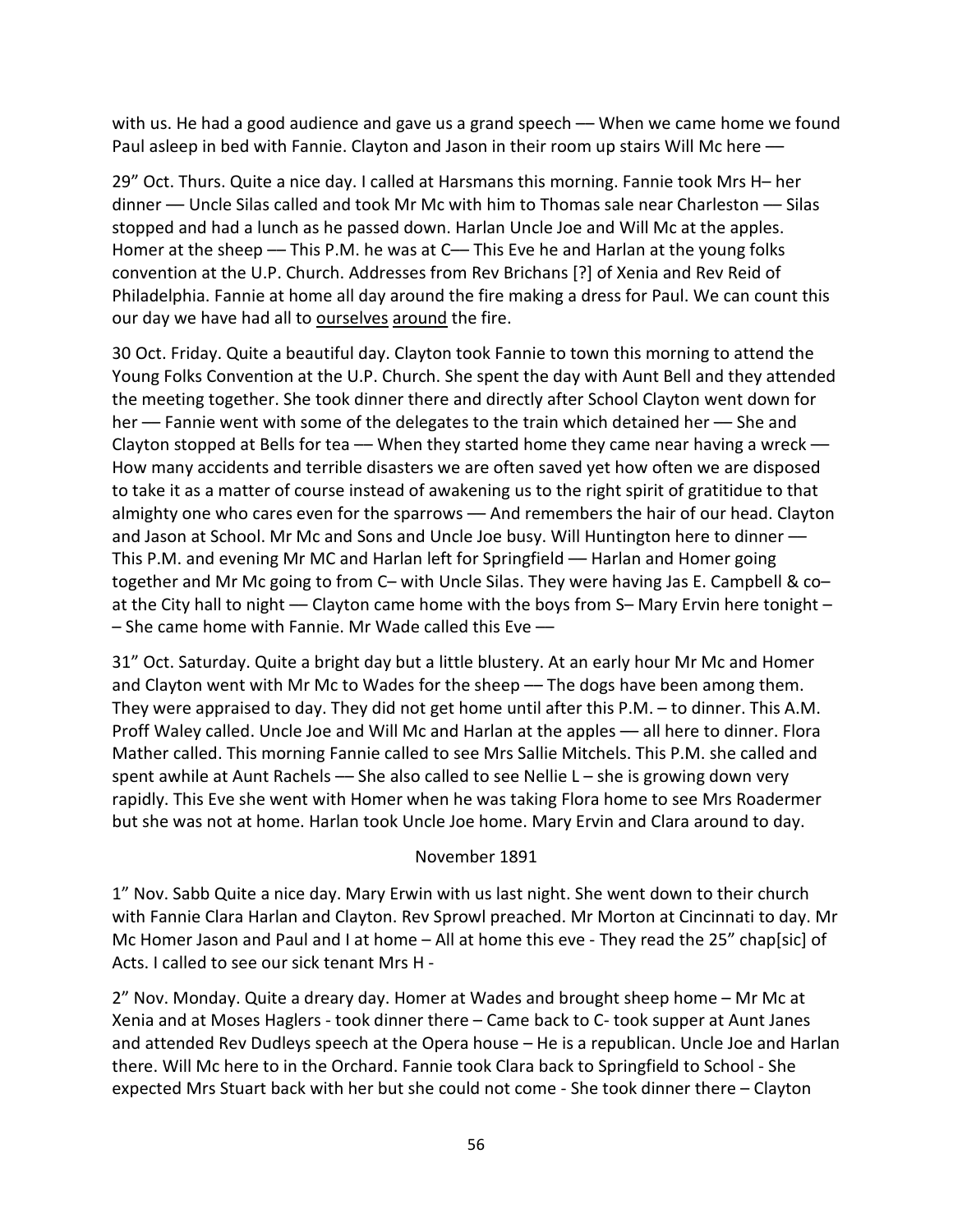and Jason at School to day and around the lamp at their lessons to night. Homer went after Flora W. this morning and Clayton went to C- for Uncle Joe.

3" November. Tuesday. Quite a nice day. This is the day of the state election McKinley, Cambell and Ashenherst on the tickets for Gov – Clayton and Jason at School Uncle Joe and Harlan and Homer at the orchard and potatoes. [illegible] in the Kitchen. Mr Mc and Fannie and Paul and I spent the day at Rev Mr Mortons – took dinner there. We came home – and Fannie stayed for tea – Riley Little came from the Seminary at eleven O clock from Allegahny[sic]. Nettie is getting very near her last. Riley called at Mr M s for Fannie to go up to Orrs. She will stay with Nettie to night. Uncle Joe and Harlan and Homer at C- to hear them count the tickets - & hear the returns from over the state – The republicans are ahead.

4 Nov. Wed. O what a dreary day this has been – Uncle Joe and Harlan and Homer at the potatoes Gideon husking. Homer at C- and brought Fannie home She was up all night with Nettie – and very tired - We are invited to Will Blairs to night – Mr Mc and I got started to Springfield but began to feel that we could not be back in time for the meeting this eve and we came back. Jason at School. Clayton at home – at the shops at C- this P.M - getting shopping done. Will Hunting here to dinner. Mr Mc and Fannie and Paul and I Will B's for tea quite a little meeting – Mr Mortons and Uncle Ervins among the number. Nettie was taken worse in a very little bit after Fannie left her this morning – and died a little after twelve to day. Flora Uncle Joe and the boys at home to night.

5 Nov. Thurs. A nice day. At an early hour Mr Mc and I left for Springfield. We met Mr Duncan at Mrs Stuarts Mr Mc and I took dinner and supper there – The schools in S- closed for the rest of the week. Clara expected to have got home yesterday eve – but she came with us to night. Fannie and Paul at C- Clayton took her down – They were at Orrs – she and Paul took dinner at grandmother Murdocks and tea at Aunt Janes. Mr Mc here to day - he took the buggy down for Paul and Fannie They had quite a time surely. They called to see Mr Mortons and were at Aunt Rosemarys Paul showed off considerable.

6 Nov. Friday. A nice day. A beautiful afternoon. Clara took Fannie to Orrs this morning to help make preparation for the funeral. I left Paul with Clayton and took my black[?] goods, calico, to Bazels daughter to cut and fit a dress – this she did - when I came home I called to see Mrs Harsman – Jason at School – Homer at home and at Will Marshals sale. At one O clock we left Flora at the home – And Mr Mc and Clara Clayton and Uncle Joe and Harlan Paul and I attended Nettie Littles funeral – Rev Morton conducted the exercises. His text "When I wake I shall be satisfied with thy likeness." Lizzie C- rode with us to the Cemetery – Fannie stayed at grandmother Murdocks and kept Paul. When we came back we took Paul and she stayed there for tea and Riley called and took her up to stay at Orrs with Mary. Homer took Florence Barber to Deans to a party this eve. Will Marshals sale to day.

7 Nov Sat. Gloomy most of the day – Mr Mc at C- this A.M. Fannie getting some work done at Dr. Homers Mr Mc called and had him take out two or three [illegible]. They were at home at noon – Will Mc here to dinner Fannie finishing off Pauls red flannel dress that grandmother gave him. Uncle Joe and all of boys husking for a change – This P.M. Mr Mc at Brocks and at Selma. Jennie Worton came home with us last night from C- and she and Clara have been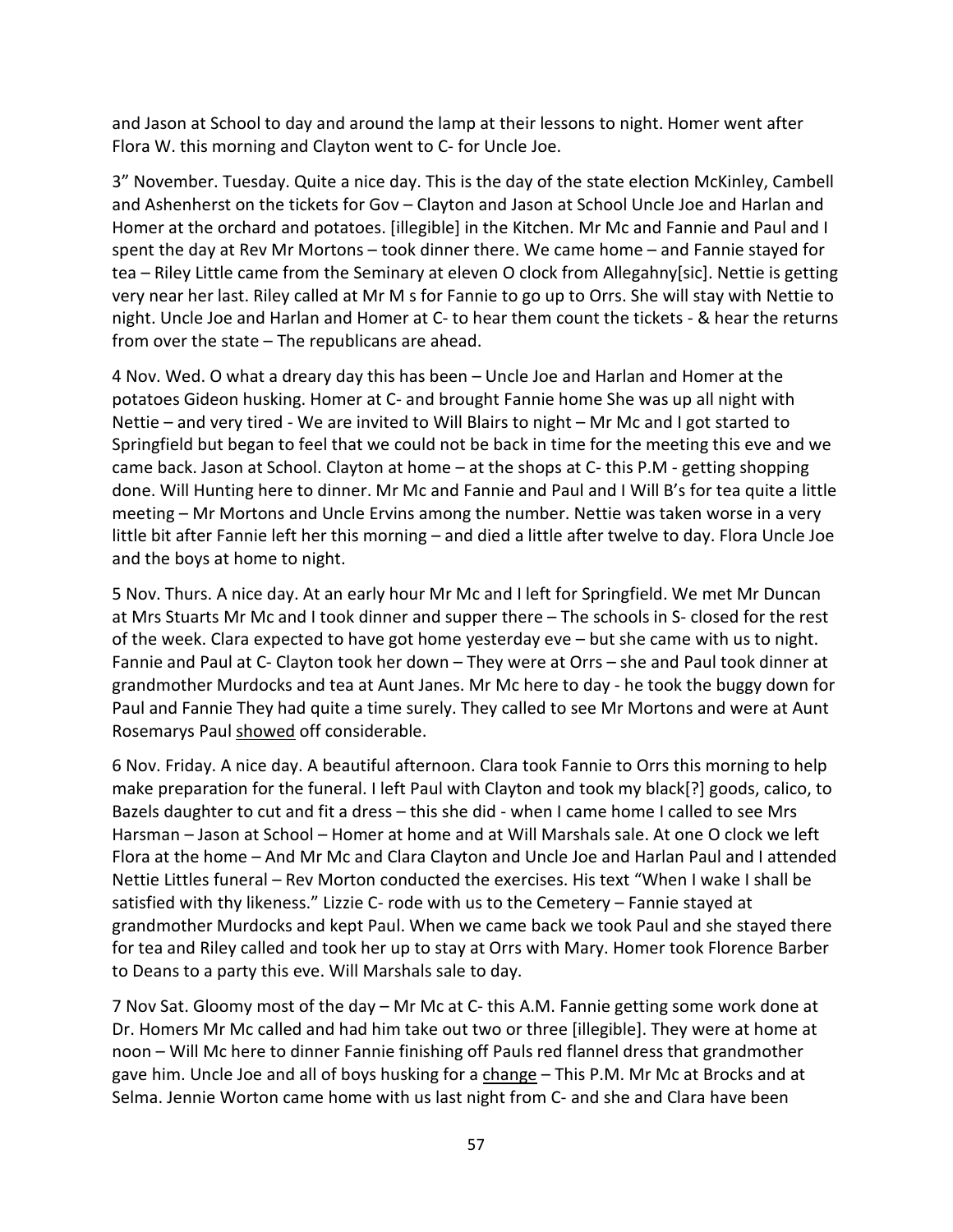having quite a nice time – Harlan took Uncle Joe home this eve – Jennie still with us to night – Clayton and Jason around home – A Little rain fell this eve -

8 Nov. Sabb. We had quite a shower this A.M. Harlan Homer Clara & Clayton all at Sabbath School. Mr Mc and I at church - Jennie Worton went with them Mr Mortons text "For the grace of God that bringeth Salvation hath appeared to all men. Teaching us that denying ungodliness and worldly lusts, we should live soberly, righteously, and godly in this present world." The grace of God – the spirit of God melts away all estrangements and coldness and fills our hearts with love and gladness – love for God and man - And then we are helped in this life to bear up under the trials and temptation and helps us to live right and be valiant soldiers of the Lord Jesus Christ. Fannie had headache and she and Jason at home with Paul. Flora W – in the Kitchen. This Eve I heard Claytons and Jasons lessons. At seven O clock this eve Mr Mc and Clara and Jason and I at Harlan and Homer at the U.P. church to hear Riley Little - his text "I came not to call the righteous but Sinners to repentance." - Fannie and Clayton and Paul in bed asleep when we came home. Flora here -

9" Nov. Monday. We were up at a very early hour – Mr Mc took Clara to School in Springfield and they were there a few minutes after nine. Mr Mc had a long day in S- he waited until five O Clock and Della Scott came home with him to see Fannie – she is with us to night – I called at Bazels this A. M - and at our tenant house – This afternoon Mr Lane[?] Stretcher called to see Fannie – She went town this P. M. to see Lide Torrence Harlan and Will Mc at the cider press at Brocks – did not get home until dark – After Supper Harlan took Will Mc to C- Will came back with him to be ready for Springfield in the morning Clayton and Jason at School – Uncle Joe came this A M – he and Homer busy. Ada Cruswell called to see Fannie this A M.

10" Nov. Tuesday. Rain last night and damp this morning. At four O clock Will Mc and Harlan left for Springfield with cider – brought over nineteen dollars by returns. Homer left at a later hour and took Della Scott back to S - and met our Son Mr McKenzie at the three O clock train and brought him home through the rain - This has been one of the days long to be remembered – it has poured down almost constantly - the live long day. Mr Mc and Uncle Joe around all day. This eve Homer and Uncle Joe at C- at the office. We have had a happy meeting with Mr T. H. M. around the lamp this eve -

11 Nov. Wed. A sprinkle of sunshine now and then – rather a pleasant day after the rain – Mr Mc at C- this A. M- To order one of the "Steven Dish washers." Riley Little came this A. M. here to dinner and until after three at which time Fannie and M Kenzie took him to town – he goes at six O clock back to Allegahany[sic] to the Seminary. Uncle Joe at the Cemetery this P.M. Mr Mc around home. Homer went out to shoot the quails this P.M. Uncle Silas and Walter here to dinner at two O clock. Clayton and Jason at School. Fannie and McKenzie back in time for tea. Mr Mc part of the family with them around lamp in the parlor.

12" Nov Thurs. A gloomy day but pleasant. Mr Mc and Homer at Mr Moses Haglers for sheep – took dinner there with old gentleman & Cady Hagler and Mrs Livingstone. They came as far as Uncle Silas's with sheep – Homer stayed there too. Paul and I went with Mr M Kenzie and Fannie to grandmother Murdocks to dinner. Clayton drove us down and came for us to night again – but none came but Paul and I. Fannie and M Kenzie went on the six O clock train to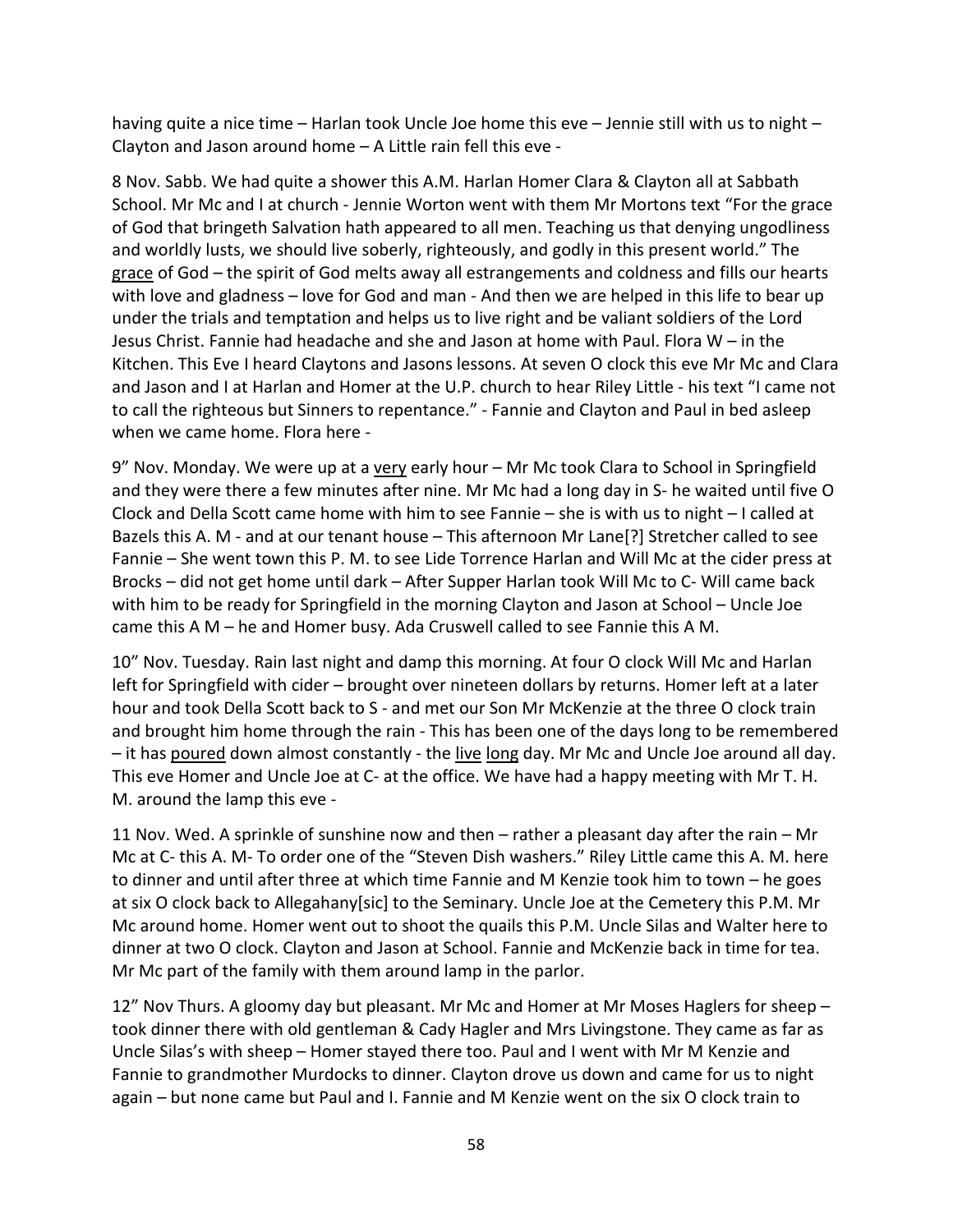Collins and Xenia – We met Mr & Mrs Corgil Morton and Aunt Bell and her three daughters at grandmothers to day. Mr Mc here for tea. Uncle Joe and Harlan at the opening lecture of the lecture course to night - Jason at School – Clayton not very well. Uncle Joe and Harlan at the orchard all day.

13" Nov Friday. Quite chilly day. Homer came near noon with the sheep. Mr Mc at Mr Tom Spensers – sale – Harlan and Will Mc busy. They went to Brocks cider press this P.M. Will here to day and with us to night – Uncle Joe at Mrs Georges[?] this afternoon – Clayton & Jason at School. I have been sewing to day. Flora busy.

14" Nov. Sat. Almost cold Mr Mc called to see Gidion a few minutes this morning. At a very early hour this morning Harlan and Will Mc left for Springfield with cider – Uncle Joe and Homer around home – Flora at her work. Mr Mc and I at Springfield we left Paul at home in Claytons care – and Jasons. I took dinner at Mrs S's with Clara- This after noon Clara and I around the city. As we came home Mr Mc and I called at Mrs Lorys – Mollie was at Xenia – We had happy meeting with Mr and Mrs L – We found Clayton & Jason and Paul on the floor by the fire when we came home – Homer at C- with Uncle Joe. I wrote a letter to Mrs Linson this morning. We had a pleasant day at S-

15 Nov. Sabb. Rain this morning – but it cleared of[off?] nice this P. M & evening. Harlan Clayton Jason and Flora at Sabbath School. Mr Mc and I at church. Homer & Paul at home alone. Rev Samuel Ramsey preached – Mr Morton still in the west. This text "Come unto me, all ye that labour and are heavy laden, and I will give you rest. Take my yolk upon you and learn of me for I am meek and lowly in heart and ye shall find rest unto your souls". There is a blessing in these words for us. Hard labour and heavy burdens seem to be the lot of mankind – In the sweat of thy face shalt thou eat bread all the days of thy life. The cares of life makes a heavy load for very many people. There is unrest every where and in every heart – and there is not rest to be found only at the foot of Jesus – It is there we can lay our burdens down – and find rest – This eve Bible reading. Claytons and Jasons questions heard. They read for themselves now.

16" Nov. Monday. Almost constant rain – Mr Mc and Harlan and Homer at home among the stock. Clayton and Jason at School. Flora busy. I have been sewing Mr M Kenzie and Fannie still in Xenia Mr Brock called this P.M. Heavy rain this eve – all at home.

17 Nov. Tuesday. Cold blowing day – right into winter. Clayton at C- with the clothes to Mrs P – Uncle Joe came out with him. He and Jason at School. Mr Mc and Mr Farbes[?] at Mr Danson's sale near the spring- had supper at Mr Fs as he came home – reached here at dark. Harlan & Homer bringing the potatoes to the cellar – and busy all day. This P.M - Homer at C- We recd[sic] a card from Fannie – At dark – He and Uncle Joe at C- in the surrie they met Fannie and McKenzie at grandmothers – they were at Ocan[?] Bradfuts to day. They had tea at grandmothers. It is just like winter to night. Uncle Joe did not come back with the folks. They have had a pleasant visit in Xenia. I am glad they have got around again – The time seems so short – they will soon be gone.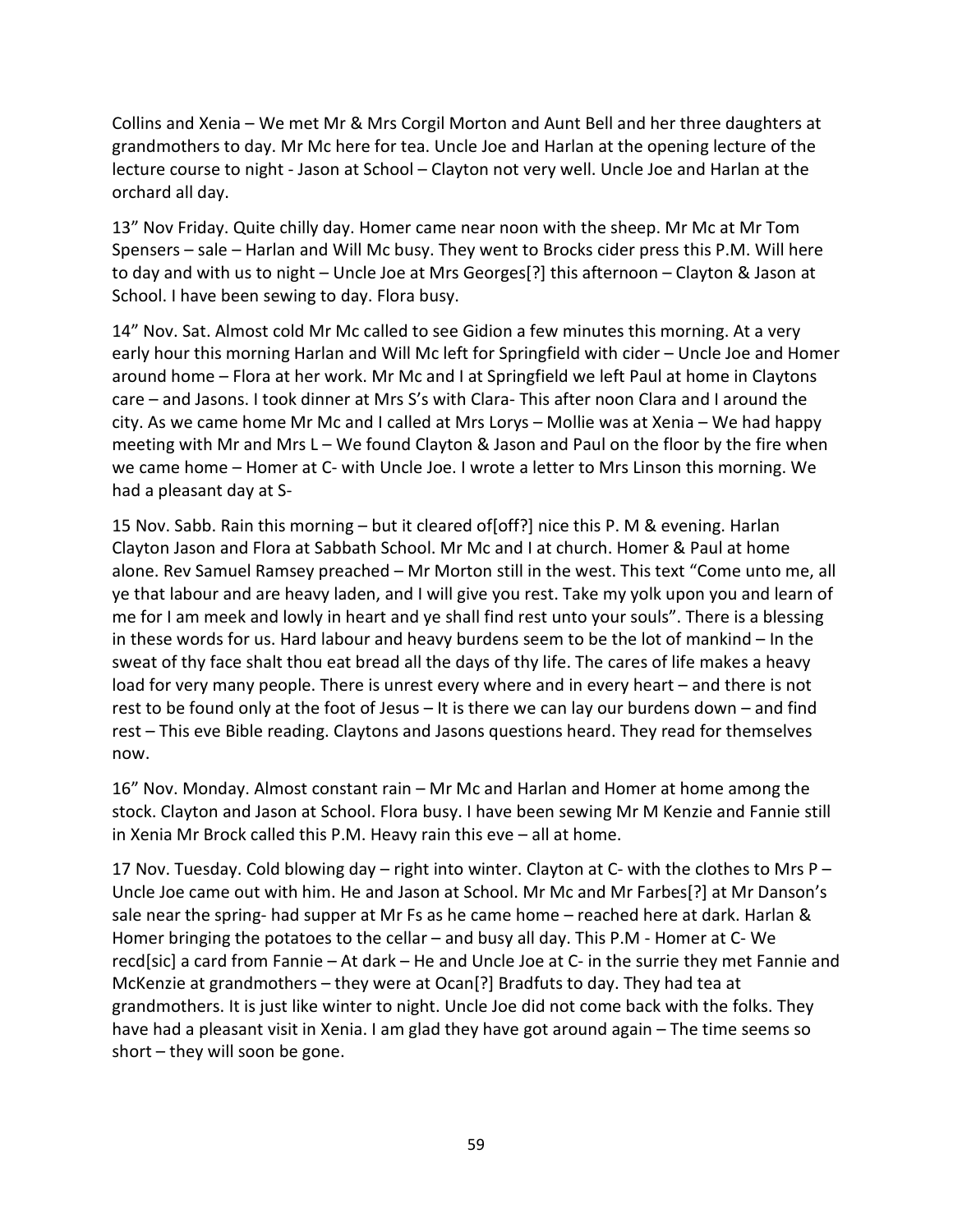18" Nov. Wed. A very gloomy day – and cold. We invited Uncle Dan to take dinner with us to day. When he came Uncle Joe came up with him – He spent most of the day in the parlor with Mr McKenzie. Harlan and Homer around home. Clayton and Jason at School. Late this P/M. Mr M Kenzie and Fannie drove down to the office – Harlan at C- on an errand – Homer at Selma he called at Bazels.

19" Nov. Thurs. Moderated - Harlan and Homer & Uncle Joe husking corn and hauling in hay. Gideon at work with them Mr Mc at Selma and vicinity – at some Brocks sale – Fannie and Mr M Kenzie with us to day. This eve Father and Paul and I went with them to Aunt Bells – we met Uncle Silas and Aunt Mollie and Cargill Mortons. We had a pleasant evening. Mr M Kenzie and Fannie stayed there to night. We recd[sic] a letter from Fred. He has gone in to a job Printing office – Under the name of "McDonald & McMillan & co" He promises that he will go back into College after the holidays. I sincerely hope that he will. Harlan and Homer at an entertainment at the hall this Eve. On last Saturday Early[?] Della McMillan returned from her trip to California

20" Nov. Friday. Quite a nice day. Mr Mc and Paul and I took Aunt Jane with us to Uncle Bighams – We expected to have taken Mr M Kenzie and Fannie with us, but we met Aunt Bell bringing them out – he had been sick most of the night and concluded it best to come home and rest awhile – We had quite a nice visit at Mr Bs to day. We met Annie Williams there – and I called at her home this P.M. When we came home found Mr Mc K- still on the sick list. Ort Carry and Rev and Mrs Warnock and children had called to see them this P.M. Homer at C- and brought the "Dishwasher" out from depot - & out the remainder of the PM. in quest of sheep. Uncle Joe and Harlan around home. Clayton & Jason were at School to day. Flora at the work. Harlan at Springfield and brought Clara home.

21" Nov. Sat. Mr M Kenzie feeling better this morning. He and Fannie with us around the fire. Uncle Silas and Walter here to dinner. Uncle Joe and boys and Gideon and Mr Mc around. This P.M Mr Mc at C- This afternoon Aunt Bell and her daughters called. Clayton took Mr McKenzie and Clara to C- Blanch and Mary rode down with them & back again – Clara got two teeth filled at Dr Homan's, Della Mc here awhile with Fannie. Mr Mc at C- a few minutes.

22" Nov. Sabb. Rain last night and damp this morning. Harlan Clara and Clayton at Sabbath School. Mr Mc and Mr M Kenzie and Fannie and I at preaching. Mr M Kenzie preached to day in Mr Mortons absense. His text "And as thy Servant was busy here and there he was gone" 1" Kings 20" 40. The theme - "Neglected duty". We had a grand sermon – I am sorry now I do not have the notes of it to write in this book – There were three things mentioned that never came back – An arrow – a word and an opportunity – when once gone is gone forever. All at home this P.M- but Fred. We had Catechism & Bible reading We finished the book of Acts – This Eve This Eve Mr McKenzie and Fannie and Mr Mc and Homer attended services at the Quaker church at Selma. Had Sermon by Miss Spenser of E[?] College. They seemed to enjoy it. Homer and Jason kept Paul to day. Flora busy- Clayton and Jason going right along with this reading-Harlan at C- and brought Uncle Joe out-

23" Nov. Monday. We are in the midst of winter this morning. Blowing and snowing and cold. But notwithstanding the storm Homer took Clara back to Springfield to School. They reached there at noon – Homer reached home at four O clock He had a very disagreeable day to be out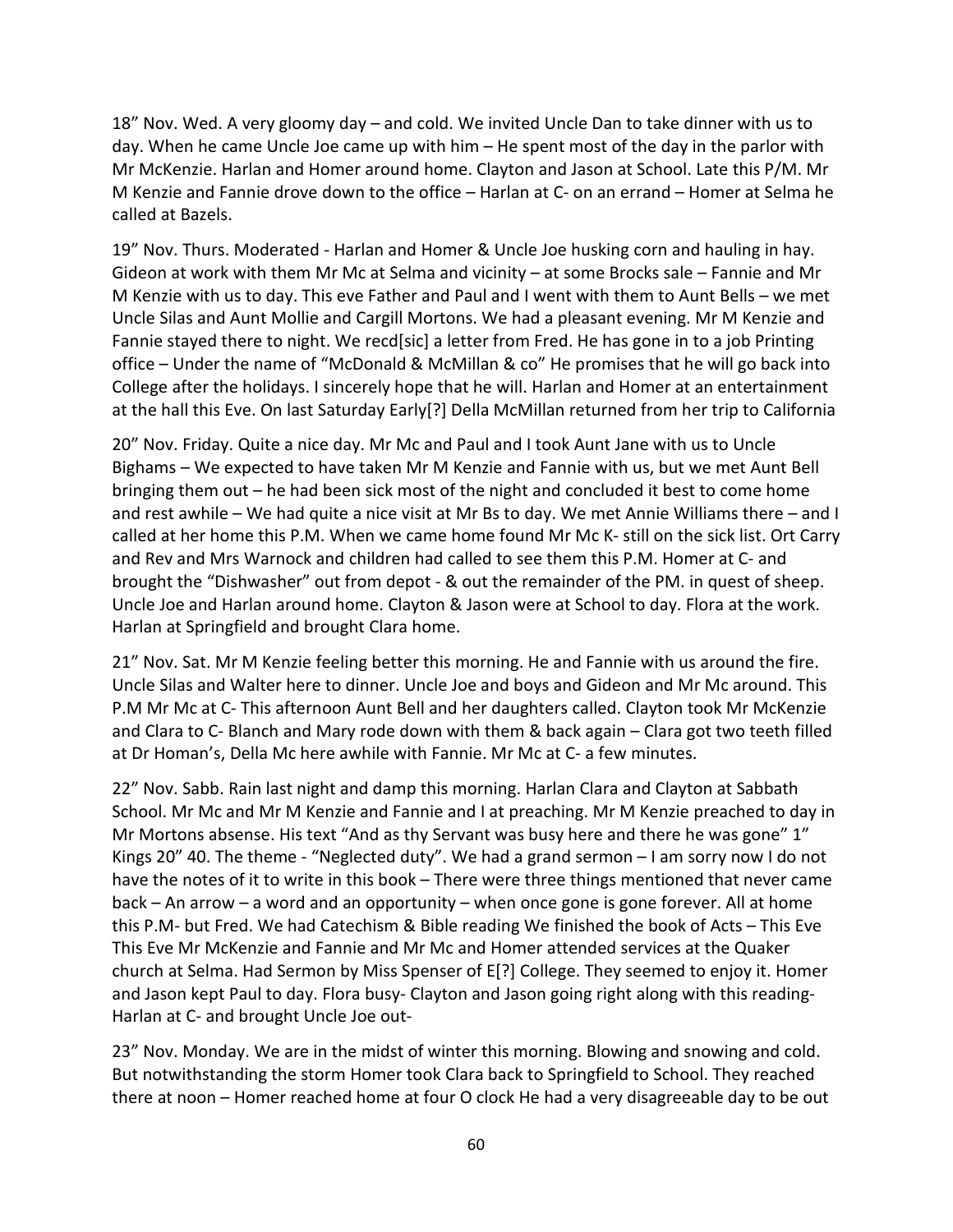– Fannie and Mr McKenzie left in the storm this morning Harlan took them to the train – they expected to visit in Xenia for a few days. Mr Mc and Uncle Joe and Harlan around home all day. Clayton and Jason at School. Paul with me around the fire. Flora busy. Harlan at C- to night.

24" Nov. Tues Moderated but still rough. Homer at Carys – with a sheep. Mr Mc at Paxtons at the late Mr Kylers[?] Sale – near Clifton. Harlan and Gideon trying to husk – but it is too cold. This P.M - Uncle Joe at C- Clayton and Jasons at School – This Eve he went up with Herman Townsly to his home on an errand for us. Flora and I busy to day – getting ready for Thanksgiving.

25" Nov. Wednesday. A gloomy day. Mr Mc at C- and brought Fannie out- She came from X- on the eight O clock train – Fannie around here until this afternoon late Clayton came down from School and took her to C- Mr M Kenzie came up from Xenia at four O clock and he and Fannie took tea at Aunt Janes with Will Tarsence and wife – Mr Mc at C- at the shops and at Jack S's to make arrangements about getting some of the hogs away – he did not get home until evening. Homer at Selma for a load of corn- Clayton and Jason were both at School to day. Homer went to C. for Fannie & M Kenzie – Uncle Joe went down to stay until tomorrow. This afternoon Harlan went to Springfield to bring his friend Mr Lamb from the Commercial College and also to bring Clara home for Thanksgiving They did not reach here until nine O clock we had the parlor and hall "illuminated" and a nice supper awaiting them. Mrs H- here helping this P.M-Arrangements nearly complete for tomorrow – but with all I feel sad – for Fannie will soon be gone.

26" Nov. Thursday. "Thanksgiving Day" Most a lovely morning – In the afternoon cloudy – In the evening rain. Mr Lamb and Harlan and Mr McKenzie went to the Union[?] service at the M. E. Church – Sermon by Rev Tufts. Fannie at home helping to prepare our Thanksgiving feast. Mrs Annie Williams and her husband here – So also The Harsman family. Those two ladies helping with the work. Flora around. Mr Mc not at church. He found he could not serve two masters- he & Homer waiting & helping Jack – load up hogs Gidion took a load away also. Clara taking care of Paul. Clayton and Jason at home. Quite a number of our friends here to dinner – As follows – Uncle Bigham and Aunt Jennete Grandmother and Aunt Mary. Aunt Jane and Aunt Matt. Uncle Erwins family. The Harsmans and Williams family. Uncle Joe came out in Claytons buggy and was here- So Also was Mr Lamb and Fannie and & MacKenzie we had quite a nice time. This Eve Fannie and M Kenzie went out to Uncle Silas's to call and came home through the rain – Clara had gone home with Aunt Bells and came back with them. Harlan Homer & Mr Lamb at a festaval at the hall to night – Fannie packing to be ready to start in the morning – It looks like a reality now. Mr & Mrs Morton returned from their western trip to day. The had an invitation awaiting them from Jas Barrs and also one of a later date from here – but of course they would have to go to Barrs. Miss Roadarmer[?] was expected here but could not come on acct of her sick brother. And now another Thanksgiving day [illegible] gone – The events of this day we shall not forget – its account[?] is written – in eternity. While we go "marching on".

27" Nov. Friday. A pleasant morning – but was not so pleasant toward evening. All up at an early hour and at an early hour Fannie and Mr M Kenzie told us all good bye and set out for their home at Pine Bush N. Y. Mr Mc took them as far as Springfield – they left there a little after ten They expect to reach there sometime about noon tomorrow – It is needless to say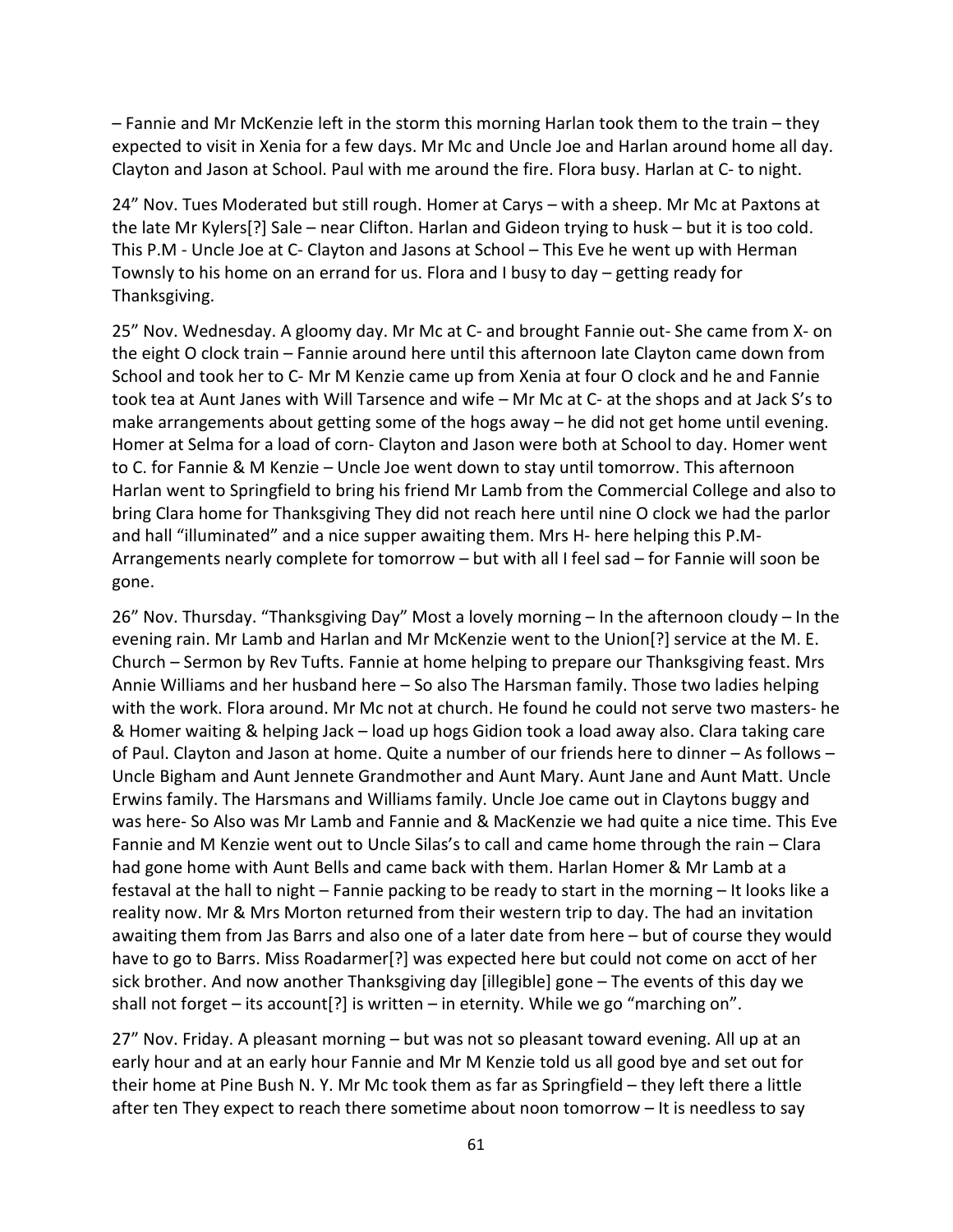that we all felt very sorry to say good bye. I have had a long lonely sad day of it although I have tried hard to cheer up and keep up – this I must do. Father did not get home until dark. Mr Lamb with us to day. He and Harlan at C- this P.  $M -$  and both there spending this evening again. Homer and Gidion husking all day. Uncle Joe here. Clayton and Jason at School. Uncle Dan called to day. Clara here. Paul never still. Flora busy.

28 Nov. Saturday. Rather a pleasant day. Flora and Clara got the dinner. I rather expected Aunt Bell and Mary along to go to the Selma W. C. P. D. Quarterly of Clark Co- but they did not come – Mr Lamb and the boys around. Homer and Gidion husking. Mr Mc at J[?] Thomas this P.M. This Eve Harlan and Mr Lamb making a call at Selma. Homer took Uncle Joe home – At a late hour our girl went home.

29" Nov. Sabb. A gloomy day. Harlan Homer & Mr Lamb at Sabbath School and also Jason. Mr Mc at the church alone. We were so tangled up this morning that Clara and Clayton remained at home with Paul and me. Flora absent. Mr Morton preached as usual. This Eve Catechism and Bible reading. Harlan & Homer & Mr Lamb read the first three chap[sic] of the Book of the Gospel of John. In the eve they attended services at the U. P. & M. E. Churches – Also attended the Young folks meeting at our church. We had a nice lunch for them when they returned. It is very cold to night.

30". Nov. Monday. A nice day – but cold. Harlan took Mr Lamb and Clara back to Springfield this morning We had quite a nice time with Mr L- Harlan did not get home until dark. Mr Brown called this morning here again this evening. Mr Mc at the Y. Springs seeing Mr Mallemen and others to day. He was at C- this morning and bought Uncle Joe out. This Homer took the clothes to Mrs P- and was at the hall a little while – at a lecture. Flora left this morning.

# December 1891

1" Dec. Tuesday. Mr Mc and Homer at Paxtons and Granells mill & did not get home until late. Uncle Joe at C- this P.M. Mrs Jack Ustic buried this P.M. Her funeral at her fathers. Mr TR. Lindal called this afternoon. Clayton and Jason at School yesterday and to day. Paul and I here by ourselves most of the time. Harlan & Gideon busy. He went up to his old home this P.M.

2" Dec. Wed. A gloomy day. Mr Mc at C- this A M Clayton and Jason at School. Harlan and Gideon at the corn. Uncle Joe around this afternoon Mr Mc and Homer drove eight head of hogs to Cronses to be butchered for us. Mrs H- called this P.M. Walter here awhile this eve. Uncle Hugh Murdock and Aunt Maggie moved from their home near Bloomington to Tennesse[?] last week. Harlan and Uncle Joe at town this Eve.

3 Dec. Thurs. A gloomy day. Not so cold. Mr Mc around here and there all day looking after things Uncle Joe at C. this A.M - & this P.M. again Gidion and Harlan and Homer at the corn – Mrs Harsman here helping all day. Everything quiet at our home. Clayton and Jason at School. We recd[sic] a nice letter from Fannie-

4 Dec. Friday. Blowing and stormy Harlan brought the Park from Cronsy and a german to take charge of it. Uncle Joe around so also was Mr Mc and boys – Clayton and Jason at School. This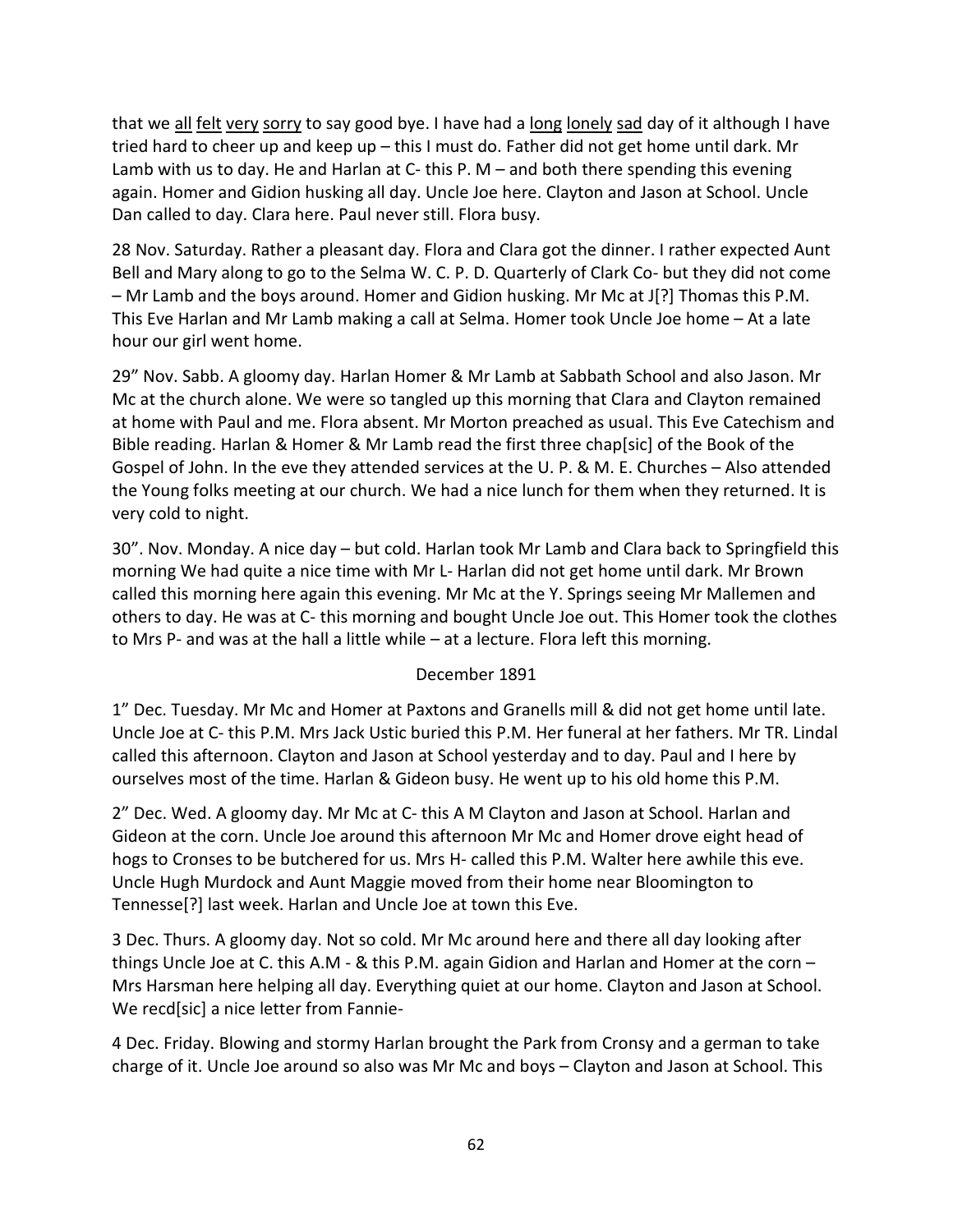P.M. T Harvey M Millan called – At a late hour Mr Mellinger called – Uncle Joe took the german home – Mr Mc and Homer at C- Homer at Turanbells[?], Mrs H- helping me all day.

5 Dec. Sat. Rather a nice day. Mr Mc and Gidion and Harlan and Homer drove [blank space] heed[head?] of hogs to Selma to Mr Mellinger – at \$3.60. They did not get home until four O clock. Walter here for dinner and most of the day, he and Clayton out hunting this A. M - and Jason out this P.M. Our german at the [illegible] to day. This A.M. Uncle Joe at C- & this P.M-Clayton there – Mrs H- on the sick list to day – I have been at the work alone- This eve Harlan at C- at the lecture – Uncle Joe & german went down home -

6" Dec. Sabbath. A gloomy day. Not very cold. Harlan Clayton and Jason at Sabbath School. Mr Mc and I at church. Homer stayed at home alone with Paul. Mr Morton's text "Be careful for nothing: but in every thing by prayer and supplication with thanksgiving let your requests be made known unto God. And the peace of God, which passeth all understanding, shall keep your hearts and minds through Christ Jesus." For the sorrows and trials of this is the only infalable[infallible?] remedy. When God looks down upon us he sympathizes with us and addresses us in the words of the text and offers this remedy for our sorrows. The Theme of the text is the way to find peace and help amid our trials and sorrows we must have the Spirit of contentment of Thankfulness and be much in prayer – Prayer always brings peace and comfort Go to God and tell him all about it – Tell him all –and the peace of God that passeth all understanding shall keep your heart and mind through Christ Jesus". Grandmother Murdock not very well Clayton and I went to see her after preaching. This eve at home around the fire. We had Bible reading and Catechism.

7" Dec Monday. A nice day. Homer up at an early hour and went to Mr Wades on an errand. At a later hour Mr Mc went past Silas and took him with him to Xenia. Homer went with him & spent the day with Walter a hunting - They had tea there – Clayton at C- and brought Uncle Joe out – Cronsy German her to day at the Park. Harlan around home. Clayton & Jason at School. This eve Uncle Joe and Gideon at C- the German with us to night  $-1$  have been busy all day long.

8" Dec. Tues. Our german at work to day again. Uncle Joe Harlan and Homer around home all day. Mr Mc in the country beyond Selma looking for a girl – home at two O clock for dinner and at Jacks- this P.M - and home at eight O clock for supper. . Homer out at Uncle Silas's this P.M. Clayton and Jason at School. I have been here alone at the work. Uncle Joe at C- this Eve awhile.

9" Dec. Wed. Quite a nice day. Mr Mc at Jimmasons this A.M. After an early dinner Uncle Joe and Harlan at C- Mr Mc around all day. Jack S- here and took lunch this P.M. Homer looking after things. Clayton and Jason at School. Gidion off duty for three days now.

10" Dec. Thurs. A beautiful day and clear and beautiful to night. Harlan husking and Gidion also – Homer looking after sheep. Father around until after dinner when he went to Jacks – Clayton and Jason at School. This morning Uncle Joe took Paul and me to Cedarville to spend the day at grandmothers. Aunt Mary & Aunt Bell at Y. Springs at a W. C. T. U[?]. Quarterly. Grandmother has not been well for several days. Paul had quite a day of it. We were there until after dark Mr Mc called for us he came home. Homer & Uncle Joe attended to the cooking to day – they got along fine.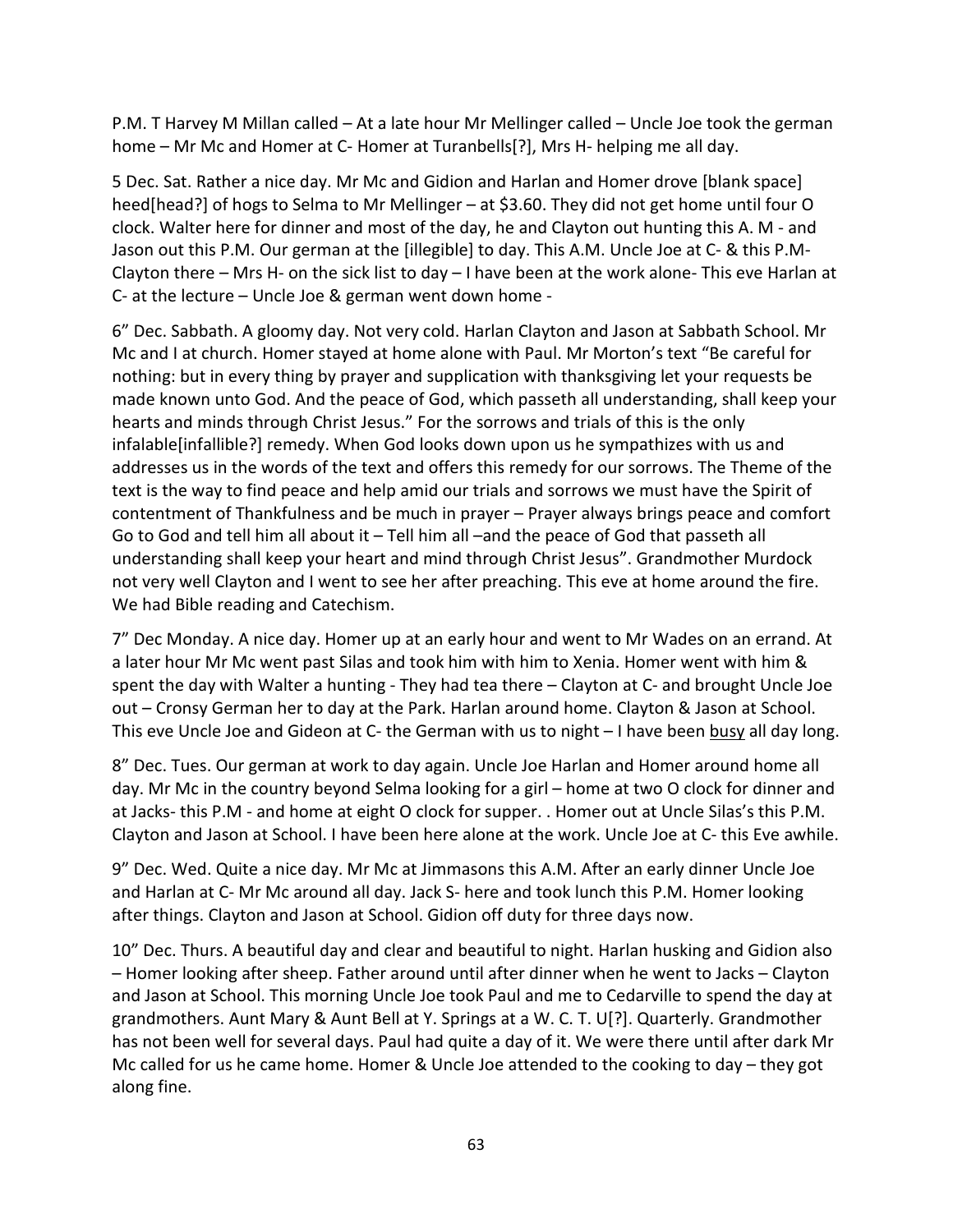11" Dec Friday. Most a lovely winter day. Mrs H- here awhile and ironed Uncle Joe in the vicinity of Uncle Silas's looking for a girl. This A M. Homer at Jacks – most of the day helping get those hogs in better shape – Clayton and Jason at School. Harlan hauling gravel – Thie Eve he was at C- Mr Mc at Springfield to day and brought Clara home this Eve-

12" Dec. Sat. A beautiful day. Mr Mc at Jimmasons this morning and brought sheep home – and went to Jacks when he came back. Clayton & Jason doctoring the sick goat. Homer in the sheep pen until noon – And this P. M – he went a hunting. Uncle Joe around all day Gideon & Harlan feeding and husking all day. Clara and I busy from [illegible] until night – It has been such a lovely day that Paul has been out of doors most of the time. This Eve Harlan took Uncle Joe home. Homer at Selma for me to see Miss R-

13" Dec. Sabb. Most a beautiful day. Harlan at home alone with Paul. Homer Clara Clayton and Jason at Sabbath School. Mr Mc and I at church. Mr Mortons text "It is good to be zealously affected always in a good thing". Christian zeal is Christian principle – an abiding principle – zeal for God and his cause. It is an intense burning desire to please God. Christian zeal is an active principle – And always lead to activity. This Christian zeal is good for our selves it makes us wiser stronger and better christians None have so much joy as whole hearted and thorough going Christians. They live in the light of the Sun of righteousness – are warmed by His[?] invigorating rays – God loves all his children but especially those who are whole hearted and in earnest. This Eve Harlan at the M. E, Church, Rev Sprout preached. Uncle Joe came home with him. We had Bible reading and Catechism.

14" Dec Monday. Cloudy this morning but the day pleasant Uncle Joe left with Clara after Six O clock for Springfield – She got there in time for school. Claytons black goat died last night. Homer and Clayton at C- this morning – Clayton & Jason at School. Homer went a hunting after an early dinner – Mr Mc at Jacks to day again and to see Mr Sparrow. Harlan and Gideon husking. I have been busy all day again. Paul is in a bad way to be out of doors – Three men, passing here for lunch. Harlan at C- with clothes Homer at Selma on an errand.

15" Dec. Tues. Quite gloomy sprinkling rain a little. Homer at Selma this morning – came home and he and Walter went a hunting Mr Hany called and went to them to hunt also – After an early dinner Mr Mc left for Jack Ss – Harlan and Gidion husking. Uncle Joe around. This afternoon Uncle Joe at C this P.M. Clayton and Jason were at School to day.

16 Dec. Wed. A beautiful day. Homer and Father at Jacks to meet Mr Hers – Clayton and Jason at School. Uncle Joe took Paul and me to grandmother Murdocks to day – and he went out to Stretchers and let Mr Mc come back to grandmothers – they had several there to dinner – Aunt Roseannas – Mr Mortons Uncle Bighams Aunt Janes Uncle Ervins & Uncle Silas's - Aunt Mary not very well. Miss Etter Cruswell buried this morning at ten O clock. Harlan and Gidion husking Gideon came in with Harlan to dinner for company as he was here alone – This Eve Homer at Cto meet Walter -

17 Dec. Thurs. Most a lovely winter day - freezing. Harlan and Gidion at the corn and feeding and bringing in hay. Uncle Joe at Stretchers to meet Mr Hers – the hog Dr. Clayton and Jason at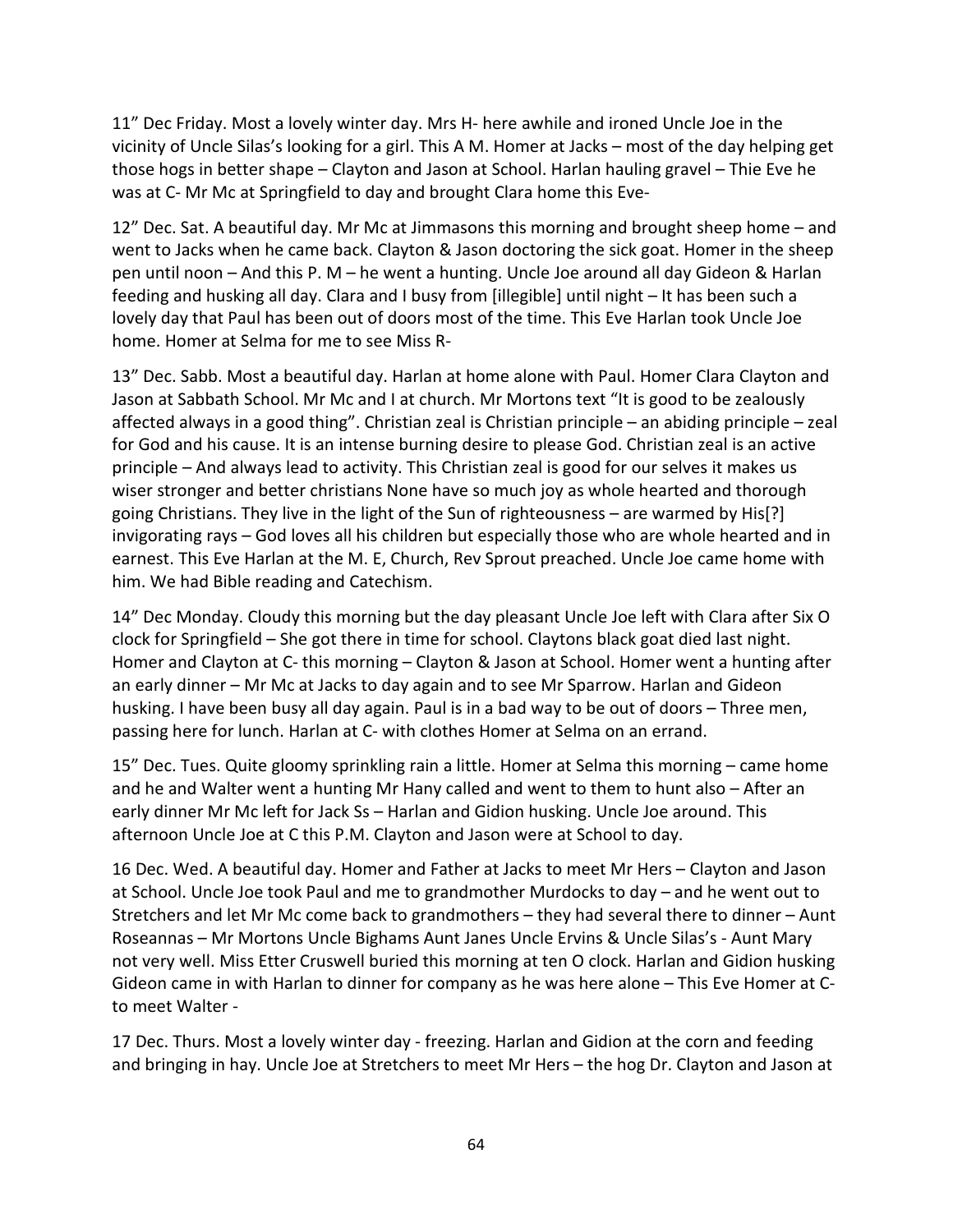School. Mr Mc and Homer around home all day. I have been here alone all day in the Kitchen – Paul around.

18" Dec. Friday. Mr Mc and Homer around all day. Harlan at the work husking with Gidion all day Clayton and Jason at School. Uncle Joe at Stretchers to day. W Mc called this P.M. Mrs Harsman here helping most of the day. Homer went by way of Mr Dr Winters to Mr Aery[?] Turnbulls to a party. Harlan by way of Dr Mortons to a concert at the Opera house.

19" Dec. Sat. A beautiful day without but I can scarcely say beautiful within – We were pressed hard all day – Mrs Jimmason and her son Mr Nash called in the morning. Mr Wilson the clock repairer here all day. Mrs Harsman and Miss Taylor called this P.M. Homer went with Uncle Joe to Stretchers and was gone all day. Mr Hers there. Harlan at Selma for coal and helping in with corn. Clayton and Jason and Paul around. This Eve when about to despair of ever getting through Mary Graves late of Louisville Ky- called to ask for a situation – I told her to call the first of the week and we would talk the matter over then. Homer helping in the Kitchen – I am nearly sick to night – It is so dark Uncle Joe concluded to stay to night.

20" Dec. Sabb. I have been in bed to day – Homer celebrated his eighteenth birthday, to day, by taking his place in the Kitchen this morning and remaining faithful until breakfast and dinner were served. He took care of Paul and waited on me besides – Harlan Clayton & Jason were at Sabbath School. Mr Mc at preaching – Mr Morton preached as usual. This Eve Harlan and Homer at our church hearing an address from Miss Ella Kyle – The returned missionary from Egypt. Uncle Joe at S- to day – and here to night again.

21" Dec. Monday. Quite a beautiful day. Mary Peters Grave Beecher came this morning and took her place for a short term in our Kitchen – it was certainly a happy thing for me as Mr Simson Nisley and his [illegible] - of Springfield stopped with us to day for dinner – Mr Mc around home all day. Homer at Paxtons for hogs. Mr Heney Townsley called. Uncle Joe and Harlan at Stretchers to day. I have not been at all well to day – Clayton and Jason at School. This eve Harlan and Homer at C- they took the washing clothes.

22" Dec. Tues. Rained a little last night damp to day – and dark and raining to night again. Harlan and Gidion at the work Homer around too Mr Mc here until this afternoon he called at Clifton at Mitchels and beyond there at Mr Sparrows. Uncle Joe away all day at Jackss Will Mc called this P.M. This Eve Harlan and Homer at Johns Thomas's, Clayton and Jason at School. Mary at her work – Paul and I by the fire. I have been trying to get the boys fitted out.

23' Dec. Wed. Raining a little very gloomy. Uncle Joe at Stretchers. Homer went out this afternoon to collect for his suit. Harlan and Gidion feeding. Near noon Mr Mc left for Springfield for Clara. The Schools closed there to day at noon – to reopen again after the holidays – they did not get home until after dark – Clara spent her evening making candy for Christmas – This eve Homer at C- spending the evening – It is to be hoped that after this he will spend them at home. Clayton & Jason at School.

24" Dec. Thurs. Raining a little all day – rained last night – Uncle Joe and Homer at Stretchers – Harlan and Gidion busy all day feeding. This P.M. Mr Rolland Kyle called. Mr Mc, later in the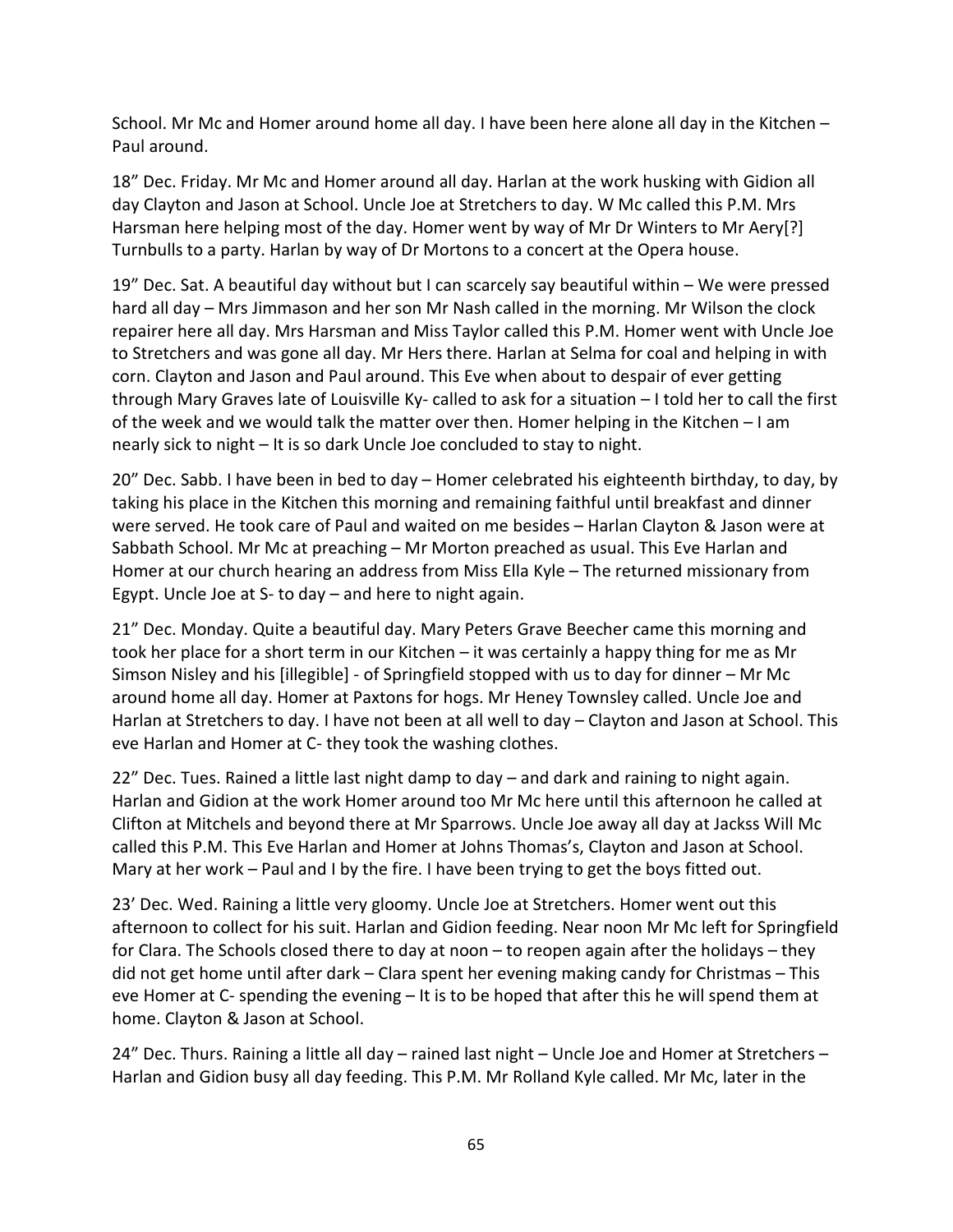P.M - called at Jones. Clara busy all day making candy. Mary G - busy. This P.M - I left Paul at home and made a brief visit at C- Grandmother Murdock not very well.

25" Dec. "Christmas Day" Christmas must be for the young folks – we who are older have had our Christmas long ago – The world seemed different then – Times have not changed but we have changed We have drifted far away from those free and carless days – Cares press heavy now – Life seems more earnest as we advance into the realities – of life – This morning Homer went to Jacks – Uncle Joe on the sick list to day. He was in bed most of the time Gidion absent Harlan taking care of the stock – Mr Mc around home all day. Clayton sold his ducks this morning and recd[sic] twenty dollars for them – This morning Clayton and Jason went to C- to bring Aunt Jane out – but Aunt Matt was sick and Aunt Jane and John Bromegan came – we had a nice dinner and a pleasant day. This Eve Harlan and Clara took them home and Blanch and Morton B- came home with them – they are having quite a lively time to night. Homer went by way of Dr Winters to a party at Wm[?] Haines - This has been a beautiful bright day. It is getting a little colder this eve -

26" Dec. Sat. A real winter day Cold and freezing & blowing – Clara and Blanch & Morton and Clayton and Jason playing checkers around the fire – by the way Clara got Clayton and Jason a checker board for a Christmas present. Will Mc and Mr P called this morning. Homer and Uncle Joe at Stretchers to day. Harlan at the feeding alone – Gidion sick. This afternoon I went to C- to see grandmother Murdock – She is sick. Morton B- went down home with me. Blanch will stay until the morning. I recd[sic] Fannie's Christmas present for Clara and Paul this eve – She sent them hoods Cardinal they are lovely.

27" Dec. Sabbath. Cold & gloomy. Mr Mc and Clayton at home with Paul. Mary P- in the Kitchen. Harlan Clara and Jason at Sabbath School Homer and I at church – Mr Mortons text "Remember his marvelous works that he hath done; his wonders, and the judgements of his mouth;" God has been leading through joys and sorrows which have been ours in our wilderness journey of the feast year – and to day he calls upon us to review our journey as we draw near to the close of this year to remember the lessons he has taught  $us$  – the blessings he has given us – the way that he has lead us. After preaching Clara went to grandmother Murdocks – Homer went to Uncle Joes – and they went to S-s this P.M- This Eve Homer at the M. E. Church – Harlan there too and brought Clara home from there.

28" Dec. Monday. A cold day. Homer and Uncle Joe at S- to day. Gidion sick – Harlan at the work alone – Mr Mc very busy taking care of sick hogs. Our girl sick – Clara and I busy. Harlan at C- with the clothes. We had a letter from both Fannie and Fred this eve – Fannie is sick with Lag[?] Homer came home from Jacks about dark. Uncle Joe did not go with him – he is still sick. Dave Mc called.

29" Dec Tues. Gloomy and damp. Harlan at the feeding alone. Gidion sick – Mr Mc around home all day with the stock – Clayton and Jason & Clara here with Mary P – Homer at Jacks to day. I went with him as far as C- I took Paul with me and we spent the day at grandmother Murdocks Aunt Marys Grandmother is not well. This Eve – after dark Homer called for us as he came home. He and Harlan at the hall at a U.P. Festival this eve.